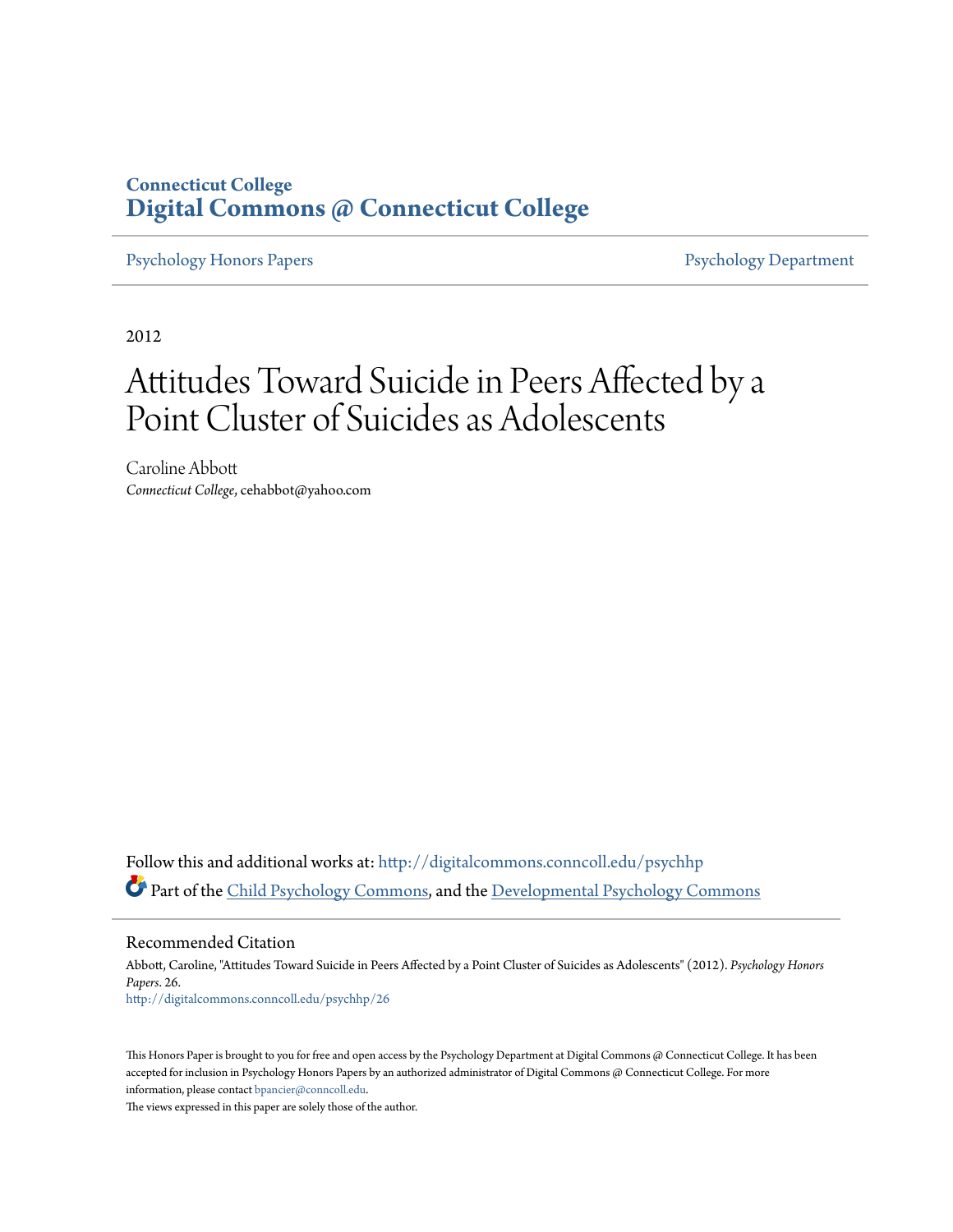Attitudes Toward Suicide in Peers Affected by a Point Cluster of Suicides as Adolescents

A thesis presented by

Caroline Abbott

to the Department of Psychology

in partial fulfillment of the requirements

for the degree of

Bachelor of Arts

Connecticut College

New London, CT

May, 2012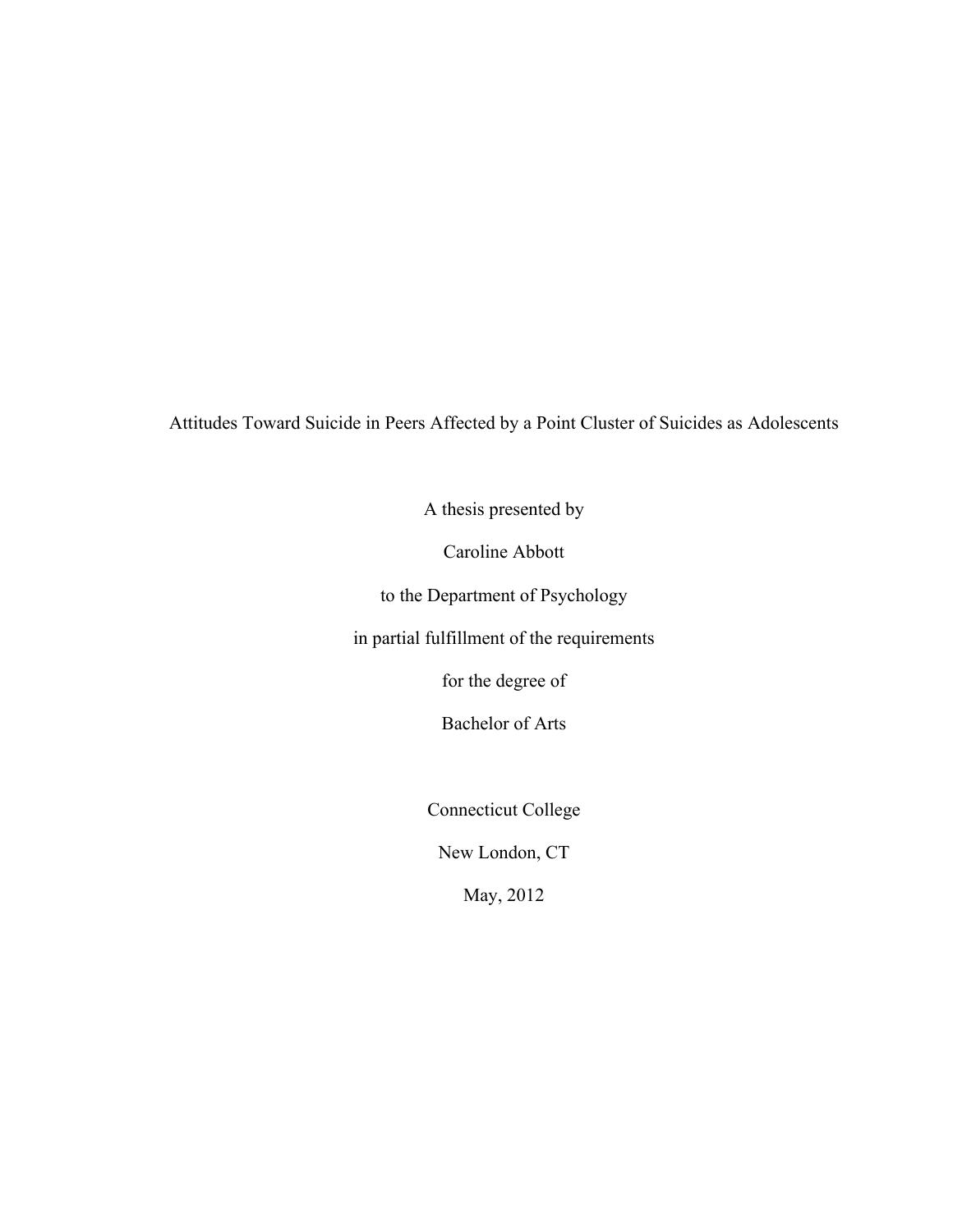#### Abstract

This thesis aimed to study how exposure to peer suicide may relate to current adjustment and attitudes towards suicide. Eight-five young adult graduates of the same public high school in the northeast who were exposed to multiple peer suicides as adolescents filled out an Attitudes Towards Suicide Scale, Scale of Perceived Social Support, reported their level of agreement with Thomas Joiner's suicide myths, and completed the Texas Revised Inventories of Grief for each peer lost to suicide. Grief was relatively low in this sample, but related to number of peers lost to suicide and closeness to those peers. Exposure to suicide (measured by grief scores and closeness ratings) was positively correlated with the belief that suicide is not preventable. Social support moderated both the relationship between closeness and grief, and the relationship between closeness and attitudes towards suicide; closer individuals with higher social support reported *more* grief than those with low social support, but *less* endorsement of certain suicide myths. Comparison of this sample to a sample of 63 students who had attended various public high schools in the northeast but had not been exposed to multiple suicides revealed that those who had not been exposed to multiple suicides were more likely to believe that suicide is not normal and were more likely to report feeling unprepared to prevent suicide than those with high exposure. The cumulative impact of suicide on peer cluster survivors, the self-protective function of certain suicide myths, and the role of peer support in coping with peer suicide emerge as important themes for discussion and for future research on this topic.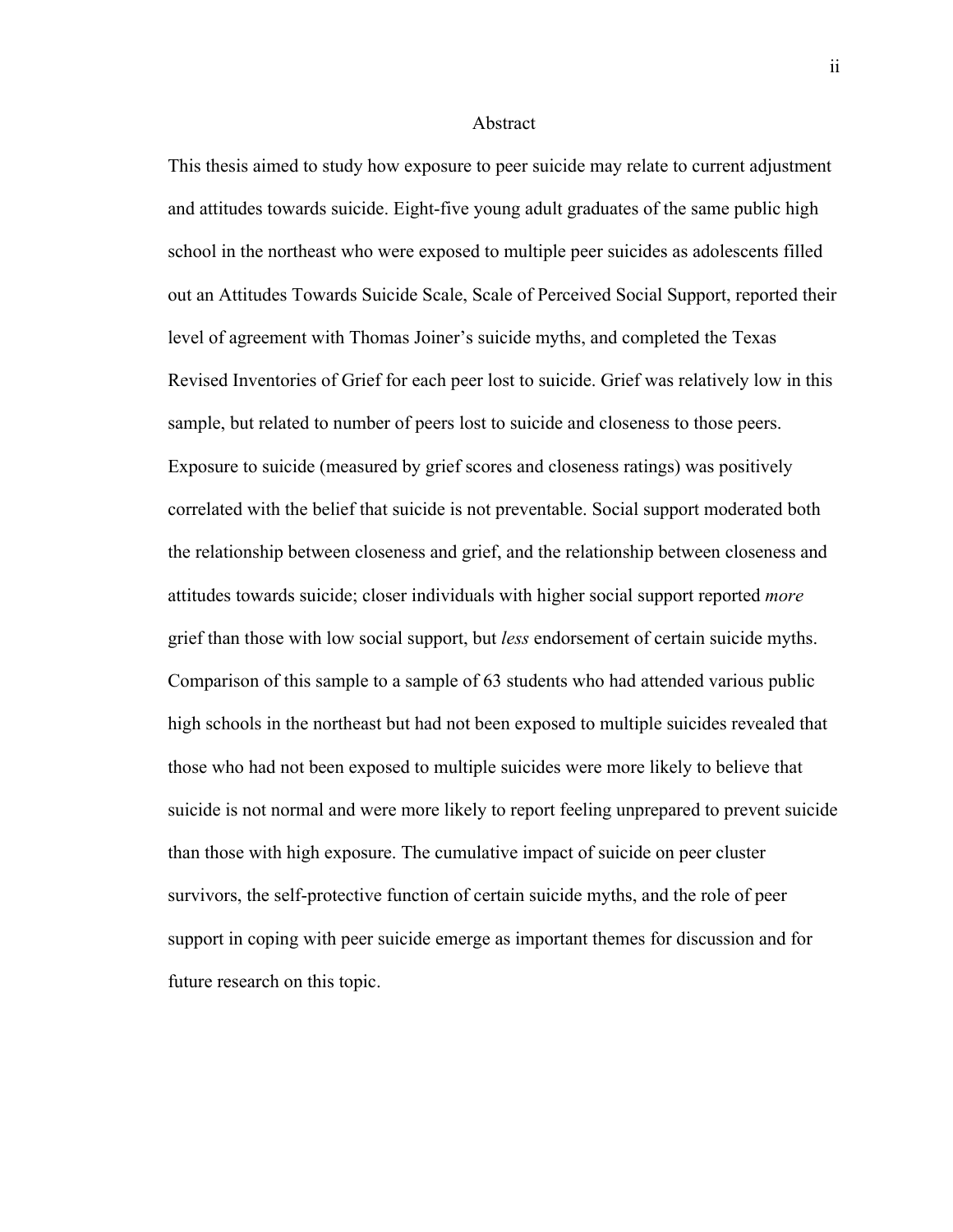#### Acknowledgements

On completion of this thesis, I am feeling overwhelmed with gratefulness. I decided to write my thesis on a topic that was personal to me, and because of my personal relationship with the topic of suicide, I am especially appreciative of the support I received throughout this process. First and foremost, I must thank my academic and thesis adviser, Professor Audrey Zakriski. You have not only provided the academic and informational support that I needed to complete this thesis (including hours of SPSS analyzing, revisions, emails, meetings and phone calls), but you also provided the emotional support that I needed to stay afloat while immersed in this emotionally challenging project. You have believed in me throughout my years here at Connecticut College and have consistently encouraged me to pursue my passion. I can honestly say that my time at Connecticut College would not have been nearly as successful or enjoyable without you. I so strongly value both the professional and personal relationships I have developed with you over my four years at Conn.

Secondly, I would like to thank my thesis readers Professor Jefferson Singer and Professor Ann Devlin. Professor Singer, I have enjoyed working with you on this thesis and have appreciated your feedback. Your knowledge of clinical work, as well as your sensitivity to the topic of suicide proved to be instrumental. It was encouraging to know that you believed my thesis was important and meaningful. Professor Devlin, your knowledge of grammar and APA format was greatly appreciated. I could always rely on you to catch my mistakes and make sure my thesis was as polished as possible. The time and thoughtfulness that both of my readers put into this thesis were extremely helpful and appreciated.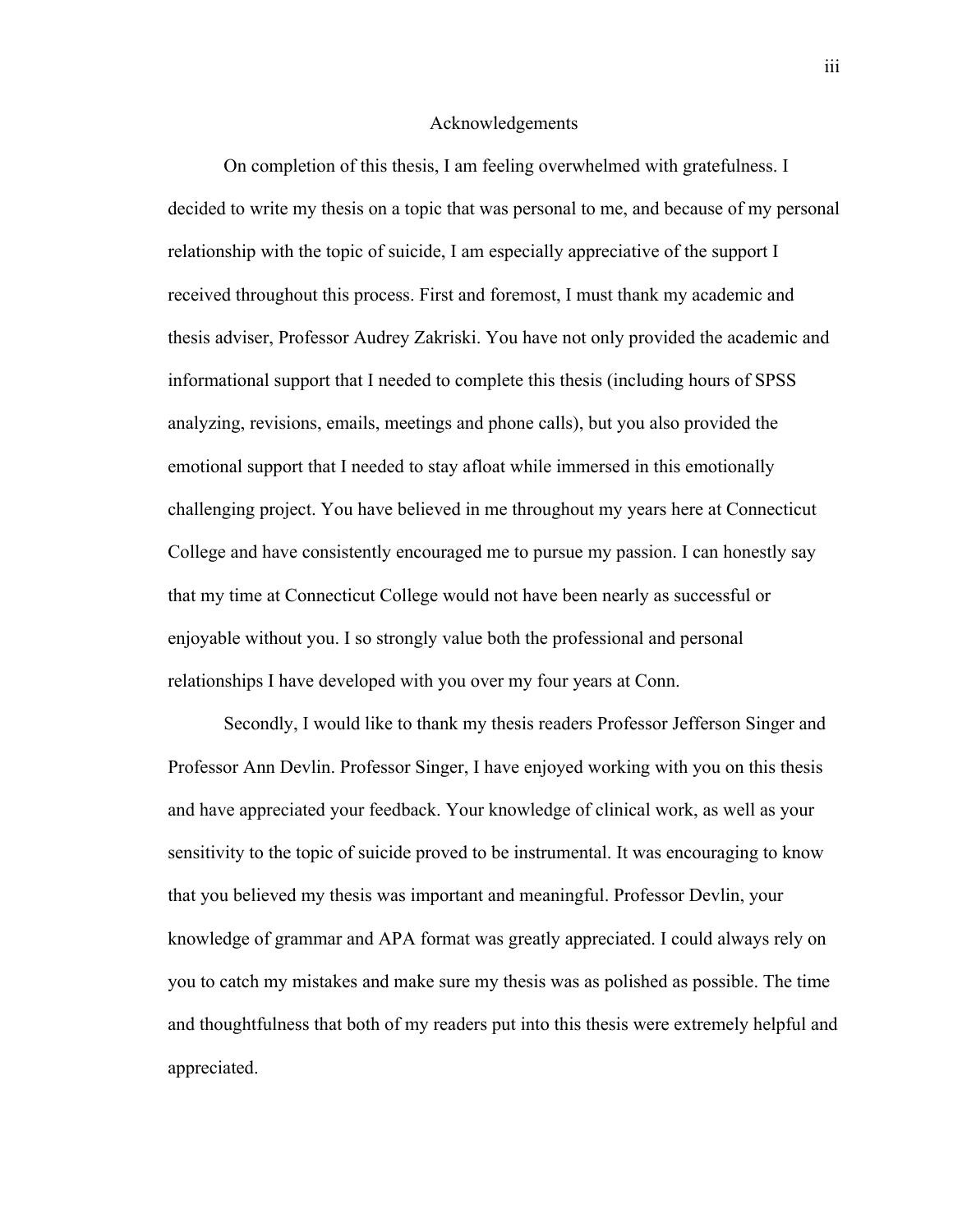Thirdly, I would like to thank Professor Joan Chrisler. Your assistance and feedback in the junior seminar class helped me formulate my ideas and propose a thought out and thoroughly researched thesis proposal. I would like to thank Dr. Janet Spoltore and the staff of Student Counseling Services for providing additional support, encouragement, and for always providing a safe place for my fellow students and me. Thank you also to Professor Zakriski's research group for your feedback, especially during the early stages of this thesis. It was always helpful to have a group of students to bounce ideas off of.

This thesis would not exist without the help of my high school peers who participated in this study. I thank you all for taking the time to participate and for trusting me with your personal and emotional responses. You, along with those we lost to suicide, inspired this thesis.

Lastly, I must thank my family and friends for their never ending love and support. You have kept me smiling and happy even on the most stressful of days.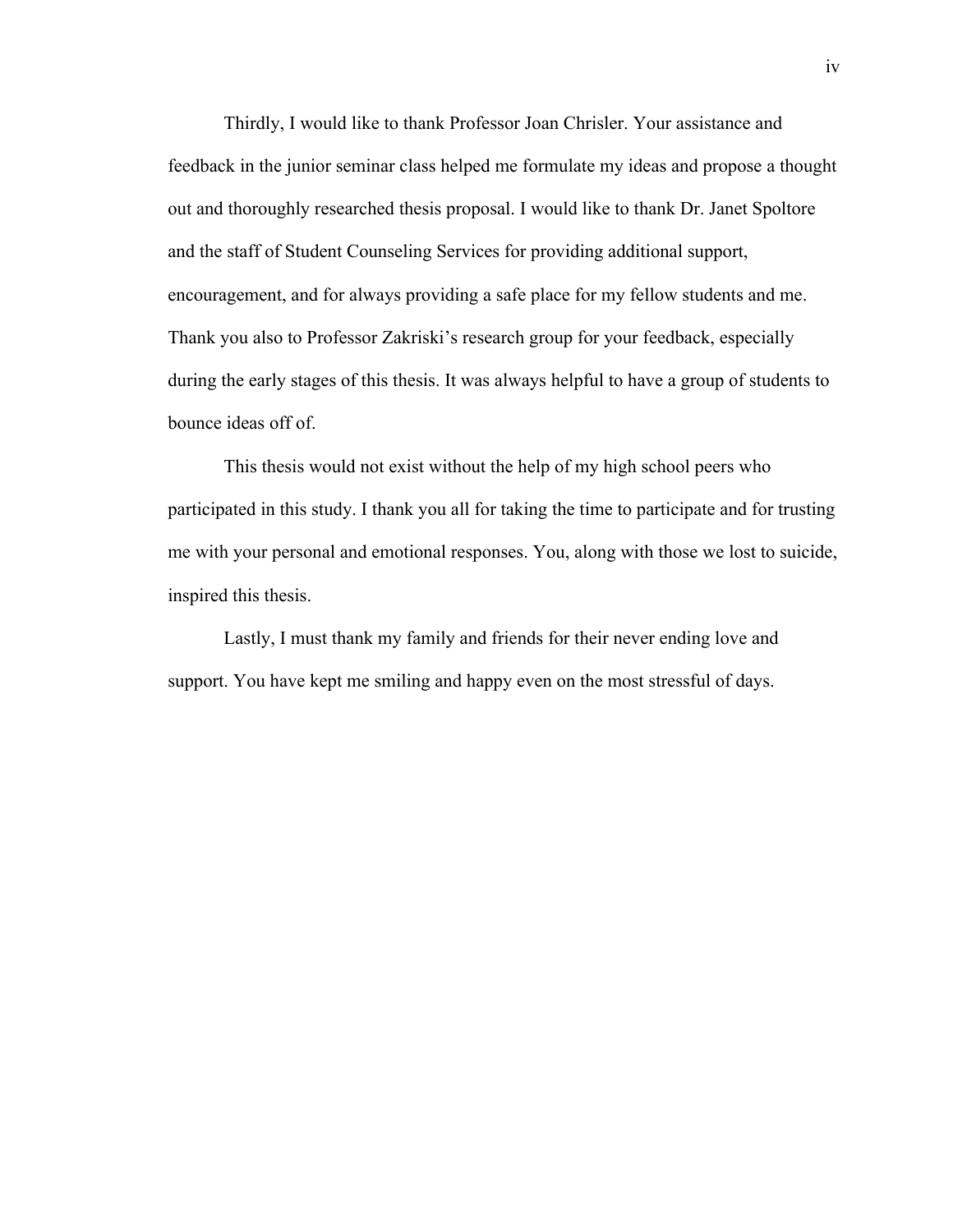This thesis is dedicated to those lost to suicide, to their family and friends who will miss them forever,

and to my best friend, Sam,

whose memory holds my past and inspires my future.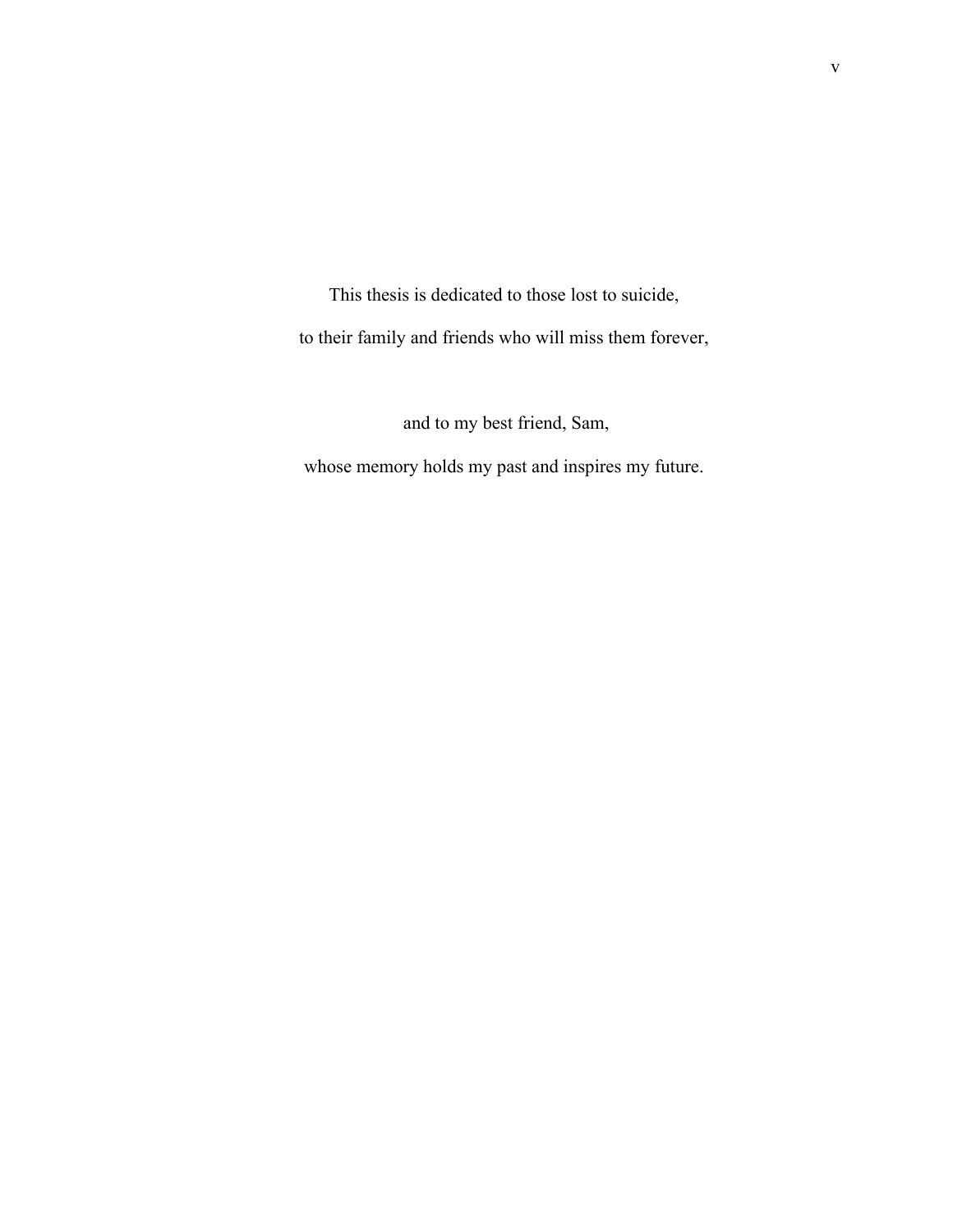"We need to get it in our heads that suicide is not easy, painless, cowardly, selfish, vengeful, self masterful or rash… that it is partly genetic and influenced by mental disorders, themselves often agonizing; and that it is preventable and treatable. And once we get all that into our heads at last, we need to let it lead our hearts." - Thomas Joiner (2010)

vi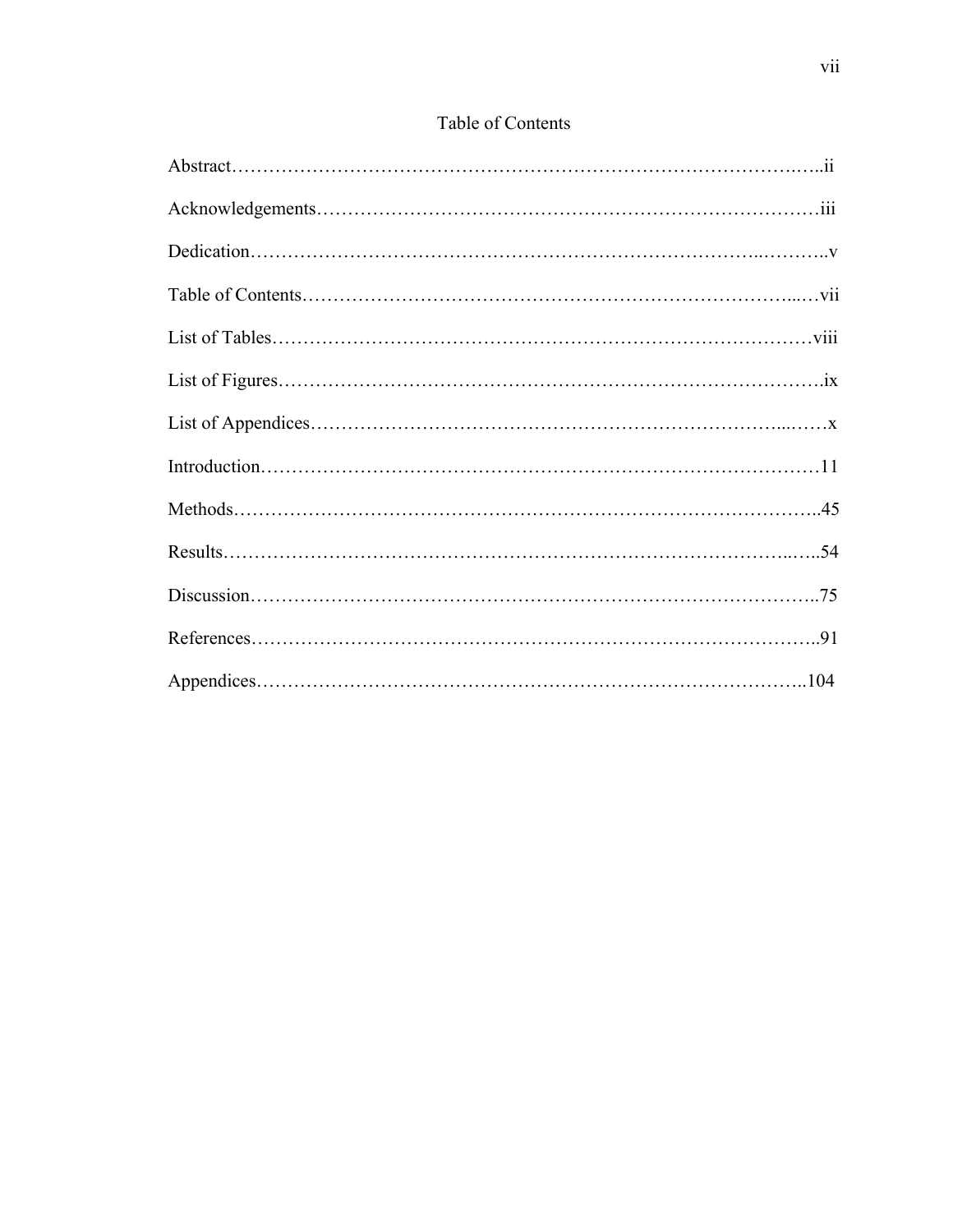### List of Tables

| Table 2: Correlations between Grief Scores and Number of Peers Lost to Suicide58    |  |
|-------------------------------------------------------------------------------------|--|
| Table 3: Correlations between Grief Scores and Closeness to Peers Lost to Suicide58 |  |
| Table 4: Correlations between Number of Peers Lost, Closeness, and TRIG Factors63   |  |
| Table 5: Friend Social Support Main Effects for Attitudes Toward Suicide Scale      |  |
|                                                                                     |  |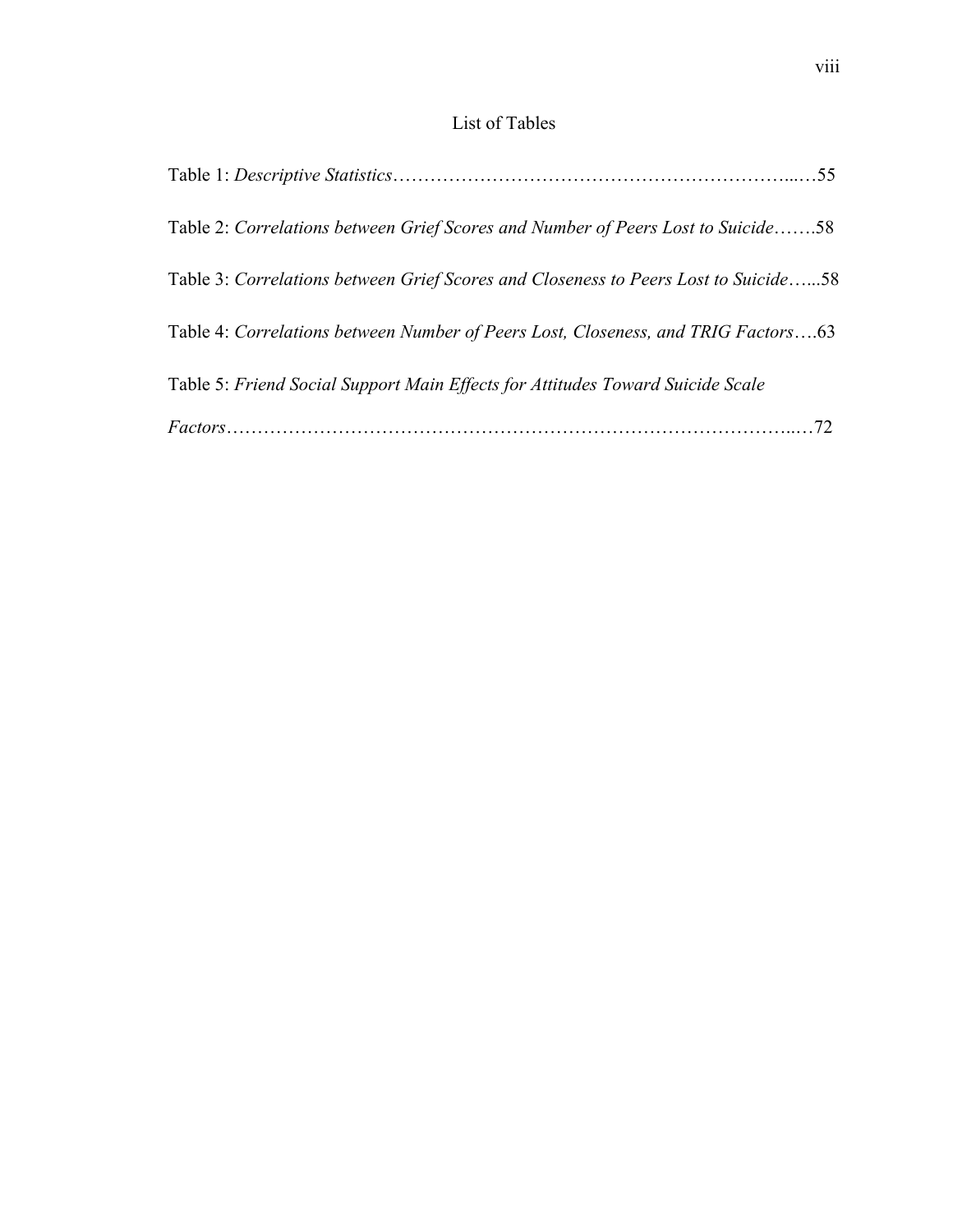# List of Figures

| Figure 1: Noncacceptance scores as a Function of Closeness to the Peer(s) who Died by |
|---------------------------------------------------------------------------------------|
|                                                                                       |
| Figure 2: TRIG Current Emotional Response as a Function of Closeness to the Peer(s)   |
|                                                                                       |
| Figure 3: TRIG Current Nonacceptance as a Function of Closeness to the Peer(s) who    |
|                                                                                       |
| Figure 4: TRIG Current Thoughts as a Function of Closeness to the Peer(s) who Died by |
|                                                                                       |
| Figure 5: ATTS Factor Scores as a Function of Current Social Support from             |
|                                                                                       |
| Figure 6: ATTS Factor 3 as a Function of Closeness to the Peer(s) who Died by Suicide |
|                                                                                       |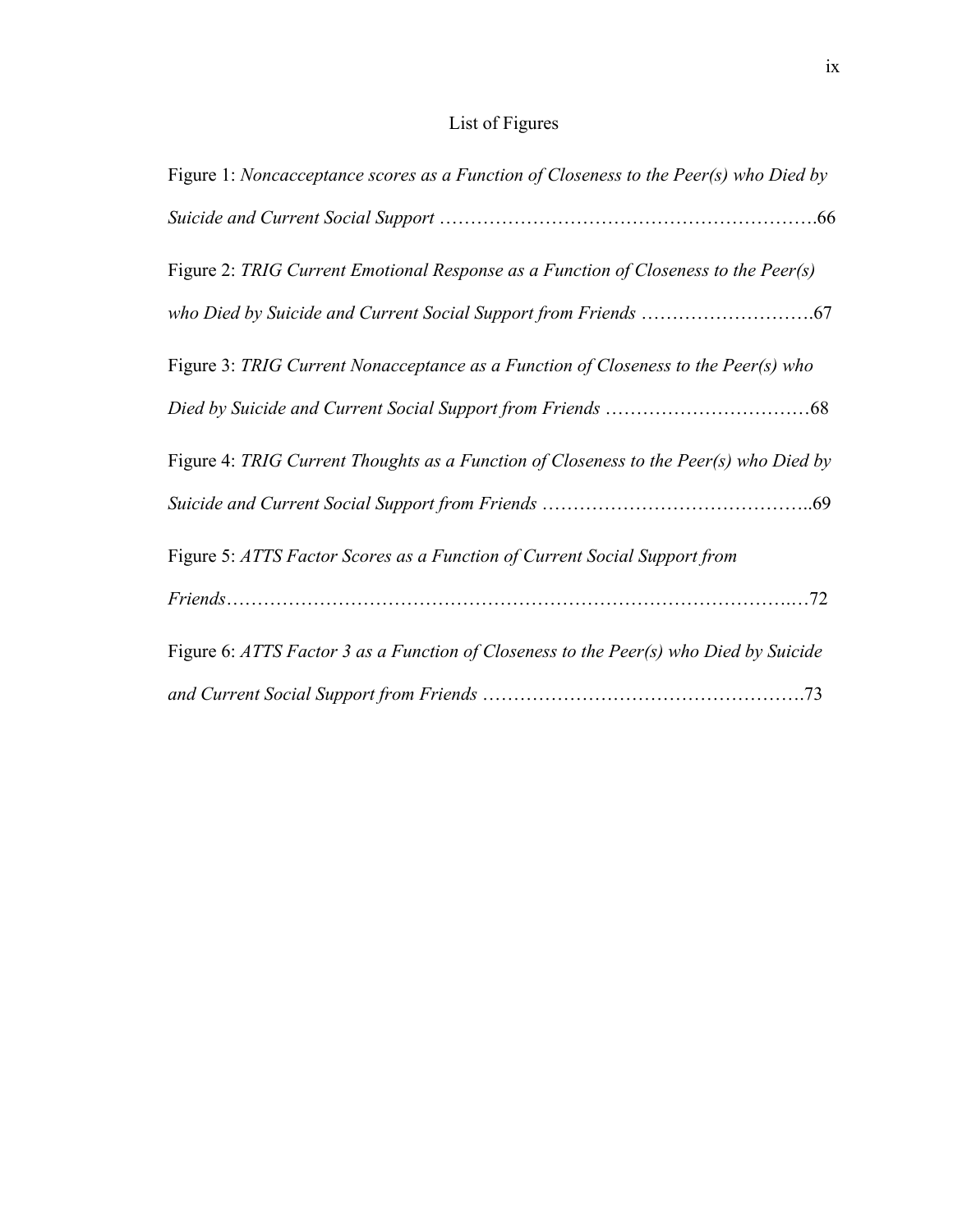## List of Appendices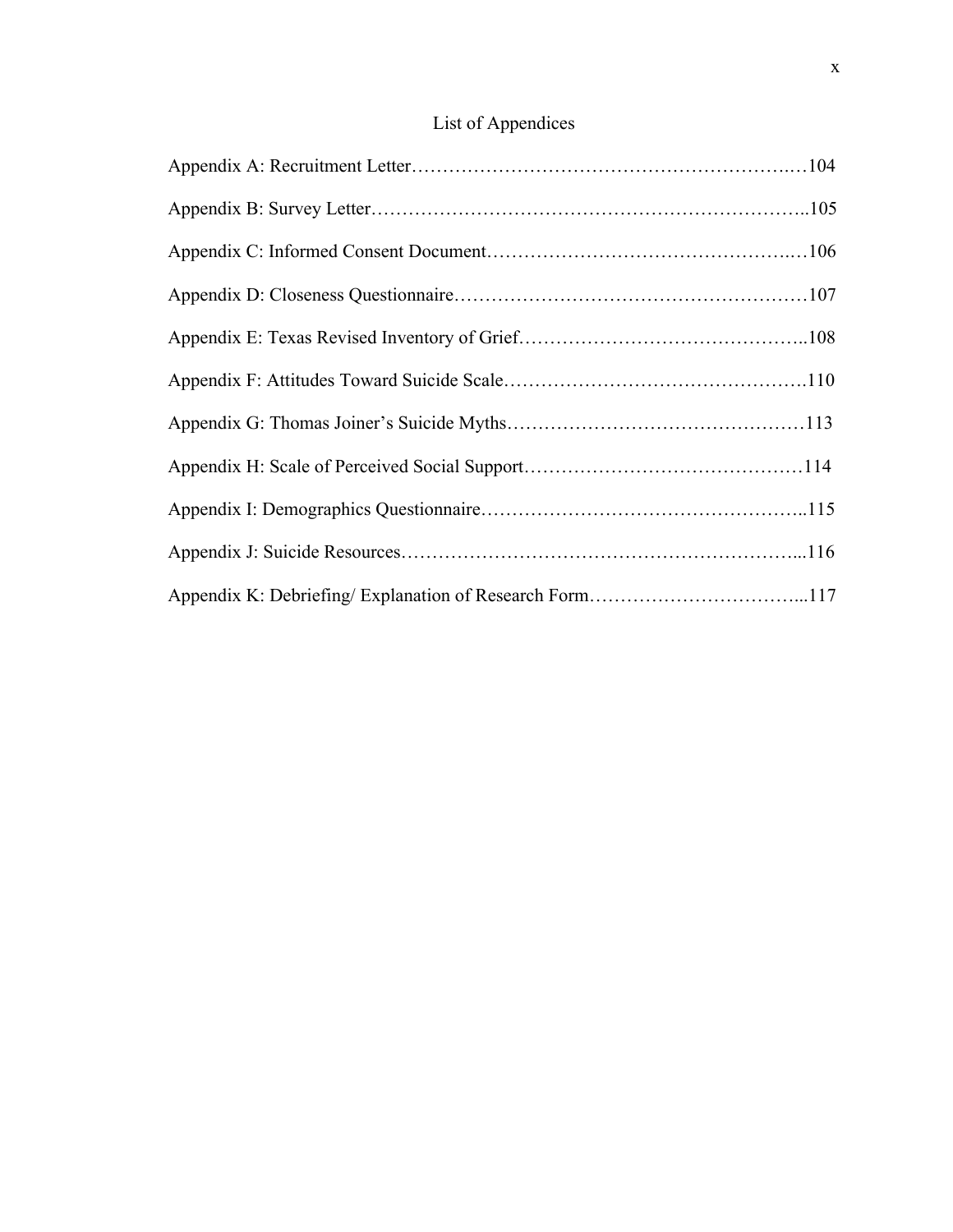Attitudes Toward Suicide in Peers Affected by a Point Cluster of Suicides as Adolescents

In one of the most famous and tragic love stories of all time, Shakespeare's *Romeo and Juliet*, Juliet awakes to learn that Romeo has killed himself out of his grief at the thought of having lost her. Juliet then desperately tries to kill herself by drinking his poison, and, when unsuccessful, she cries out, "O happy dagger! This is thy sheath; there rust, and let me die" (*Romeo and Juliet*, V, iii, 169-170). Juliet stabs herself and dies next to her lover. Through their dual suicides, Romeo and Juliet have become two of the most famous tragic heroes of literary history. The two have been immortalized because they made the ultimate sacrifice for their love, even at such a young age. Why in this case is suicide embraced? And what constitutes a valid reason to take one's own life? There are many different attitudes toward suicide and often those attitudes are determined by the circumstances.

This thesis examines attitudes towards suicide in young adults exposed as adolescents to a cluster of peer suicides. There is little research on cluster suicides because of their rarity, but related research suggests that these affected peers are especially important to study due to increased risk of mental ailments including complicated grief and suicidal ideation. The stigma of suicide in the United States can also make the grieving process even more difficult for the friends and families survived by the suicide victim, referred to in this thesis as 'suicide survivors.' To build a foundation for this investigation, this thesis reviews cultural attitudes toward suicide, adolescent attitudes toward suicide, cluster suicides, and how exposure to suicide can affect the adolescent peer suicide survivors. This review will build an understanding of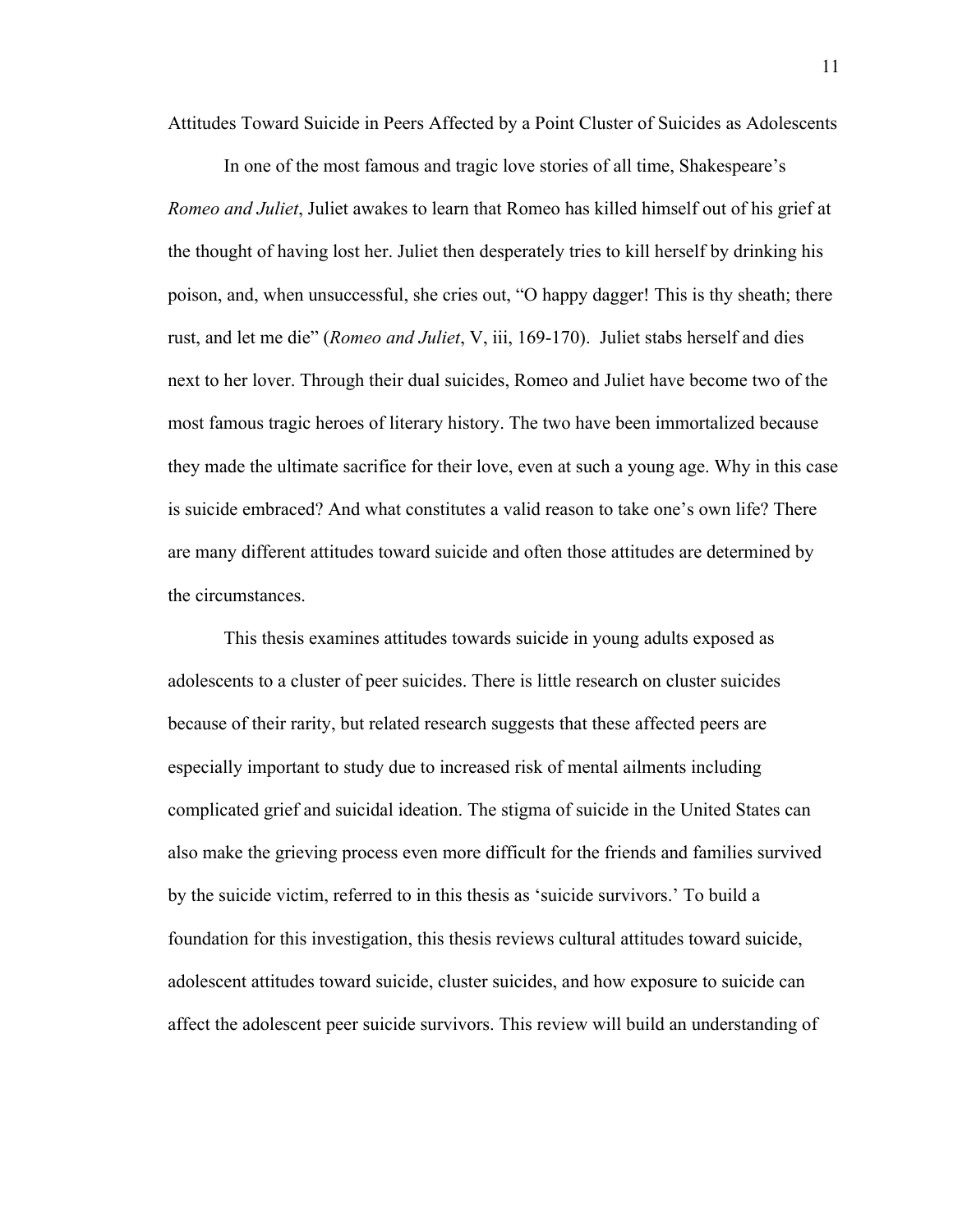the factors that may influence attitudes toward suicide in peer survivors of adolescent cluster suicides.

Nock et al. (2008) defined suicide as "the act of intentionally ending one's own life" (p. 135). They distinguished this from "suicidal behaviors," which fall into three categories. These categories include "*suicide ideation*, which refers to thoughts of engaging in behavior intended to end one's life; *suicide plan*, which refers to the formulation of a specific method through which one intends to die; and *suicide attempt*, which refers to engagement in potentially self-injurious behavior in which there is at least some intent to die" (p. 135).

Suicide is one of the leading causes of death around the world. Approximately one million people worldwide and 30,000 people in the United States die by suicide each year (World Health Organization, 1996). Suicide is the  $14<sup>th</sup>$ -leading cause of death worldwide, accounts for 1.5 % of all deaths, and the incident rate has increased by 60% in the past 45 years (World Health Organization, 1996, World Health Organization, 2012). Worldwide, almost one million people die by suicide each year (World Health Organization, 2012). Suicide rates are highest in Eastern Europe and lowest in Central and South America. North America, Western Europe, and Asia fall in the middle. Cross nationally, the rate of suicide is higher among men than women except for mainland China and India where no gender differences have been documented (Nock et al., 2008). Although there are other circumstances for which a person may commit suicide, most suicides are caused by depression or other psychological disturbances. It has been estimated that over 90% of suicide victims had a significant psychiatric illness at the time of their death; these illnesses are often undiagnosed and untreated, and are most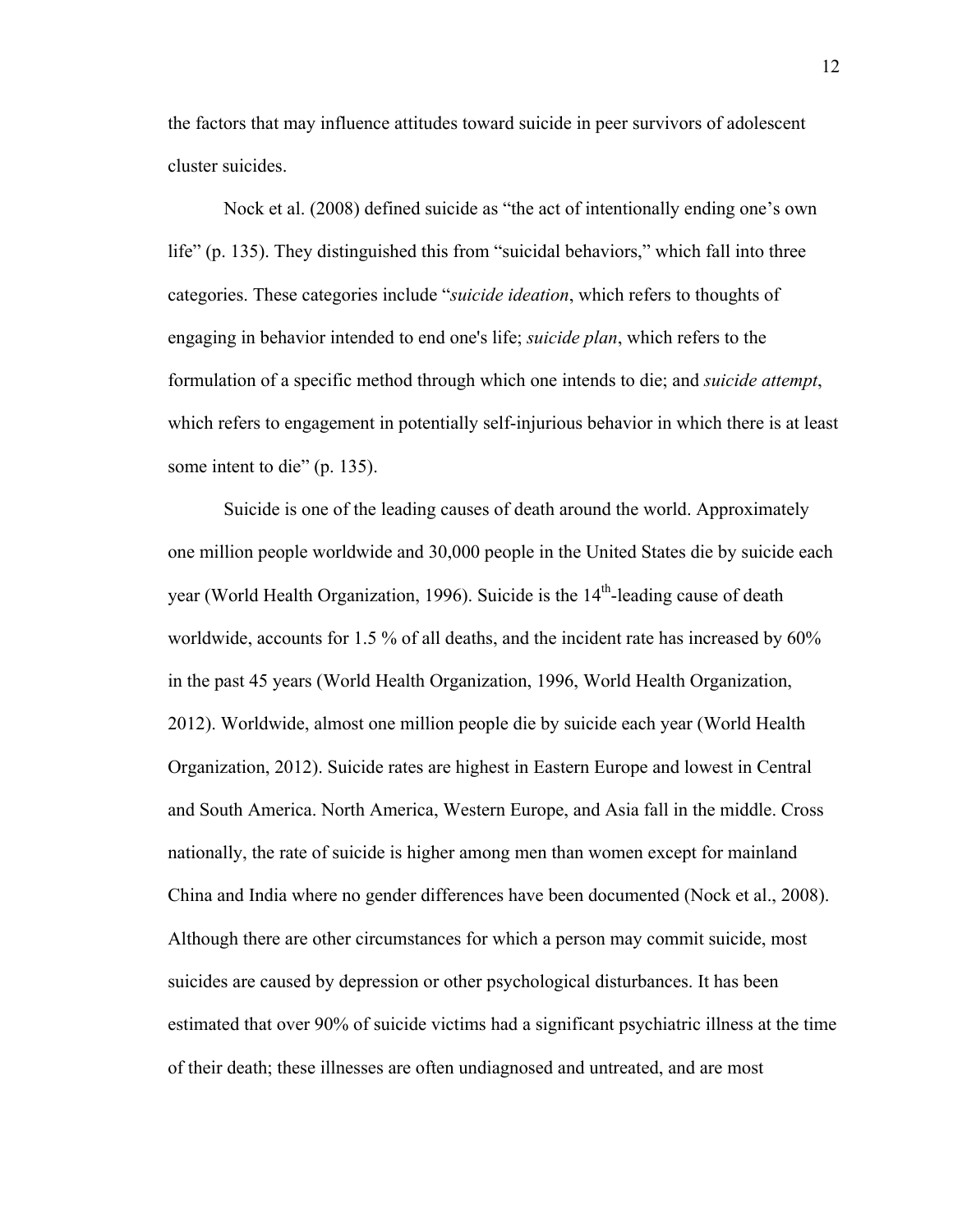commonly mood disorders and substance abuse (Gould, Jamieson, & Romer, 2003). Even if suicide seems a response to events such as dissolution of a romantic relationship or the loss of a job, usually a significant underlying psychological disorder is present (Barraclough & Hughes, 1987).

In the United States, suicide is the  $11<sup>th</sup>$  leading cause of death, accounting for 1.4% of all American deaths (National Center for Injury Prevention and Control, 2008). According to Nock et. al.'s 2008 study, when suicide results are examined by sex, age, and race/ethnicity, there are no differences until middle adolescence (ages 15—19 years old). During this age period, the rate of suicide among boys dramatically increases. Among Native Americans and Alaskan Natives, the rise during adolescence and young adulthood is the greatest, increasing more than fivefold. The rates for White boys/men also peak during adolescence and then rise again during older age. For girls, the rates of completed suicides are much lower in general than for boys, except with Native American/Alaskan Native girls during adolescence and for White women during middle age.

According to Nock et al. (2008), suicidal behavior has been reported in children as young as 4 years old, although it is debatable whether children this young can truly understand death and, therefore, actually be suicidal. "It was once assumed that young children were not capable of either contemplating or performing suicidal acts; however, a growing body of research has shown that young children do plan, attempt, and successfully commit suicide (Tishler, Staats Reiss, & Rhodes, 2007, p. 810). Prepubertal children generally do not have abstract thinking skills and rely mainly on concrete operational thinking. Consequently, children may not have the cognitive abilities to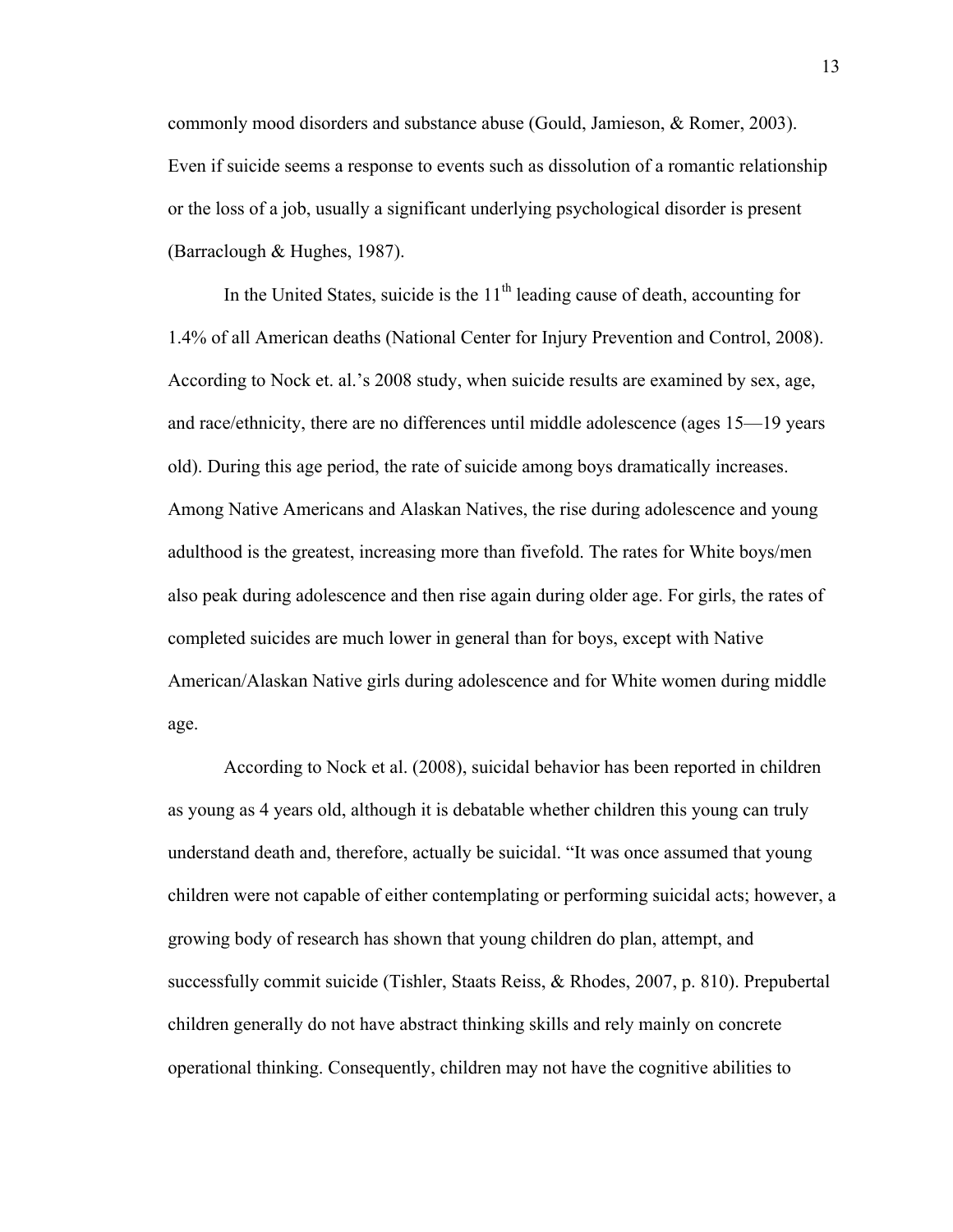problem solve or understand the consequences of their actions. An estimated 250 children between the ages of 5 and 14 die by suicide each year in the U.S. (Pompili, Mancinelli, Girardi, Ruberto, & Tatarelli, 2005). Gould et al. (1998) found that 1.9% of a randomly selected sample of children between the ages of 7 and 12 reported suicidal ideation, and Thompson et al. (2005) found that 10% of 8 year olds who were at high risk for maltreatment/ abuse displayed suicidal ideation. Although it is more rare, suicidal ideation and suicide attempts do occur in children under the age of 12, and this kind of behavior can serve as a precursor to future psychological problems and suicide attempts (Pompili et al., 2005). More commonly suicidal behavior starts around adolescence (12 years old), peaks at 16 years old, and stays elevated into early adulthood. Consistently, suicide has been the second or third leading cause of death among adolescents ages 13 to 18 years old (Bondora & Goodwin, 2005).

### **Historical Definitions and Types of Suicide**

Historically, different types of suicide have been distinguished based on intent and contexts. With such distinctions, attitudes toward and acceptance of suicide can vary from circumstance to circumstance. Emile Durkheim (1897/1951) was one of the first people to study suicide scientifically, and he argued that there are four basic types of suicides. The first type is "egoistic." Durkheim defined this type as "excessive individuation." In this case, the individual is apathetic and can no longer find a reason for living. The second type of suicide is "altruistic," which he described as an action of passion or will due to "insufficient individuation." Included in altruistic suicides are "heroic suicides," which are committed with the intent of sacrificing for someone else's well-being and suicides that are based on the belief that existence is established in the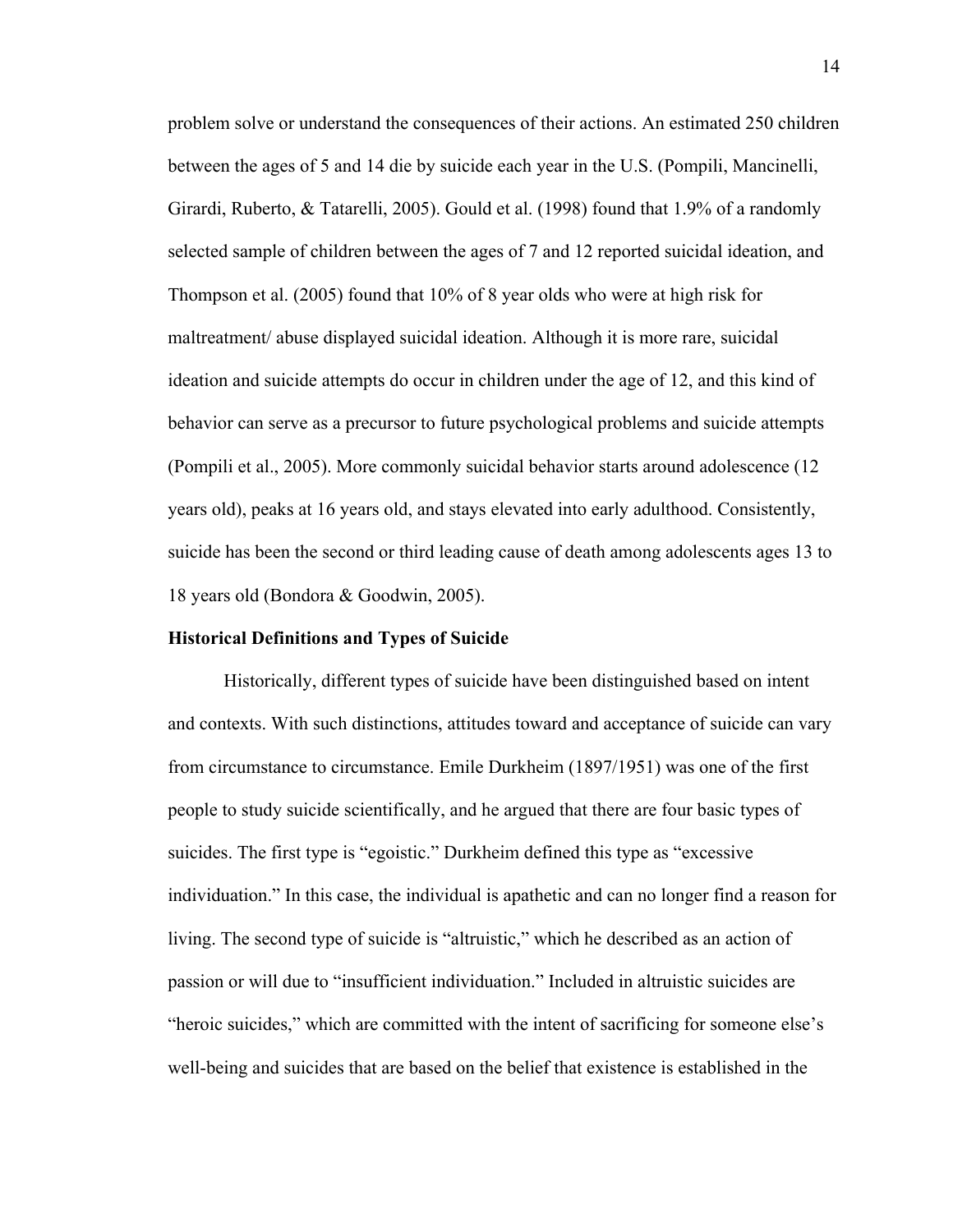afterlife. The third type of suicide is "anomic" which is described as "deregulation." Durkheim wrote that anomic suicides are acts of intense emotion, usually anger, are often violent and unrestrained, and are due to a lack of control over another individual. People who commit anomic suicides generally feel isolated from society. The last type, "fatalistic," is characterized by excessive regulation and poor life circumstances (Maris, Berman, Maltsberger, & Yufit, 1992).

Menninger (1938) and Freud (1917) suggested that all suicides have three fundamental dimensions: hate, depression, and guilt. These dimensions create three interrelated types of suicide: revenge (a wish to kill), depression (a wish to die), and guilt (a wish to be killed). Freud theorized that suicidal thoughts originally were directed toward someone else and the wish for someone else to die (e.g., a parent, lover, spouse). Freud also discussed civilization's effects on suicide and said that our culture made people repress sexuality and aggression (Maris, Berman, Maltsberger, & Yufit, 1992).

Baechler's (1975/1979) theory categorized suicide into four categories: escapist, aggressive, oblative, and ludic. With escapist suicides, the intention is "to take leave," including flight (escape a situation), grief (escape dealing with a loss), and punishment (escape punishment). According to Maris (1981), 75% of completed suicides are escapes. The second category is aggressive suicides, which are directed at another person or multiple people. The four aggressive subtypes are vengeance, crime (murder-suicides), blackmail (threaten suicide to put pressure on a person), and appeal (sound an alarm). Maris estimated that 20% of completed suicides are a result of aggression. Oblative suicides are the same as Durkheim's description of altruistic suicides. The two subtypes of oblative suicide that Baechler described are sacrificial (to gain a greater value for one's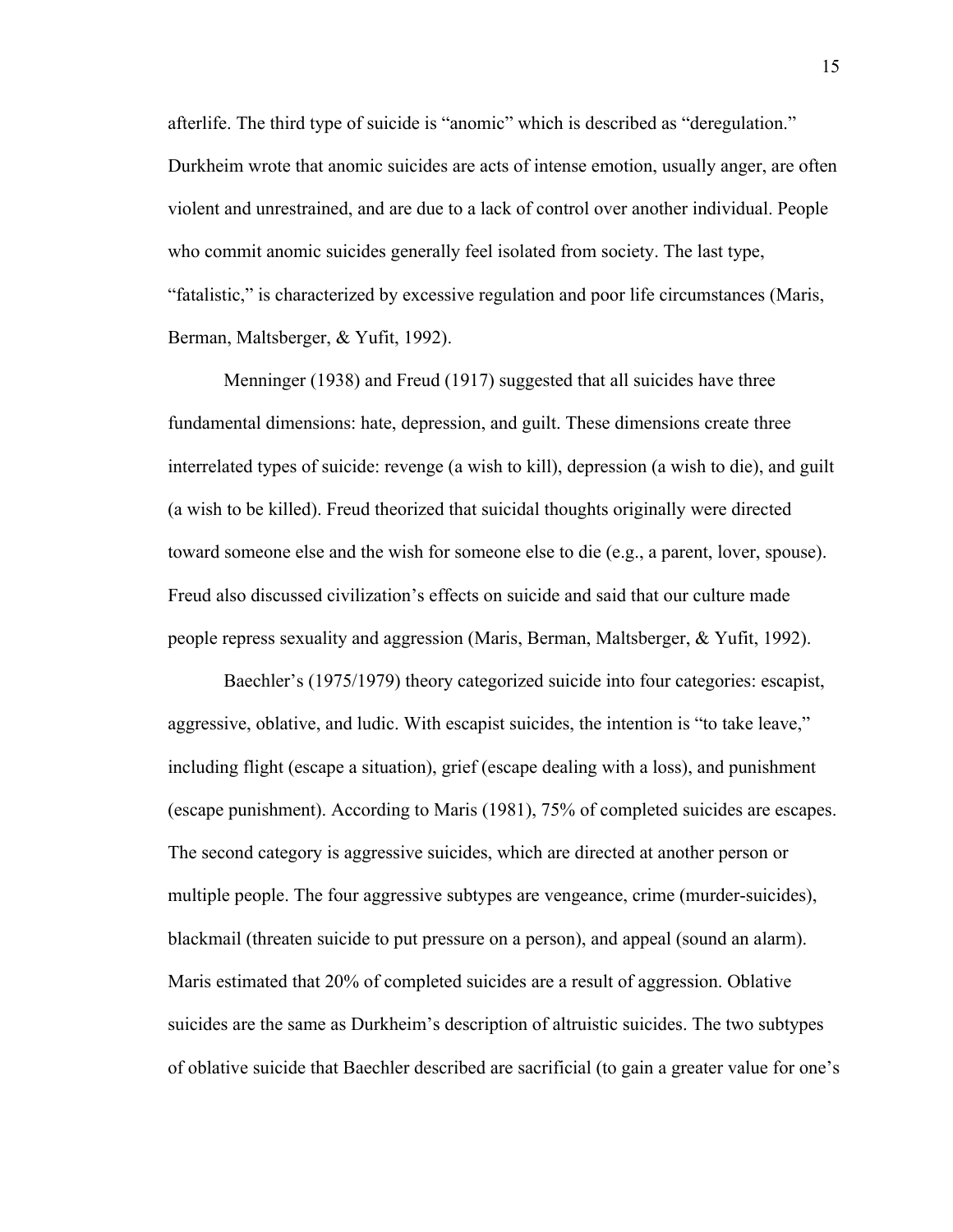life) and transfigurational (to obtain martyrdom). Ludic suicides involve people who want to live life to the fullest even if it means death and is also labeled "indirect selfdestructive behavior." The two ludic subtypes are ordeal (to prove something) or game type (to play with/ risk death) (Maris et al., 1992).

Other classifications of suicide were suggested by Schneidman (1968) who is known as a founding father of suicidology in America. He argued that suicides could be classified into three categories: egotic, dyadic, and ageneratic. Egotic suicides involve a narrow focus of attention, rigid thinking, depression, and are psychologically based. Dyadic suicide "results from unfilled needs or wishes related to his or her most important interpersonal partner" (Maris, Berman, Maltsberger, & Yufit, 1992, p. 73). Ageneratic suicides also involve significant others, but are distinguished by a total loss of connection with the human race.

In addition to these different theoretical categories of suicides, there are more specific groupings of suicide types. Some of these types are more common than others, and some are more accepted than others. There are also many different attitudes toward the acceptability of suicide. These attitudes can vary by religion, by culture, and from individual to individual. Attitudes towards suicide vary greatly with the context or situation in which the suicide takes place. One type of suicide that is widely debated cross culturally is assisted suicide, also known as voluntary euthanasia. Euthanasia comes from the Greek roots "eu" (good) and "thantos" (death) and is the practice of ending a life in order to end suffering. There are two types of assisted suicide: passive (deny treatments necessary for survival) or active (use of lethal substances). Assisted suicide is illegal in the United States, with the exceptions of Oregon, Montana, and Washington. Oregon has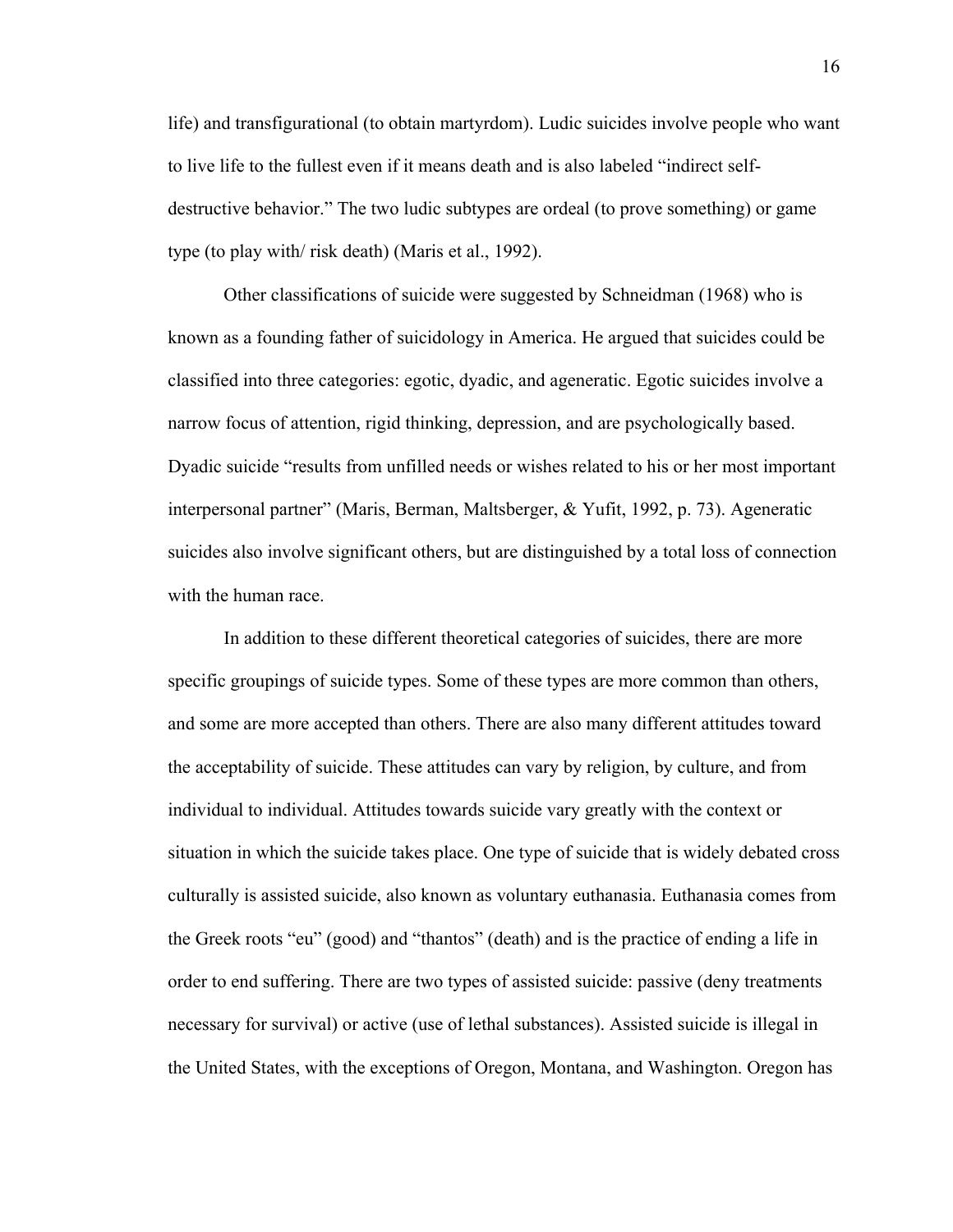a Death with Dignity Act that allows "an adult, who is an Oregon resident and is suffering from a terminal disease that will cause death within six months, to terminate his or her life through the use of medication" (Taylor, 2004, p. 1). According to a 2004 report, 15 people in Oregon used the life-ending prescription in the first year after the bill's passing in 1997. The rate of use rose steadily, and in 2003, 42 patients used the drug.

The choice-in-dying movement can be traced back to the early 1900s in America. Compassion & Choices is an organization that is dedicated to the right to death for terminally ill patients. On a personal level, they support patients in end of life decisions, help with pain and symptom management, and can help patients get information about "self-determined dying." They also attempt to educate the public and health care professionals and advocate for legal and legislative initiatives (Compassion  $\&$  Choices, 2011). However, assisted suicide is controversial and, as mentioned earlier, is not widely accepted in the United States. Many politicians have made the "slippery slope" argument. This argument is the prediction that if assisted suicide becomes accepted for people who are terminally ill, it might become acceptable for people with other ailments or disabilities and would become continually more acceptable for more and more people (Douthat, 2009). Other reasons to oppose assisted suicide are that "it transforms a healing profession into a killing profession [and] it encourages relatives to see a loved one's slow death as a problem to be solved, rather than a trial to be accepted" (Douthat, 2009, para. 12). The interesting moral and psychological question to debate is whether it is healthier for a person to be able to end his/her suffering and die when he/she is ready or is it better to let nature take its course?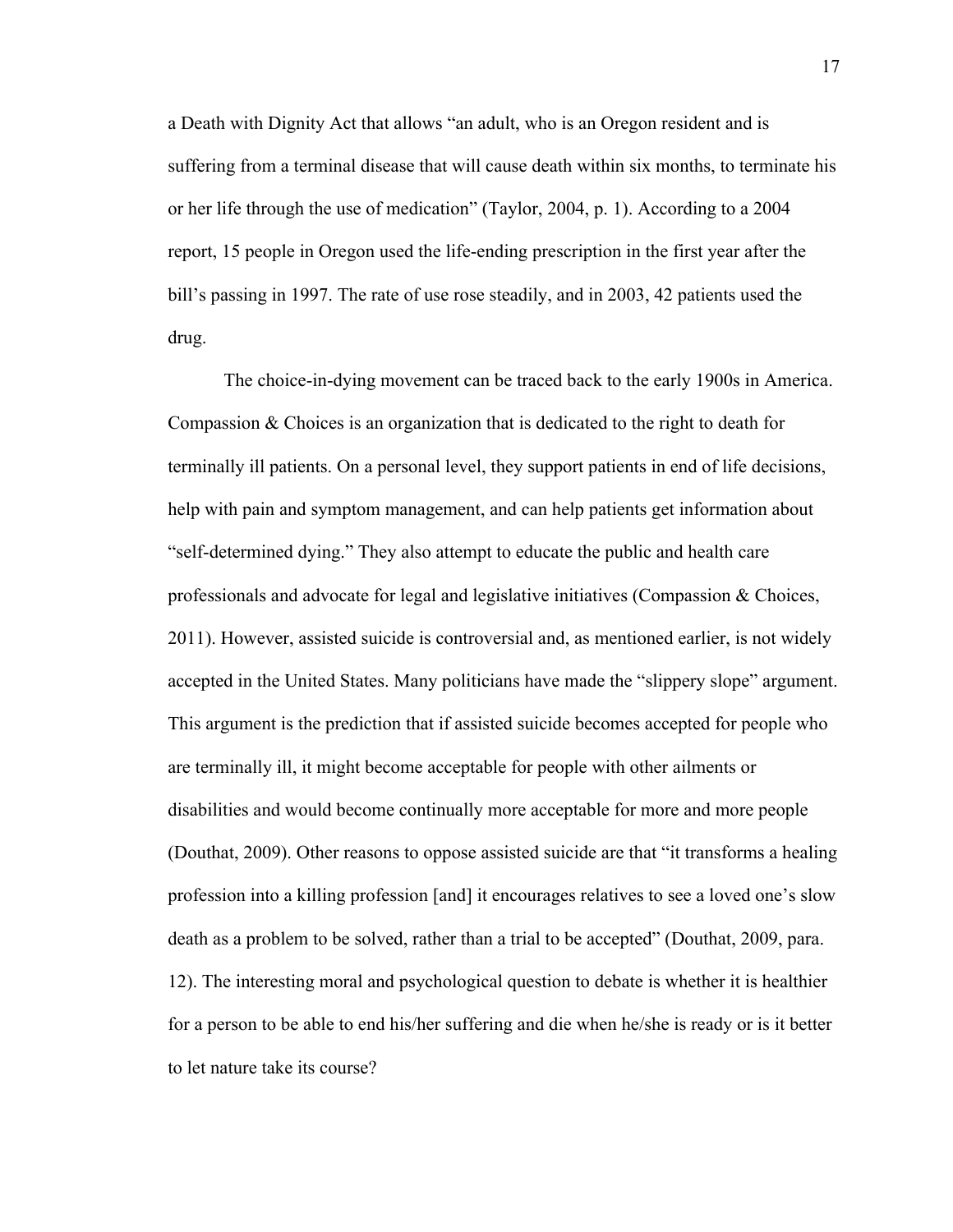Unlike the controversy surrounding assisted suicides in America, one type of suicide that seems to be accepted and even honored in some societies is a suicide attack. These are acts of war in which the individual knows that he/she will die during the operation. Attackers generally believe that their actions are moral because they are fighting against something they view as unjust. They are doing it, in their own minds at least, for the greater good. Suicide attacks include suicide bombings, plane/automobile hijacking, kamikazes, and insurgent attacks. These acts of suicide are promoted by different militaries and organizations around the world and are generally thought of as being honorable because the individuals are giving up their lives for their country, religion, or their cause. The first large scale use of suicide attacks was by Japan in World War II. Kamikazes were Japanese planes that were filled with explosives and purposely flown into an enemy target. Suicide attacks are still used in battle today, most commonly by radical Islamists and the liberation group of Tamil Eelam in Sri Lanka (Yonghe, 2004). Workers from two Palestinian Muslim organizations, Hamas and Islamic Jihad, which send out suicide bombers, say they get many candidates for early death and "there is no shortage of men willing to sacrifice themselves to the cause" (Philps, 2001, para. 5). Although Islamic scholars deem suicide a sin, suicide bombers become Palestinian martyrs and gain prestige. Their families are even rewarded with monetary compensation. Suicide is denounced by Islam; for that reason, the term "suicide bomber" has now been changed within the community to "martyrdom operation" (Philps, 2001, para. 14). Atron (2006) made the argument that there is much more to suicide bombing than just politics, and we too quickly "ignore the underlying moral values and group dynamics that drive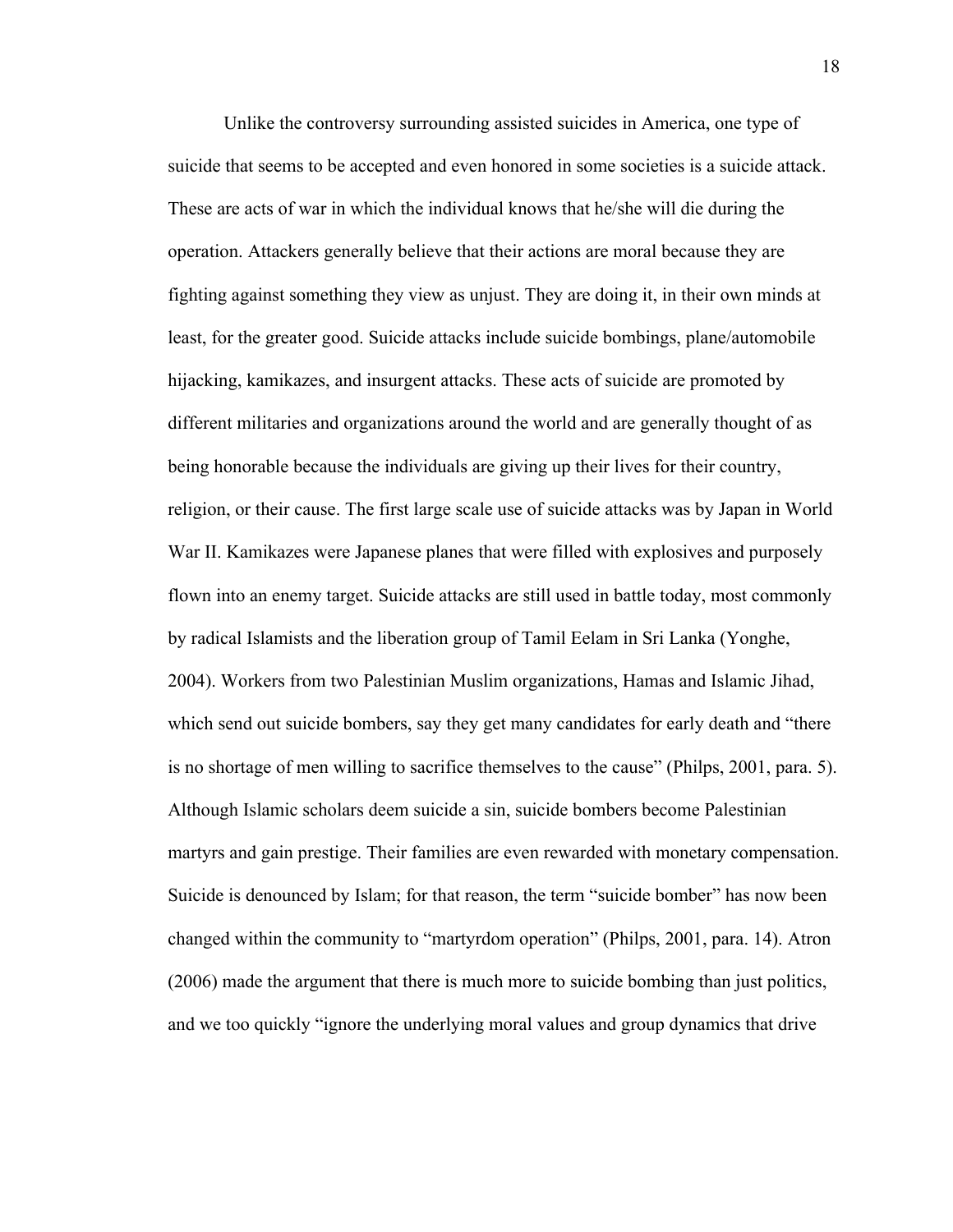jihadis to suicide terrorism" (p. 144). In America, we generally denounce suicide attacks, but elsewhere they are accepted and even praised.

Although not formal suicides or planned ahead, we often hear stories of soldiers sacrificing their lives to save a friend or their unit. This type of altruistic death differs from suicide attacks in that it is not meant to kill others but instead to save others. An example of this is 19 year old Ross Andrew McGinnis, who died in combat when he threw his body on a grenade to protect the four U.S. soldiers it could have killed or injured (Somashekhar, 2007). Although not many people would label this type of death a suicide, it technically is if we follow the definition that suicide is "the act or an instance of taking one's own life voluntarily and intentionally especially by a person of years of discretion and of sound mind" (Merriam-Webster, 2012, para 1).

Another type of suicide is a mass suicide. Mass suicides have been dated back to the  $16<sup>th</sup>$  century when tens of thousands of "Old Believers" in Russia killed themselves collectively at hermitages or monasteries over a period of several decades (Robbins, 1986). They did so to avoid religious prosecution and to reach a "state of religious ecstasy" (Robbins, 1986, p. 2). One of the most famous and more recent accounts of a mass suicide is the Jonestown Massacre carried out by the People's Temple movement. The People's Temple was a religious group created in 1953 and led by Reverend Jim Jones (Barker, 1986). In 1978, Jones successfully convinced over 900 of his followers to kill themselves by drinking a cyanide laced drink and then killed himself. Jones and his members called the act a "revolutionary suicide." After having murdered Congressman Leo Ryan, the commune realized that they would not be able to continue functioning and decided to die in dignity and preserve their church. Another mass suicide in the 1990s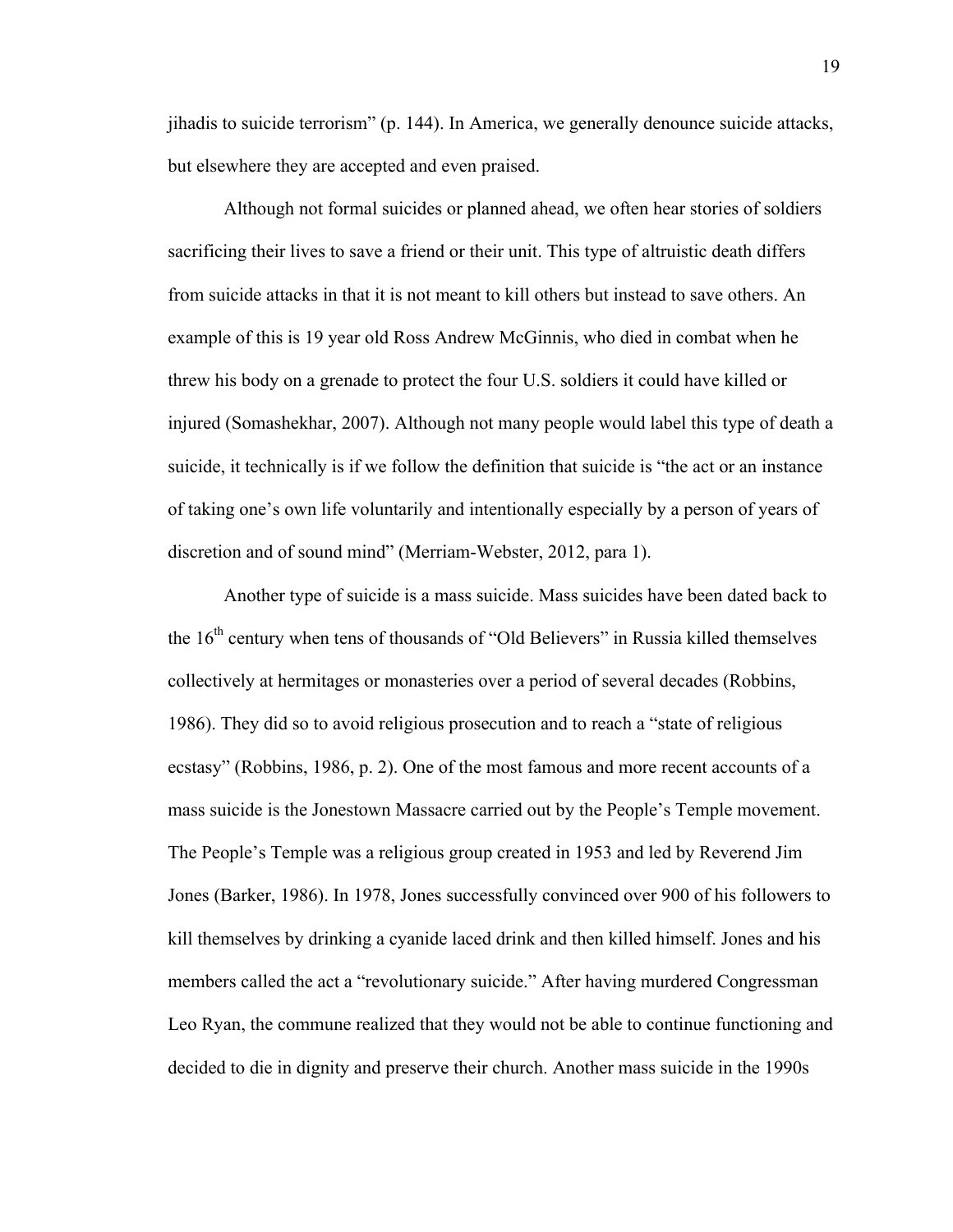involved the Order of the Solar Temple, which was a European cult that was associated with mass suicides and mass murders around equinoxes and solstices (Introvigne, 1995). Another act of mass suicide was Heaven's Gate which took place in 1997. That group was led by Marshall Applewhite, who convinced 38 of his followers to commit suicide in order to escape the soon arriving end of the earth and allow their souls to ascend in a UFO that would take them to a new spiritual level (Ayres, 1997). In March 2000, 780 people died in a mass suicide in Uganda. The deceased were members of the Movement for the Restoration of the Ten Commandments of God (Mayer, 2001). Mass suicides are large-scale examples of how suicidal ideation and planning are not always secretive and personal.

In some cases, like with mass suicides, suicides can be discussed, planned, and even rationalized between people. Similar to mass suicides, suicide pacts are agreements made between people to kill themselves at the same time. Generally with suicide pacts, one person is coercive and the other is extremely dependent, demonstrated through analyses of online communications. Suicide pacts are rare and are not simply the act of two individuals who do not wish to be separated (Fishbain, D'Achille, Barsky,  $\&$ Aldrich, 1984). In fact, suicide pacts can occur between two people who do not even know each other. With the popularity and accessibility of the Internet, suicide pacts have even been arranged over the Internet by strangers and have been planned via special suicide websites (Rajagopal, 2004). According to Rajagopal (2004), advocacy for suicide exists on the Internet, although neutral and preventative websites are more common. One extreme, unfortunately true example was in 2010 when William Francis Melchert-Dinkel was convicted for pretending to be a female nurse who initiated conversations online with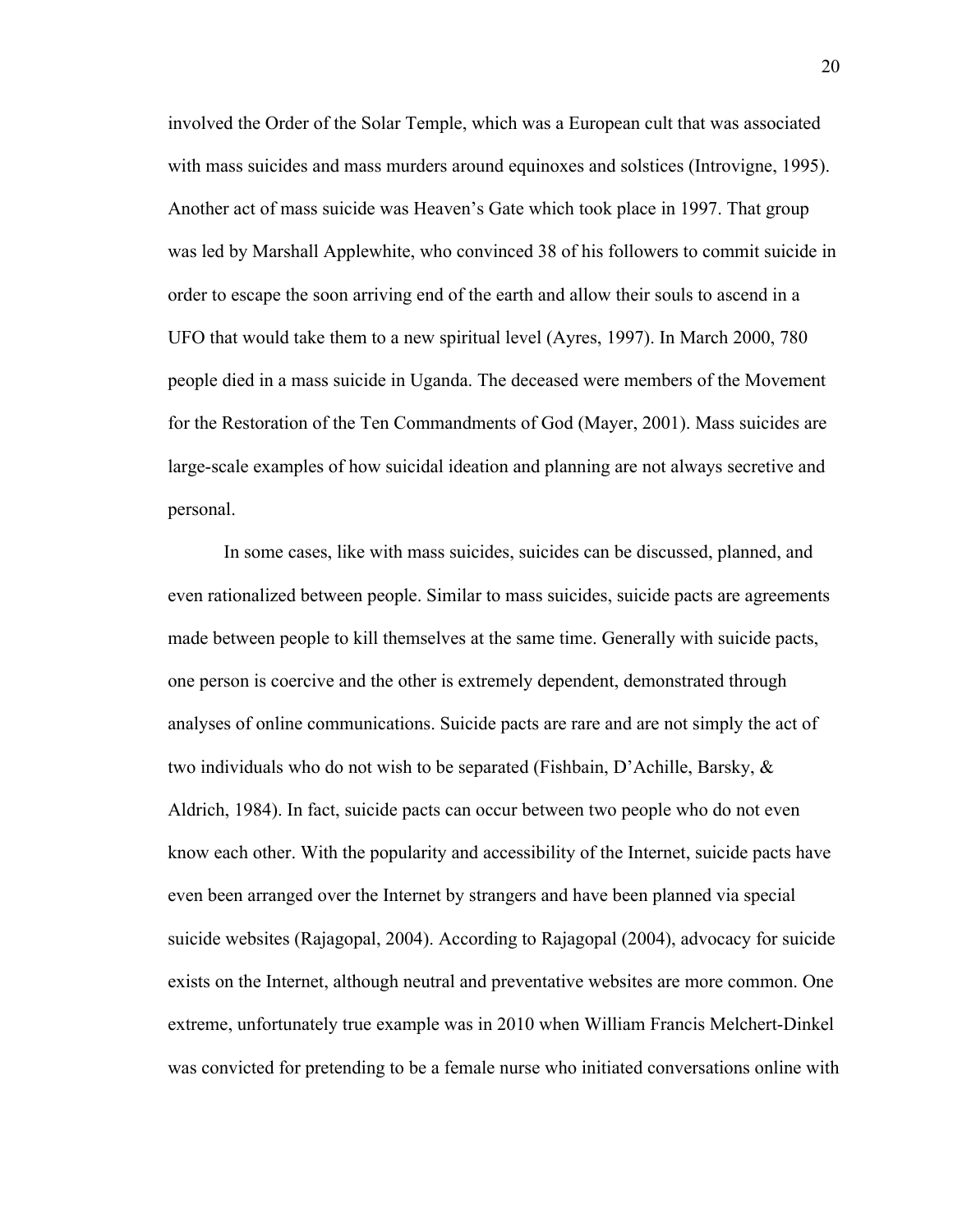strangers who were contemplating suicide (Davey, 2010). He admitted to encouraging dozens of people to commit suicide and was charged with two counts of aiding suicide. Unfortunately, this is not the only time that suicide persuasion has happened. Between 1994 and 2000, there were 12 charges of aiding suicide in Minnesota alone. A suicide prevention website in Britain said it has tracked 39 cases where young people have died after visiting pro-suicide chat rooms (Davey, 2010). The largest pro-suicide website is called alt.suicide.holiday, or ASH, and it gives visitors advice and specific instructions and methods to kill themselves (Scheeres, 2003).

### **Cultural Attitudes Toward Suicide**

When is suicide an acceptable act? According to Battin (2011), "Most suicides are preventable, perhaps, but it is not so clear that each single one should be prevented" (p. 257). However, she does admit that telling the difference between a rational and an irrational suicide is extremely difficult. For many people, suicide is never an acceptable act. For some who have conservative views on end-of-life decisions, suicide is repudiated for "any primary emotional, traumatic, or financial reasons in the absence of terminal illness" (Battin, 2011, p. 255). Others believe that people have the right to end their own lives whenever they choose. This decision of acceptability is also an individual decision. With so many types of suicide in so many different contexts, attitudes toward it vary greatly. Acceptability of suicide can vary based especially on culture and religion.

One culture that has a unique view on suicide is China through Confucianism. Confucianism teaches that "one should give up one's life if necessary, either passively or actively, for the sake of upholding the cardinal moral values of *ren* and *yi*" (Lo, 1999, p. 626). *Ren* (benevolence) and *yi* (justice) are to be upheld at all times, and it is "morally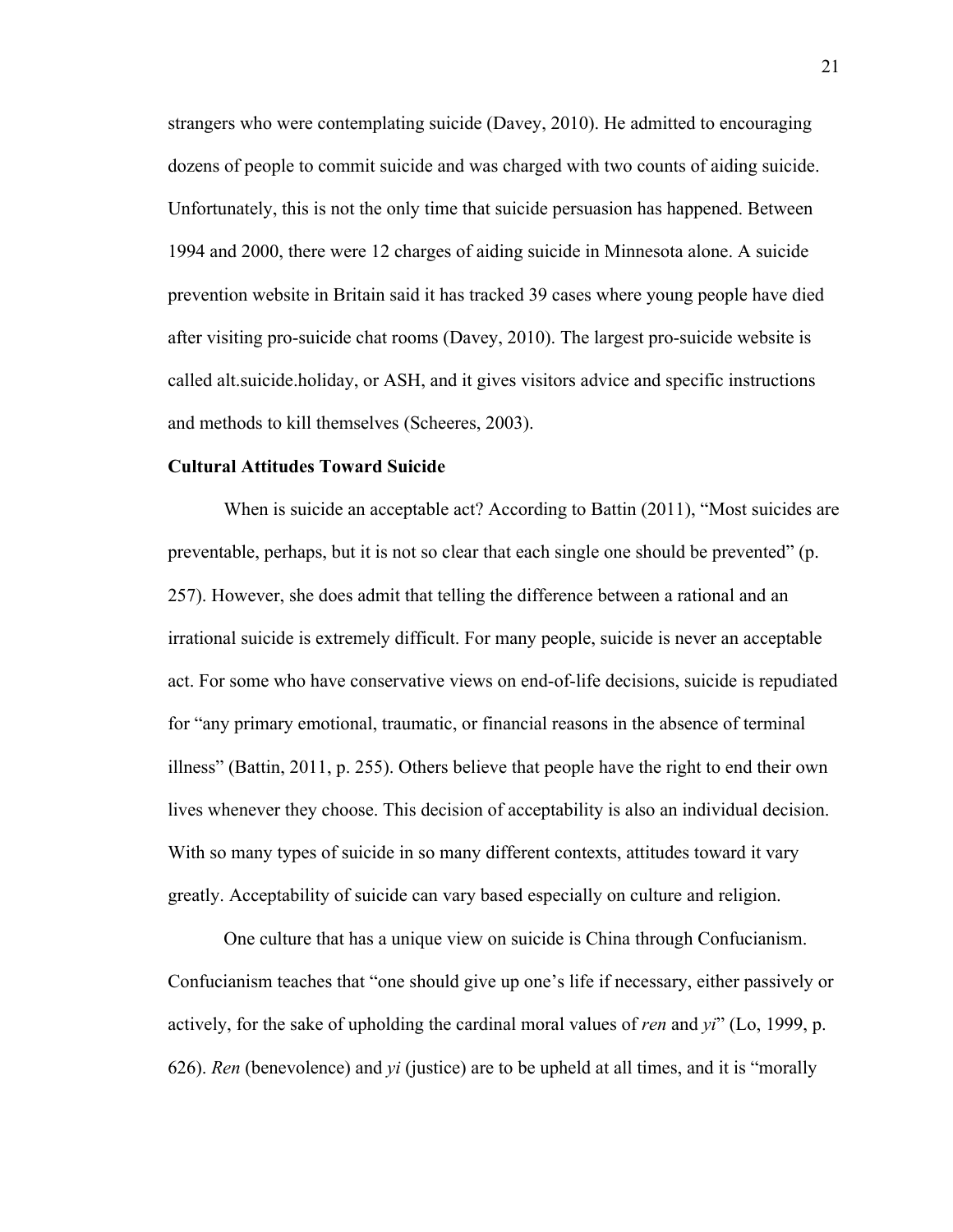wrong to preserve one's own life at the expense of ignoring *ren* and *yi*" (p. 626). As long as the act is intended to uphold these two values, suicide is morally permissible and is even honorable. Examples from Chinese history of instances in which suicide was admired and praised include suicide for the sake of the country, the master, a benefactor, a friend, the sake of keeping a secret, the sake of saving other lives, or the sake of avenging one's parents, husband, or master. These deaths expressed utter commitment and dedication to another and were seen as self-sacrificial (Lo, 1999). Another Confucian thesis is that "one should actively terminate one's life for the sake of avoiding humiliation or upholding one's dignity," which includes suicide in order to avoid execution, to maintain dignity after being defeated in battle, to avoid the indignity of being tried in court (regardless of whether one is guilty of not), or to avoid imprisonment (Lo, 1999, p. 631).

However, Confucianism does not promote suicide under all contexts. Confucian teachings do state that "when there is no threat to one's life, and when the calling in life is clear, one should live on to fulfill one's vocation in spite of personal tragedy and undignified treatment" and "one should broaden the scope of one's commitment; instead of dying for a rather limited cause, one should live and die for an object of a higher order" (Lo, 1999, pp. 632-633). Confucian values also stress that other-regarding suicides are more admirable than self-regarding suicides and that self-regarding suicides are only acceptable to avoid humiliation and disgrace (Lo, 1999).

Like Chinese culture, Japanese culture also seems to have a liberal view toward suicide. One form of suicide that is uniquely Japanese is seppuku, a stylized ritual for disembowelment. Seppuku is "an honour reserved only for the samurai, Japan's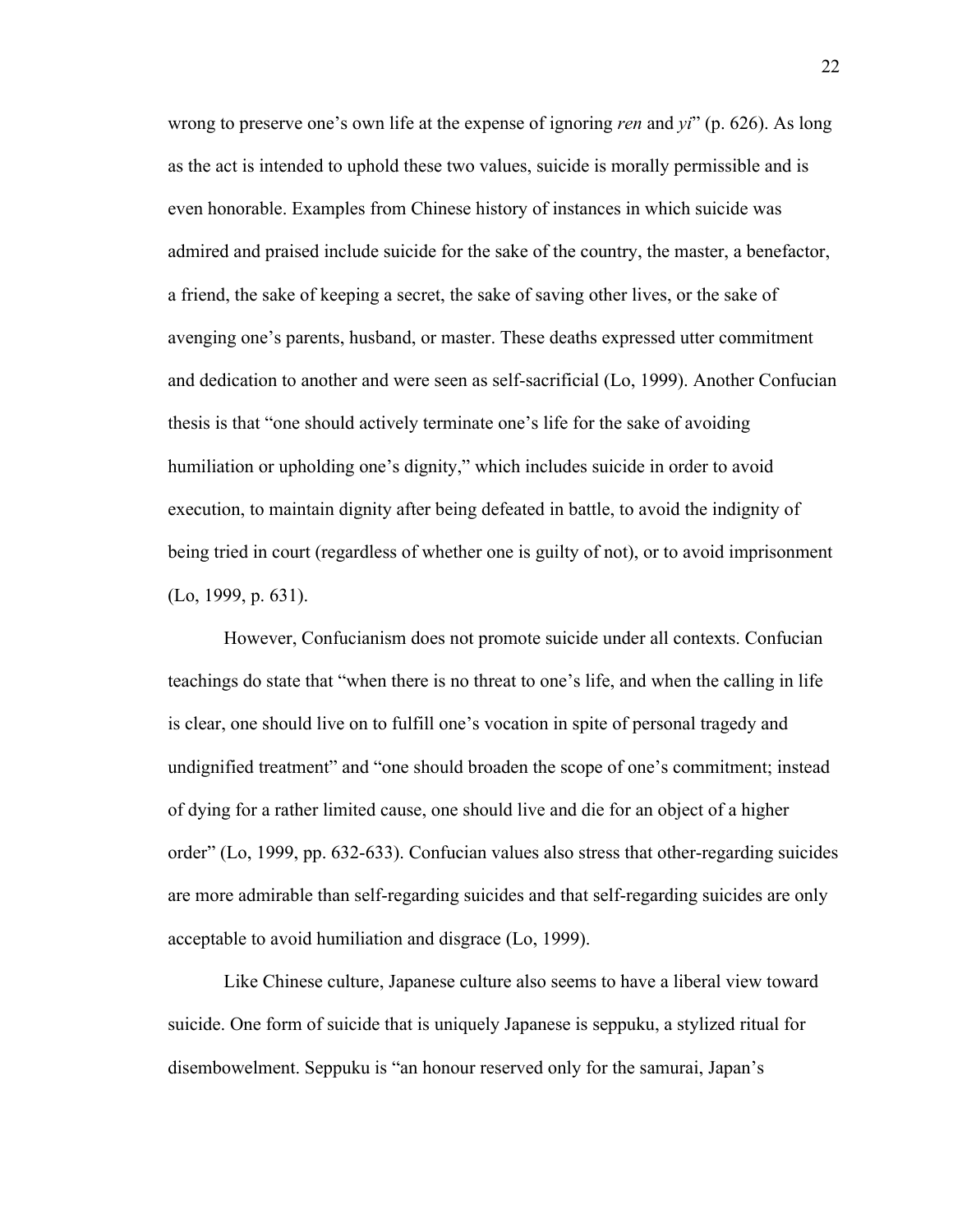traditional military aristocracy" (Fuse, 1980, p. 57). Although it is no longer a common practice, the honor associated with seppuku means that "its philosophy is a clue to understand Japan's moral values on life and death widely held by the Japanese" (Fuse, 1980, p. 57). According to Young (2002), there is a current contradiction between Japan's liberal attitudes toward suicide and ideals of Western medicine. Like Chinese culture, Japanese culture accepts and even admires suicide in certain situations, yet Japan has adopted Western psychiatric and medical views, which stress the idea that suicide is an irrational response to psychological problems. Therefore, Western theories and treatments may not be appropriate within their cultural context.

### **Stigma of Suicide in the United States**

Although some cultures have accepting views toward suicide, this does not seem to be the case in America. For example, Christianity is the most popular religion in America, and the Catholic Church defines suicide as a sin. The Bible says "If any man defile the temple of God, him shall God destroy; for the temple of God is holy, which temple you are" (1Corinthians 3:17). According to Dante's *Inferno*, people who die by suicide are contained in the seventh circle of Hell along with people who commit murder, blasphemy, sodomy, and usury. Although in Ancient Rome suicide was an acceptable act when in response to political defeat or personal disgrace, Dante emphasized the belief that suicide is a sin without exception (Rafa, 2011). Thomas Aquinas warned, "suicide violates the natural law of self-preservation, harms the community at large, and usurps God's disposition of life and death" (Rafa, 2011, para. 1).

In addition to Catholic attitudes toward suicide, in the developed Western world, the legality of suicide demonstrates our general attitudes toward it. Unlike Japan and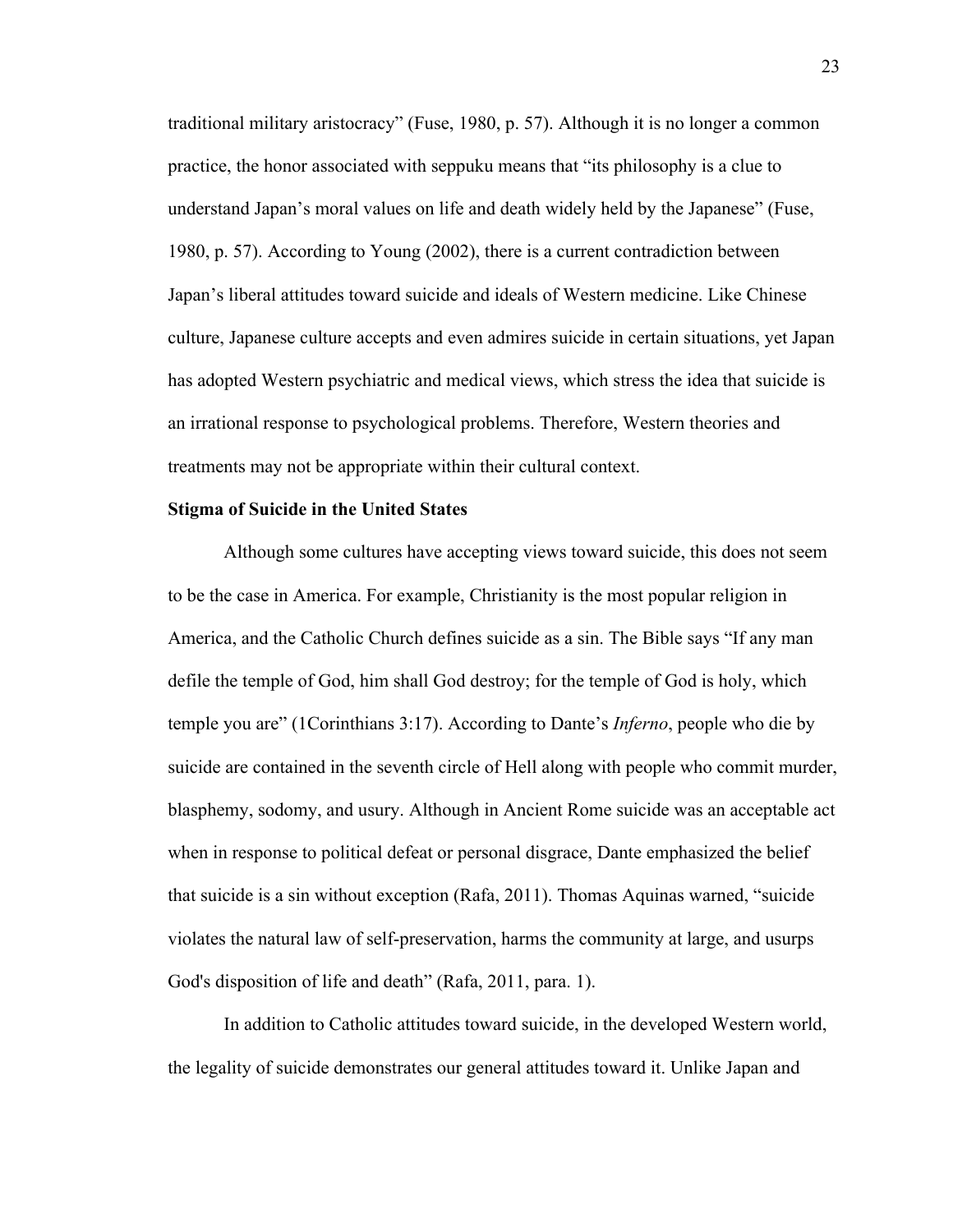China, North America and Europe have a history of condemning suicide, and it was illegal in the United Kingdom up until 1961 (Suicide Act 1961, 2011). The Suicide Act of 1961 *decriminalized* suicide and *criminalized* complicity in another's suicide. Regardless of one's attitudes towards the acceptability of suicide, laws and religions that are not accepting of suicide and deem it illegal or a sin, can contribute to the social stigma of suicide. Although it is a common opinion in America that suicide is neither a good nor a rational decision, saying it is illegal and a sin makes the *victim* seem bad, instead of making the *decision* seem bad.

In Joiner's (2010) *Myths about Suicide,* the author explored different stigmatizing myths about suicide that contribute to the negative feelings and attitudes people have toward individuals who contemplate, attempt, and/or complete suicide. These myths include the ideas that suicide is an easy escape, cowardly, an act of anger or revenge, selfish, and done 'on a whim.' Two of the most dangerous stigmatizing myths are that if people want to die by suicide we cannot stop them and that talking about killing oneself is just a cry for help. Both of these myths are dangerous because if a person is truly suicidal and decides to disclose this ideation to someone, those thoughts or threats need to be taken seriously and brought to the attention of an appropriate authority. The stigma of suicide is a complicated topic because most people, at least in our culture, agree that anomic suicide (acts of intense emotion usually based on anger and social isolation) is a poor decision and should be avoided at all costs. We are taught that suicide is bad and that it should never be contemplated nor attempted. This disapproval of suicide could be beneficial because it may keep some people from doing it; however, stigmatizing suicide may make suicidal individuals feel even worse about themselves; it may prevent them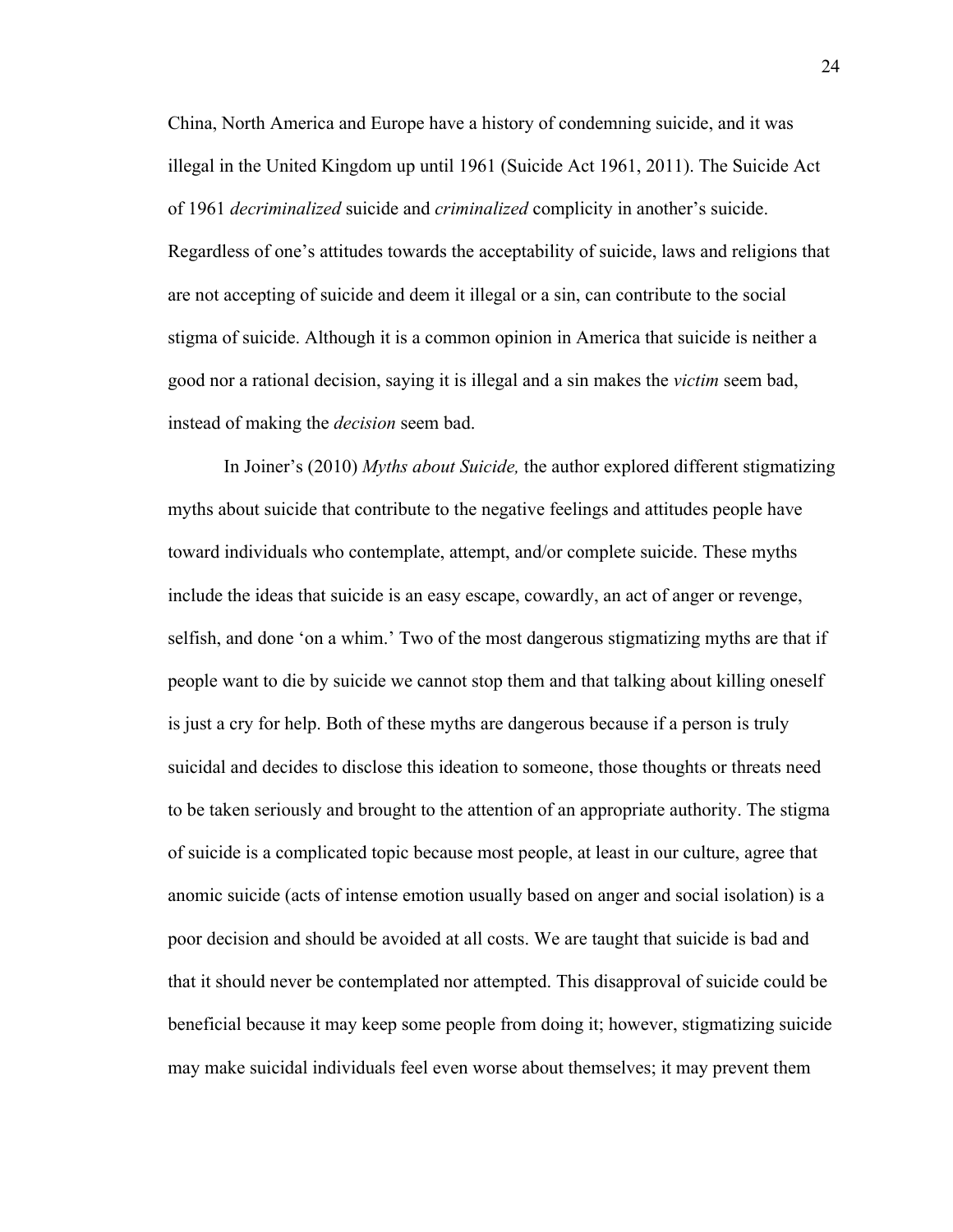from disclosing and seeking help; and stigmatizing suicide can make an already painful experience even harder for the survivors.

### **Attitudes Toward Suicide**

*Suicide Acceptability*. It has been suggested in the literature that there is a causal link between attitudes toward suicide and suicidal behavior (Farberow, 1989). However, some research has shown that the relationship between suicide acceptability and suicidal behavior is complex and is influenced by a variety of mediating and moderating factors, including culture. Social acceptability of suicide can "increase or decrease community members' consideration of suicide as a solution to life problems, it can increase or decrease the willingness of suicidal individuals to seek help, and it can affect the accuracy of reports of suicide as a cause of death" (Li & Phillips, 2010, p. 183). One explanation for past reports of strong correlations between suicide acceptability and suicide rates could be report issues. For example, in countries that demonstrate low social acceptability of suicide because of strong religious values or strict laws, people may underreport or misclassify suicides leading to a much lower frequency than actual rates of deaths by suicide (Gajakakshmi & Peto, 2007). In general, results have been mixed about the correlation between suicidal acceptability and suicidal behavior; some show a positive relationship, some show a negative relationship, and some show no relationship at all (Li & Phillips, 2010).

In one study conducted in China, the results did not indicate a correlation between acceptance of suicide and suicide rates. Li and Phillips (2010) asked college students, rural adult residents, and urban adult residents to complete an Acceptability of Suicide Scale. The Acceptability of Suicide Scale asked the participants to rate how likely they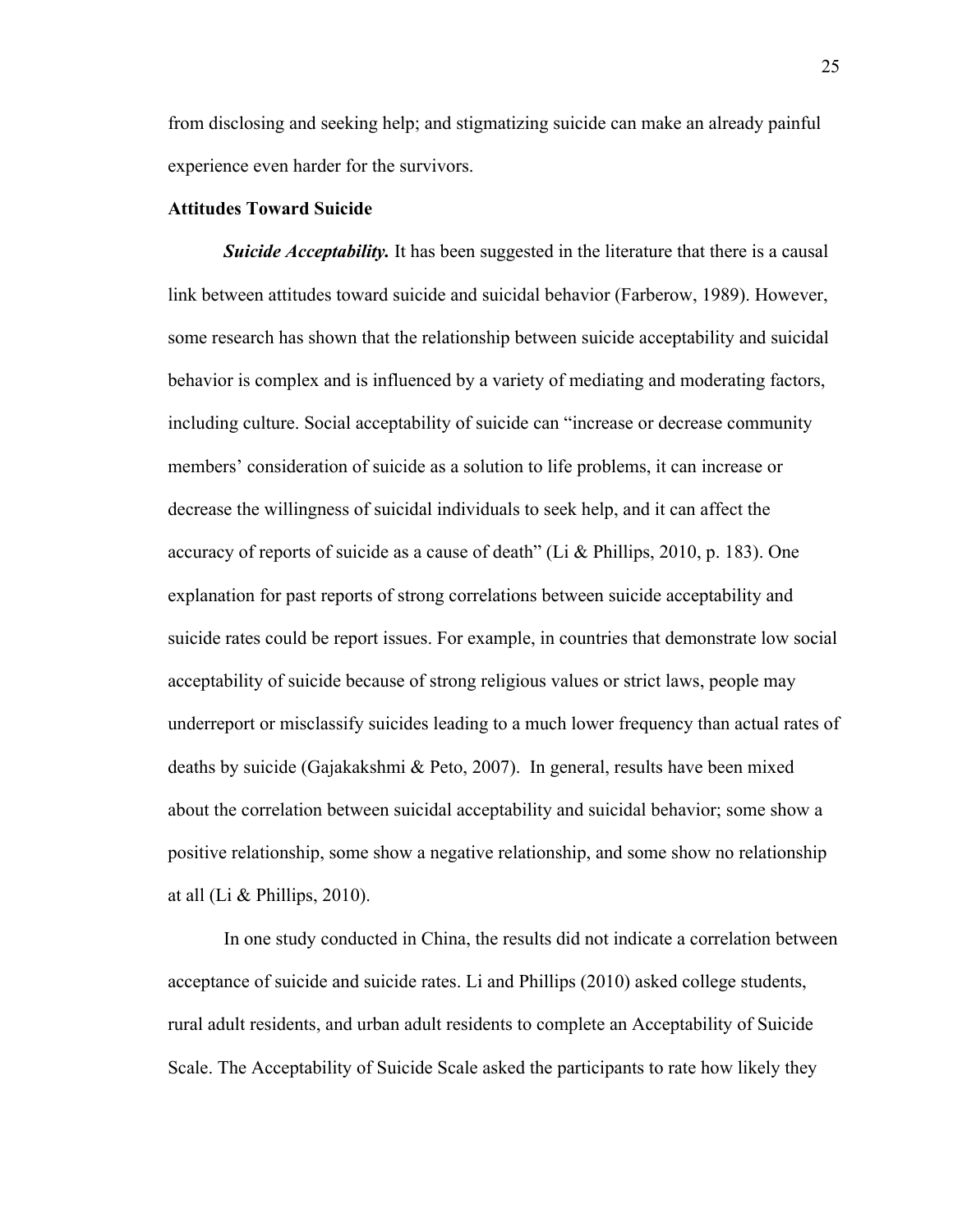would be to consider suicide given a variety of hypothetical stressors and situations. This scale measures how reasonable or understandable the participants think suicide is given certain circumstances. The results showed that college students had the most permissive attitudes toward suicide. However, there was no clear relationship between acceptance of suicide and suicide rates. Different results were found in regard to the relationship between attitudes toward suicide and suicidal behavior in a study of Lithuanian school children. Zemaitiene and Zaborkis (2005) evaluated suicidal tendencies and attitudes towards the freedom to choose suicide. Over 15,000 students (ages 11, 13, and 15) were surveyed in 1994, 1998, and 2002. The results showed an increasingly positive correlation between suicide attempts and the children's attitudes toward suicide over time. By 2002, 62.5% of respondents answered that they thought a person has the freedom to choose between life and suicide. The researchers also found a positive correlation between an approving attitude toward suicide and suicidal ideation/behavior. Zemaitiene and Zaborkis (2005) mentioned that suicide has become a problem among Lithuanian youth, but "a lack of data do not allow estimating a degree of spread, intensity and dynamics of suicidality among young people" (p. 83). In a separate study of adolescent Israelis, approving attitudes toward suicide were correlated with greater suicidal ideation than less approving attitudes (Brom, Elizur, & Witztum, 1998). The results from these three studies suggest that attitudes about the acceptability of suicide can indeed be associated with suicidal ideation and behaviors.

It is clear that there is some relationship between a person's acceptance of suicide and his/her feelings about it. This relationship may be greatly affected by culture as we have seen through the mixed results from studies on attitudes towards suicide from across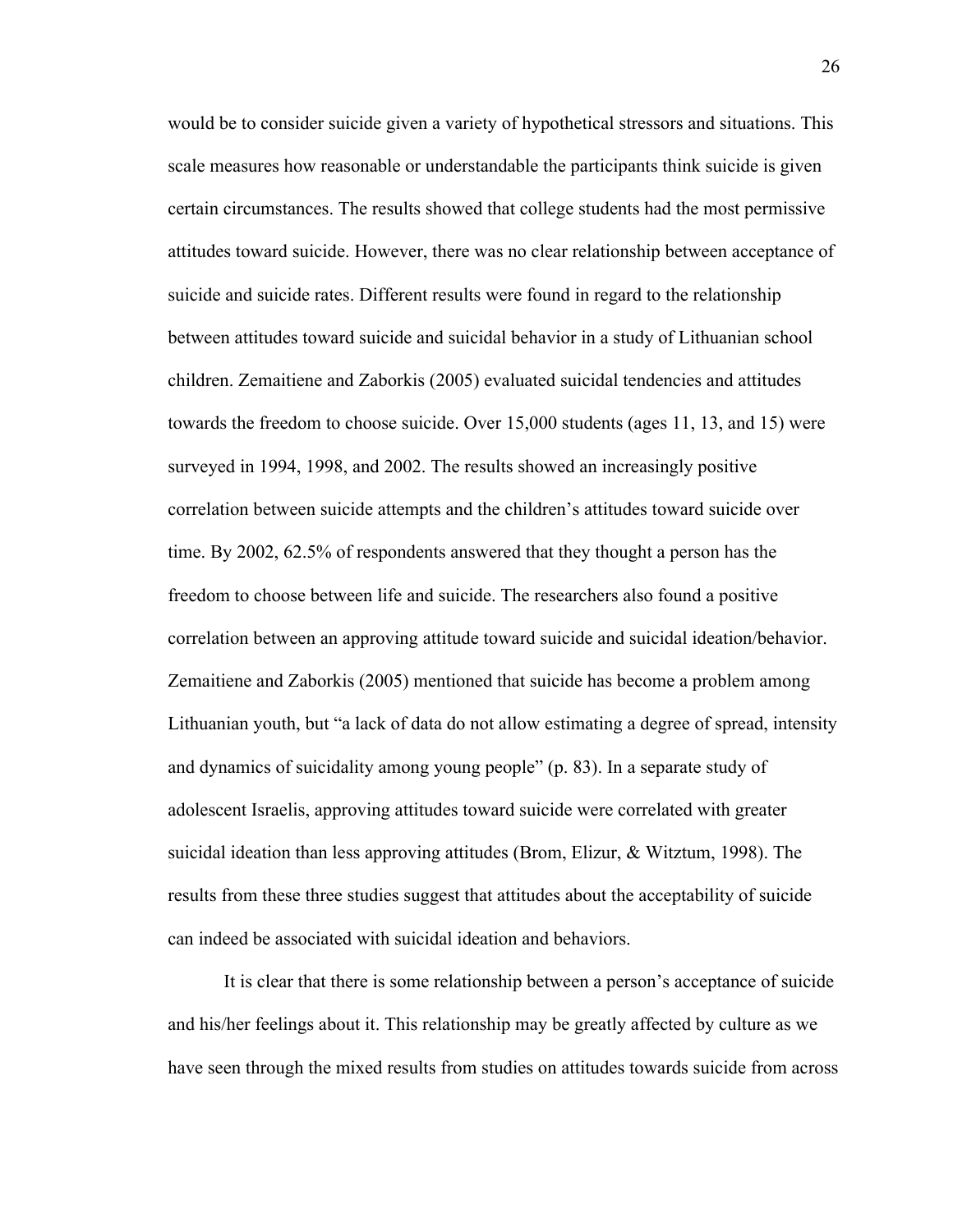the world. In America, suicide is generally not an acceptable act, especially when anomic (Joe, Romer, & Jamieson, 2007). In an American study on the relationship between anomic suicide acceptability and suicide planning, Joe et al. (2007) found that adolescents and young adults between the ages of 14 and 22 who had stronger accepting attitudes towards suicide were more than 14 times more likely to think about killing themselves than were young people with less accepting attitudes. Acceptability of suicide was measured by the use of two items that were highly correlated: "I think it's ok to end your life if you are tired of living" and "I think it's ok to end your life if you don't see any reason to keep on living" (Joe, Romer, & Jamieson, 2007, p. 169). The adolescents were given the Youth Risk Behavior Survey to assess suicidal ideation and behaviors. This study also showed that Asian American adolescents were more likely to endorse suicide acceptance than were White adolescents and that boys were more likely than girls to endorse acceptance. Joe et al.'s results suggest that attitudes toward anomic suicide are highly correlated with suicidal plans. Thus, attitudes toward suicide may have an important influence on suicidal behavior and could be important to target in suicide prevention. It makes sense that adolescents who might be contemplating suicide would be more willing to discuss their *opinions* of suicide in general than they would be to discuss their own suicidal thoughts or plans. Therefore, if research continues to show a link between attitudes of acceptance and planning behavior, this knowledge could be very helpful for suicide prevention.

*Adolescents' Attitudes Toward Suicide.* In general, adolescents have a more accepting view of suicide than adults do. One study showed that 22.5% of adults believed that a person who died by suicide would go to heaven, whereas 42.5% of adolescents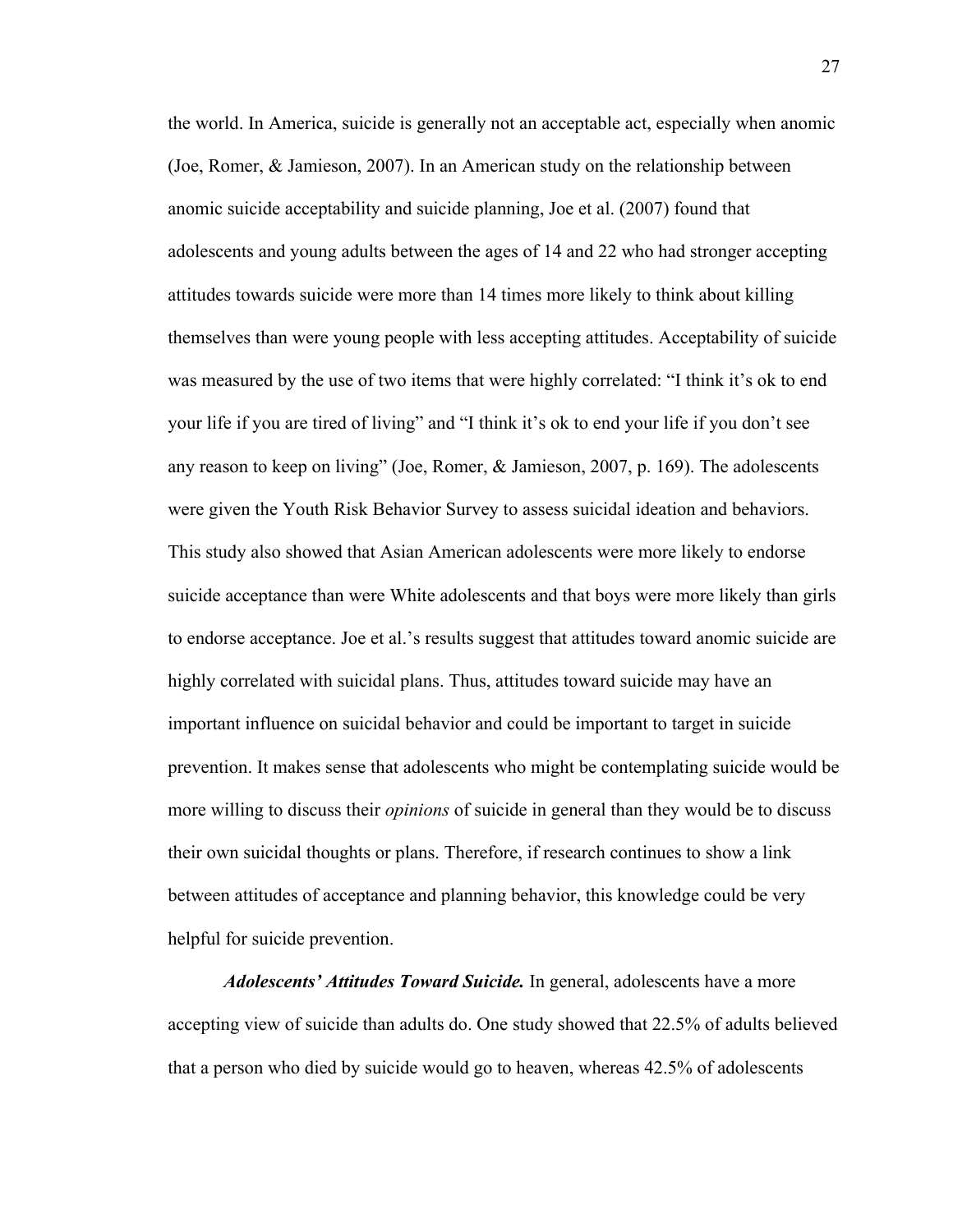believed that person who died by suicide would go to heaven (Bondora & Goodwin, 2005). One theory for why this difference between adult and adolescent attitudes may be is that "some adolescents may misread societal or peer values and attitudes regarding suicidal behavior due to faulty reality testing or a romanticized image of what suicide is supposed to mean to one's self and others" (Curran, 1987, p. 108). In the United States, suicide is also generally most accepted by young adult, male, White, urban, bettereducated, non-Catholic people (Singh, Williams, & Ryther, 1986). Similar results were found in a Chinese study, with higher education levels, urban residency and younger age being associated with the most accepting attitudes toward suicide; however, this study found that women were more accepting than were men (Li  $&$  Phillips, 2010).

Adolescents also seem to have different theories toward death in general. Patros (1988) offered his theory and argued that children and adolescents "often see death glamorized by television, movies, books, and magazines. In many cases adolescents romanticize death and the way it will affect loved ones as well as people in general" (p. 43). Patros (1988) named common views that adolescents had toward death including that death is a peaceful sleep, a way to express love, to be reunited with deceased loved ones, and an escape from hopelessness. The author mentioned media as having a great impact on children and adolescents' attitudes toward death in general.

Bondora and Goodwin (2005) looked more closely at the possible influences that popular media can have on adolescents' attitudes and behaviors concerning suicide. The authors mentioned that suicide taboos have lessened, as suicide is commonly portrayed in the media nowadays. For example, heavy metal music lyrics often talk about and even advocate suicide (Stack, 1998). Earlier studies found that there may be a correlation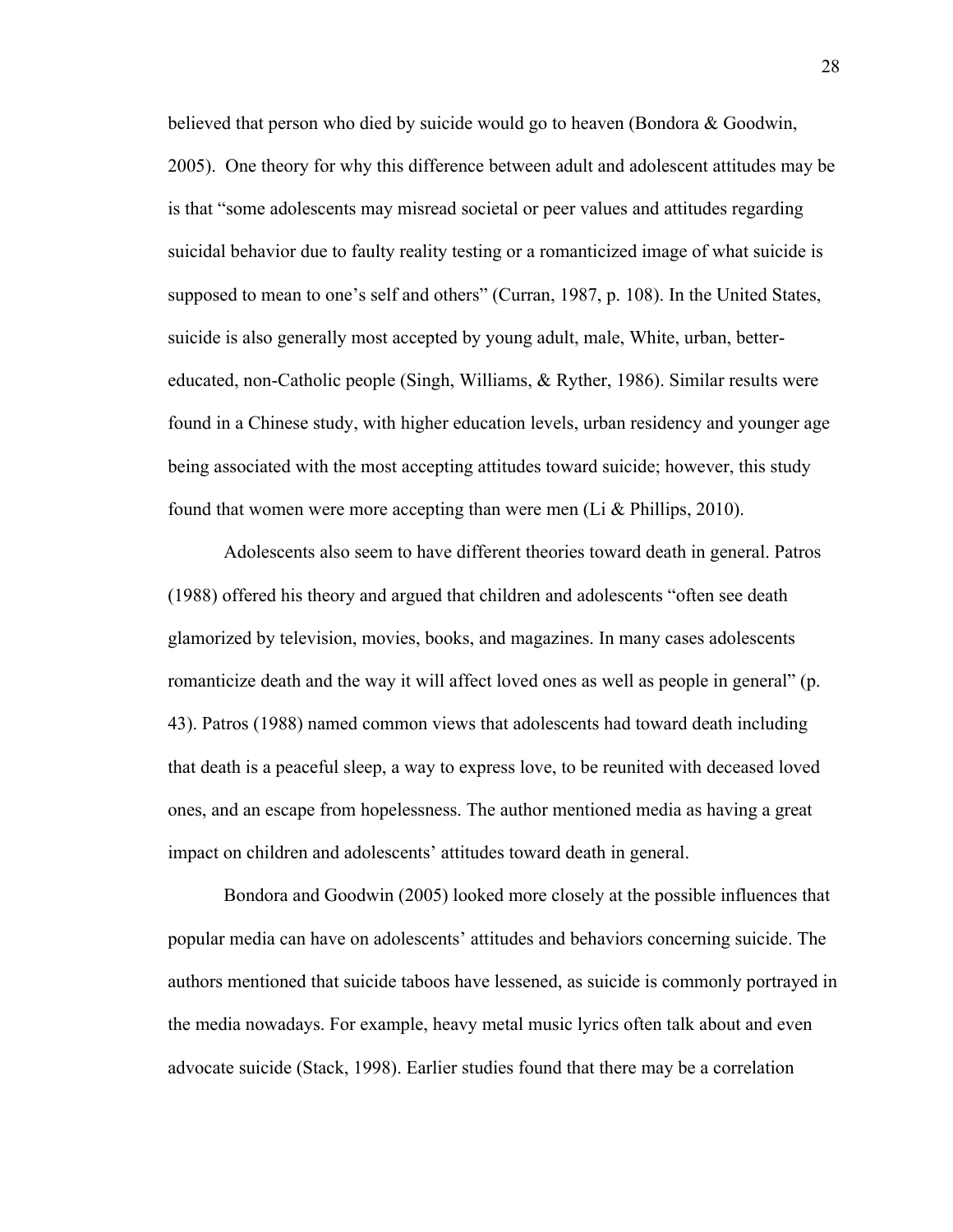between metal music and suicidal attitudes (Arnett, 1991; Stack, Gundlach, & Reeves, 1994). However, Stack (1998) argues that this relationship does not exist when controlling for religiosity and that metal fans may be at risk for suicide due to both low religiosity and high suicide acceptability. Bondora and Goodwin (2005) also discuss how suicide's appearance in the media can have a contagion effect.

*Adolescent Responses to Suicidal Behavior in Peers.* When children enter adolescence, they are at a much greater risk for depression and suicidal behavior than during their childhood years (Gould & Kramer, 2001). It is important to study adolescents' attitudes towards coping and help seeking in the context of suicide and suicide prevention because suicidal adolescents are more likely to tell a peer about their suicidal feelings than an adult (Gould et al., 2004). Further, the friends of these suicidal adolescents are not likely to report their friend's suicidal feelings to an adult (Kalfat  $\&$ Elias, 1992). However, Kalfat and Elias (1992) found that girls were more likely to seek an adult's help for a suicidal peer than boys were. The authors also reported that peers' responses to a suicidal peer had to do with diffusion of responsibility and ambiguity of the situation. Therefore, it is possible that peers are less likely to seek help for a friend because they do not feel that they know enough about the situation and/or that they don't feel they have the authority and responsibility to decide it is crisis and seek help for someone else.

Gould et al. (2004) found that most adolescents in their sample of 2,419 high school students had healthy attitudes toward coping and help seeking; however, students who were at risk for suicidal behavior were more likely to endorse suicidal thoughts and isolation as a coping mechanism for depression than were students who were not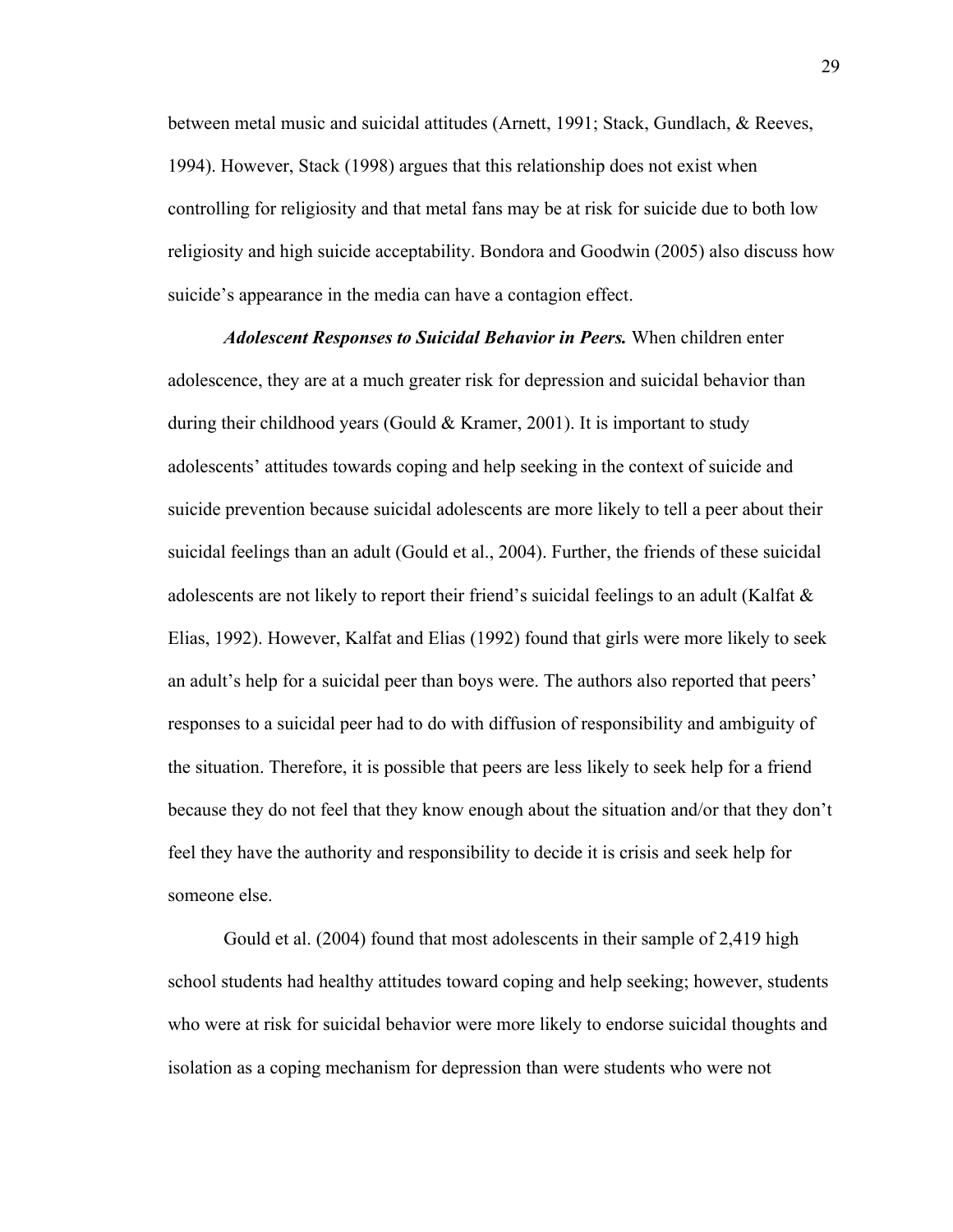depressed. In fact, they found that "approximately one third of at-risk students with serious suicidal ideation and behavior, depression, or substance problems thought people should be able to handle their own problems without outside help" (Gould et al., 2004, p. 1129). This coping mechanism is a very maladaptive because it can prevent these students from seeking help when they may need it. Suicidal adolescents are also likely to endorse the use of drugs and alcohol as a "good way to stop depressive feelings" (Gould et al., 2004, p. 1129; Shaffer at al., 1990). One contributing factor to the low rates of help seeking in suicidal adolescents and their peers may be the stigma of suicide. This stigma not only prevents help seeking, but it can also have negative effects on grieving a suicide.

*Suicide Survivors' Attitudes Toward Suicide.* Brent et al. (1993) found that within their sample, there was no increase in suicidal behavior in adolescent peer suicide survivors. They concluded that "the friends and acquaintances of suicide victims were inhibited from engaging in suicidal behavior by being exposed not only to the suicide but also to all the painful after-effects of the suicide on friends and family" (p. 515). Their study interviewed social networks of 26 adolescent suicide victims, and the authors argue that their exposure to suicide was protective because they witnessed the negative impacts that suicide can have. However, other studies have found a positive relationship between exposure to suicide and attitudes towards life and death.

Stein et al. (1992) found that people who experienced a loved one's suicide or attempted suicide as a child had more accepting views toward suicide than did those not affected by suicide. Similarly, Gutierrez, King, and Ghaziuddin (1996) found that adolescents who had lost a friend or family member to suicide reported a weak attraction to life and a strong attraction to death, an indication of increased suicidality. Interestingly,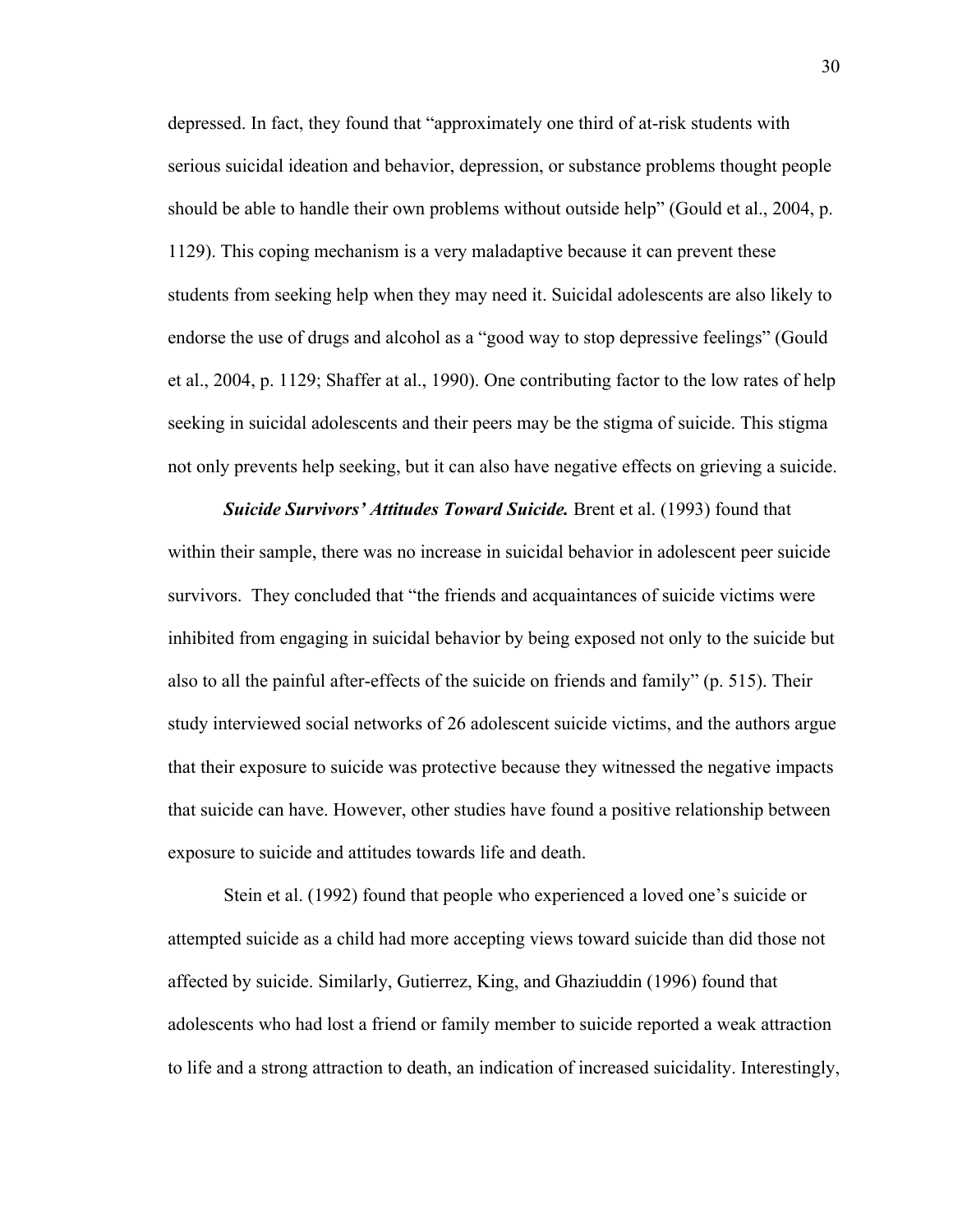this effect was even stronger for the adolescents who had been exposed to an *attempted*  suicide of a close friend or family member than those who had actually lost a loved one to suicide. The authors offer two explanations for their findings: 1) adolescents become attracted to the idea of suicide because they witness the attention that it garners, and/ or 2) exposure to completed and attempted suicides increases depression in the survivors therefore increasing risk for suicidal ideation.

Brent et al. (1989) intervened with a group of peers after two completed suicides and seven attempted suicides had taken place in the course of 18 days within one high school's population. They found that attendance at the funeral did not play a role in increased psychopathology, and that the pathological impact of exposure to the suicide seemed to have been strongest when the survivor witnessed the suicidal act or discovered the body. They concluded that peers who were close to a victim of suicide (especially if they were directly exposed to the suicide) and/or had a history of affective disorder and/or previous suicidality should be closely screened for suicidality after exposure.

### **Cluster Suicides and Suicide Contagion**

The contagious effects that suicide may have on people have been noted for centuries. Johann Wolfgang von Goethe's novel, *The Sorrows of Young Werther,* told the story of Werther who was a very passionate and sensitive young man (Swales, 1987). At the end of the novel, young Werther's heart is broken by the girl he loved, and he ultimately shot himself in the head. The novel became immensely popular, and, following the book's popularity, there was a wave of emulation suicides. This rise in suicide rates following a highly publicized suicide became known as the "Werther Effect," a term coined by Phillips (1974). This effect is also known as a type of "copy cat suicide."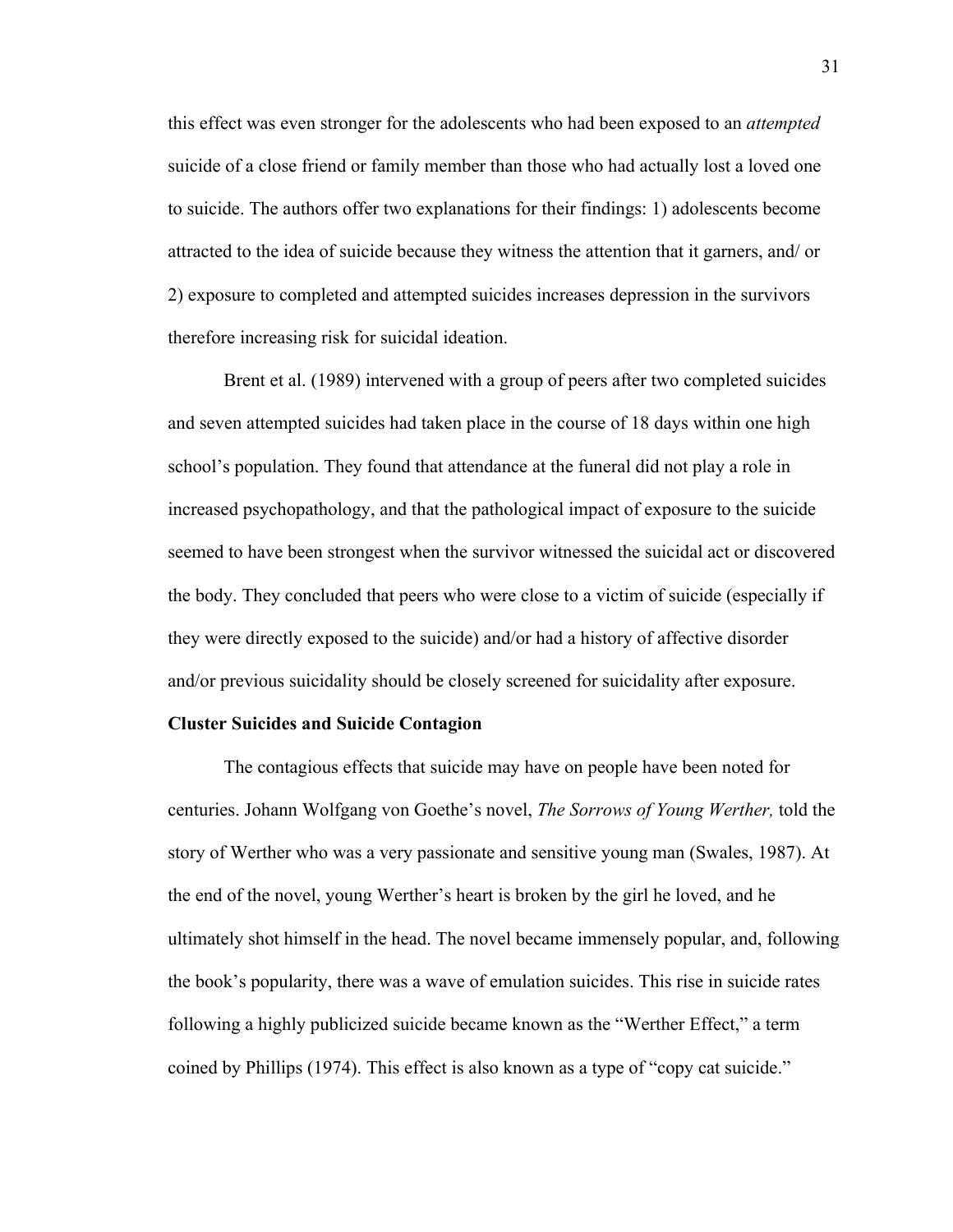Phillips documented the Werther Effect again after the suicide of Marilyn Monroe. Following her death, there was a 12% increase in the U.S. suicide rate. Japanese culture has a more accepting view of suicide, and it also shows the Werther Effect. This was shown when 33 Japanese adolescents killed themselves after a teen idol, Yukiko Okada, was rescued following a failed suicide attempt (Robbins, 1998).

Insel and Gould (2008) defined and distinguished the frequently used terms "contagion," "imitation," and "clusters." Suicide contagion is the "process by which one suicide facilitates the occurrence of a subsequent suicide," usually through direct exposure to a suicide or through media coverage (p. 293). Imitation is defined as "the process by which one suicide becomes an influential model for successive suicides" (p. 294). Insel and Gould (2008) argue that imitation is the underlying theory that explains the contagion effect. Suicide clusters refer to multiple suicides happening in close geographic or temporal proximity.

The contagion effect may be especially worrisome for the adolescent population. One reason that contagion may be a problem for adolescents is that they take in more media than adults do and are generally more influenced by it (Strasburger & Donnerstein, 1999). Curran (1987) provided multiple examples of studies that indicate the susceptibility of adolescents to media influences, especially in suicides that have actually occurred. One study showed a 6.9% increase in teenage suicides following TV news coverage of suicide, but only a 0.5% increase in adult suicides (Goldney, 2001).

Although the contagion effect has been studied widely in regard to the media, it also seems to be applicable to real-life suicide exposure. The contagion hypothesis "suggests that an adolescent suicide may trigger a cluster of subsequent suicides among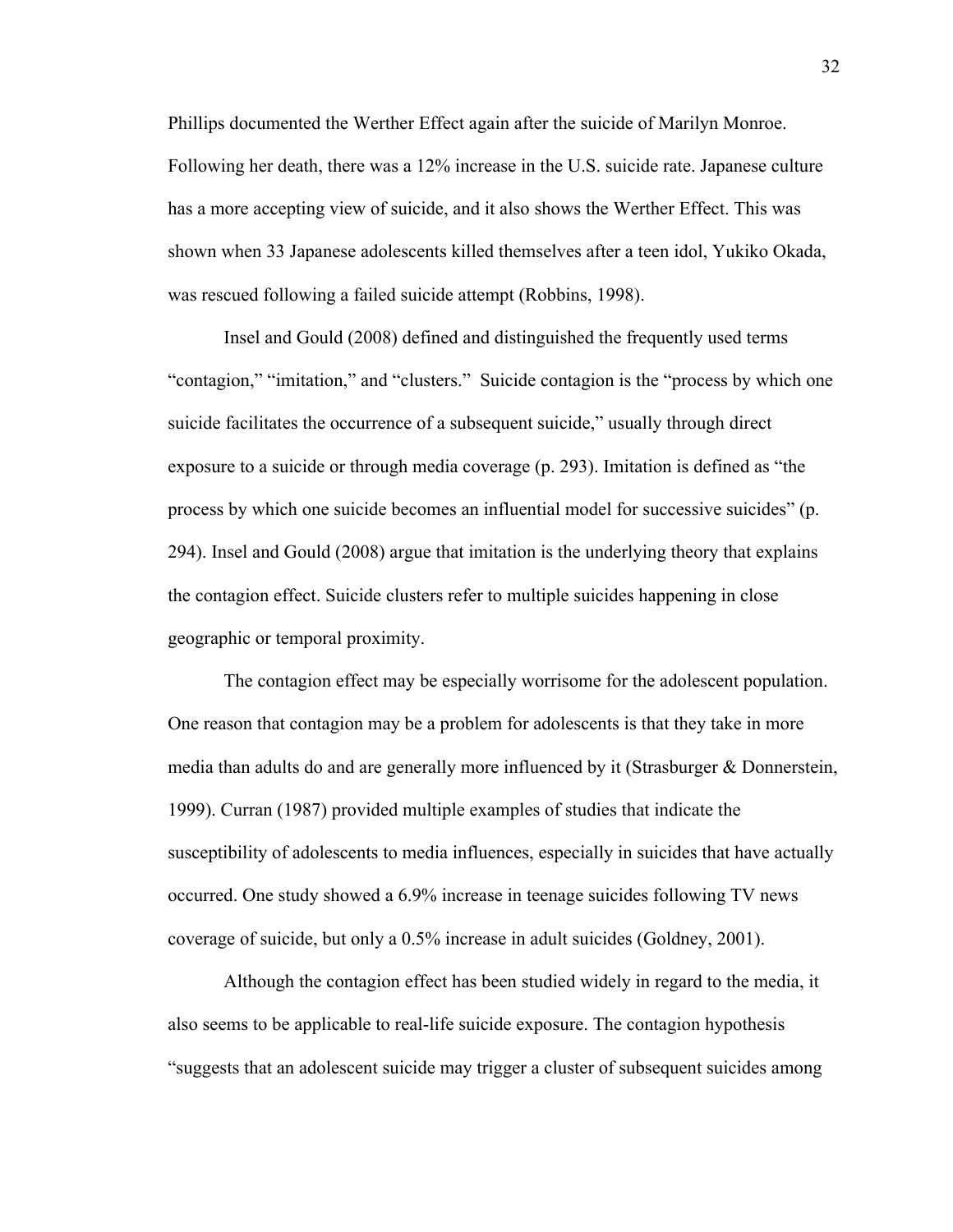peers" (Bondora & Goodwin, 2005, p. 6). Gould, Wallenstein, and Klienman (1990) found evidence that supports the contagion hypothesis. They found trends of suicide clusters and unusual rises in suicidal behavior in localized geographical regions. Similarly, Gutierres, King, and Ghaziuddin (1996) found a relationship between exposure to an attempted suicide and negative attitudes toward life and an attraction to death. It has also been noted that people who have attempted suicide have a large number of suicidal friends (Kreitman et al., 1969). This relationship could be due to a peer contagion effect where suicidal attitudes are imitated among friends or it could be because suicide or depression-prone people may choose each other as friends.

Contagion via real-life suicide exposure may be related to the social learning theory, which suggests that most human behavior is learned through modeling and observing others. Kreitman, Smith, and Tan (1969) found some support for the hypothesis that suicidal ideation and attempts would cluster in socially linked individuals because they may use suicidal behavior as a form of communication and social learning. A related theory that is most relevant for adolescents who rely heavily on peer groups for social learning is the "peer contagion effect." Dishion and Tipsord (2010) defined peer contagion as a "mutual influence process that occurs between an individual and a peer and includes behaviors and emotions that potentially undermine one's own development or cause harm to others" (p. 190). There is also evidence to suggest that peer contagion can affect depressive symptoms. For example, it has been found that depressive symptoms could be predicted in adolescents based on friends' depressive symptoms (Stevens & Prinstein, 2005). Peer contagion may affect adolescents' suicide and self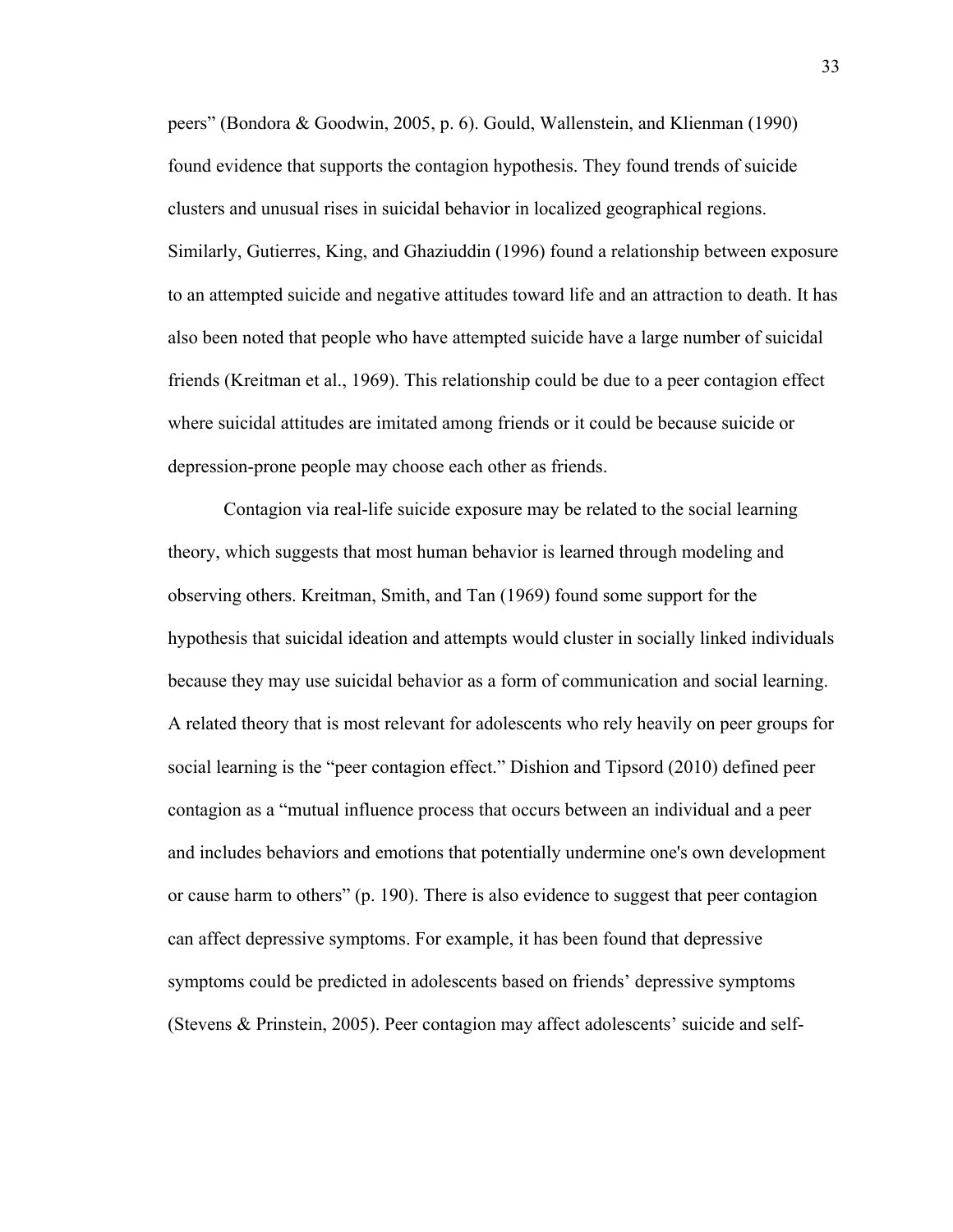harm, but it is hard to test this idea systematically because of the low base rate of cluster suicides (Dishion & Tipsord, 2010).

In Insel and Gould's (2008) literature review on modeling of adolescent peer suicidal behavior, they report some interesting gender differences from two studies. Bjarnason and Thornlindsson (1994) found that both genders had differing reactions to a peer's suicidal ideation in a population of Icelandic adolescents. Their results showed that a friend's attempted or completed suicide had similar effects across gender, but receiving information about a friend's suicidal ideation was much more distressing for the male adolescent friends than for the female adolescent friends. In a separate study, Culter et al. (2001) found that American adolescent girls were more likely to make a suicide attempt if a peer made an attempt, whereas boys were more likely to make an attempt if their peer had actually completed suicide. These findings may suggest gender differences in the way peers react to suicidal behavior, attempts, and attitudes, as well as differences in the potential modeling of these phenomena. In some cases, these peer reactions to suicides can result in suicide clusters.

The Centers for Disease Control defined a suicide cluster as "a group of suicides or suicide attempts, or both, that occurs closer together in time and space than would normally be expected in a given community" (O'Carroll, Mercy, & Steward, 1988, p. 1). A "contagious cluster" has been defined as three or more cases in a geographic area (Johansson, Lingqvist, & Eriksson, 2006). Exposure to suicide, as we have learned through the contagion hypothesis, increases one's risk for suicidal thoughts, and the risk of suicide following exposure to another suicide is 2 to 4 times higher in teenagers than in any other age group (Gould, Wallenstein, Kleinman, O'Carroll, & Mercy, 1990). It has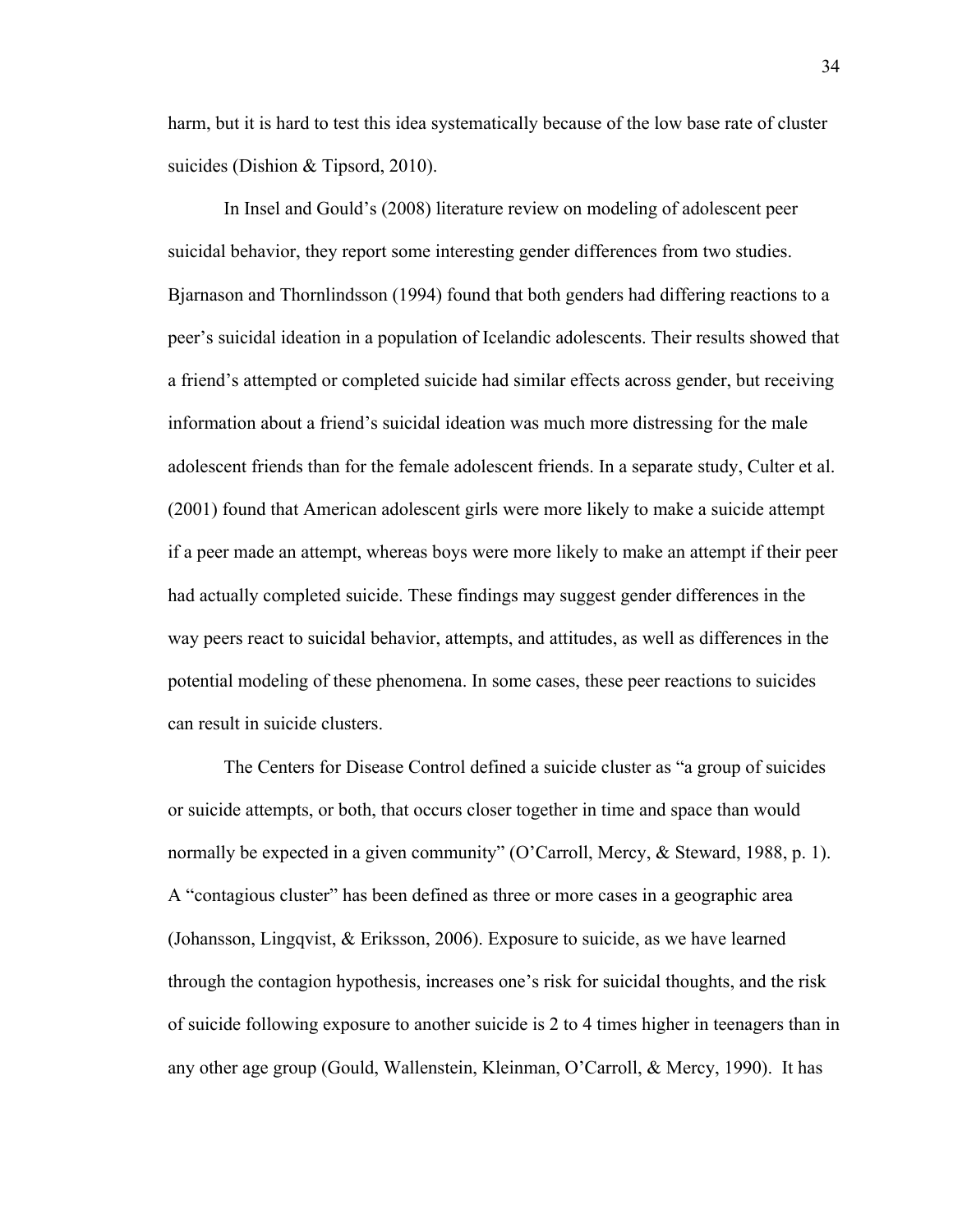been estimated that between 1-2% of adolescent suicides occur in clusters, and they are very rarely seen in age groups over 24 (Gould et al., 1990).

Thomas Joiner (1999), a noted expert on suicide, defined two different types of suicide clusters: mass clusters and point clusters. Mass clusters are media-related and are usually in response to a publicized suicide. They can be based on fictional or actual suicides. However, Joiner claimed that the evidence for mass clusters is equivocal, and he cited Kessler, Downey, Milvasky, and Stipp (1998), who went back through records and found no reliable correlation between media coverage and suicide rates. Therefore, mass clusters may be more complicated than other research that supports the existence of media-related mass clusters may suggest. Joiner seems to believe that mass clusters probably do not exist but that point clusters do. Point clusters are local and generally involve institutions such as hospitals and schools. Point clusters are not common in families and are not common outside of institutions. Joiner also criticized the use of the term "contagion" in regard to suicide because it is too vague. The medical and biological definition cannot be applied to what we know of suicide, as nobody has articulated a biological agent of contagion for suicide.

Thomas Joiner provided an alternative view to explain point clusters at a deeper level than just saying that suicide is contagious. Joiner's view involves four sets of findings. The first is that severely painful events are, in themselves, risk factors for suicide. Just like any kind of death of a loved one, the loss of a friend or peer qualifies as a severely painful event that can increase rates of depression, complicated grief, and suicidal ideation The second finding is that social support can be a beneficial buffer against suicidal thoughts and behaviors, and the loss of a friend to suicide erodes that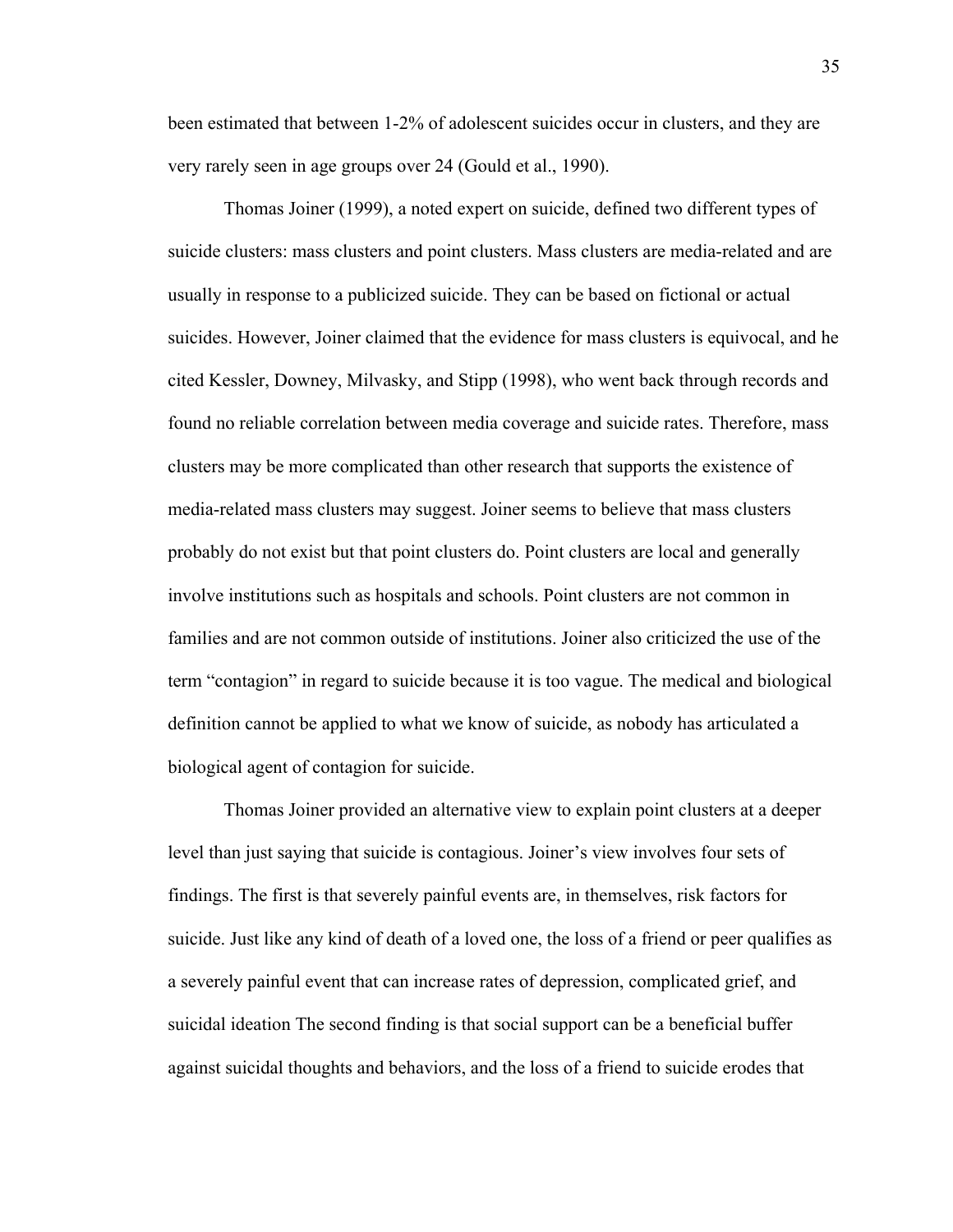buffer. Not only is the peer suffering from a severely painful event, but he/she is also left to grieve without the deceased peer's social support. In addition, the social support from the rest of the peer group may also be damaged through their own grief. The third finding is that risk factors for suicide are often person-based, such as the presence of a psychiatric disorder. The fourth finding is that people who are similar, are more likely to be friends, so adolescents with similar risk factors such as personality, behaviors, and family backgrounds may choose to be in the same peer group due to these personal similarities. Therefore, the friends of a person who dies by suicide may already be at risk for suicide. Joiner says that when all of these factors combine, it can help explain the phenomenon of point-clustered suicides. He explained the rarity of point clusters in families, because when families are mourning, they get increased social support. This point is interesting because clustering is most common in peers and friends of the victim, and grieving friends do not get as much sympathy and/or social support from others as the family members do. Therefore, friends may not receive as much of this socially supportive buffering. Another reason why suicides may cluster more often in adolescent peers is because adolescents are not as responsible for their peer's well-being as a parent would be. Therefore, if there are emotional disturbances within a peer group, help-seeking behaviors may be different in a group of peers than if it were a parent seeking help for a child. This diffusion of responsibility may make help seeking, and intervention, less common.

#### **The Effects of Stigma on Suicide Survivors**

It is generally accepted in the literature that grieving a death by suicide is different than grieving a death by a different cause. Placing blame on oneself and/or others for the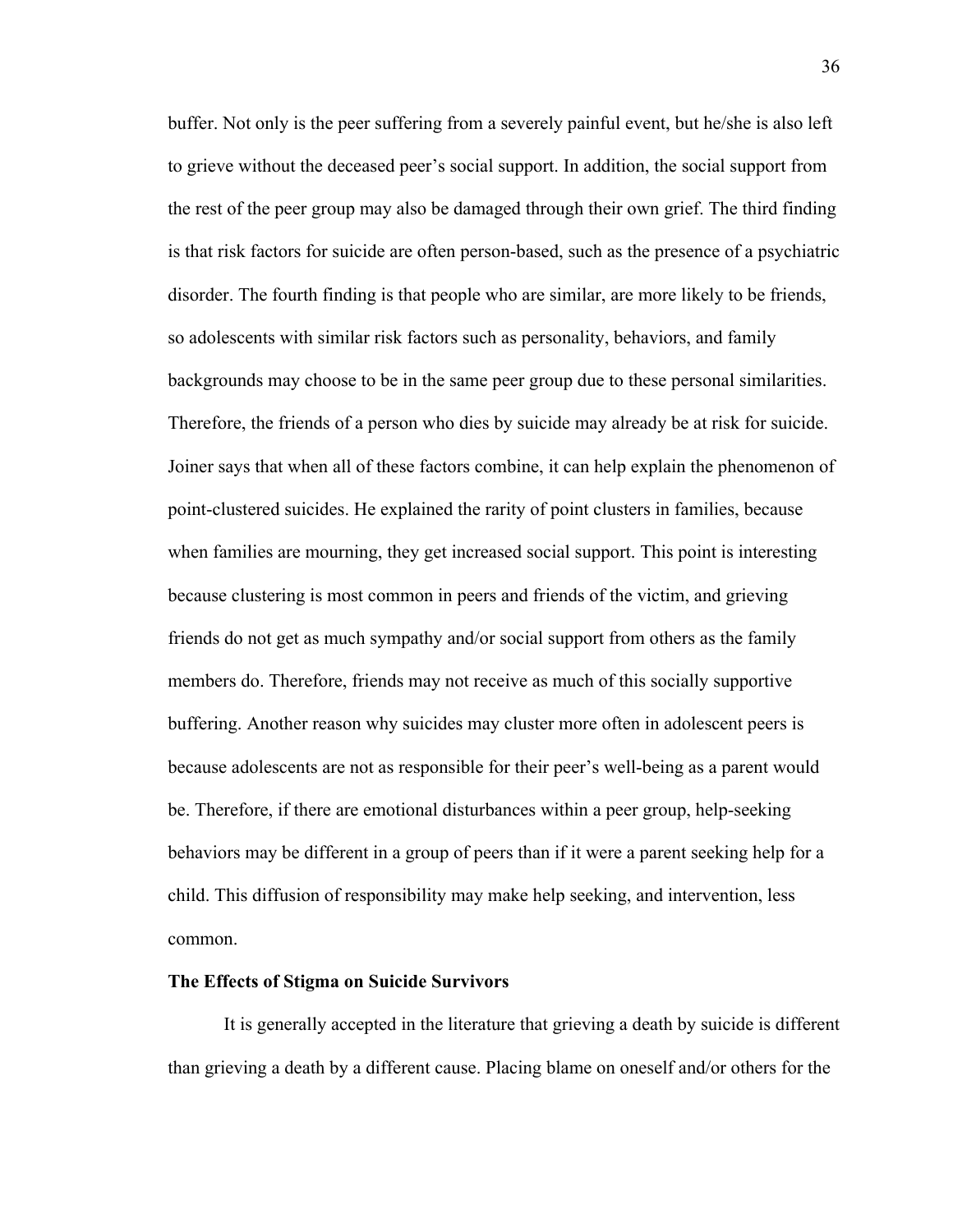loss of the loved one is a feeling that is especially common in those bereaving loss by suicide. Society generally views a death by suicide as a failure by the victim and his/her family to work through emotional problems (Cvinar, 2005). As a reaction to this stigmatizing blame that is placed on the suicide survivors, family members of suicide victims generally feel that they are more blamed and avoided than are family members of someone who died under a different circumstance (Ness & Pfeffer, 1990). It has also been found that suicide survivors have more negative attitudes toward themselves and are viewed more negatively by others than are people grieving a loss by a different cause of death (Jordan, 2001). A death by suicide also can cause problems within a family that is suffering the loss. Families experience "more estrangement, anger, and conflict and less openness, support and concern for each other as they tried to cope with loss" than do family members bereaving a non-suicide loss (Nelson  $\&$  Franz, 1996, p. 142). There are four specific bereavement experiences that are unique to the suicide survivors: stigma, blame, search for meaning, and being misunderstood (Harvey, 1998). Although these experiences may be present in the bereavement of other types of death, Harvey (1998) explains how it is unique for suicide survivors because these four bereavement experiences generally occur simultaneously. These experiences often make the grieving process harder and can make support systems weaker.

Suicide survivors also receive less social support than do people bereaving a nonsuicide loss of a loved one. One of the reasons for this difference may be that suicide is a difficult topic to talk about so supporters might not bring it up or know what to say. They may also assume that the bereaved would not want to talk about it. Although it is becoming less taboo to talk about suicide, it is still a sensitive subject because it is so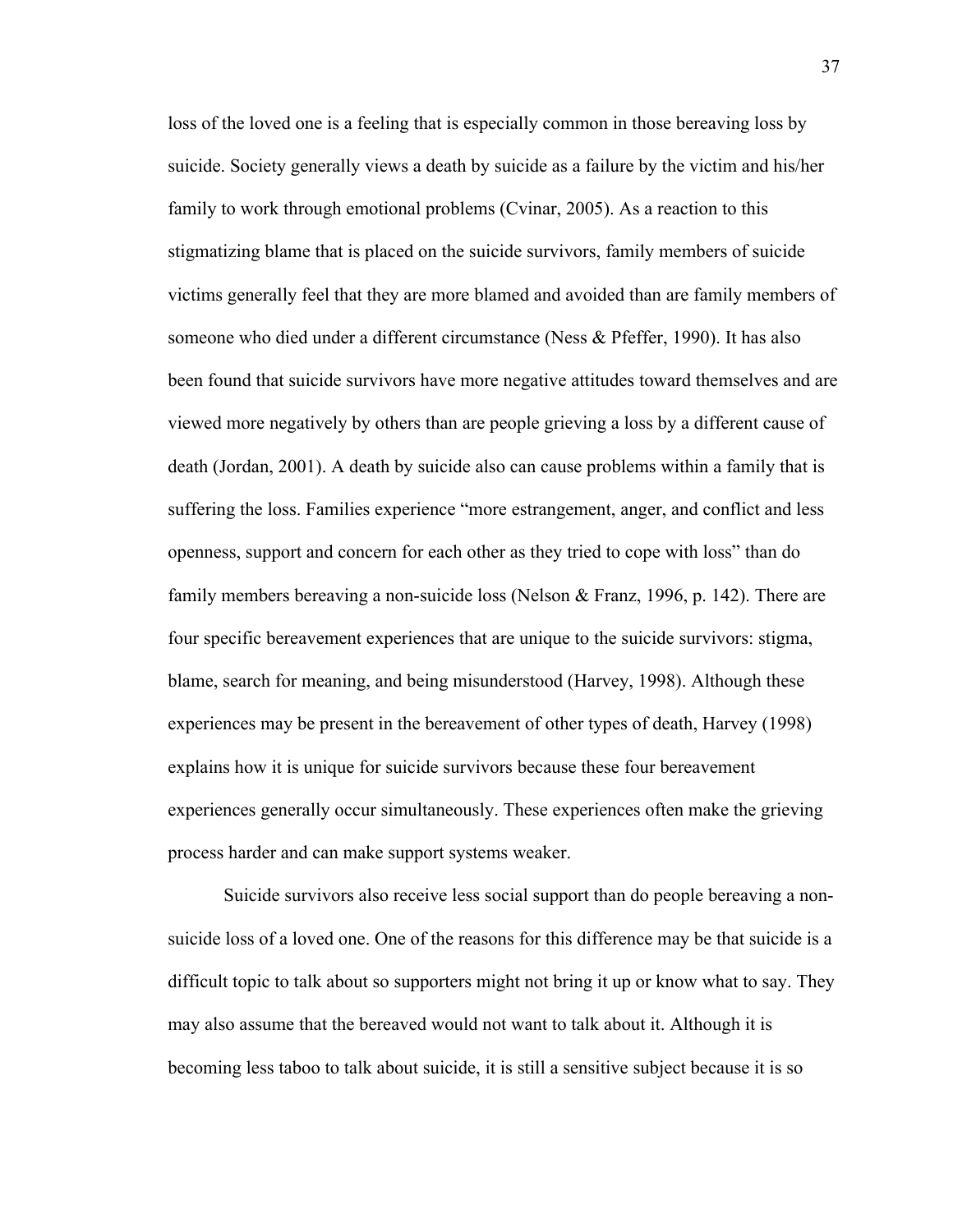emotionally charged and stigmatized. The suicide survivors themselves may also contribute to this lack of social support because they may not seek it out, or they may deny it when it is offered because it is so hard to talk about their loved one and how he or she died. They also may fear disclosing their loss because they are afraid that they will receive stigmatizing, insensitive, and unsympathetic responses. In general, however, disclosing and discussing the death of a loved one can be therapeutic for many people. This insufficient social support can be extremely painful for suicide survivors and can delay the grieving process (Lukas & Seiden, 2007).

#### **Psychological Effects of Suicide on Family Survivors**

*Family Survivors.* Several studies have shown that soon after bereavement, the suicide rate of bereaved persons is higher than it is in those who are not grieving. One single suicide, on average, immediately and intimately affects at least six other people. If the suicide occurs in a school, it can impact hundreds of people (World Health Organization, 2000). There has also been a lot of research showing that suicide is more common in spouses and family members of individuals who have died by suicide than in non-suicide loss controls (Agerbo & Aarhus, 2003; Runeson & McIntosh, 1996; Qin, Agerbo, & Mortensen, 2002). MacHahon and Pugh (1965) found that in the first year after the death of a spouse, the risk of suicide is significantly higher than average and continues to be higher for about 4 years after the death. Youth who had lost a parent to suicide showed higher rates of depression and substance abuse as compared to youths who had lost a parent due to a natural death (Brent, Melhem, Donohoe, & Walker, 2009).

Agerbo (2005) looked at spouses and children of adults who had died by suicide between the ages of 25 and 60 years old. The results showed that husbands and wives are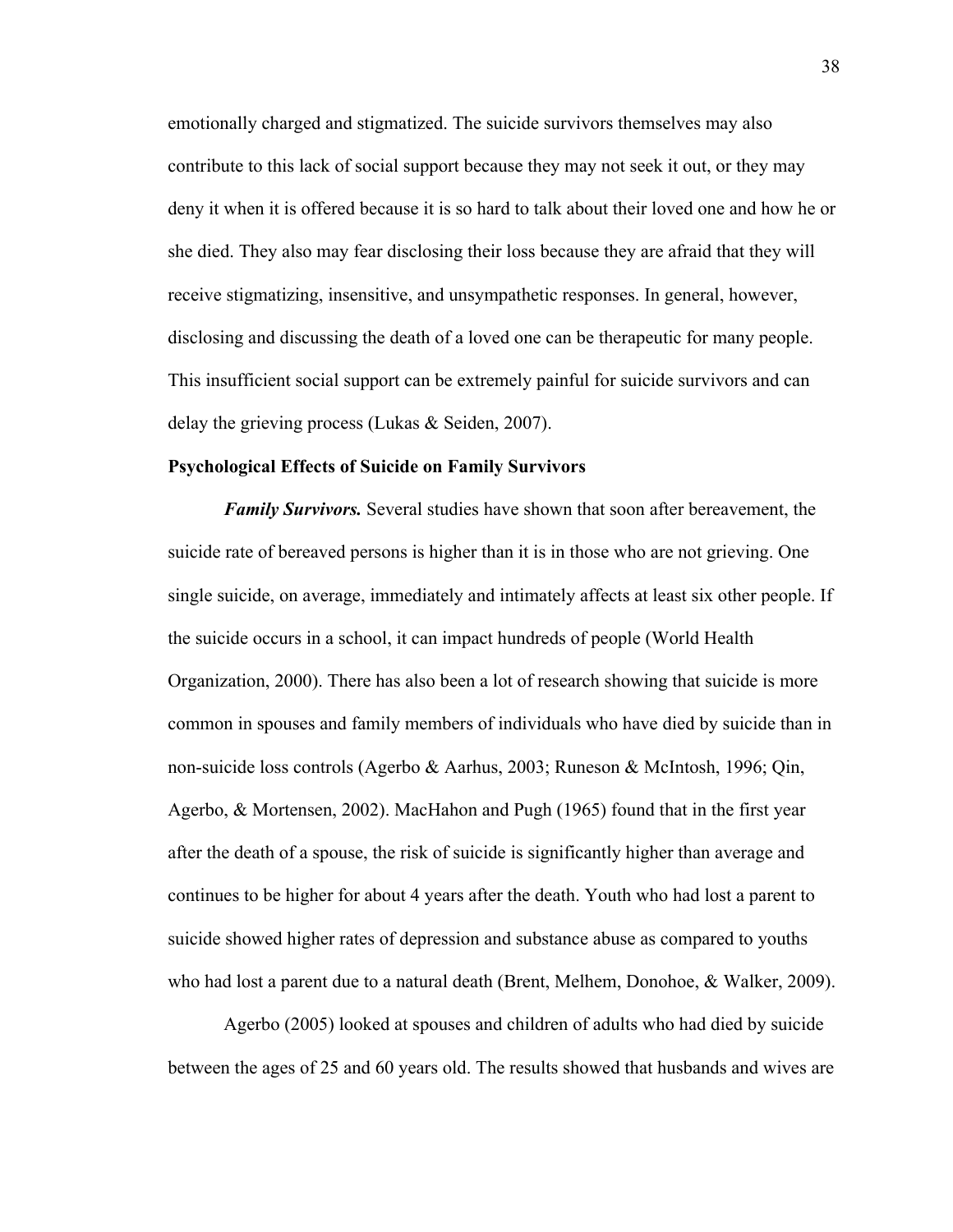at a greater risk for suicide if their spouses had been admitted to a hospital due to a diagnosed mental illness, however the authors note that this correlation may be due to assortative mating, the likelihood that a person will choose a partner with similar characteristics to oneself. Agerbo (2005) also found that spousal suicide was higher in those who had lost their spouse to suicide than in those who lost a spouse by another cause of death. Similarly, bereavement of a child's death by suicide was more predictive of parental suicide than was loss of a child by another cause. These results reinforce the idea that bereavement of suicide is different than other causes of death, and that the loss of a family member to suicide may increase the survivor's risk for suicide.

In their study on family members of suicide victims, Brent et al. (1993) found that mothers of suicide victims showed higher rates of new onset depression than did the control group of mothers (20% vs. 0%). The findings were similar for mothers' rates of PTSD (15% vs. 0%). The fathers in this study showed the same effect, although it was much weaker than that of the mothers (6% vs. 0% for depression), with none of the fathers showing PTSD. Interestingly, none of the mothers of suicide victims had attempted suicide, whereas 6% of the fathers had. This difference is congruent with Agerbo's (2005) findings that being a mother may be a protective factor against suicide. However, the focus of this study was on the siblings of suicide victims. Brent et al. (1993) also found that adolescent siblings were at the greatest risk for developing depression, with 28% of them reporting new onset depression after the death of their siblings (compared to 4% in the control group). Siblings of suicide victims were also much more likely than the control group to exhibit symptoms of depression including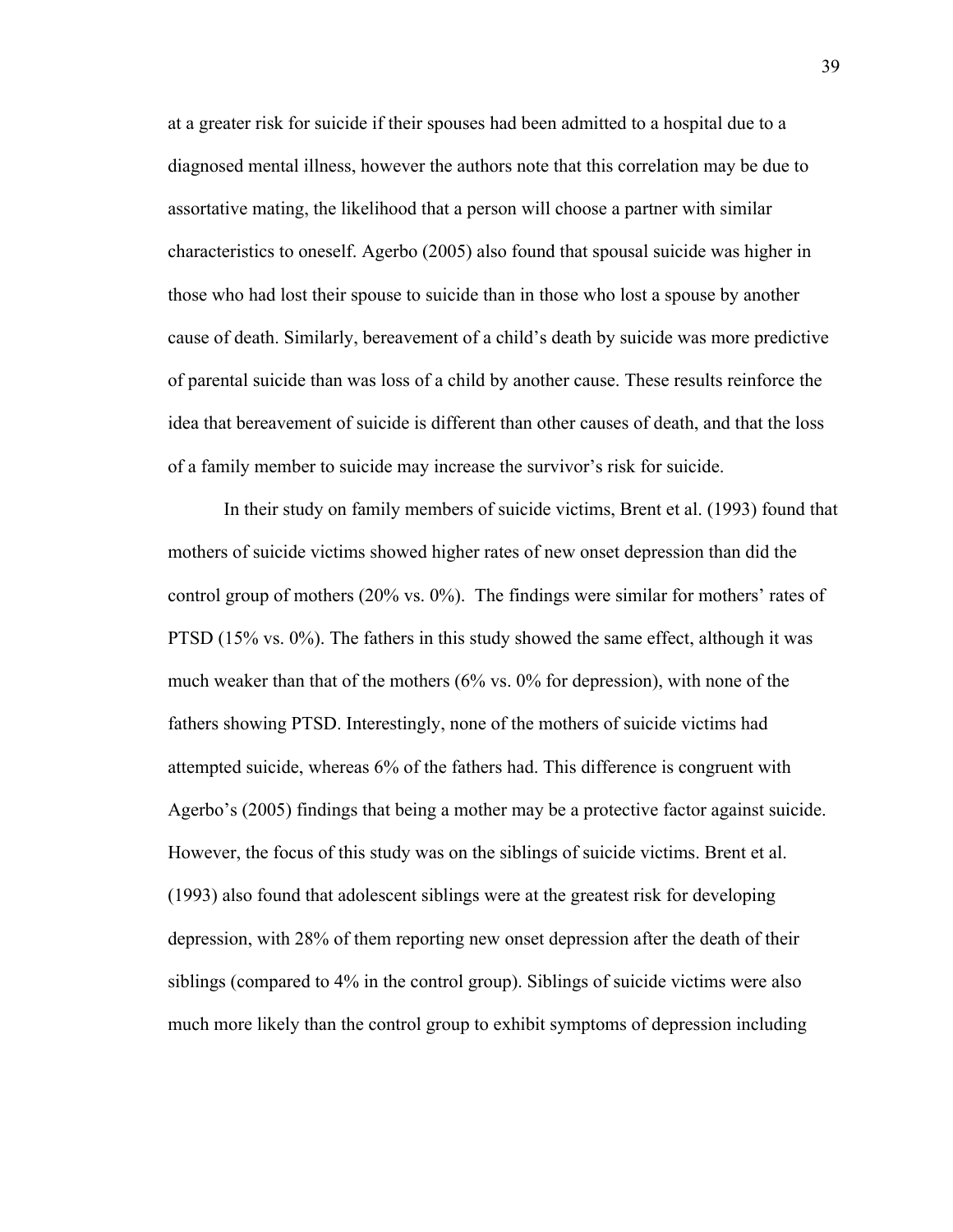weight changes, sleep disturbances, social withdrawal, anhedonia, and suicidal ideation although there were no significant differences in suicidal behavior or attempts.

*Adolescent Peer Survivors.* Brent et al.'s (1992) findings on depression in friends and acquaintances of suicide victims showed results similar to those of their study with siblings (Brent et al., 1993). The new onset depression rates for siblings of a suicide victim compared to the control group was 28% versus 4%, and the rates for friends and acquaintances were 29% versus 5% (Brent et al., 1993). The authors argued that peer bereavement might be more similar to sibling bereavement than to parental bereavement because the relationship between friends and siblings is more comparable than a parent and a child's relationship. In a different study, Brent et al. (1992) studied adolescent peers of a suicide victim and found that they were at an increased risk for major depression, post-traumatic stress disorder, and suicidal ideation compared to adolescents who had not lost a peer to suicide. However, there were no significantly different rates of actual suicide attempts among them than in the general population. In a study involving 146 friends and acquaintances of adolescent suicide victims, Brent et al. (1993) found that the friends who had a new onset of depression after the suicide has a closer relationship with the victim and showed more severe grief.

#### **Peer Suicide Survivors and Grief**

It is important to study the grieving process in peer suicide survivors due to their increased risk of psychological disturbances and potential suicidal ideation. In a longitudinal study, Melhem et al. (2004) looked at the incidence of traumatic grief in adolescents exposed to a peer's suicide. The 146 participants ranged in age between 11 and 23 years old and were interviewed about 7 months after the suicide, then again 12-18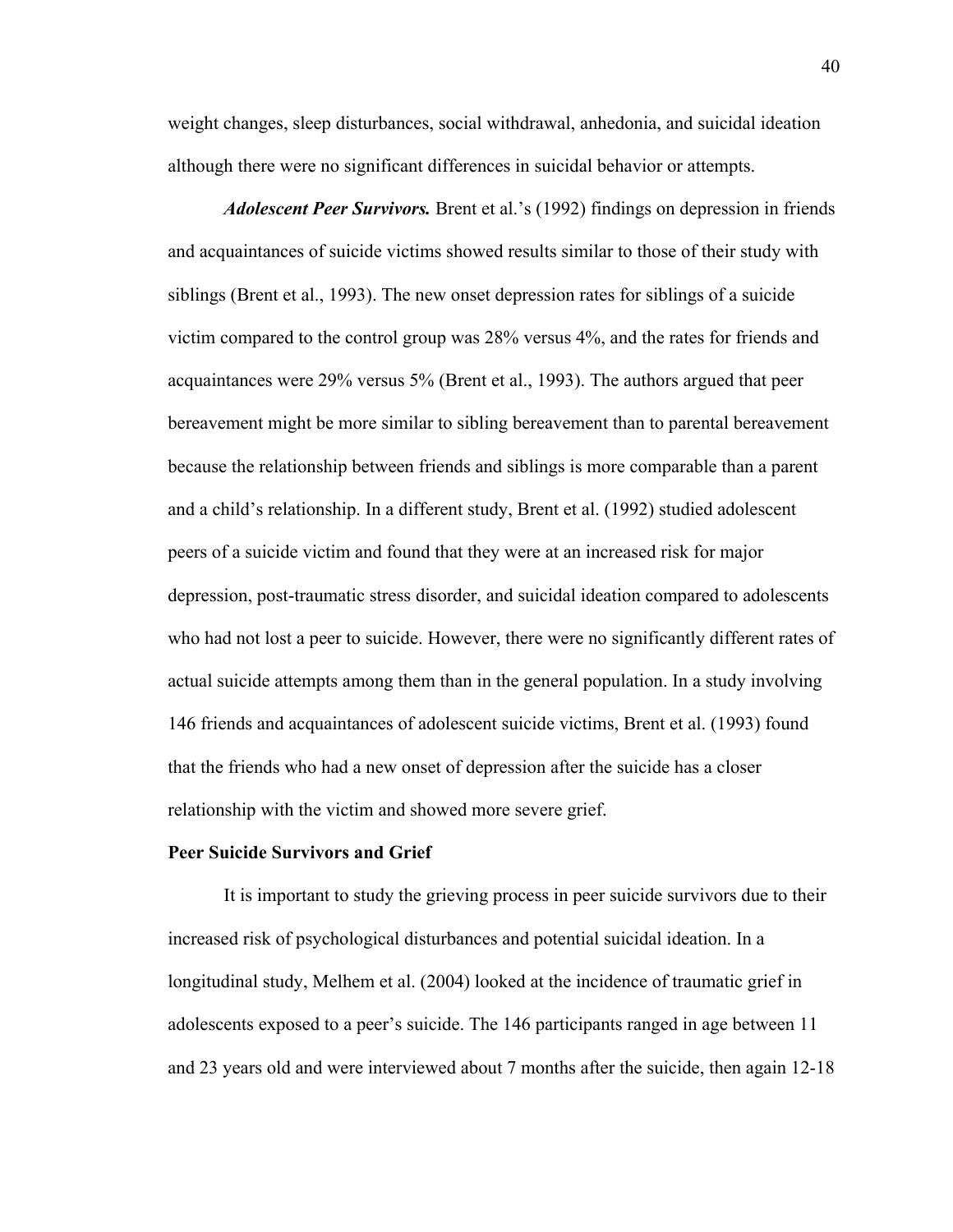months later, and then again at 36 months from the initial interview. Melhem et al. (2004) found that adolescents are similar to adults in their experience of a traumatic grief reaction after the death of a peer by suicide. The authors defined traumatic grief as being distinct from anxiety and depression and as including "symptoms of yearning, crying, numbness, preoccupation with the deceased, functional impairment, and poor adjustment to the loss" (p. 1414). Although there was quite a bit of overlap between the development of depression and the expression of traumatic grief, they were not dependent on each other. In other words, although traumatic grief can predict depression and posttraumatic stress, it is a distinct effect of exposure to suicide.

In a separate study, Melhem et al. (2003) produced findings that are important to predicting individual differences in response to suicide exposure. Using the same sample of adolescents as Melhem et al. (2004), Melhem et al. (2003) investigated predictors of complicated grief in adolescent suicide survivors. The authors used the Texas Inventory of Grief (TIG), a scale designed to measure unresolved grief (Faschingbauer et al., 1987) in order to measure complicated grief. They found that "complicated grief was significantly associated with sex, participants' feeling that they could have done something to prevent the death, interpersonal conflict, previous history of depression, and family history of anxiety" (pp. 25-26). Interestingly, complicated grief tended to cluster within specific social networks which, as the authors argue, further reinforces the evidence that complicated grief is distinct from depression and PTSD and may have a social contagion component.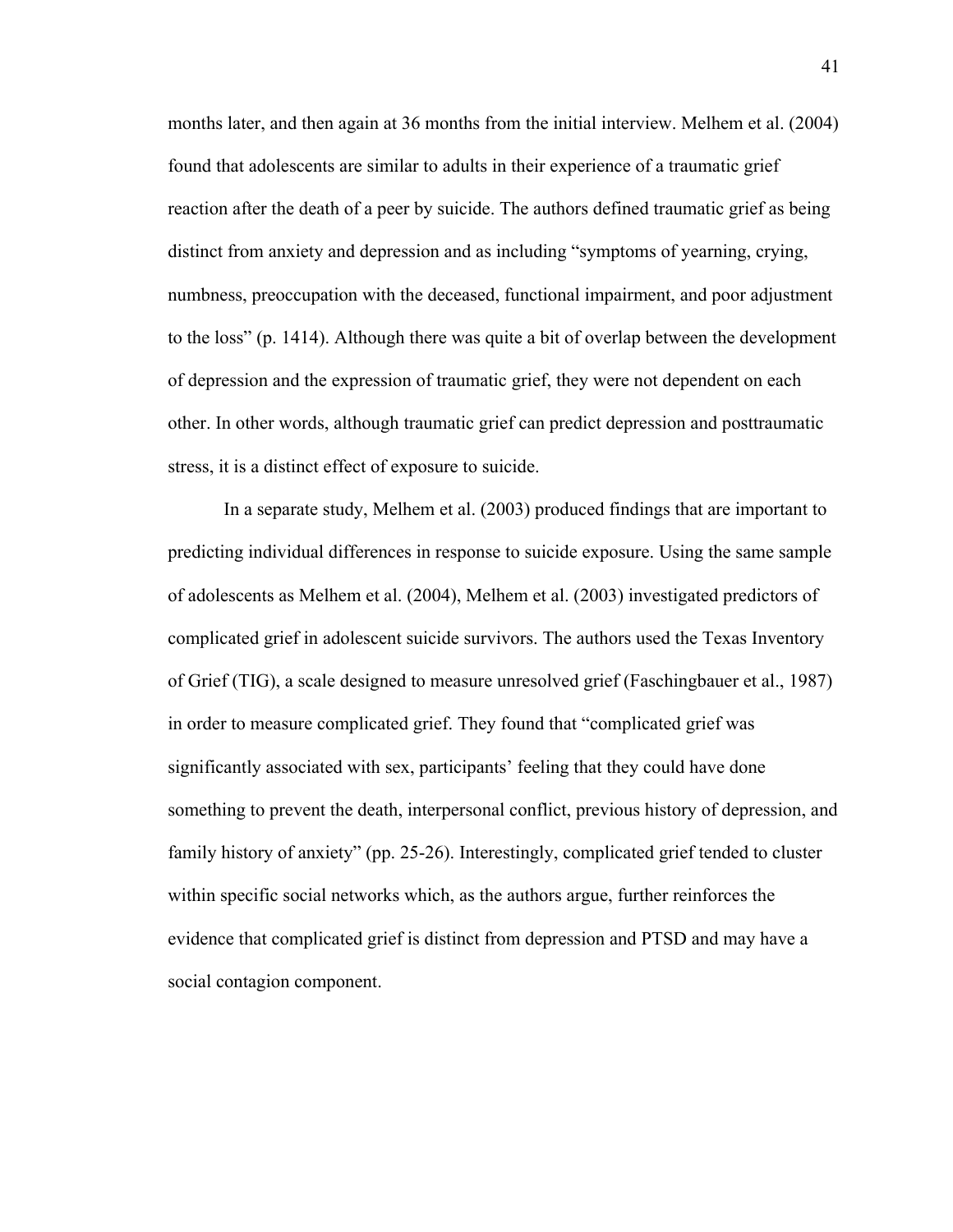#### **The Current Study**

Research on the general population has examined the relationship between attitudes toward suicide and suicidal behavior, and research on survivors of peer and family suicide has explored the effects of these losses on survivors' attitudes, suicidal behaviors, and psychological adjustment. Peer cluster studies have been documented and described, but less is known about the relationship between attitudes towards suicide among survivors of peer cluster suicides and their adjustment. Additionally, the process through which adolescent cluster suicide exposure might influence attitudes and adjustment in peers who have suffered these *multiple* losses is not yet well understood.

Past research shows that there are notable individual differences in people's responses to suicide exposure so it is possible that different outcomes would be observed across different people depending on the circumstances (Brent et al., 1996). Relational closeness to the suicide victim and complicated/unresolved grief may be important predictors of response to cluster suicides, just as they are in responses to individual suicides (Melhem et al., 2003). These factors have shown to be extremely important in predicting the wellbeing of suicide survivors.

The stigma that peer cluster suicide survivors experience also causes concern and may be related to the grieving process. Suicide survivors generally deal with stigma, blame, and being misunderstood during the bereavement process; in order to grieve and find meaning, suicide survivors must navigate the blame and guilt of not doing enough to prevent the suicide (Harvey, 1998). In the case of multiple peer deaths to suicide, stigma, blame, search for meaning and being misunderstood may be even worse. However, stigma, blame, search for meaning and misunderstanding are all related to attitudes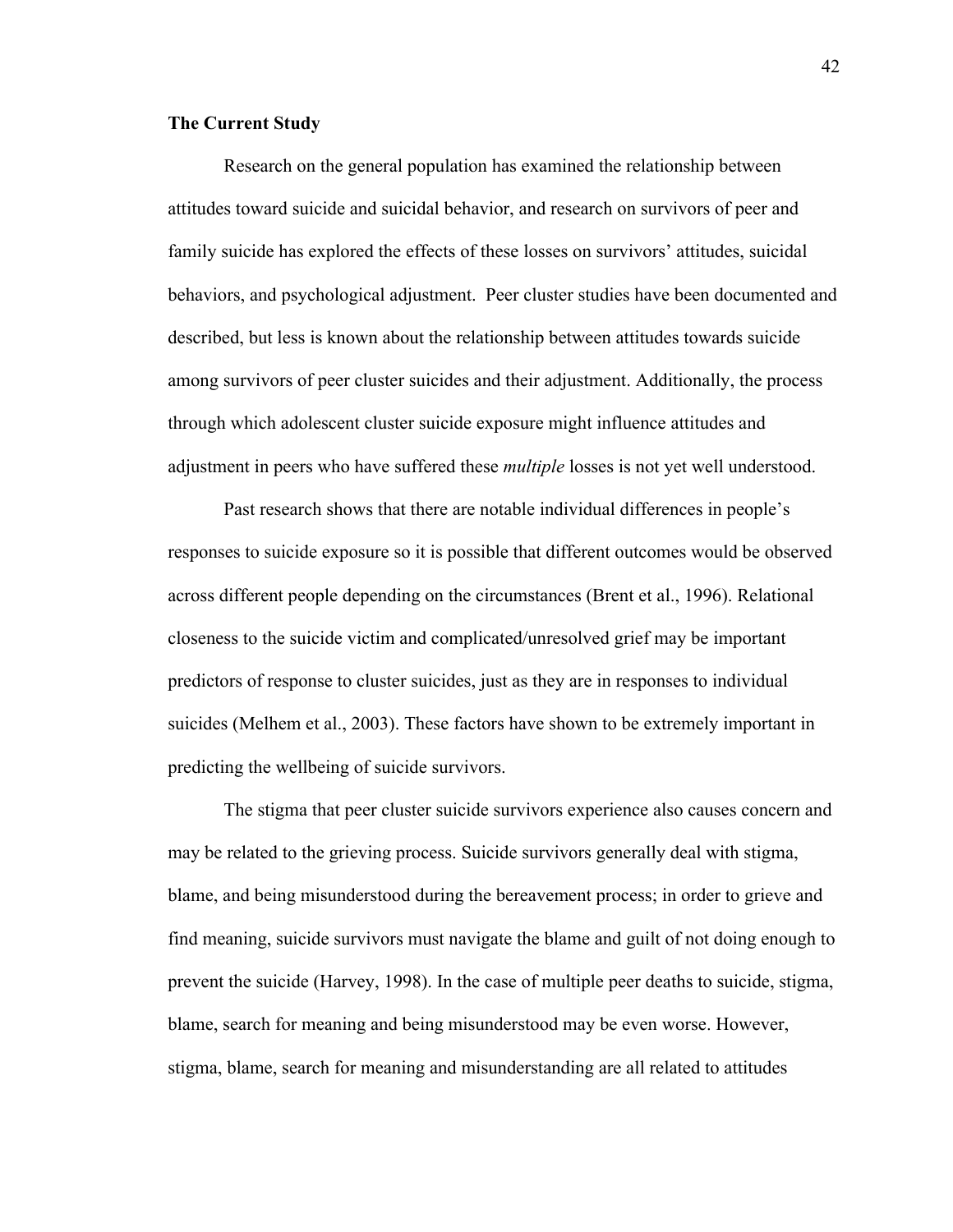towards suicide. For example, if an individual believes that he has a duty to prevent suicides, he may feel more blame and guilt. Another individual who believes that suicides cannot be prevented would probably feel less responsibility for the death. Because past research has shown that attitudes towards suicide may play a role in suicidal ideation, it is understandable to think that these attitudes may have a relationship with suicide survivors' grieving. Because grief and other psychological effects may be exacerbated in cluster situations, it is understandable that in order to protect themselves from this intense grief, peers with high suicide exposure may have different attitudes towards suicide.

The current study was designed to investigate the possible relationship between repeated exposure to peers' suicides, grief, and attitudes toward suicide in a sample of individuals exposed to suicides by three members of the same graduating class in high school. In February 2005, while the participants were freshmen in high school, a male classmate died by suicide. In August 2009, two other male students who were members of the class of 2008 also died by suicide. The second and third students who died by suicide were in the same class and social network as the first, but did not end up graduating with the class (one dropped out and one transferred). Also, they died after their class had graduated from high school so participants in this study may or may not have been aware of or affected by all three suicides. All three students died in their homes by hanging and were found by their mothers, therefore no peers had direct exposure to the deaths. All of the participants in this study graduated from the same class to which these three deceased students belonged.

Due to the clear link between unresolved grief and psychological risk in research on survivors of both single peer suicide and family suicide, this study sought to explore

43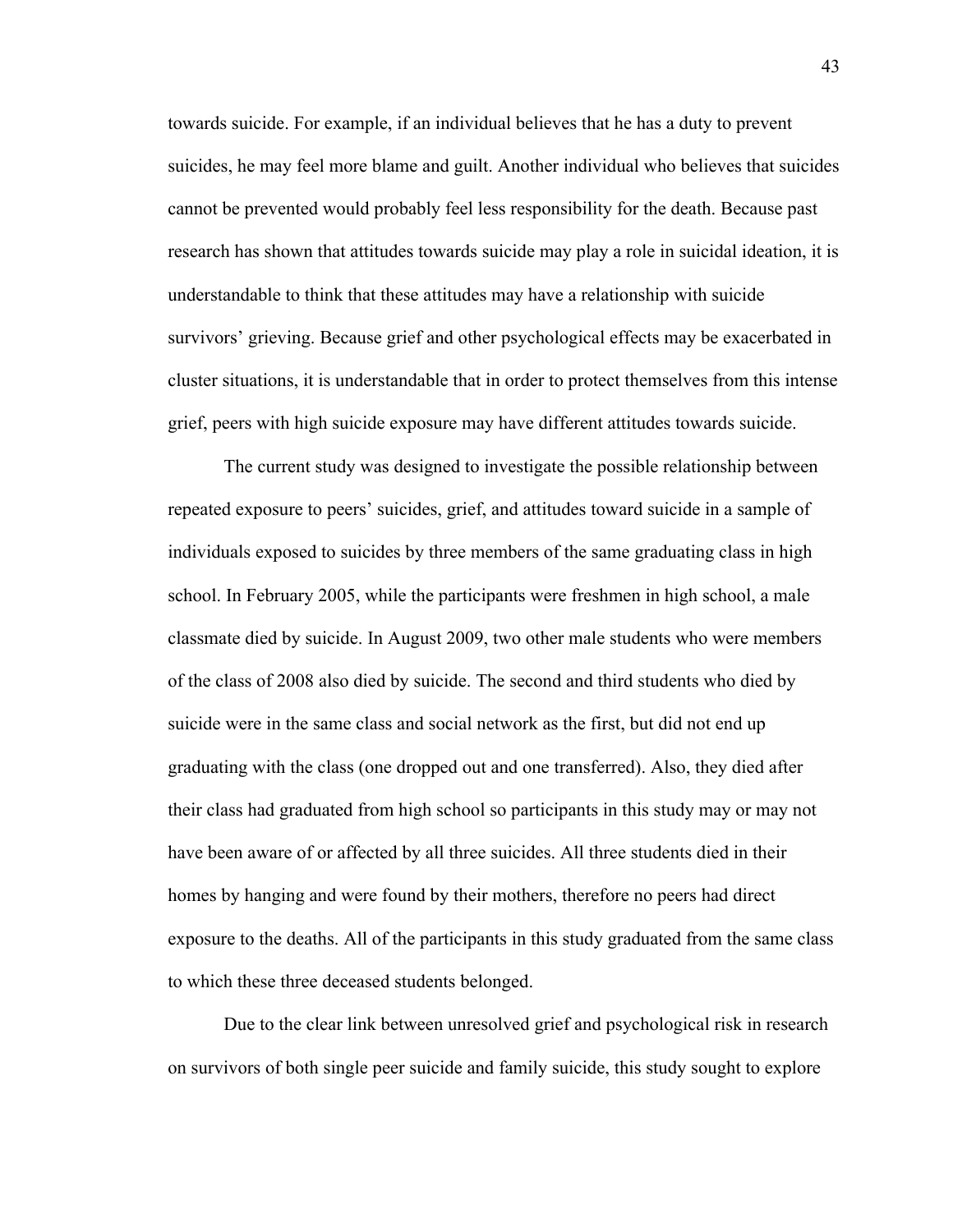the possible relationship between attitudes toward suicide and the grieving process in this sample of peer cluster suicide survivors. This study measured relational closeness to the victim at the time of each peer suicide, perceived social support, past and current grief, attitudes towards suicide, and acceptance of stigmatizing suicide myths.

Based on past research, it was first hypothesized that the peers who were closer to the victims would have higher past grief scores. In addition, it was hypothesized that the peers with higher closeness scores would also have higher *current* grief scores than those who were not as close, but that the relationship between closeness and current grief scores would be moderated by perceived current social support. It was also hypothesized that there would be a significant relationship between attitudes towards suicide/ acceptance of suicide myths and the level of grief resolution, with more resolved grief being related to less stigmatizing attitudes. It was also hypothesized that the participants who were relationally closer with the deceased peers and had lower current grief scores would have less stigmatizing views toward suicide than would the students who were not relationally close to the deceased. Conversely, participants who were relationally closer with the deceased students with higher current grief scores would have more stigmatizing views toward suicide. In other words, it is hypothesized that lower stigma acceptance may be part of the process for overcoming grief in individuals who lost close friends in this cluster of suicides. Additionally, it was predicted that the students who were not relationally close with the deceased students would have attitudes toward suicide that were moderately stigmatizing and that those attitudes would not be as closely related to grief scores.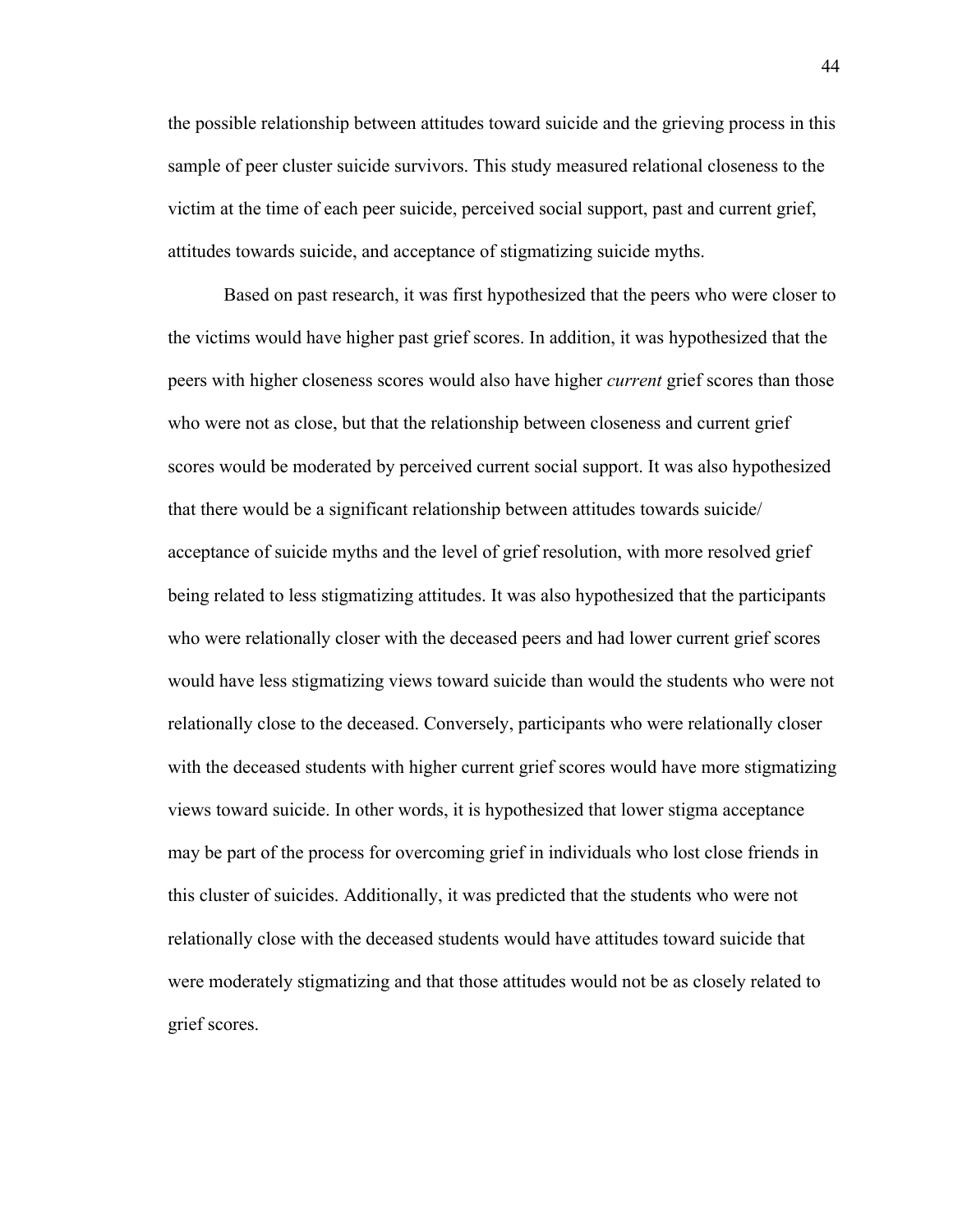Finally, this study examined the role of social support in peer suicide survivors' grieving process. Because peer suicide survivors may receive little support after the suicide, they may become isolated, especially if the peers lost to suicide were close friends. This effect may be compounded in peer cluster suicides. Current social adjustment and perceived social support is also an indicator of current psychological functioning. Because of this, this thesis will investigate perceived social support and examine its relation to complicated grief and relational closeness to peers who committed suicide in young adults exposed to peer cluster suicide as teenagers. It is hypothesized that social support will be a protective factor for unresolved grief, meaning that those with more social support will report lower current grief scores.

#### **Method**

#### **Participants**

Participants were graduates from the class of 2008 from a large, public high school in New England. There were 423 students who graduated in this class and 342 students (80.9%) could be contacted through social networking site messaging, and emailing to see if they were interested in participating in the present study. A total of 131 students, or 38.3% of those contacted, started the survey and 92 (26.9% of those contacted) completed it. Therefore, 39 participants dropped out of the survey after starting it. In addition to the 39 participants who dropped out, 7 participants technically completed the survey but skipped most of the questions. In order to be included in the final sample, the participants had to have filled out at least the first Texas Inventory of Grief Scale about grief due to the loss of a peer to suicide and the scale of Perceived Social Support, which was the final measure administered before the demographics.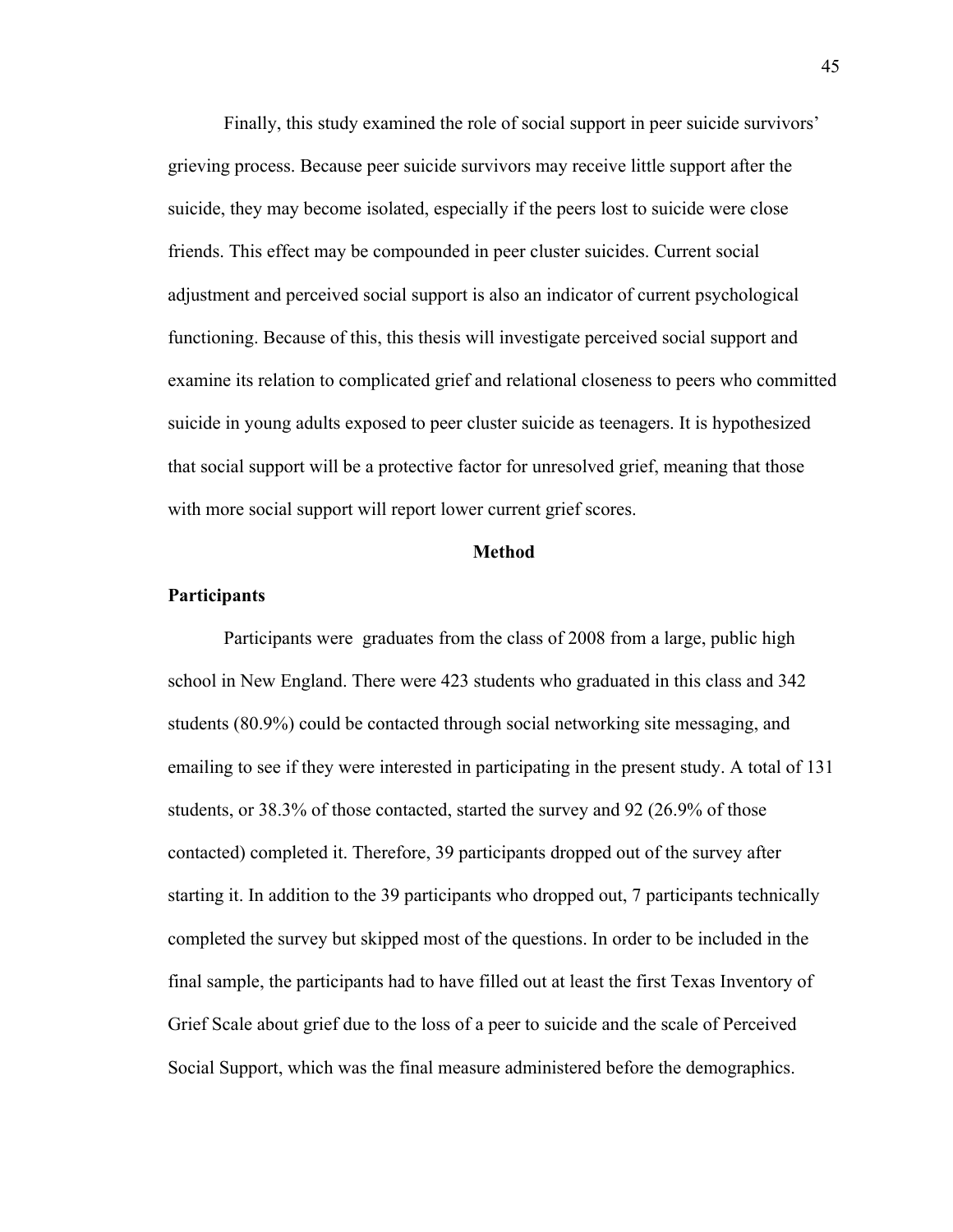These inclusion criteria brought the final sample number to 85 participants, which was the group used for most analyses.

Statistical analyses were performed to describe the 46 participants who dropped out or provided incomplete data and to compare them to the 85 participants with complete data. Unfortunately, the demographics of this group are not known because the demographic items were located at the end of the survey. However, it is important to note where in the survey the participants dropped out. Thirty-five of the participants answered the question about closeness to the first peer and twenty-four of them went on to complete the Texas Inventory of Grief for the first peer. However, participation dropped dramatically after the first TIG with a maximum of two or three participants completing measures after this up until the end of the survey. Interestingly, participants who had lost a family member to suicide in addition to the loss of peers were more likely to complete the survey than those who had not lost a family member,  $\chi^2$  (1, *N* = 123) = 6.38, *p* = .012. There was also a marginal difference in closeness to the first peer with those who dropped out having higher closeness ratings  $(M = 2.63, SD = 1.09)$  than those who completed the survey  $(M = 2.16, SD = 1.22)$ ,  $t(118) = 1.95$ ,  $p = .054$ . Those who dropped out also had higher scores of present grief  $(M = 3.03, SD = 1.18)$  than those who completed the survey  $(M = 2.44, SD = .90)$ ,  $t(101) = 2.39, p = .019$ . However, there were no significant differences between drop out rates based on past grief scores. Therefore, participants were more likely to drop out if they had higher present grief scores for the first peer lost to suicide.

The average age of the participants who completed the full survey was 21.2 years old (*SD* = .44). Out of the 85 participants, 20 were men and 65 were women. The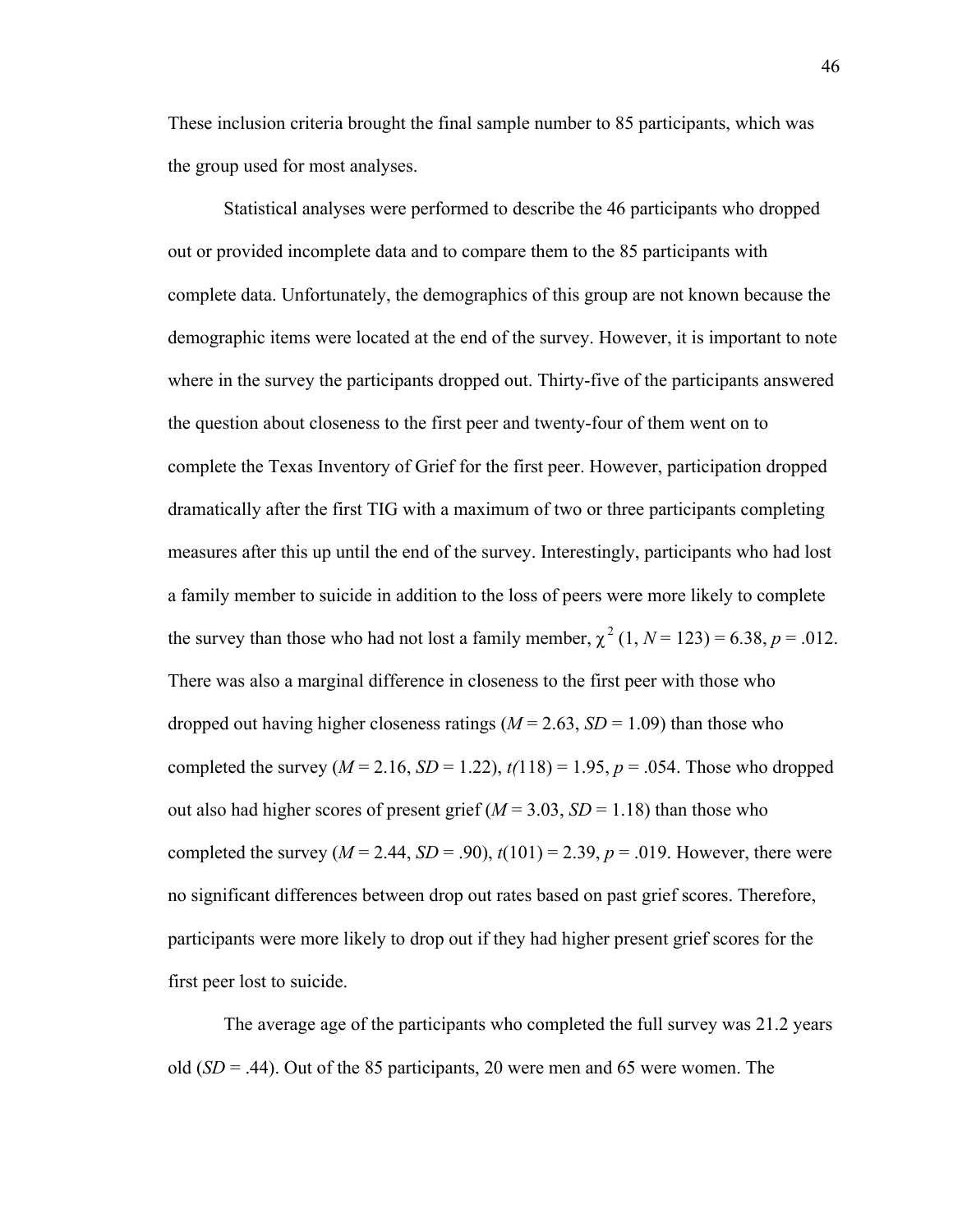majority of the participants (90.5%) identified as being White, one participant identified as being Black, two as Latino/a, one as American Indian/Alaska Native, zero as Asian and two as multiracial.

A comparison sample was also used in this study. This sample was comprised of 67 participants. Thirty-eight (60.3%) were women and 25 (39.7%) were men. All participants reported being between the ages of 21 and 23 and that they had attended a public high school in the northeast (Massachusetts, Connecticut, Rhode Island, New Hampshire, Vermont, Maine, New Jersey, New York, Pennsylvania). The average age was 21.5. The majority of the participants (87.3%) identified as being White, one identified as being Black, one as Latino/a, three as Asian, zero as American Indian/Alaska Native, and three as multiracial.

#### **Materials**

**Closeness Questionnaire.** This five item self-designed measure was used to assess participants' relationship with anyone they had known who died by suicide. They were first asked if they have had any family member die by suicide. They were then asked if they had ever lost a peer to suicide and if yes, how many. They were then asked to fill out one relational closeness form per peer they had known who died, up to three peers which consisted of two items. This form asked about their relationship with each person and how close they felt they were with each person on a Likert scale of 1-5 (1 not close at all, and 5 very close) (see Appendix D).

**Texas Revised Inventory of Grief (TRIG).** The Texas Revised Inventory of Grief was used in order to measure unresolved grief (Faschingbauer, DeVaul, & Zisook, 1977). The participants were asked to fill out one TRIG per peer they had known who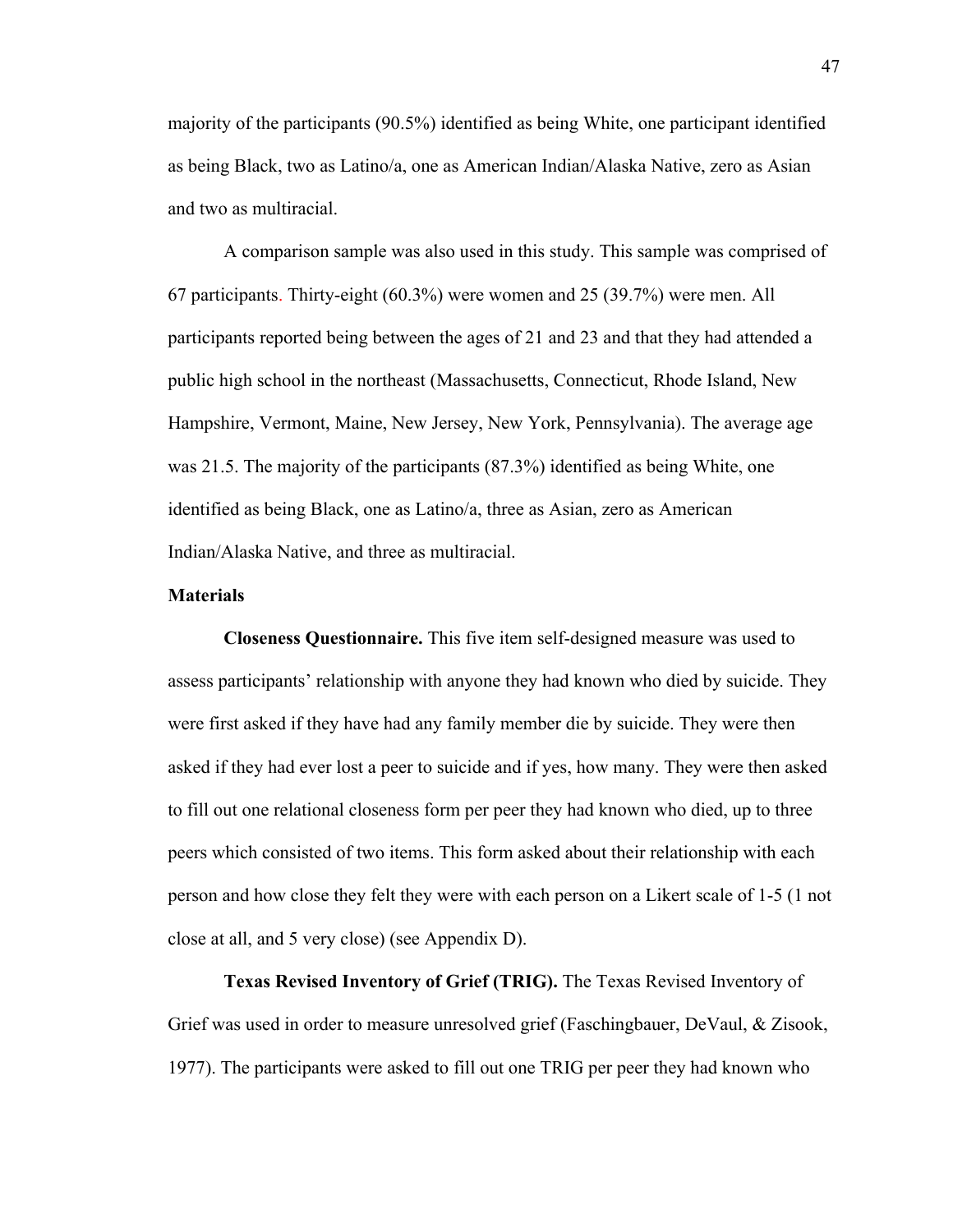died by suicide (up to three people). This scale presented statements and asked the participants to rate on a 5-point Likert-type scale how true the statement is by circling one of five possible choices: completely false, mostly false, both true and false, mostly true, completely true. There were 21 items, and they were broken up into two sections: past life disruption and present emotion of grief. The first section about past life disruption consists of 8 items and asks the participants to rate the statements based on how they were feeling at the time the person died. Statements include "I was unusually irritable after this person died" and "I found it hard to sleep after this person died." The Cronbach's alpha for the first half of the measure is .77 (Faschingbauer et al., 1987). The second section asks about present emotion of grief and has 13 items. Statements in this section include "I still get upset when I think about the person who died" and "Sometimes I very much miss the person who died." The Cronbach's alpha for the second section of the scale is .86 (Faschingbauer et al., 1987). For the sample used in this study, the Cronbach's alpha for the past scale was .926 and it was .935 for the present scale (see Appendix E).

**Attitudes Towards Suicide Scale (ATTS).** The Attitudes Towards Suicide Scale (Salander, Renberg, & Jacobsson, 2003) is a 37 item and 10 factor scale that measures a person's feelings about and attitudes toward suicide. The 10 factors are: suicide as a right, incomprehensibility, noncommunication, preventability, tabooing, normal (common), suicidal process, relation, preparedness to prevent, and resignation. The items are statements that the participants are asked to rate on a 5-point Likert scale by choosing one of the following options: strongly agree, agree, undecided, disagree, strongly disagree. Statements include "It is a human duty to try to stop someone from dying by suicide" and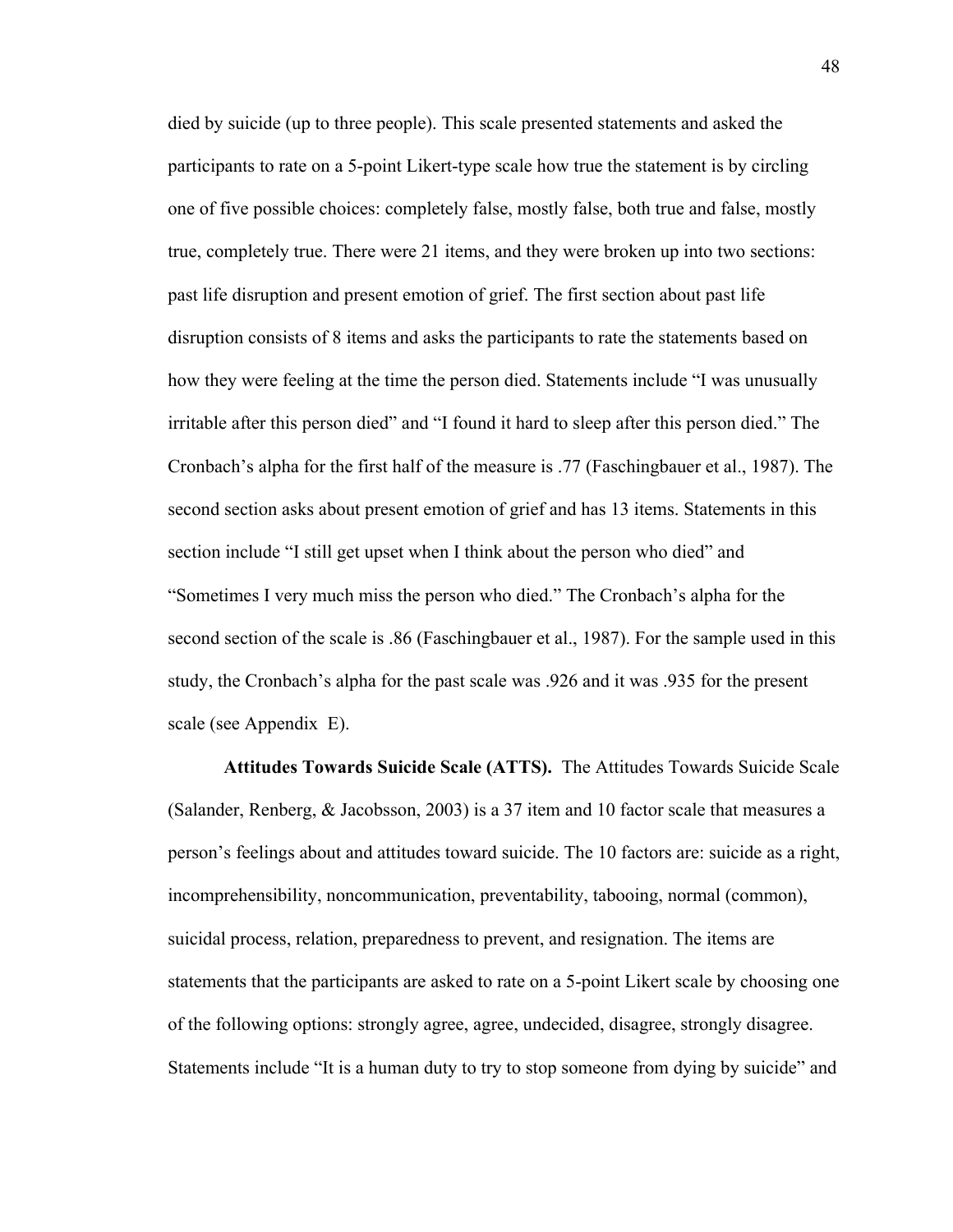"Most suicide attempts are caused by conflicts with a close person." The overall Cronbach's alpha as measured by the authors is .60. The ATTS has been modified for this study in order to reduce potential emotional distress of the participants who may be vulnerable. Some factors had multiple items that were repetitive, so the scale was shortened to reduce the possible distress of answering repetitive questions about an emotionally evocative topic. First, all questions that asked the participants to reflect on their own suicidal ideation (for example, "I could say that I would take my own life without actually meaning it") were removed due to the sensitive nature of the study. Second, the two items with the highest factor loading were extracted from each of the 10 factors to create a shortened 20-item scale (see Appendix F).

**Stigma Toward Suicide.** This self-designed measure was used to assess how much each participant agrees with Thomas Joiner's stigmatizing myths about suicide (Joiner, 2010). The statements are from Joiner's book *Myths about Suicide* and include statements like "Suicide is selfish" and "If people want to die by suicide, we can't stop them." These statements more directly target the stigma that Joiner describes in his book than the ATTS does. The participants were asked to rate how much they agree with each of the six statements on a 5-point Likert scale ranging from "strongly disagree" to "strongly agree" (see Appendix G).

**Multidimensional Scale of Perceived Social Support (MSPSS)**. The Multidimensional Scale of Perceived Social Support (Zimet, Dahlem, Zimet, & Farley, 1988) is designed to measure present perceived social support. The participants were asked to rate how much they agree with each statement on a 7-point Likert scale ranging from "very strongly disagree" to "very strongly agree." Past use of this scale has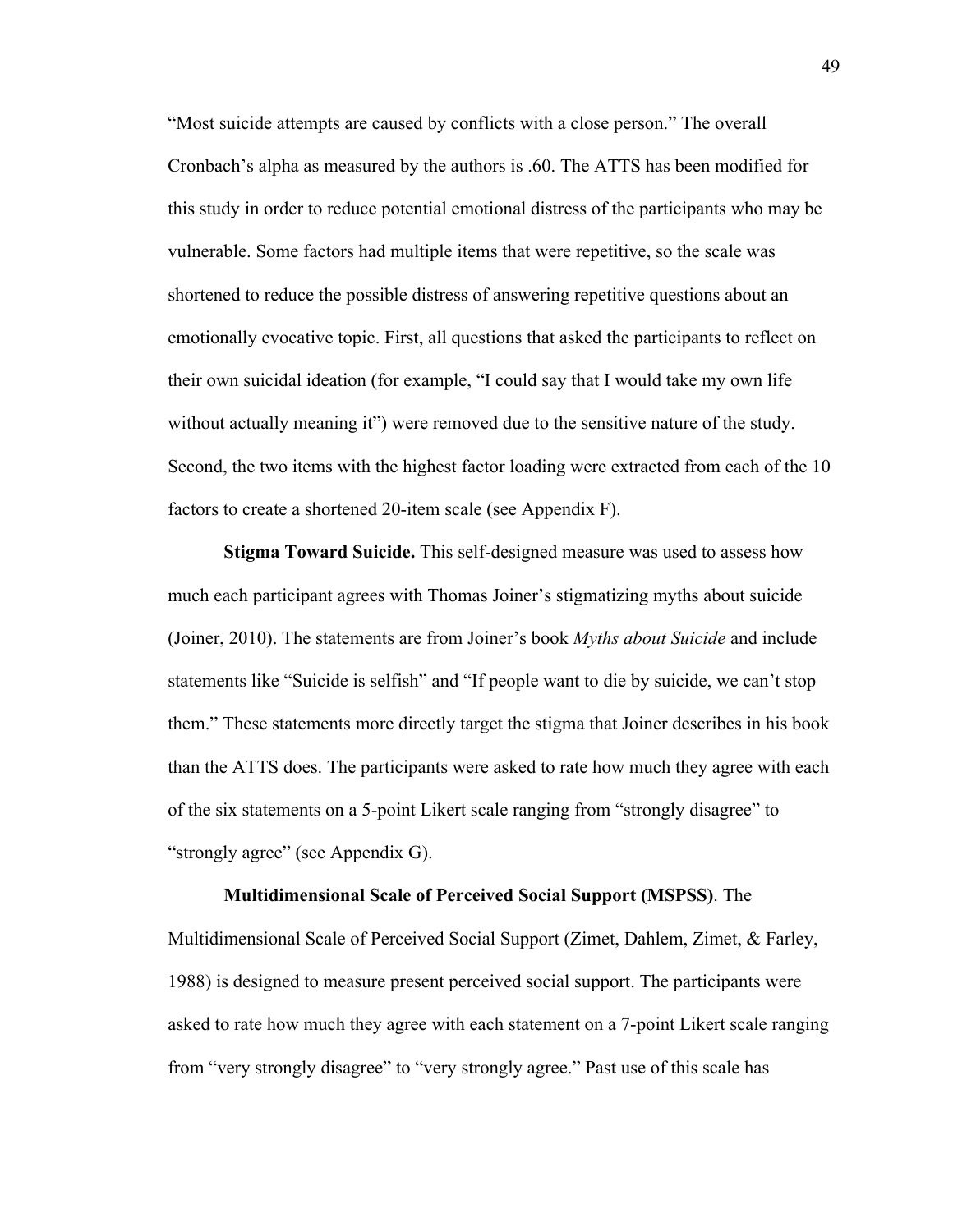demonstrated high internal consistency with a Cronbach's alpha of .86 (Edwards, 2004). Examples of statements on the MSPSS include "My family really tries to help me" and "I can count on my friends when things go wrong." The 12 items are broken up into three domains of social support: family, friends, and significant others. In the current sample, the Cronbach's alpha for the family subscale was .896, the alpha for the friends subscale was .944, and for a special person it was .955 (see Appendix H).

**Demographic Questionnaire.** This short questionnaire asked the participants about their demographics including age, sex, race/ethnicity (see Appendix I).

#### **Procedure**

The potential participants received a recruiting letter through email or social network website messaging (see Appendix A). Because many of the participants were enrolled in college at the time, emailing and social networking were the easiest modes of contact. They were asked to participate in a study about attitudes towards suicide and to forward the email to other members of their class. The email message contained a link to a survey made with Survey Monkey. Survey reminders were sent 9 days after the initial email was sent and then again one month after the initial email (see Appendix A) reminding potential participants about the survey opportunity, and encouraging them to complete it if they chose to do so. When they first opened the survey they were asked to read a welcoming letter (see Appendix B). The letter's intention was to clearly state that the survey would ask them questions about suicide and that the entire survey was optional. The individuals who agreed to participate were then asked to electronically sign the informed consent (see Appendix C). The first measure they were asked to fill out was the author-created closeness questionnaire for the first peer (see Appendix D). They were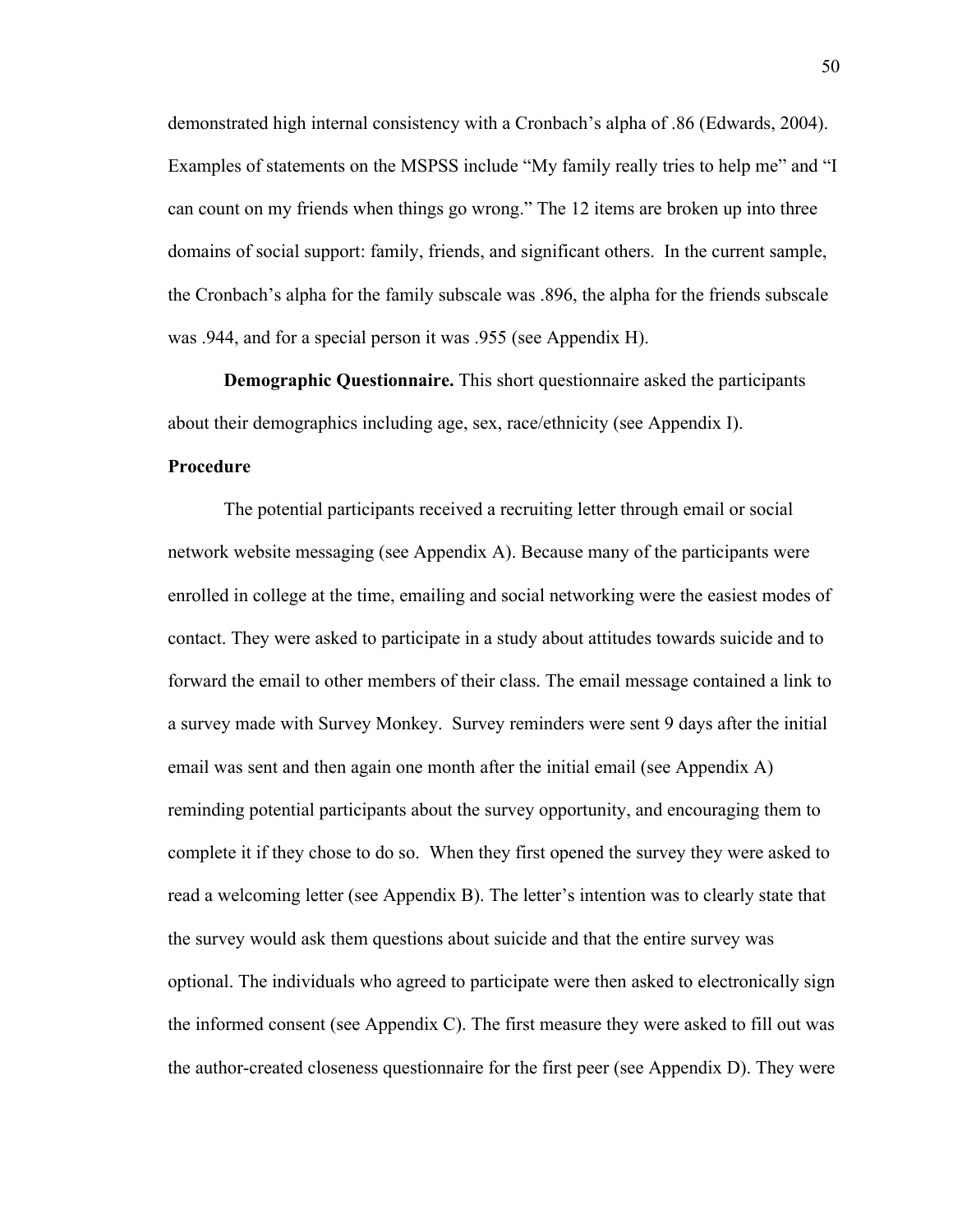then asked to fill out the Texas Revised Inventory of Grief (TRIG) for the first peer (see Appendix E). This sequence of completing the closeness questionnaire followed by the TRIG was repeated for up to 3 peers they had known who died by suicide. Then, the participants were asked to fill out the single Attitudes Towards Suicide Scale about their general attitudes (see Appendix F) and the single stigmatizing myths questionnaire about their general beliefs (see Appendix G). Finally, they filled out a Multidimensional Scale of Perceived Social Support assessing their current social adjustment (see Appendix H) and a demographics questionnaire (see Appendix I). After completing the survey, the participants received information about the study and resources they could use if they found the questionnaire to be distressing (see Appendix J). These resources included a resource located near the high school they all attended, hotline phone numbers, helpful websites, and the link to a website that would help them access counseling services on their own college campus. This information was also provided to anyone who exited the survey early. Participants who completed the survey also received a debriefing form (see Appendix K).

The comparison sample was collected after the initial survey had been administered and completed. This sample was sent the same survey without the Texas Revised Inventory of Grief measures. The participants in the comparison sample were recruited in a few ways. All senior psychology majors were asked via email to forward the survey to friends they may have from northeastern public high schools. These students were be seniors and were asked if they wanted to participate. If they said yes, they provided their email addresses and the survey was sent to them. They were also contacted through social networking sites and asked to forward the survey to their own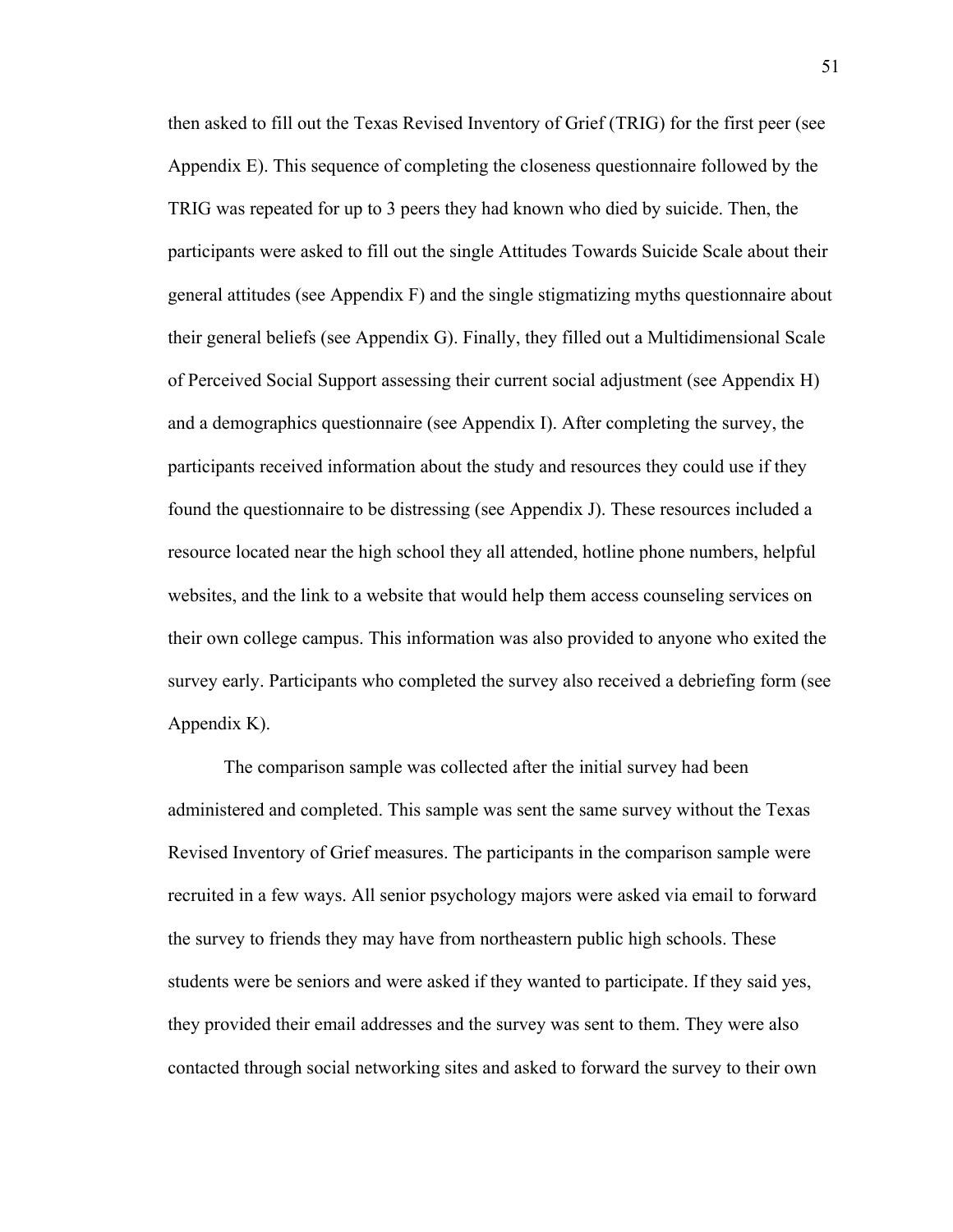friends who meet criteria. Lastly, participants were recruited through asking participants from the original sample via email to send the survey to college friends who went to high school in the northeast, but went to a different high school than their own. The link and recruitment text was sent via social networking websites and email. Twenty-six (41.3%) of the comparison sample participants were students at Connecticut College. The participants who were not Connecticut College students were entered into a raffle for a gift certificate.

#### **Ethical Issues**

Research on suicide is important in that the more we know about it, the more we can help individuals who are suicidal. However, suicide is a very serious topic and there are ethical concerns to researching it. One fear involving suicide research is the assumption that researching suicidality may "prime" participants who are already vulnerable and may lead to an even greater risk for suicidality in these individuals (Pearson, Stanley, King, & Fisher, 2001). In general, distress after completing a mental health survey is relatively low; however, for this study a number of participants may have been vulnerable because of their previous exposure to suicide (Reynolds, Lindenboim, Comtois, Murray, & Linehan, 2006). Reynolds et al. (2006) concluded that research on suicide with high-risk individuals (chronically suicidal and mentally ill people) is safe if it is conducted with care and expertise. The present study was not conducted with extensive expertise, but it was also not conducted within a population of openly suicidal individuals. Reynolds et al. (2006) claimed that their findings "should reassure those interested in suicide research that assessing suicide does not typically lead to increased suicidality" (p. 33). A different study distributed a mental health survey and then asked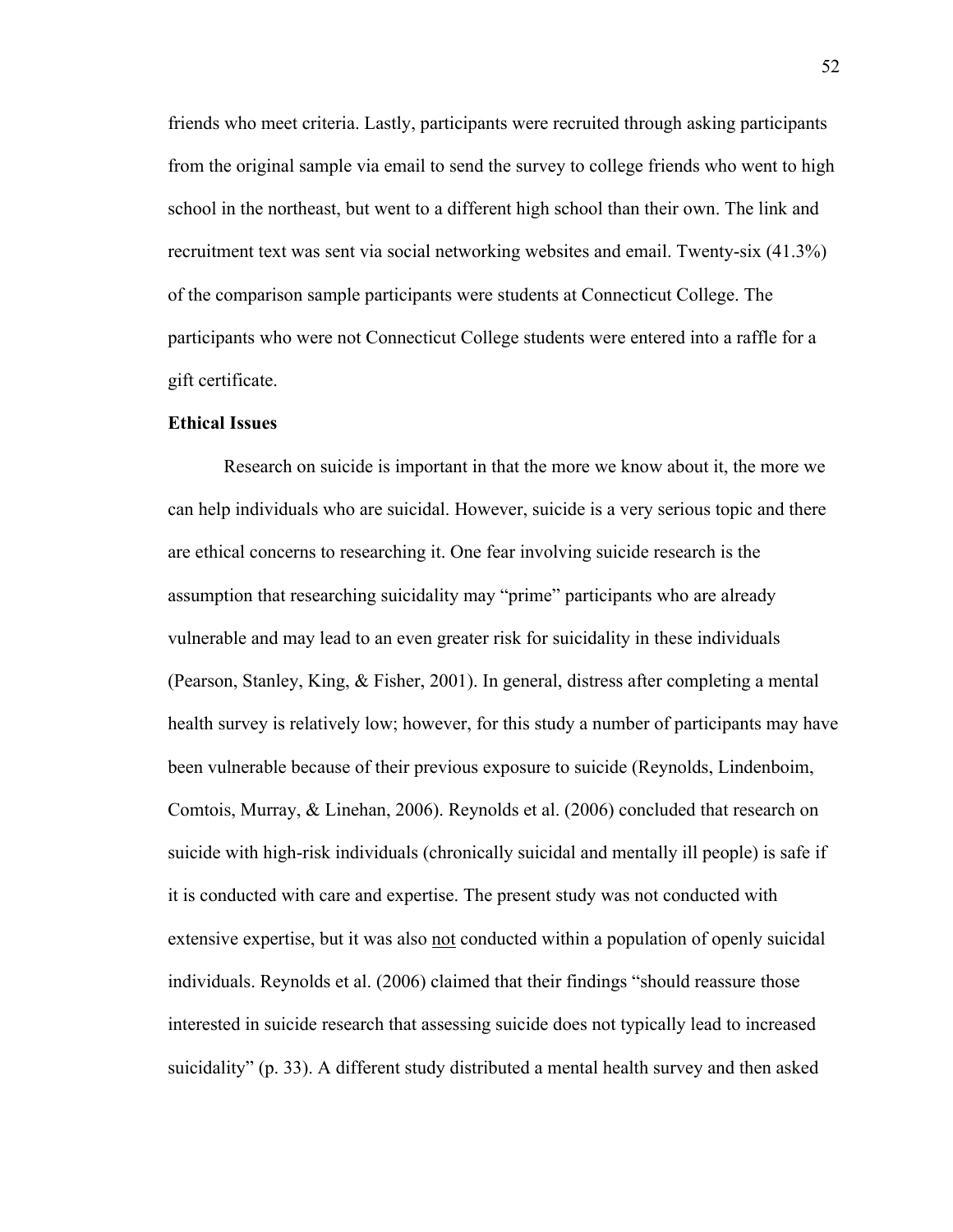the participants if the survey had made them feel distressed or depressed, if they felt it was intruding on their privacy, or if it had made them feel better (Jacomb et al., 1999). Only 5% felt distressed by the survey and 35% actually felt better. In a separate study, interviewers were asked to rate the reactions of participants after an interview about a stressful event and its related psychopathology (Turnbull, 1988). Only 3% displayed distress, while 6% expressed relief and 14% wanted to continue talking. This latter study is more relevant to the present study because it might have brought up stressful memories for those participants who had been exposed to suicide. However, while some participants may have been expected to be uncomfortable or distressed by thinking about suicide, at least as many others would be expected to feel better after having thought about it.

To address potential concerns about distress/ elevated risk, the study's recruitment materials make sure that the participants knew that the survey was about suicide. That way, if suicide were a topic they wanted to avoid, they could choose to do this by not participating. Although the upfront information and optional questions certainly caused self-selection within the potential participants, it was important that participants not be surprised by questions about such an emotionally charged topic. The study also made it clear that they could drop out at any time and could skip any question they did not wish to answer. This option was explained in the consent form and introductory letter. Participants were also reminded of this option to drop out on the top of each form they were asked to fill out. These reminders made sure that nobody felt forced to talk about this topic if they didn't want to and that they could stop at any time. The participants received information for mental health and counseling resources in the introductory email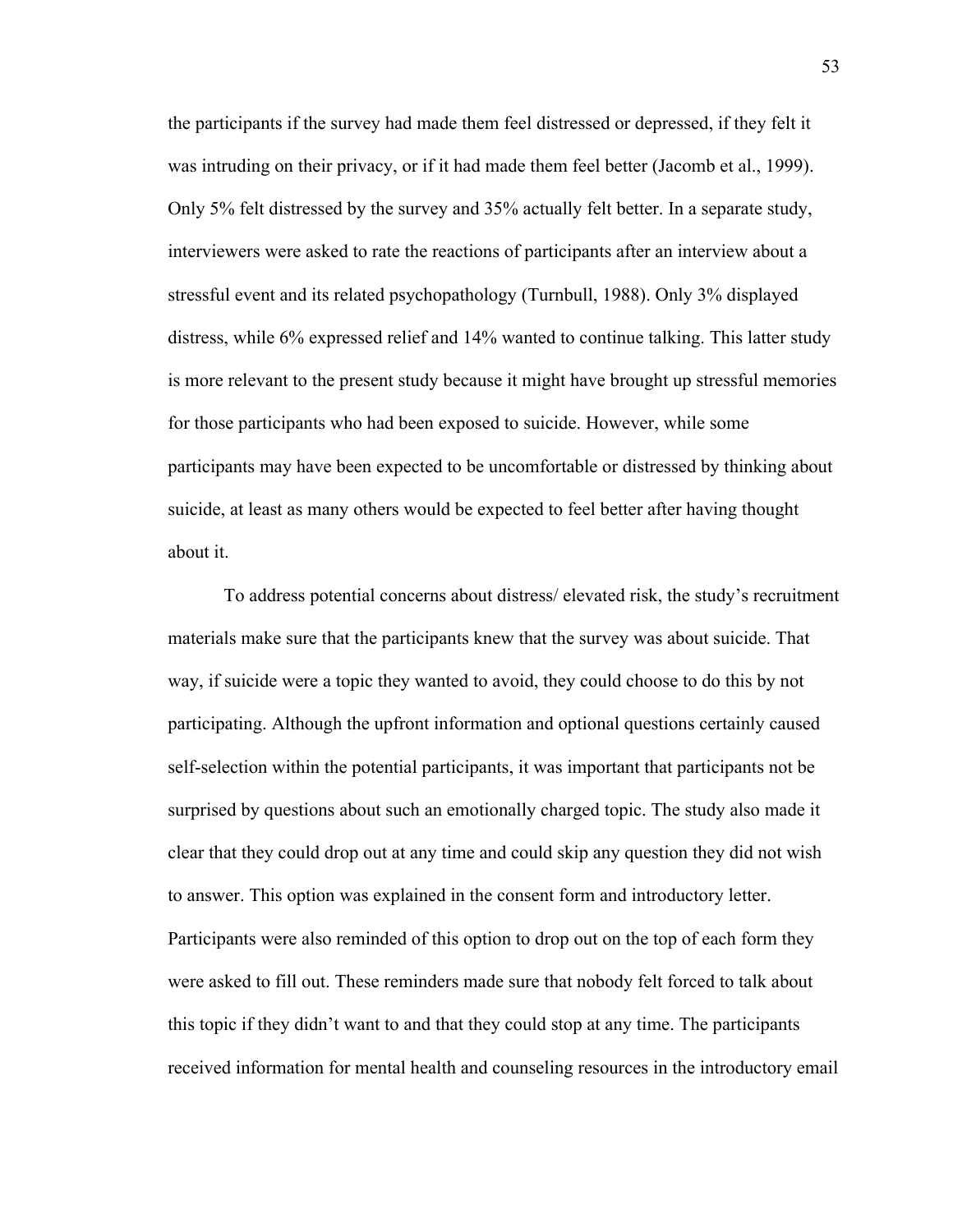as well as at the end of the survey, which included national (suicide hotlines and websites), local (suicide prevention coalition located near high school), and individual campus information (a website that provides available campus information) and encouraged them to seek support if they wanted to discuss this topic or their responses to it in greater depth. The participants also received this information if they decided to exit the survey before finishing.

#### **Results**

#### **Descriptive Analyses and Plan for Data Analysis**

Table 1 presents descriptive information for all primary study variables. Participants in the main sample for the study (*n* = 85) provided ratings of closeness and grief for at least one peer suicide and completed all other measures. These 85 participants reported experiencing an average of 3.39 peer suicides. Seventy-seven participants (90.59% of the full sample) reported on a second peer suicide and 61 (71.76% of the full sample) participants reported on a third. Individual past grief levels showed a wide range; scores ranged from the scale minimum of 1 ("completely false" for grief experience statements) to the scale maximum of 5 ("completely true") over the three possible peers. Overall, past grief levels were low to moderate with the average grief scores being between 2 and 3 over the three peers. Present grief levels ranged almost as high (1.00- 4.62 over the three peers), and were somewhat higher than were past grief scores, but were still not elevated past the midpoint of the scale ("both true and false"). It is important to note that the past and present scales of grief do not contain identical items.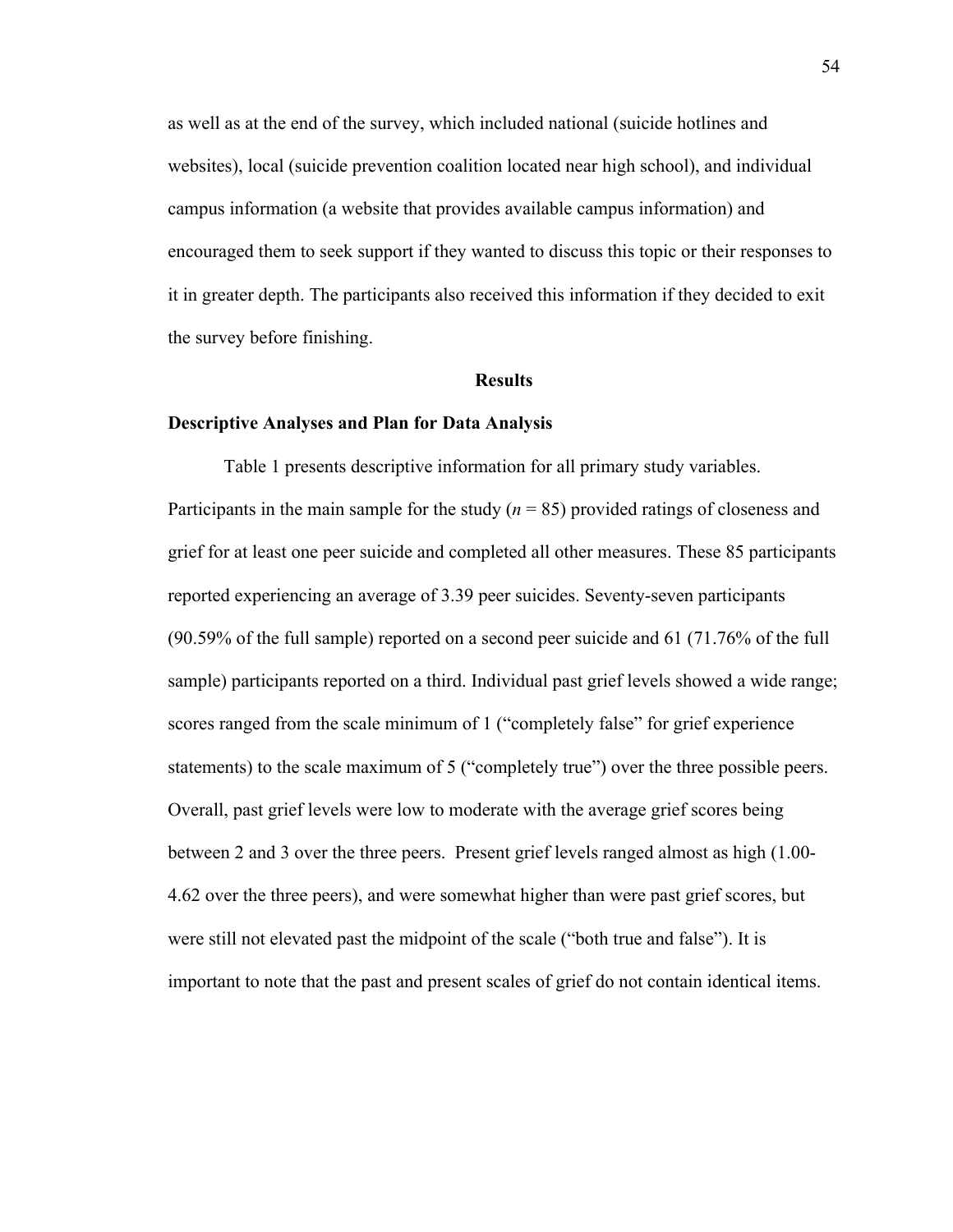# Table 1

| Descriptive Statistics |  |
|------------------------|--|
|------------------------|--|

| Variable                   | $\boldsymbol{n}$ | M    | SD   | $\min$ | max  | range |
|----------------------------|------------------|------|------|--------|------|-------|
| # of Peers Lost to Suicide | 85               | 3.39 | 1.10 | 1.00   | 5.00 | 4.00  |
| Grief and Closeness        |                  |      |      |        |      |       |
| Peer One                   |                  |      |      |        |      |       |
| <b>TIG Past</b>            | 85               | 2.19 | 0.95 | 1.00   | 4.25 | 3.25  |
| <b>TIG Present</b>         | 85               | 2.44 | 0.90 | 1.08   | 4.69 | 3.61  |
| Closeness                  | 85               | 2.16 | 1.22 | 1.00   | 5.00 | 4.00  |
| Peer Two                   |                  |      |      |        |      |       |
| <b>TIG Past</b>            | 77               | 2.29 | 1.18 | 1.00   | 5.00 | 4.00  |
| <b>TIG Present</b>         | 77               | 2.58 | 1.06 | 1.00   | 4.85 | 3.85  |
| Closeness                  | 77               | 2.47 | 1.30 | 1.00   | 5.00 | 4.00  |
| Peer Three                 |                  |      |      |        |      |       |
| <b>TIG Past</b>            | 61               | 2.23 | 1.23 | 1.00   | 5.00 | 4.00  |
| <b>TIG Present</b>         | 61               | 2.51 | 1.09 | 2.00   | 4.92 | 2.92  |
| Closeness                  | 61               | 2.32 | 1.35 | 1.00   | 5.00 | 4.00  |
| Overall                    |                  |      |      |        |      |       |
| <b>TIG Past</b>            | 85               | 2.17 | 0.99 | 1.00   | 4.17 | 3.17  |
| <b>TIG Present</b>         | 85               | 2.47 | 0.92 | 1.05   | 4.62 | 3.57  |
| Closeness                  | 85               | 2.22 | 1.10 | 1.00   | 4.67 | 3.67  |
| Attitudes Towards Suicide  |                  |      |      |        |      |       |
| <b>ATTS Factor 1</b>       | 85               | 3.26 | 0.91 | 1.50   | 5.00 | 3.50  |
| <b>ATTS Factor 2</b>       | 85               | 3.05 | 0.90 | 1.00   | 4.50 | 3.50  |
| <b>ATTS Factor 3</b>       | 85               | 2.51 | 0.72 | 1.00   | 4.50 | 3.50  |
| <b>ATTS Factor 4</b>       | 85               | 3.81 | 0.89 | 2.00   | 5.00 | 3.00  |
| <b>ATTS Factor 5</b>       | 85               | 2.12 | 0.63 | 1.00   | 4.00 | 3.00  |
| ATTS Factor 6              | 85               | 3.67 | 0.78 | 1.00   | 5.00 | 4.00  |
| ATTS Factor 7              | 85               | 2.61 | 0.66 | 1.50   | 4.50 | 3.00  |
| <b>ATTS Factor 8</b>       | 85               | 2.32 | 0.62 | 1.00   | 4.00 | 3.00  |
| ATTS Factor 9              | 85               | 4.08 | 0.63 | 2.50   | 5.00 | 2.50  |
| <b>ATTS</b> Factor 10      | 85               | 2.06 | 1.06 | 1.00   | 5.00 | 4.00  |
| Suicide Myths              |                  |      |      |        |      |       |
| Myth 1                     | 85               | 2.28 | 1.16 | 1.00   | 5.00 | 4.00  |
| Myth <sub>2</sub>          | 84               | 2.54 | 1.04 | 1.00   | 5.00 | 4.00  |
| Myth 3                     | 85               | 3.32 | 1.12 | 1.00   | 5.00 | 4.00  |
| Myth 4                     | 84               | 2.46 | 1.02 | 1.00   | 5.00 | 4.00  |
| Myth 5                     | 85               | 1.96 | 0.84 | 1.00   | 4.00 | 3.00  |
| Myth 6                     | 85               | 2.78 | 1.26 | 1.00   | 5.00 | 4.00  |
| Social Support             |                  |      |      |        |      |       |
| <b>Family PSS</b>          | 85               | 5.99 | 1.16 | 2.00   | 7.00 | 5.00  |
| Friend PSS                 | 85               | 6.01 | 1.07 | 2.75   | 7.00 | 4.25  |
| <b>Special Person PSS</b>  | 85               | 6.20 | 1.12 | 1.75   | 7.00 | 5.25  |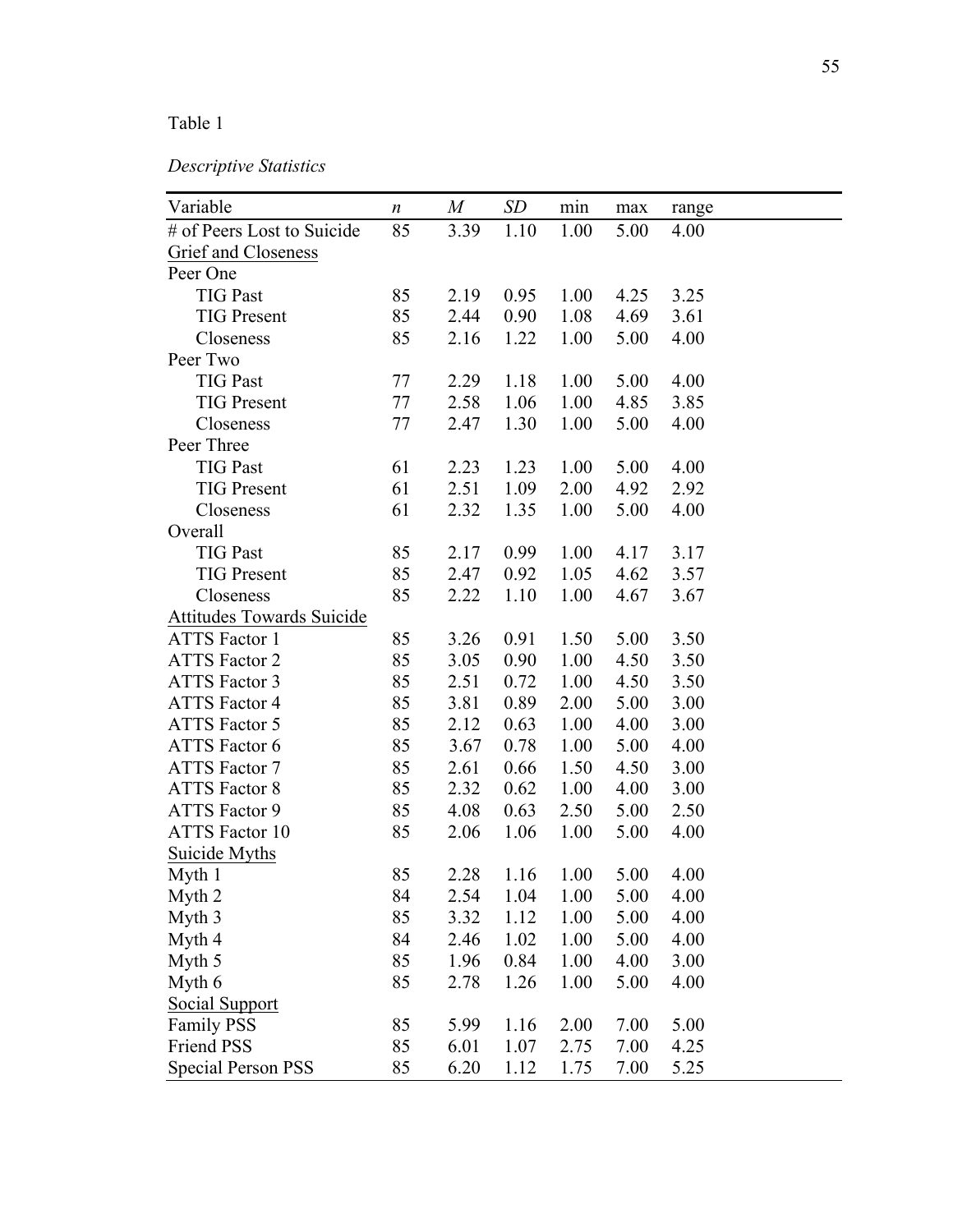All of the 85 participants completed the Attitudes Towards Suicide Scale (ATTS). Individual scores on the 10 ATTS factors covered nearly the entire scale range of 1 "strongly disagree" to 5 "strongly agree" and the means ranged from 2.06 showing general disagreement with the attitude factor "Resignation," to 4.08 showing general agreement with the attitude "Preparedness to Prevent." For each of six Joiner suicide myths, there were either 85 or 84 participants due to a small number of missing values. Individual myth scores spanned the entire range from 1 to 5 (using the same scale labels) for all but Myth 5 "If people want to die by suicide there is nothing we can do to stop them." Means for the Myths ranged from 1.96 showing general disagreement with Myth 5 to 3.32 showing neutral feelings about Myth 3 "Suicide is selfish." For the Scale of Perceived Social Support, there were also 85 participants. For family, peer, and special person support, individual scores spanned nearly the entire 1-7 range, with little use of the "strongly disagree" scale point of 1. Means were high for these measures and indicate strong agreement with social support items across relationship partners. Thus, this sample of young adults that has been exposed to multiple peer suicides reported low to moderate levels of grief and high levels of social support overall, with individual differences over both dimensions, and a range of attitudes and myth endorsements about suicide.

Analyses of the main sample (*n* = 85) are presented for Peer 1 Grief and Peer 1 Closeness, Overall Grief and Closeness (averaged over all peers reported on), Attitudes towards Suicide, Suicide Myths, and Social Support. In order to streamline the results, only Peer 1 and Overall Closeness and Grief are presented. Preliminary analyses of Peer 2 and Peer 3 Closeness and Grief were consistent with the findings reported here, but smaller sample sizes affected significance testing. Additionally, participants were not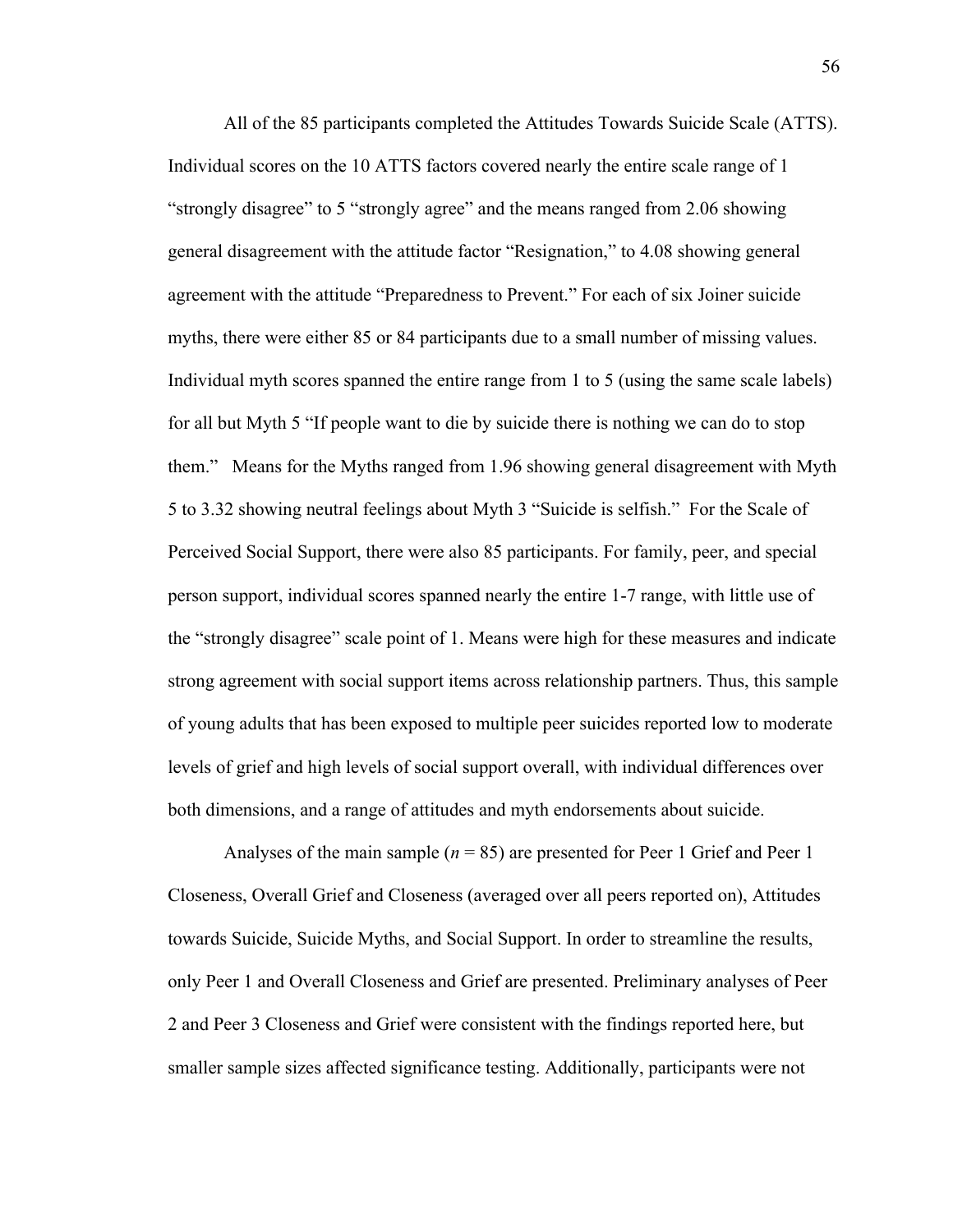asked to report on their grief about peers lost to suicide in any particular order; for that reason, the grief scores for individual peers beyond the first peer become the most meaningful when they are averaged to represent overall or cumulative grief. Repeated measures analyses of past and present Grief for Peer 1, 2 and 3 revealed no differences in grief levels over the three peers.

Although there were not many men in the sample (there were 64 women and 21 men for most measures), exploratory analyses were conducted to examine possible gender differences in Grief, Closeness, Myths, and Attitudes Towards Suicide. There were significant gender differences for Past Grief scores with women having higher Overall Past Grief scores ( $M = 2.29$ ,  $SD = 1.03$ ) than men ( $M = 1.82$ ,  $SD = 0.80$ ),  $t(40.80)$  $= 2.11$ ,  $p = .041$ . This pattern was the same for Present Grief Scores, with women's scores ( $M = 2.58$ ,  $SD = 0.91$ ) being significantly higher than men's scores ( $M = 2.06$ , *SD*)  $= 0.86$ ,  $t(82) = 2.26$ ,  $p = 0.026$ . There were no significant differences by gender for Overall Closeness.

Because there were multiple myths and attitudes to test, MANOVAs were used. The MANOVA on gender differences in endorsement of Suicide Myths did not reveal a significant multivariate effect,  $F(6, 75) = 1.26$ ,  $p = .286$ . Univariate tests were examined for exploratory purposes, but only one was significant. Women tended to disagree more  $(M = 2.13, SD = 1.13)$  with Myth 1 ("Suicide is an easy escape, one that cowards use") than did men ( $M = 2.91$ ,  $SD = 1.07$ ),  $F(1, 80) = 4.67$ ,  $p < .034$ . Similarly, there was no multivariate effect for gender on  $F(10, 73) = 1.31$ ,  $p = .240$ . No attitudes were significantly different in univariate analyses.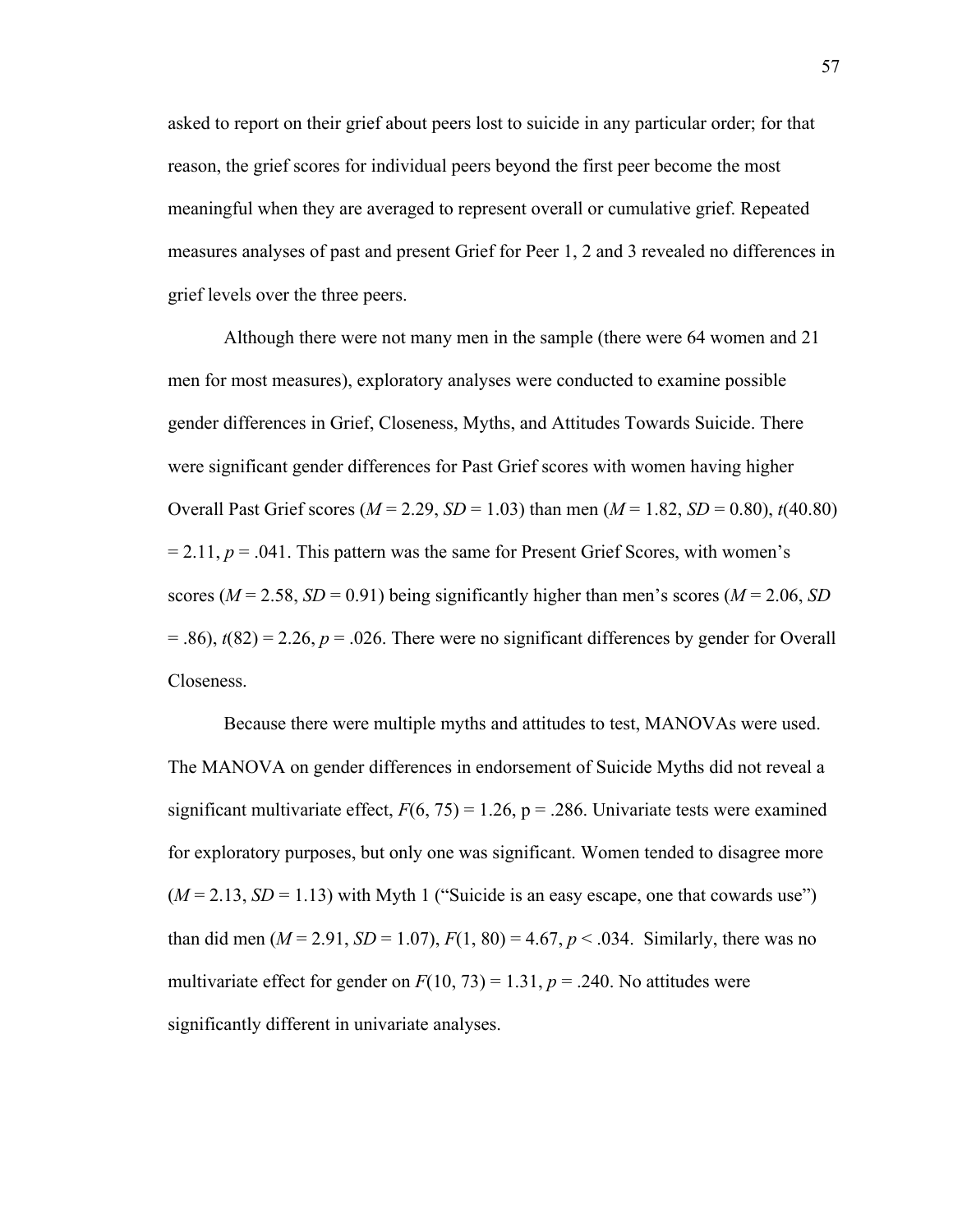### **Preliminary Correlations of Grief with Peer Suicide Exposure, Closeness, and Social Support**

As hypothesized, there was a positive correlation between exposure to suicide and grief. The number of peers lost to suicide was positively correlated with Past and Present Grief scores on the Texas Revised Inventory of Grief (TRIG) for Peer 1 and for Overall Grief (see Table 2). Reported Closeness to the lost peer(s) was also positively correlated with Past and Present Grief scores on the TRIG for Peer 1 and for Overall Grief (see Table 3); a closer relationship with the peers who died was related to higher levels of both Past and Present Grief.

Table 2 *Correlations between Grief Scores and Number of Peers Lost to Suicide*

| n  |      | Ŋ        |  |
|----|------|----------|--|
|    |      |          |  |
| 85 | .411 | $.000**$ |  |
| 85 | .409 | $000**$  |  |
|    |      |          |  |
| 85 | .389 | $000**$  |  |
| 85 | .395 | $.000**$ |  |
|    |      |          |  |

\*\*  $p < .01$  (2-tailed)

Table 3

*Correlations between Grief Scores and Closeness to Peers Lost to Suicide*

| Variable        | n  | r    |          |  |
|-----------------|----|------|----------|--|
| Peer One        |    |      |          |  |
| <b>TIG Past</b> | 85 | .671 | $000**$  |  |
| <b>TIG</b> Pres | 85 | .657 | $.000**$ |  |
| Overall         |    |      |          |  |
| <b>TIG Past</b> | 85 | .796 | $000**$  |  |
| <b>TIG Pres</b> | 85 | .743 | $.000**$ |  |
|                 |    |      |          |  |

\*\*  $p < .01$  (2-tailed)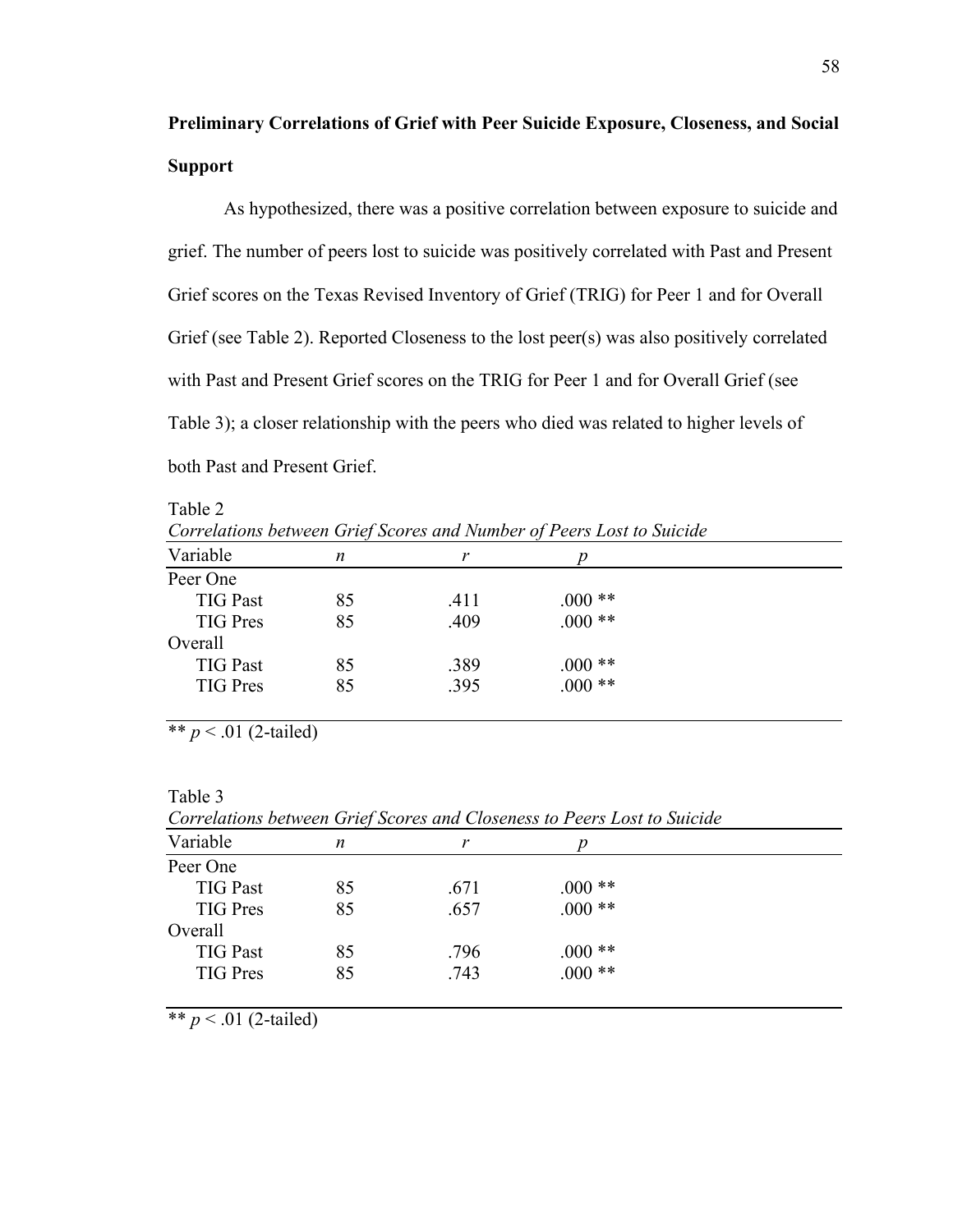With regard to social support, there was only a significant negative correlation between Past Overall Grief and Perceived Social Support from Family (*r* = -.273, *p* = .012). In other words, those with better current social support from family had less overall past grief. Friend support and Special Person support were not significantly correlated with Past or Present Grief. For this sample, it seems like family support had the most important relationship with the grieving process, at least for past grief, and at this level of analysis.

# **Preliminary Correlations of Peer Suicide Exposure with Attitudes Towards Suicide and Suicide Myth Endorsement**

Next, correlations were used to examine the relationships between exposure to suicide (Closeness and Grief for Peer 1 and Overall) and suicide beliefs (Joiner's Myths and Attitudes Towards Suicide). Joiner's myths were examined first. Overall Closeness to peers lost to suicide was positively correlated with endorsement of the suicide myth "If people want to die by suicide, we can't stop them"  $(r = .255, p = .019)$ . In other words, the closer the participants were to the peers in general the more likely they were to endorse the belief that suicide can't be prevented. This same myth was also positively correlated with Closeness for Peer 1 specifically ( $r = .215$ ,  $p = .048$ ). No other Suicide Myths had significant correlations with Overall Closeness or Closeness towards Peer 1.

For grief, Past Overall Grief was also related to the myth that "If people want to die by suicide, we can't stop them"  $(r = .293, p = .077)$ . In other words, the higher their past grief, the more likely participants were to endorse the myth that suicide can't be prevented. This is the same myth that was correlated with closeness, which makes sense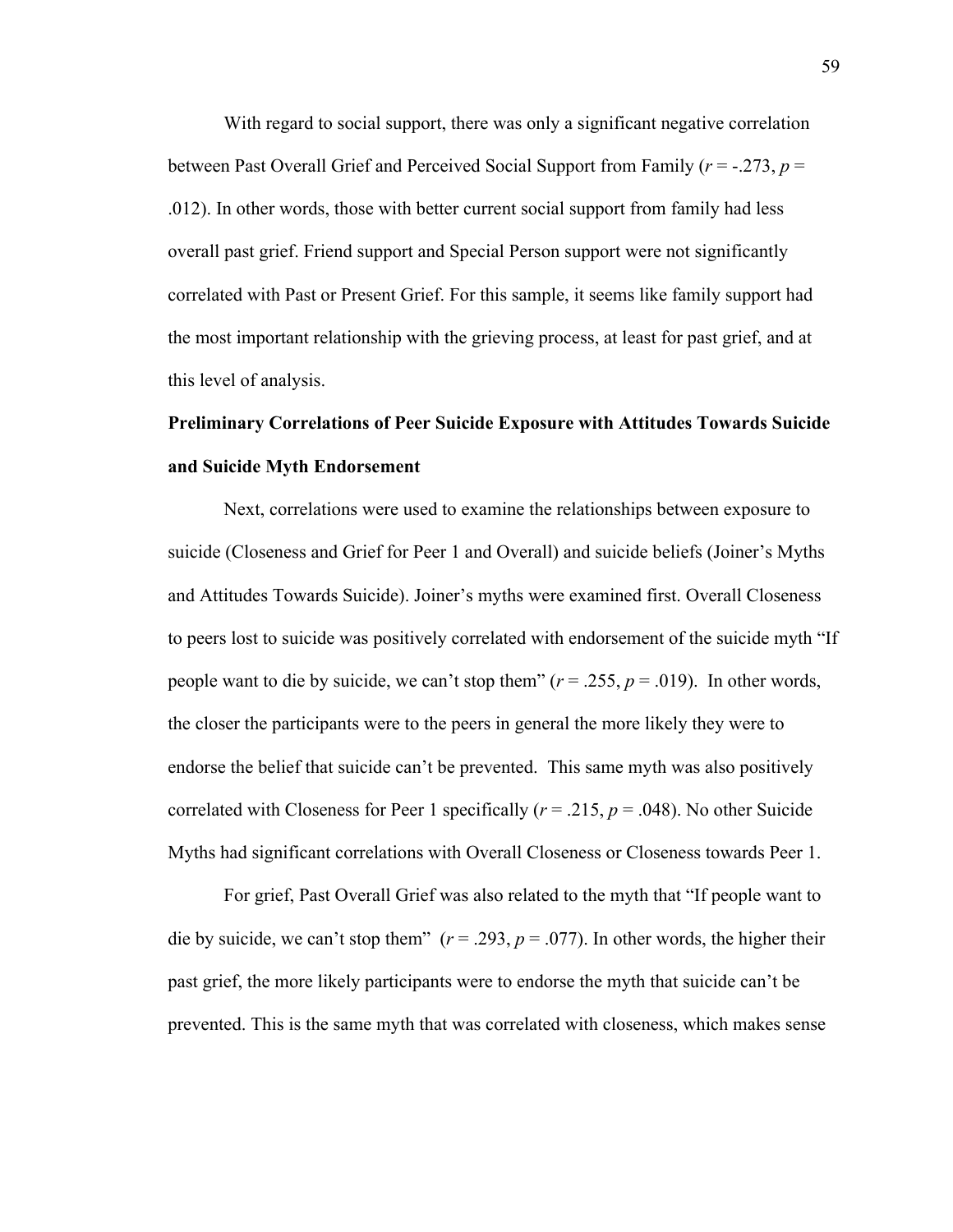as grief levels were highly correlated with closeness scores. No other significant correlations were found for Overall Grief, Past or Present.

When looking at Peer 1 grief specifically, Past Grief scores were negatively correlated with the myth "Suicide is just a cry for help"  $(r = -.271, p = .012)$ . Past Grief for Peer 1 was also positively correlated with the myth "If people want to die by suicide, we can't stop them"  $(r = .301, p = .005)$ . No other correlations with Peer 1 grief and suicide myths were significant. In general, the higher the past grief scores for Peer 1, the *less* likely it was that the participant thought suicide is a just a cry for help and the *more* likely it was that the participant believed that suicide is not preventable. Therefore, those with high grief believed that suicidal behavior is serious, but that it cannot be stopped.

Next, correlations with the Attitudes Towards Suicide Scale (ATTS) were examined. Overall Closeness was negatively correlated with ATTS Factor 1 (*r* = -.224,  $p = .039$ ). Factor 1 was about 'suicide as a right' and included the questions "I can understand that people suffering from a severe, incurable disease die by suicide" and "A person suffering from a severe, incurable, disease expressing wishes to die should get that help to do so." Therefore, closeness with the peers who died by suicide was related to being less accepting of assisted suicide in the case of incurable illness. Overall Closeness was also negatively correlated with Factor 4 ( $r = -0.323$ ,  $p = 0.003$ ). Factor 4 was about preventability and included the questions "It is always possible to help a person with suicidal thoughts" and "Suicide can be prevented." Therefore, those who had higher overall closeness ratings were less likely to believe that suicide is preventable than were those with lower closeness. This pattern is congruent with the earlier finding that closeness was positively correlated with belief in the myth "If people want to die by

60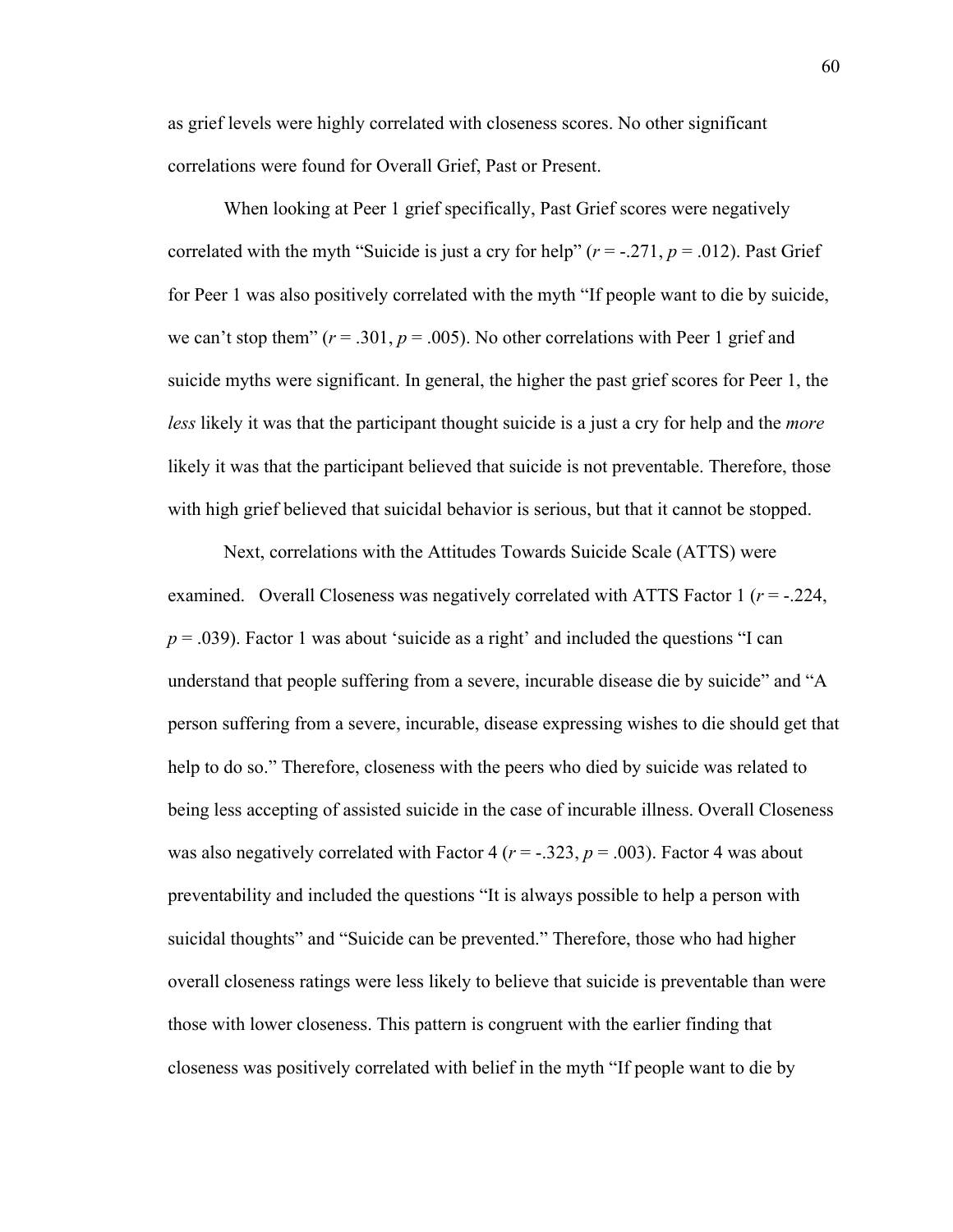suicide, we can't stop them." Peer 1 Closeness was not significantly correlated with the ATTS Factors.

Overall Past and Present Grief scores were also negatively correlated with ATTS Factor 4 (preventability) ( $r = -.285$ ,  $p = .008$ ;  $r = -.214$ ,  $p = .049$ ). Peer 1 Past Grief was also negatively correlated with ATTS Factor 4 ( $r = -0.277$ ,  $p = 0.010$ ). Thus, higher past (overall and Peer 1) and present grief scores were related to stronger beliefs that suicide is not preventable.

Together, these analyses of exposure to peer suicide (closeness and grief) with suicide attitudes and myth endorsement revealed that exposure to peer suicide is consistently related to participants' attitudes towards preventability, with greater closeness and grief being related to a stronger belief that suicides are not preventable. Exposure also had some relation to beliefs about the seriousness of suicide and people's right to commit suicide, with greater grief (Peer 1) being related to lower endorsement of the cry for help myth, and higher closeness being related to lower endorsement of suicide as a right.

### **Regression Analyses of the Joint Contribution of Grief and Closeness to Suicide Attitudes**

To clarify the unique contributions of grief and closeness to suicide myths and attitudes, a multiple regression was run for each ATTS Factor and Myth that had a significant univariate correlation with one or the other predictor. For these analyses, closeness and grief were used as the independent variables. The results of the regression for Myth 5 ("If people want to die by suicide, we can't stop them") indicated the two predictors (Past Grief for Peer 1 and Closeness for Peer 1) explained a significant amount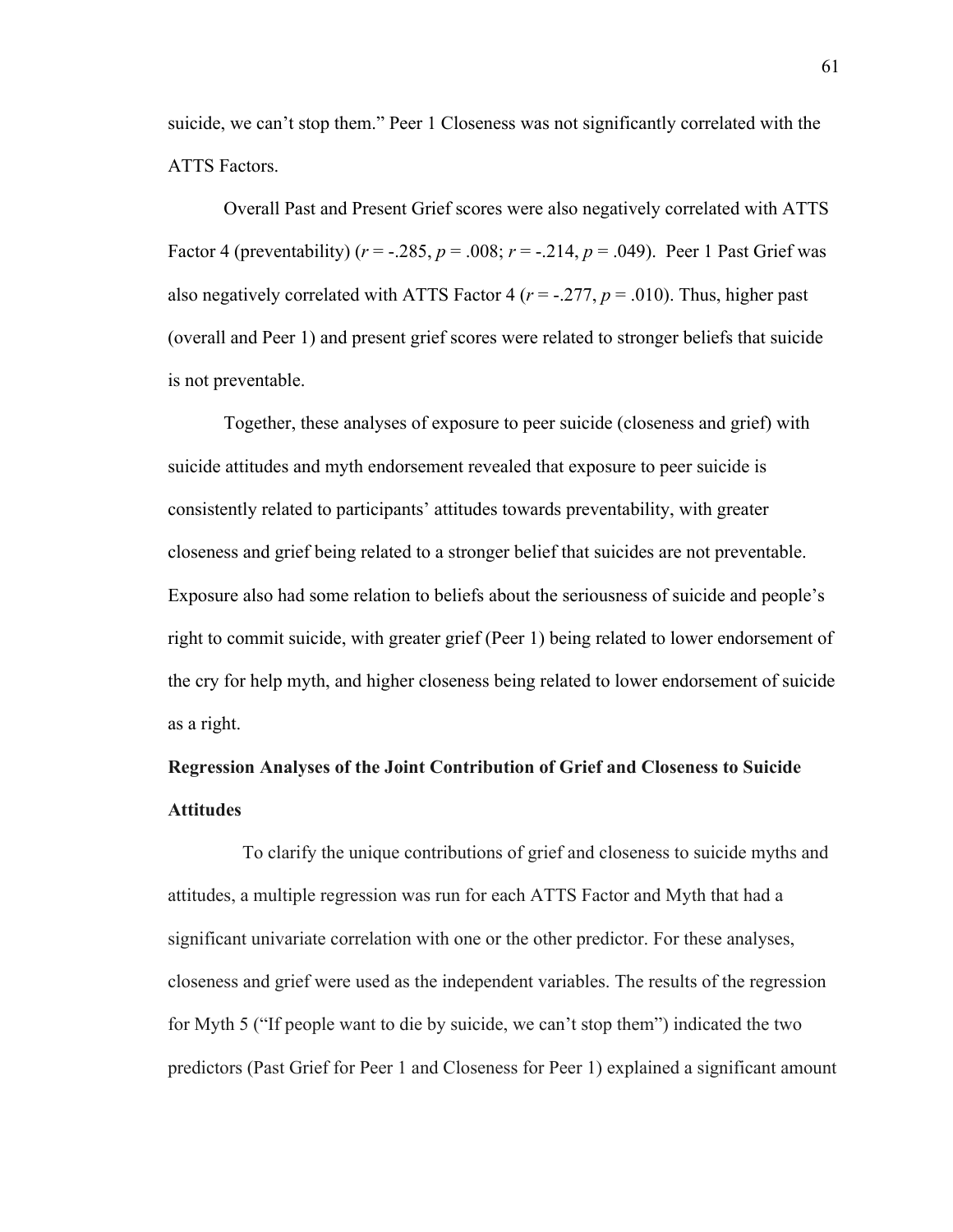of the variance,  $R^2 = .09$ ,  $F(2,84) = 4.09$ ,  $p = .020$  It was found that grief made a significant independent prediction of myth endorsement  $(\beta = .285, t = 2.01, p < .048)$ , but that closeness did not  $(\beta = .024, t = 0.17, p = .868)$ . For Myth 6 ("Suicide is just a cry for help"), the two predictors (Past Grief for Peer 1 and Closeness for Peer 1) explained a significant amount of the variance  $(R^2 = .08, F(2,84) = 3.36, p = .040)$ . However, there were no significant independent contributions for grief or closeness. For ATTS 1 (Suicide as a Right), the two predictors (Past Grief Overall and Overall Closeness) explained a marginally significant amount of the variance,  $R^2 = 0.07$ ,  $F(2,84) = 3.11$ ,  $p = 0.050$ . For this regression, it was found that closeness significantly predicted this ATTS score (β =  $-411$ , *t* = -2.34, *p* = .022), but that grief did not  $(\beta = .234, t = 1.33, p = .187)$ . The multiple regression for ATTS 4 (Preventability) indicated the two predictors (Past Grief for Peer 1 and Closeness for Peer 1) explained a significant amount of the variance  $(R^2 = 0.08)$ , *F*(2,84)= 3.41, *p* = .038), but only grief made a marginally significant impact ( $\beta$  = -.27, *t*  $= -1.86$ ,  $p = .067$ ). For Overall scores, the two predictors (Past Grief Overall and Overall Closeness) explained a significant amount of the variance for ATTS Factor 4  $(R^2 = .11)$ ,  $F(2,84)=4.89, p = .010$ , but neither closeness nor grief made a marginally significant impact.

In sum, closeness and grief together predicted modest amounts of variance in attitudes about preventability, seriousness, and individuals' right to suicide, and sometimes one or the other variable made a significant independent contribution. For preventability, grief consistently made a significant independent contribution, with higher grief scores being related to lower beliefs in the preventability of suicide, even when closeness was included in the model. In contrast, closeness made an independent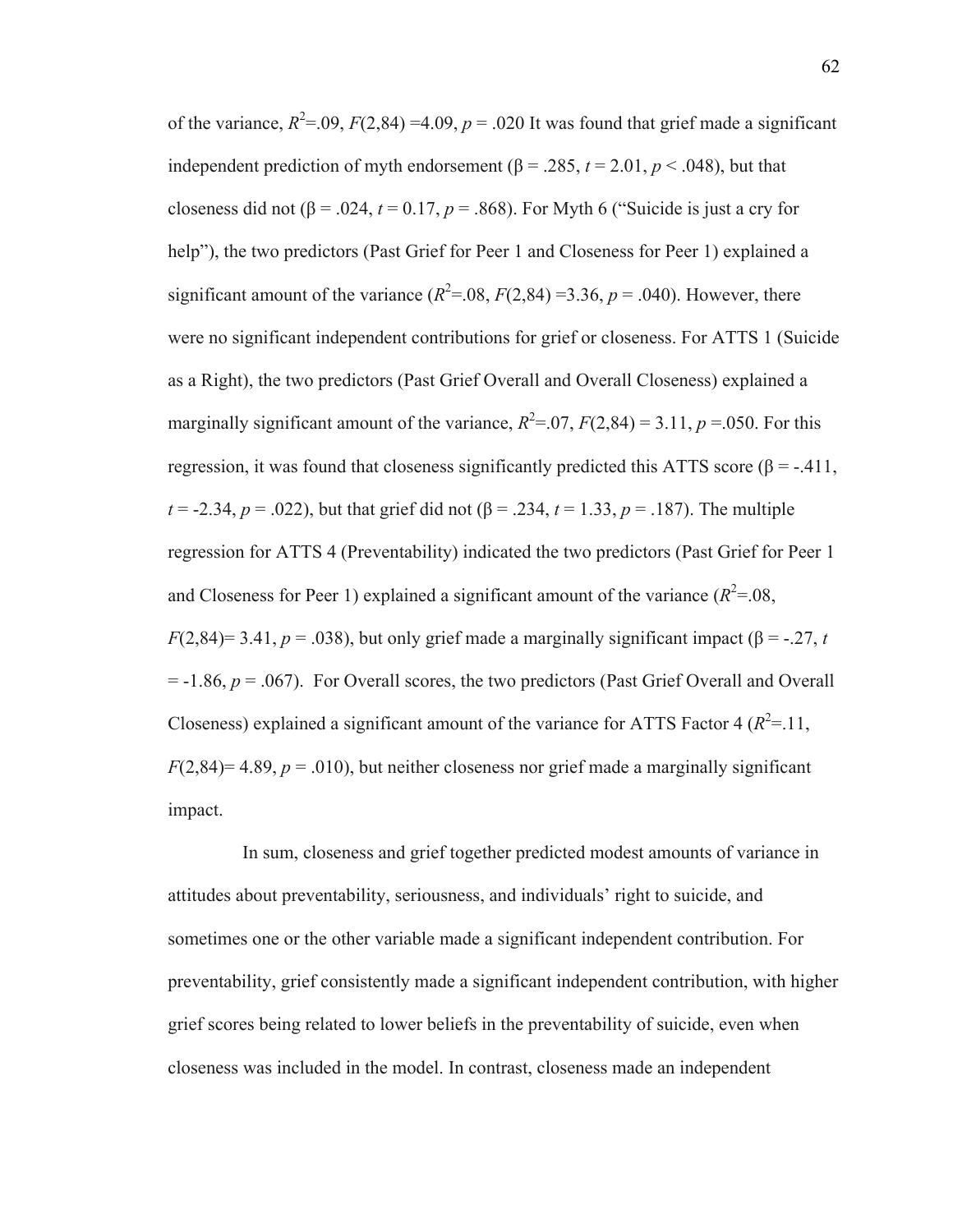contribution to the prediction of attitudes about suicide rights, with higher closeness being related to less endorsement of suicide as a right, even when grief was included in the model.

#### **Present Grief Factors with Suicide Myths and Attitudes toward Suicide**

In order to explore participants' current grief scores more deeply, TRIG subscales were formed based on a 3-factor model proposed and tested by Futterman, Holland, Brown, Thompson, and Gallagher-Thompson (2010). These three factors are Emotional Response, Nonacceptance, and Thoughts. All of these grief factors were positively correlated with Number of peers lost, Overall Closeness, and Peer 1 Closeness (see Table 4), with correlations generally higher for closeness than for number of peers lost to suicide, and greater variability of correlations over the different factors for Peer 1 Closeness; lingering grief expressed as current thoughts about Peer 1 were especially related to closeness, with nonacceptance being less related, and emotional response being intermediate.

Table 4

| Variable                 | n  | r    | $\boldsymbol{p}$ |  |
|--------------------------|----|------|------------------|--|
| Lost Peer $#$            |    |      |                  |  |
| EmoResp                  | 85 | .398 | $000**$          |  |
| NonAccept                | 85 | .268 | $.013**$         |  |
| Thoughts                 | 85 | .397 | $.000**$         |  |
| <b>Overall Closeness</b> |    |      |                  |  |
| EmoResp                  | 85 | .696 | $.000**$         |  |
| NonAccept                | 85 | .509 | $.000**$         |  |
| Thoughts                 | 85 | .790 | $.000**$         |  |
| Closeness Peer 1         |    |      |                  |  |
| EmoResp                  | 85 | .586 | $.000**$         |  |
| NonAccept                | 85 | .362 | $.001$ **        |  |
| Thoughts                 | 85 | .730 | $.000**$         |  |

*Correlations between # of Peers Lost, Closeness and TRIG Factors*

\*\*  $p < .01$  (2-tailed)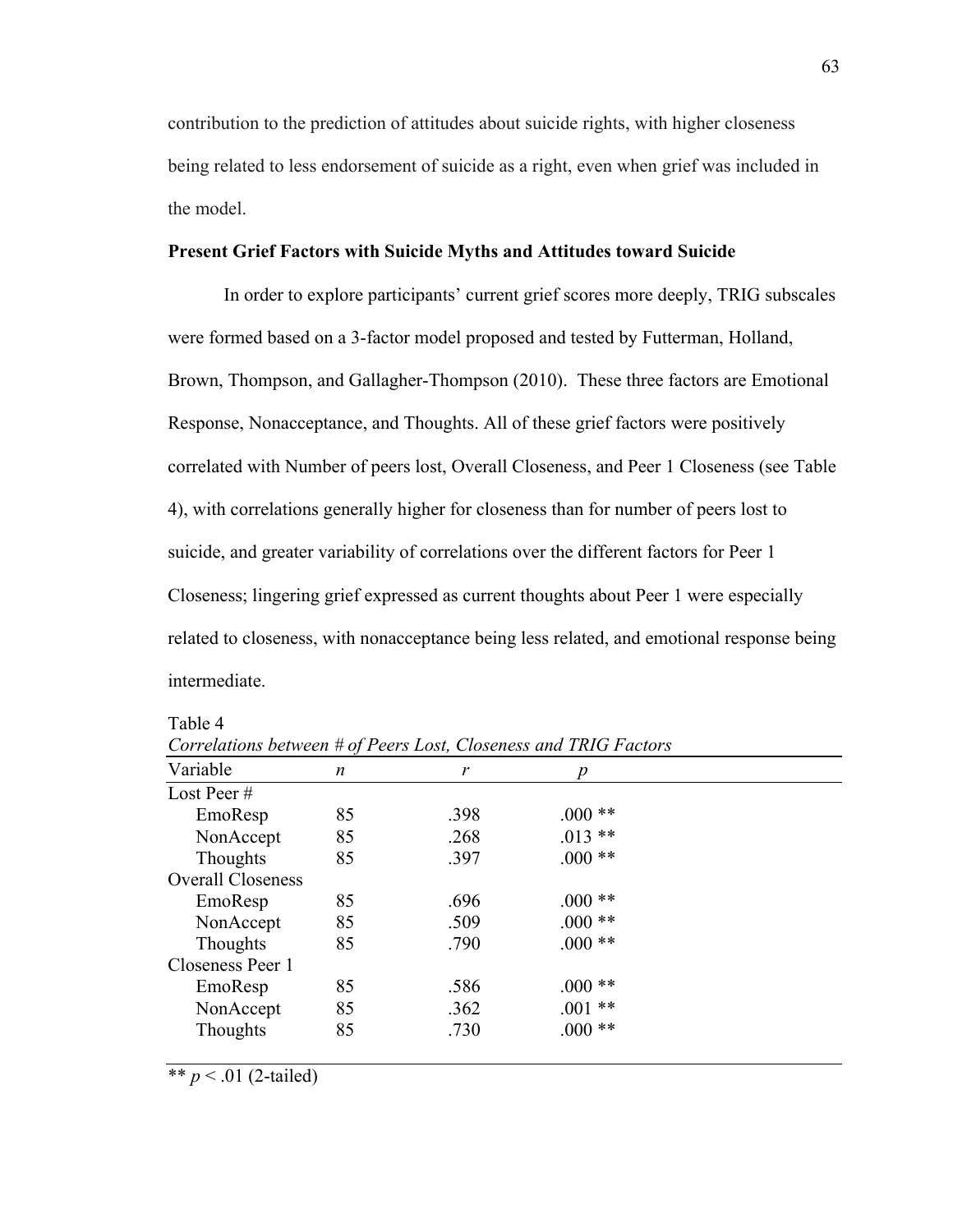Analyses of TRIG present grief factors for Peer 1 and Overall showed some significant correlations with myths and attitudes. For Peer 1, current Emotional Response was negatively correlated with the myth that suicide is just a cry for help ( $r = -0.221$ ,  $p =$ .042); a higher current Emotional Response to the death of Peer 1 was related to being less likely to think that suicide is just a cry for help. For the ATTS Factors, Overall current Emotional Response was negatively correlated with ATTS Factor 4 (preventability) ( $r = -0.235$ ,  $p = 0.030$ ). Congruent with earlier findings, higher current emotional grief was related to being less likely to believe that suicide is preventable. This same ATTS factor was also negatively correlated with the Thoughts grief factor  $(r =$  $-0.252$ ,  $p = 0.020$ ; higher present grief expressed as thoughts about the deceased was related to a weaker belief in the preventability of suicide.

These correlational analyses extend earlier analyses by clarifying that the emotional component of current grief is especially relevant to feeling that suicide is not just a cry for help, and that both the emotional component of current grief and current thoughts about the deceased are related to the belief that suicide is not preventable. Nonacceptance did not emerge as a predictor of suicide attitudes and myths in this sample.

# **Examining the Moderating Role of Social Support in the Relationship between Closeness Present Grief Dimensions**

To examine the roles of closeness and social support in predicting dimensions of current grief, a 2 (high/low closeness) by 2 (high/low social support) MANOVA was conducted on the 3 present grief dimensions. These analyses were conducted with Mean Social Support first, and then with Peer, Family, and Special Person social support. Only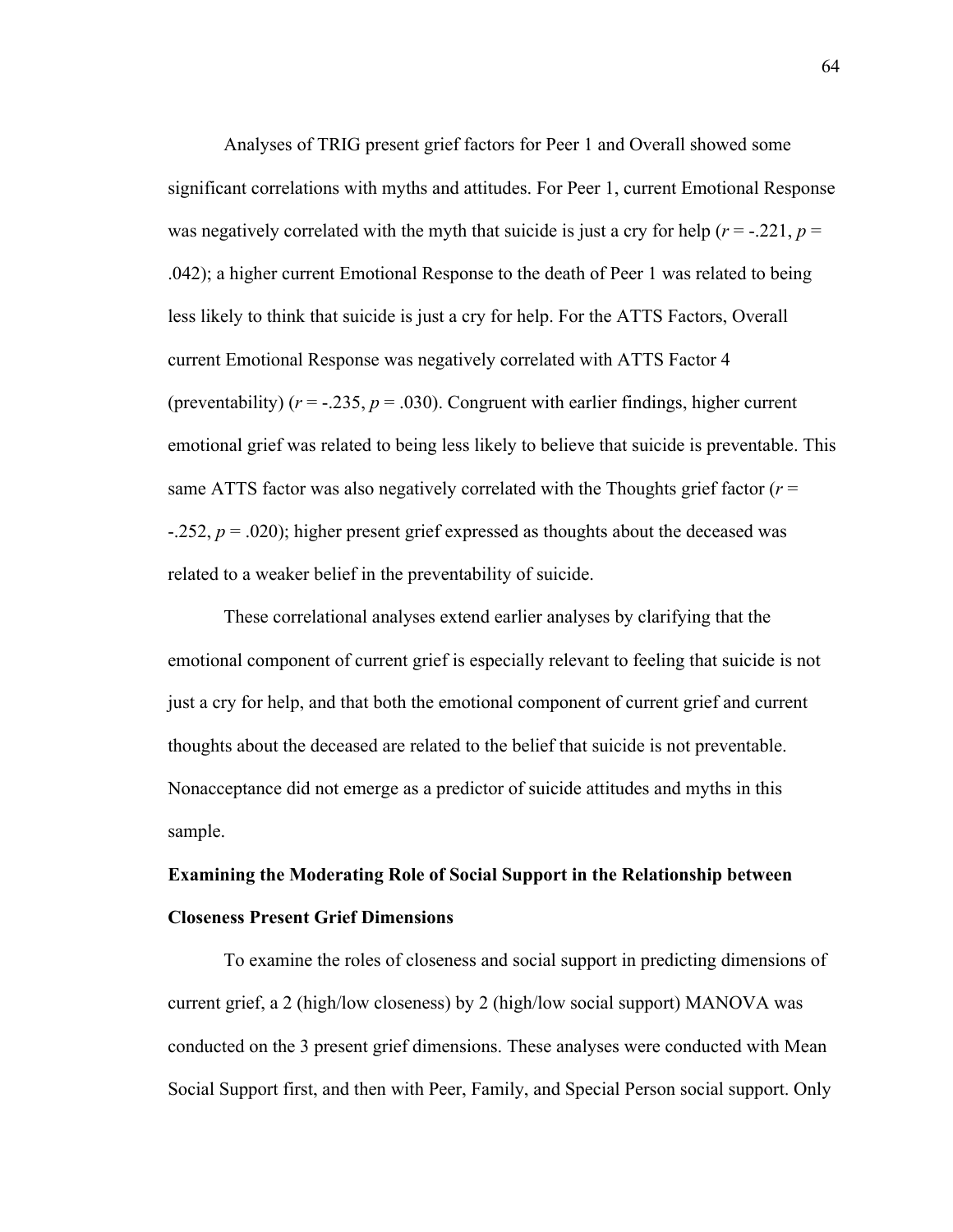Overall closeness and Overall present Grief factors were examined here to reduce the number of analyses. The gender distribution was uneven, and there was insufficient power to detect 2-way and 3-way interactions with gender; for that reason, gender was used as a covariate in these analyses. For Mean Social Support (over all relationship types), there was only a multivariate main effect for Overall Closeness, Wilks's lambda =  $.508, F(3,77) = 24.87, p < .001, \eta^2 = .492.$ 

At the univariate level, there were main effects of Overall Closeness for each of the three grief factors, Emotional Response  $(F(1, 79) = 53.56, p < .001)$ ; Nonacceptance  $(F(1, 79) = 22.37, p \le 0.001)$ ; Thoughts  $(F(1, 79) = 74.87, p \le 0.001)$ , with participants who were closer to the peers who died scoring higher on all three grief indices than did those who were less close ( $M = 3.04$ ,  $SE = .12$  vs.  $M = 1.87$ ,  $SE = .10$  respectively for Emotional Response;  $M = 2.98$ ,  $SE = .13$  vs.  $M = 2.18$ ,  $SE = .11$  for Nonacceptance;  $M =$ 3.31,  $SE = .13$  vs.  $M = 1.86$ ,  $SE = .11$  for Thoughts). There was also a significant univariate interaction between Overall Closeness and Mean Social Support for the nonacceptance grief score,  $F(1, 79) = 4.62$ ,  $p = .035$ . Simple effects test showed that those who were closer to the peer(s) who died and with higher current social support had *higher* levels of nonacceptance than did those who were closer but had less social support;  $F(1,79) = 6.781$ ,  $p < .011$  (see Figure 1). When Closeness was low, social support level did not significantly influence nonacceptance. This finding was somewhat puzzling, and not supported by a multivariate effect; for that reason, social support from specific relationship partners was next examined to see if different types of social support may be influencing this unexpected interaction between closeness and social support.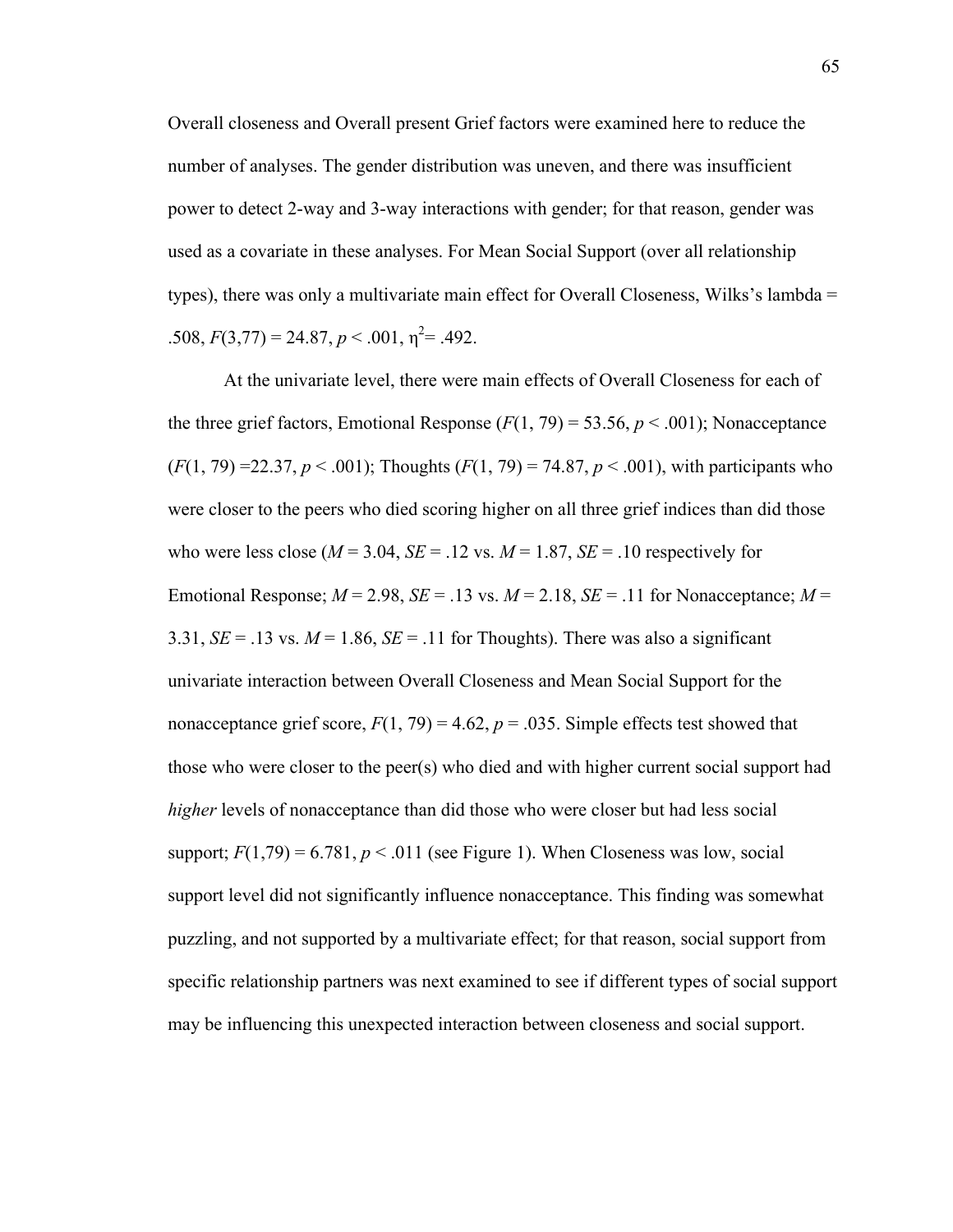

*Figure 1.* Nonacceptance scores as a Function of Closeness to the Peer(s) who Died by Suicide and Current Social Support

For Social Support from Friends specifically, there was a significant multivariate effect for Overall Closeness, Wilks's lambda = .476,  $F(3,77) = 28.28$ ,  $p < .001$ ,  $\eta^2 = .524$ . There was also a multivariate effect for the interaction between Overall Closeness and Social Support, Wilks's lambda = .870,  $F(3, 77) = 3.85$ ,  $p = .003$ ,  $\eta^2 = .130$ . Univariate tests revealed significant main effects for Overall Closeness for all grief factors, Emotional Response  $(F(1, 79) = 57.99, p < .001)$ ; Nonacceptance  $(F(1, 79) = 28.89, p < .001)$ .001); Thoughts  $(F(1, 79) = 86.00, p < .001)$ , with closer peers being higher on all dimensions than peers who were less close ( $M = 3.05$ ,  $SE = .12$  vs.  $M = 1.84$ ,  $SE = .10$ respectively for Emotional Response;  $M = 3.00$ ,  $SE = .13$  vs.  $M = 2.16$ ,  $SE = .11$  for Nonacceptance;  $M = 3.31$ ,  $SE = .12$  vs.  $M = 1.82$ ,  $SE = .11$  for Thoughts).

Univariate tests also revealed a significant interaction between Closeness and Social Support from Friends for all three grief factors. For Emotional Response (*F*(1,79)  $= 4.57$ ,  $p = .036$ ), the relationship between social support and grief reversed for the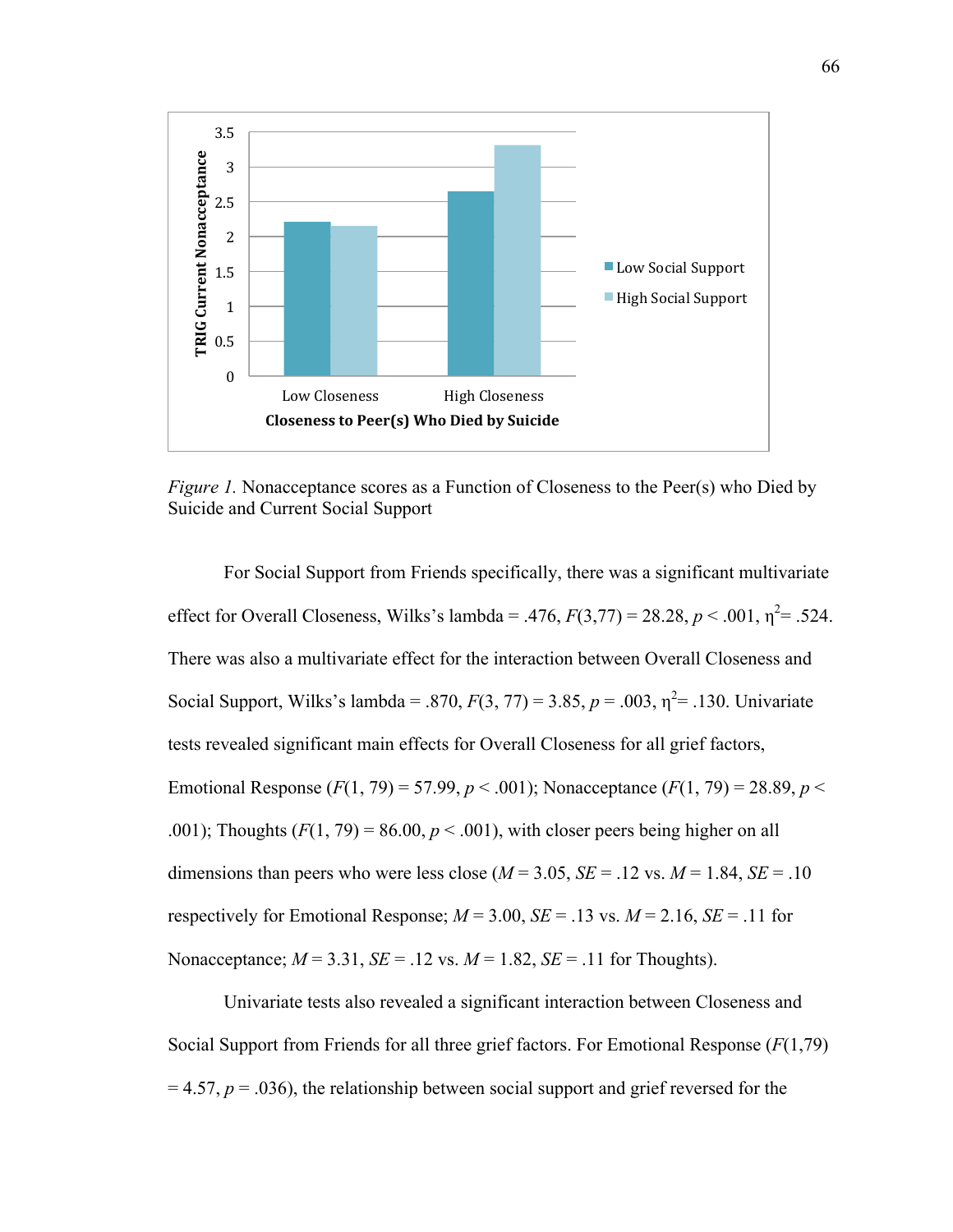different levels of closeness, with low social support being related to relatively higher emotional grief at low levels of closeness and low social support being related to relatively lower levels of emotional grief at high levels of closeness (see Figure 2) Although this pattern can be seen in Figure 2, simple effects tests did not reveal significant differences between those with and without social support within closeness level.



*Figure 2.* TRIG Current Emotional Response as a Function of Closeness to the Peer(s) who Died by Suicide and Current Social Support from Friends

This same overall pattern was found for Nonacceptance,  $F(1,79) = 7.41$ ,  $p = .008$ . Again, participants with high social support from friends reported less grief related to Nonacceptance than did those with low social support *if* they were not as close to the peers who died by suicide (see Figure 3). For participants who were closer to the peers who died by suicide, having high social support from friends was related to *more* grief on the Nonacceptance scale than was having low support was. This latter difference was significant in simple effects tests,  $F(1,79) = 5.764$ ,  $p = .019$ .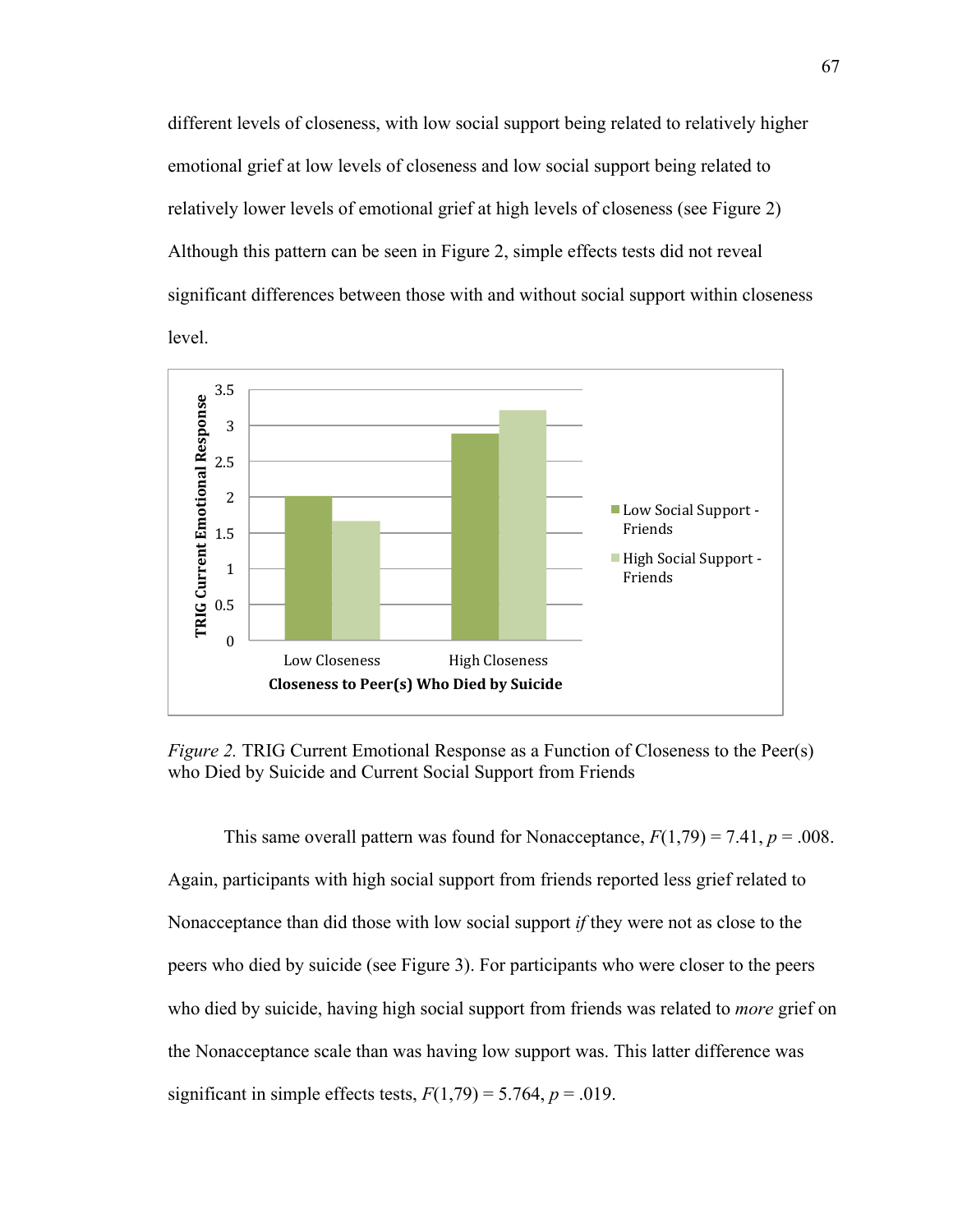

*Figure 3.* TRIG Current Nonacceptance as a Function of Closeness to the Peer(s) who Died by Suicide and Current Social Support from Friends

The overall pattern of findings was similar for the third grief factor, Thoughts,  $F(1,79) = 9.79$ ,  $p = .002$  (see Figure 4). However, simple effects tests revealed that when Closeness was high, thoughts about the deceased did not differ over low versus high Friend Social Support; but when Closeness was low, thoughts about the deceased were significantly higher for those with low Friend Social Support, *F*(1,79) = 7.814, *p* = .007.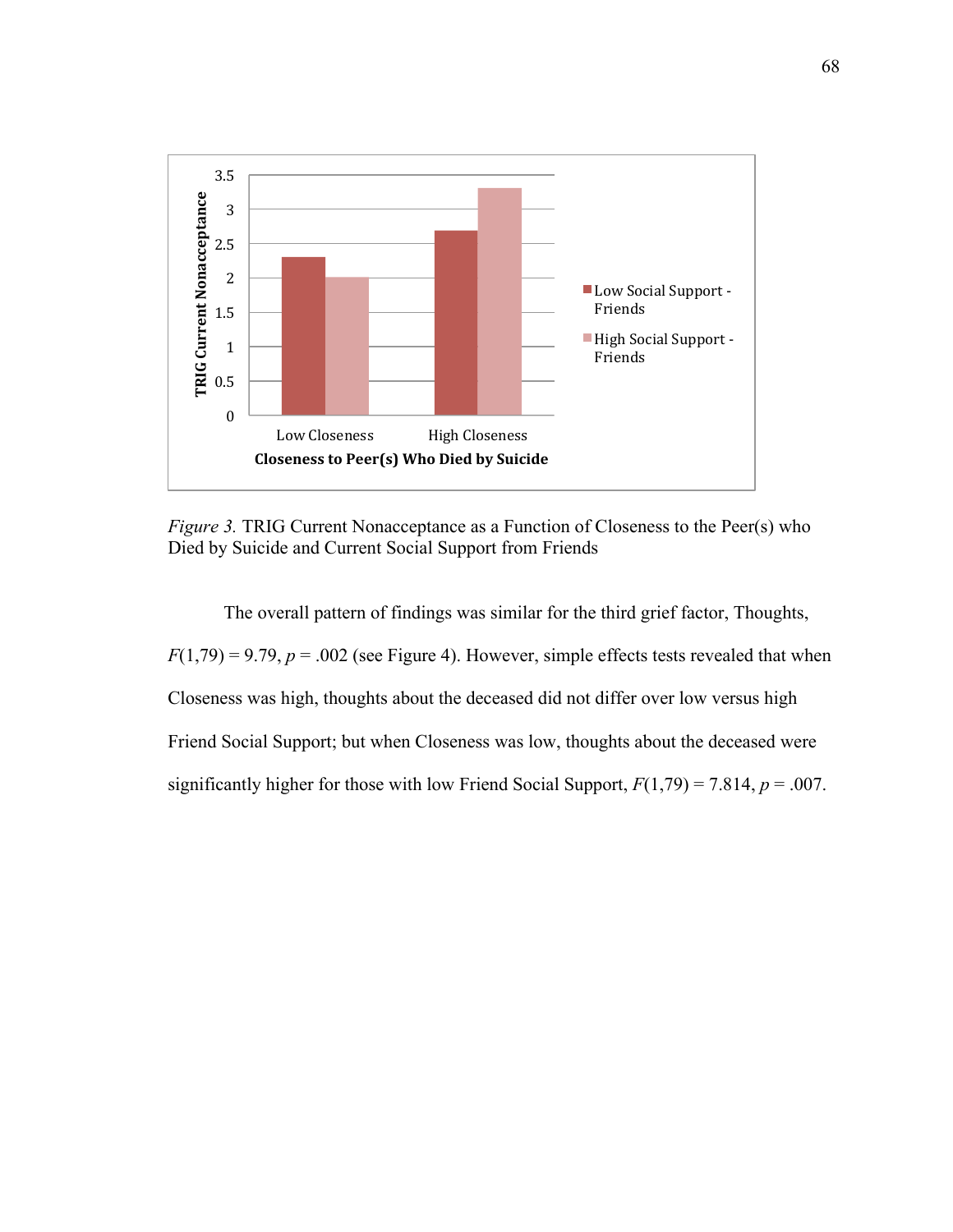

*Figure 4.* TRIG Current Thoughts as a Function of Closeness to the Peer(s) who Died by Suicide and Current Social Support from Friends

Analyses of Social Support from a Special Person, which in most cases would be a peer, revealed only a main effect of special person social support and not an interaction with closeness. There were significant Social Support effects for the Emotional Response Factor  $(F(1,79) = 4.10, p = .046)$  as well as the Nonacceptance Factor  $(F(1,79) = 6.15, p$  $= .015$ ). Peers with low support from a special person ( $M = 2.32$ ,  $SE = .104$ ) reported lower grief on Emotional Response than did those with higher social support from a special person ( $M = 2.65$ ,  $SE = .123$ ). Similarly, peers with low support from a special person  $(M = 2.41, SE = .110)$  reported lower grief on Nonacceptance than did those with higher social support from a special person ( $M = 2.83$ ,  $SE = .130$ ). For Social Support from a Special Person, there was no significant effect for the Thoughts factor of present grief.

Interestingly, none of these findings were replicated in analyses of Family Social Support. There was only a marginal multivariate main effect for family social support  $(F(1,79) = 2.61, p = .057, \eta^2 = .092)$  but no univariate main effects were significant, and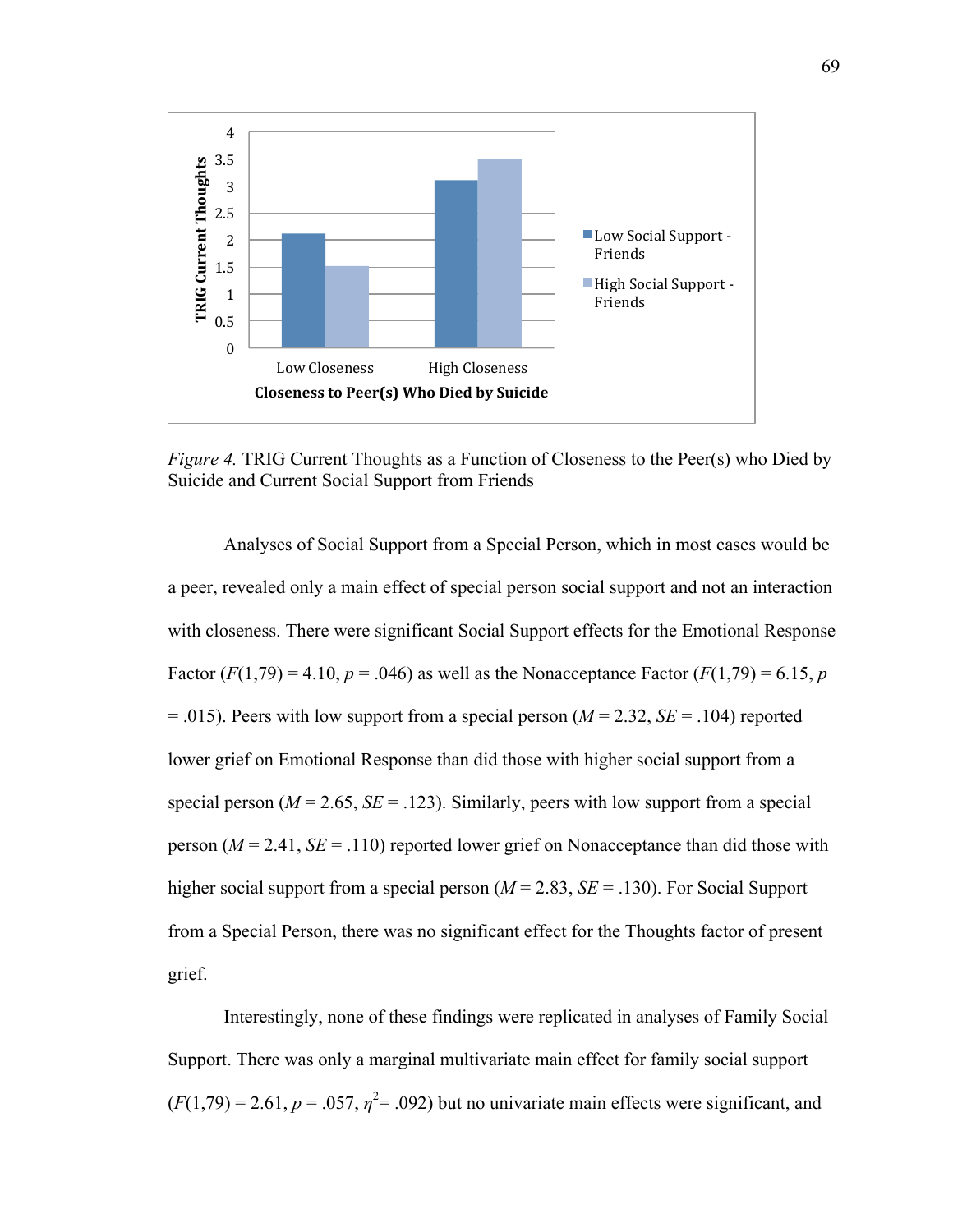there was no interaction with closeness. There was a main effect for Closeness, however, this has been reported in other analyses with closeness being related to higher grief scores.

In sum, it seems that social support from peers is related to increased grief in peers who lost closer friends to suicide. This finding was generally consistent across all three grief factors, although simple effects tests vary in where the effect may be. Special Person support is interesting – but less complicated than friend support. Mean social support reflects both of these patterns, but is weaker and it is apparent that family social support does not reflect this pattern.

# **Examining the Moderating Role of Social Support from Friends in the Relationship between Closeness and Myths and Attitudes Toward Suicide**

In a final set of analyses, the roles of Closeness and Social Support from Friends in predicting myth endorsement and attitudes towards suicide was examined. Two 2 (high/low closeness) by 2 (high/low social support) MANOVAs were conducted on the three present grief factors. Social support from other sources was not examined, to reduce the number of analyses, and because friend social support was highlighted as central in the preceding analyses of grief. For Joiner's suicide myths, there was a significant main effect for Friend Social Support at the multivariate level, Wilks's lambda = .851, *F*(6, 72)  $= 2.60, p = .025, \eta^2 = .178$ . Univariate tests revealed a significant Friend Social Support effect for Myth 5 ("If people want to die by suicide, we can't stop them"),  $F(1, 77)$  = 4.44,  $p = 0.038$ . This result showed that those with higher social support from friends tended to have lower belief in the myth that suicide is not preventable ( $M = 1.82$ ,  $SE =$ 0.13) than did those with lower friend support  $(M = 2.21, SE = 0.13)$ . In general, higher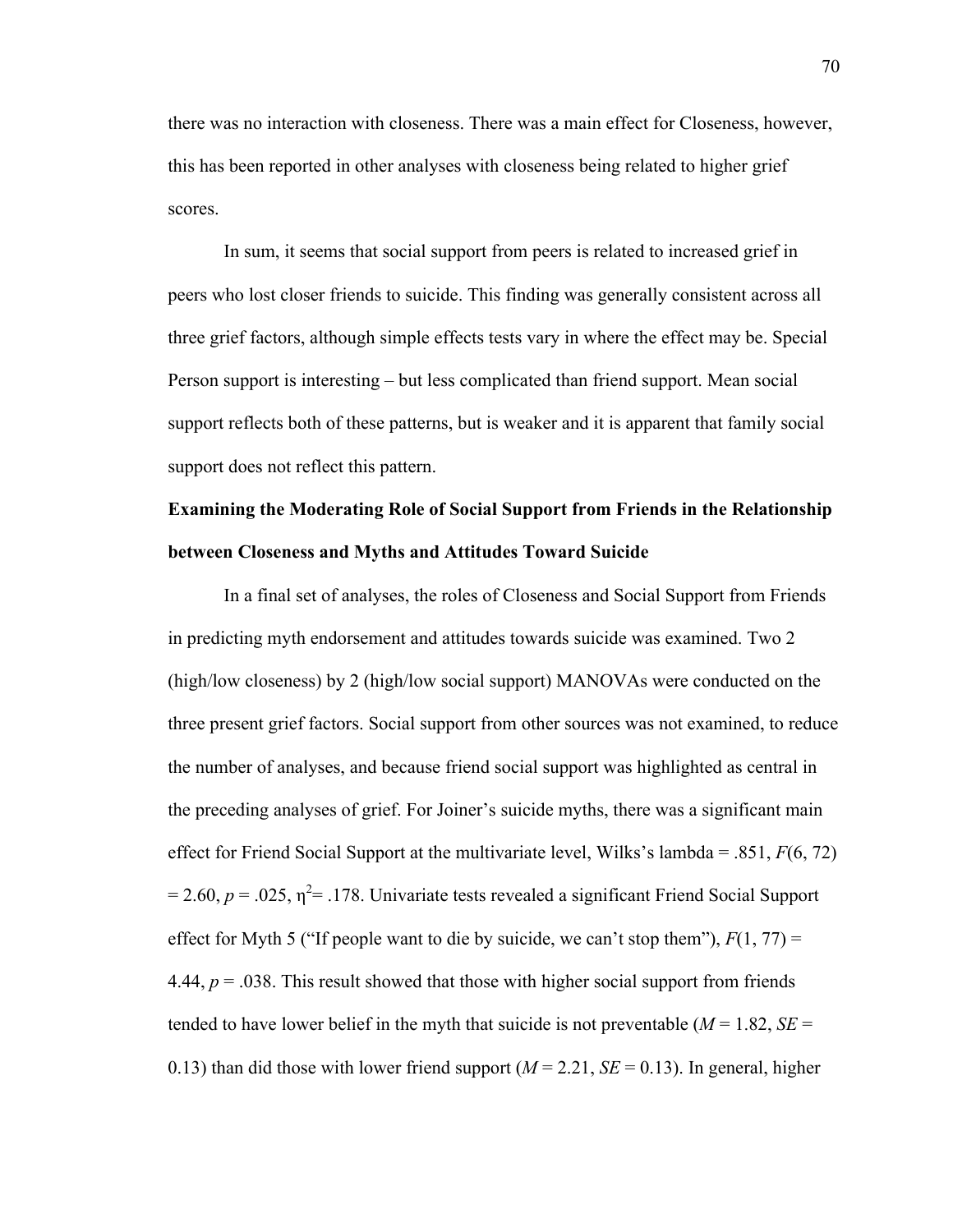social support from friends seems to be a protective factor for belief in Myth 5, however, there was no interaction with closeness to peers lost.

For the Attitudes Toward Suicide Scale factors, there was also a significant main effect for Friend Social Support at the multivariate level, Wilks's lambda = .773, *F*(10,  $70$ ) = 2.05,  $p = .040$ ,  $\eta^2 = .227$ . Univariate tests revealed a significant Friend Social Support main effect for ATTS Factors 4 (preventability), 5 (tabooing), 6 (normal), 7 (suicide process) and 10 (resignation) (see Table 5). As shown in Figure 5, for ATTS Factor 4, those with high friend support had *higher* scores of agreement ( $M = 4.04$ ,  $SE =$ 0.14) with the attitude that suicide is preventable than did those with lower friend support  $(M = 3.55, SE = 0.13)$ . For ATTS Factor 5, those with high friend support had *lower* scores of agreement ( $M = 1.94$ ,  $SE = 0.10$ ) with the attitude that suicide should be a taboo topic than did those with lower friend support  $(M = 2.26, SE = 0.01)$ . For ATTS Factor 6, those with high friend support had *lower* scores of agreement ( $M = 3.48$ ,  $SE = 0.13$ ) with the attitude that suicidal ideation is normal than did those with lower friend support  $(M =$ 3.85, *SE* = 0.12). For ATTS Factor 7, those with high friend support had *lower* scores of agreement ( $M = 2.41$ ,  $SE = 0.11$ ) with the attitude that suicide is not impulsive than did those with lower friend support  $(M = 2.82, SE = 0.01)$ . Finally, for ATTS Factor 10, those with high friend support had *lower* scores of agreement ( $M = 2.41$ ,  $SE = 0.11$ ) with the attitude that suicide can be a relief than those with lower friend support (*M* = 2.82, *SE*  $= 0.01$ ).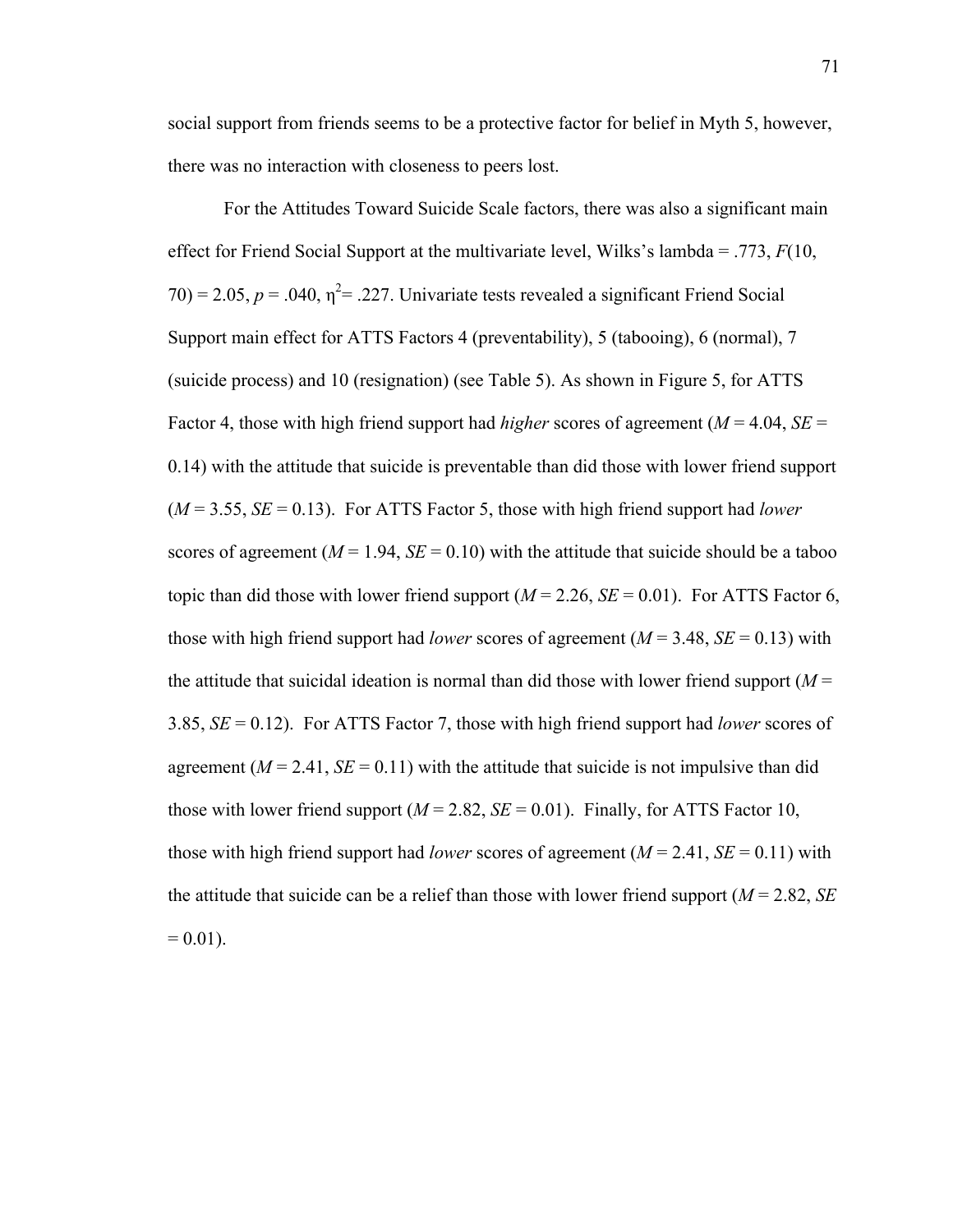| Friend Social Support Main Effects for Attitudes Toward Suicide Scale Factors |          |      |  |  |  |
|-------------------------------------------------------------------------------|----------|------|--|--|--|
| F(1, 79)                                                                      |          |      |  |  |  |
| 6.28                                                                          | $.014*$  | .074 |  |  |  |
| 4.95                                                                          | $.029*$  | .059 |  |  |  |
| 4.31                                                                          | $.041*$  | .052 |  |  |  |
| 7.45                                                                          | $.008**$ | .086 |  |  |  |
| 6.13                                                                          | $.015*$  | .072 |  |  |  |
|                                                                               |          |      |  |  |  |

*Friend Social Support Main Effects for Attitudes Toward Suicide Scale Factors*

 $\overline{\ast p}$  p < .05,  $\overline{\ast p}$  < .01 (2-tailed)

Table 5



*Figure 5.* ATTS Factor Scores as a Function of Current Social Support from Friends

In general, it seems that high friend support was related to more comfort in discussing suicide and a more positive outlook on the prognosis of suicidality. Those with higher Friend Social Support were more likely to believe that suicide is preventable, that it is a topic we should talk about, that suicidal ideation is not a normal thought process, that it is not impulsive, and that it is never a relief for those involved than is true of those with lower friend support. In other words, those with high friend support were more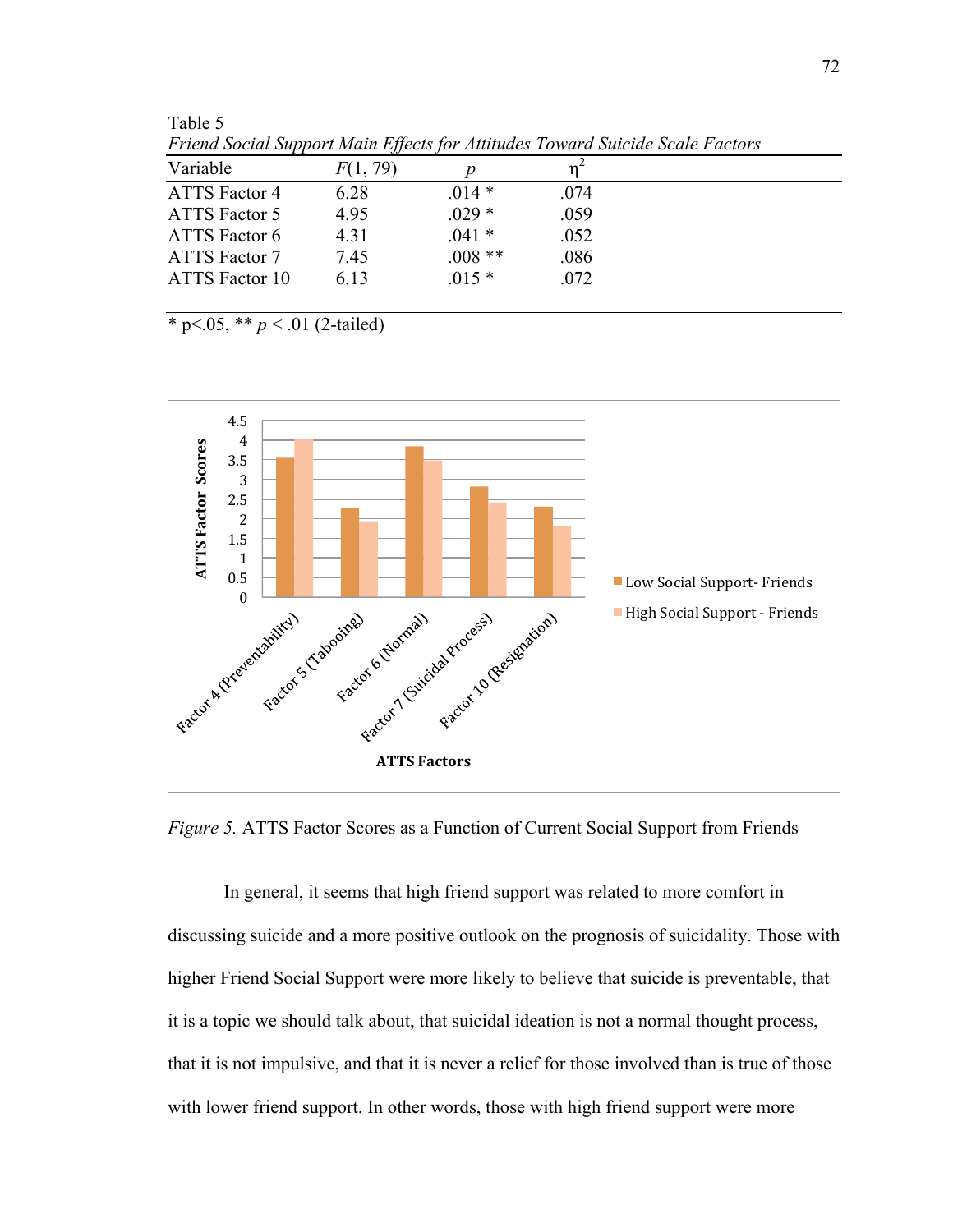likely than those with less friend support to see suicidal behavior as being serious, a bad decision, and treatable.

There was no significant multivariate effect for Friend Social Support and Closeness on ATTS Factors. The only univariate interaction with Friend Social Support and Closeness was with ATTS Factor 3 (Noncommunication),  $F(1, 79) = 4.93$ ,  $p = .029$ . Simple effects tests revealed that friendship support affected endorsement of this attitude only for those who were high in Closeness,  $F(1, 79) = 7.5979$ ,  $p < .007$ . Among participants with high Closeness, those with low Friend Social Support were more likely to believe that suicide threats are not serious, (see Figure 6) than those with high Friend Social Support. In contrast to the grief findings, here social support from friends provided a protective effect for those who were close to the deceased peers; less stigmatizing beliefs about suicide were expressed by those who were close and had high levels of friend support, compared to those with low friend support.



*Figure 6.* ATTS Factor 3 as a Function of Closeness to the Peer(s) who Died by Suicide and Current Social Support from Friends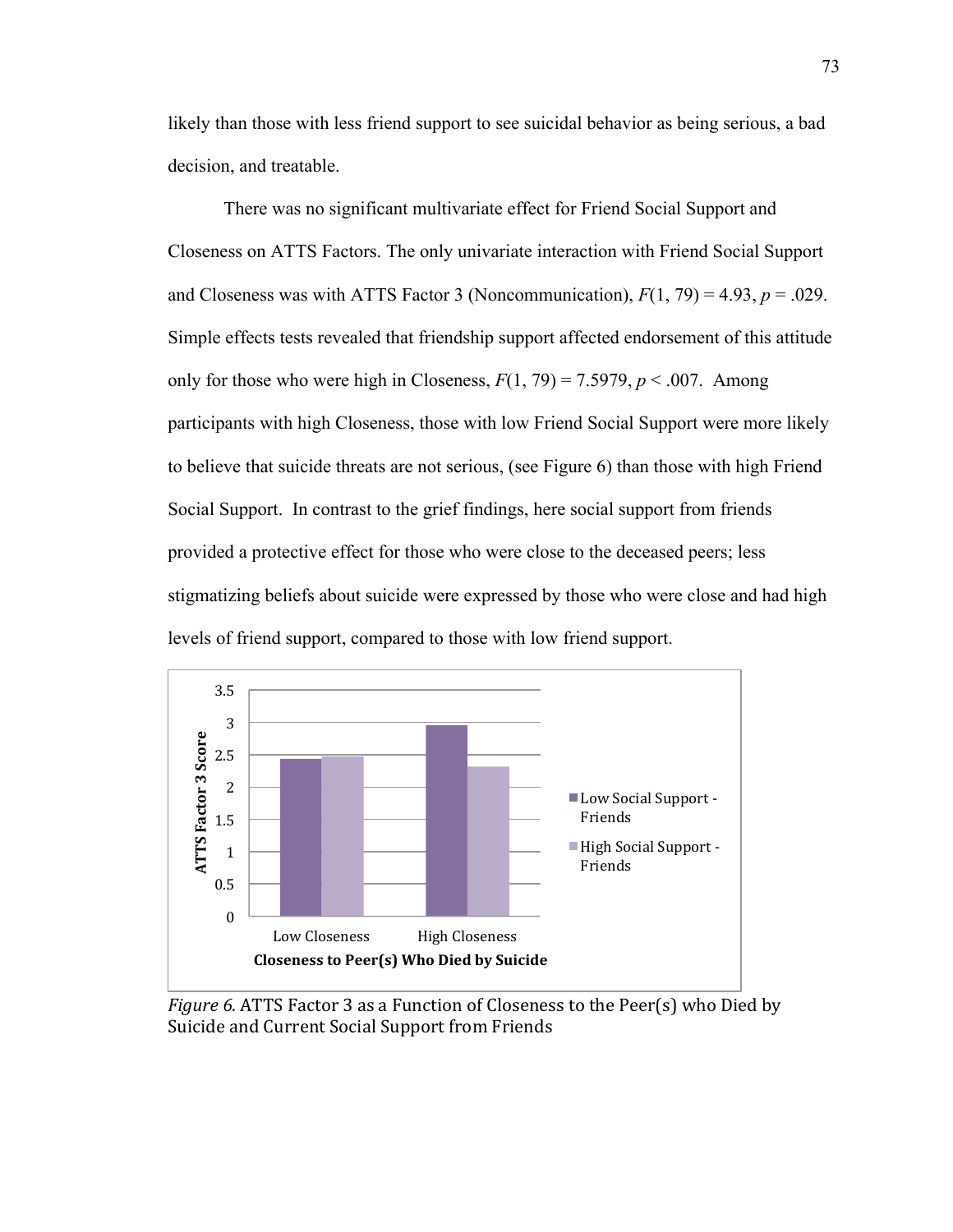## **Low Suicide Exposure Comparison Sample**

In order to determine if there were any differences in myths and attitudes about suicide between this sample and young adults who hadn't been exposed to multiple suicides, a comparison sample was recruited. This sample used some students from a small liberal arts college in New England (all graduates of public high schools in the northeast) and some participants of the same age who did not attend the same college. These other participants were recruited through contacts at this college who attended a public high school in the northeast and were willing to ask members of their graduating class to complete this brief survey. In order to determine if there were any differences between the 26 participants from the liberal arts college and the 37 participants recruited off campus, Chi Square tests were used. There were no gender differences between the two samples. There were also no multivariate differences on myths and ATTS scores between the two samples. Because of this, the two samples were combined to form one comparison sample. For the remainder of the analyses, this low suicide exposure sample was used in comparison to the original sample of peer cluster suicide survivors (high suicide exposure). Although the high exposure sample appeared to have a larger percent of women (74.4%) than the low exposure sample (60.3%), Chi-Square tests showed that this difference was not significant.

To examine the role of suicide exposure in predicting Attitudes Towards Suicide, a MANOVA was conducted. There was a significant main effect for suicide exposure at the multivariate level, Wilks' lambda = .845,  $F(10, 142) = 2.60$ ,  $p = .006$ . Univariate tests revealed a significant Suicide Exposure effect for ATTS Factor 6 (Normality), *F*(1, 151)  $= 3.57, p = .017$ . This showed that those with higher exposure to suicide ( $M = 3.65$ ,  $SE =$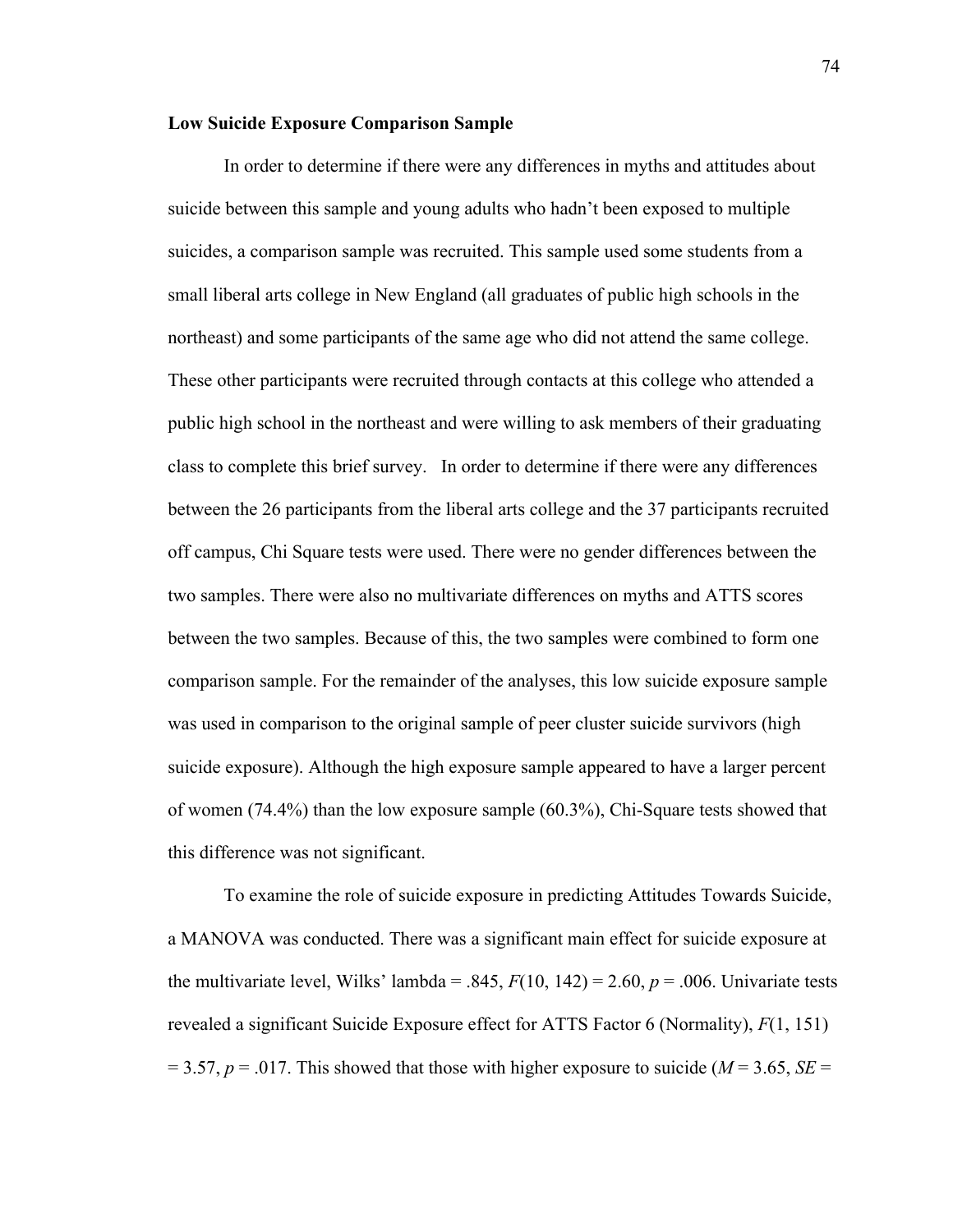0.08) were more likely to think that suicide is normal than those with lower exposure to suicide ( $M = 3.34$ ,  $SE = 0.10$ ). Lastly, there was a significant Suicide Exposure effect for ATTS Factor 9 (Preparedness to Prevent), *F*(1, 151) = 1.80, *p* = .033. Those with higher exposure to suicide ( $M = 4.10$ ,  $SE = 0.07$ ) reported being more prepared to prevent suicide than those with lower exposure to suicide  $(M = 3.88, SE = 0.08)$ . For the Joiner Suicide Myths, there were no significant differences between the two samples. There were also no significant differences between the groups on social support.

#### **Discussion**

This study investigated repeated exposure to peer suicide and it relationships with grief, and attitudes and beliefs about suicide. Peer suicide survivors are at an elevated risk for suicidal ideation; for that reason, it is important to understand their attitudes toward suicide and their grieving process. Themes emerged from the results of this study that may have important implications. Two of the most important themes involve attitudes surrounding preventability and the role of social support in peers' grief.

#### **General Grief Levels and Attitudes Toward Suicide**

As a whole, this sample of young adults exposed to peer cluster suicide can be described as having generally low grief scores. Given the number of peer suicides these participants have experienced (over 3 peers lost to suicide on average), this is a generally positive descriptive feature. Although scores ranged over most of the scale points, the average grief scores indicated mostly disagreement with the various grief items for past and present grief. It is important to keep in mind that although the analyses in this study look at participants who have high versus low grief, these grief levels are relative and that, overall, the grief scores were low. Therefore, those in the high grief group are not all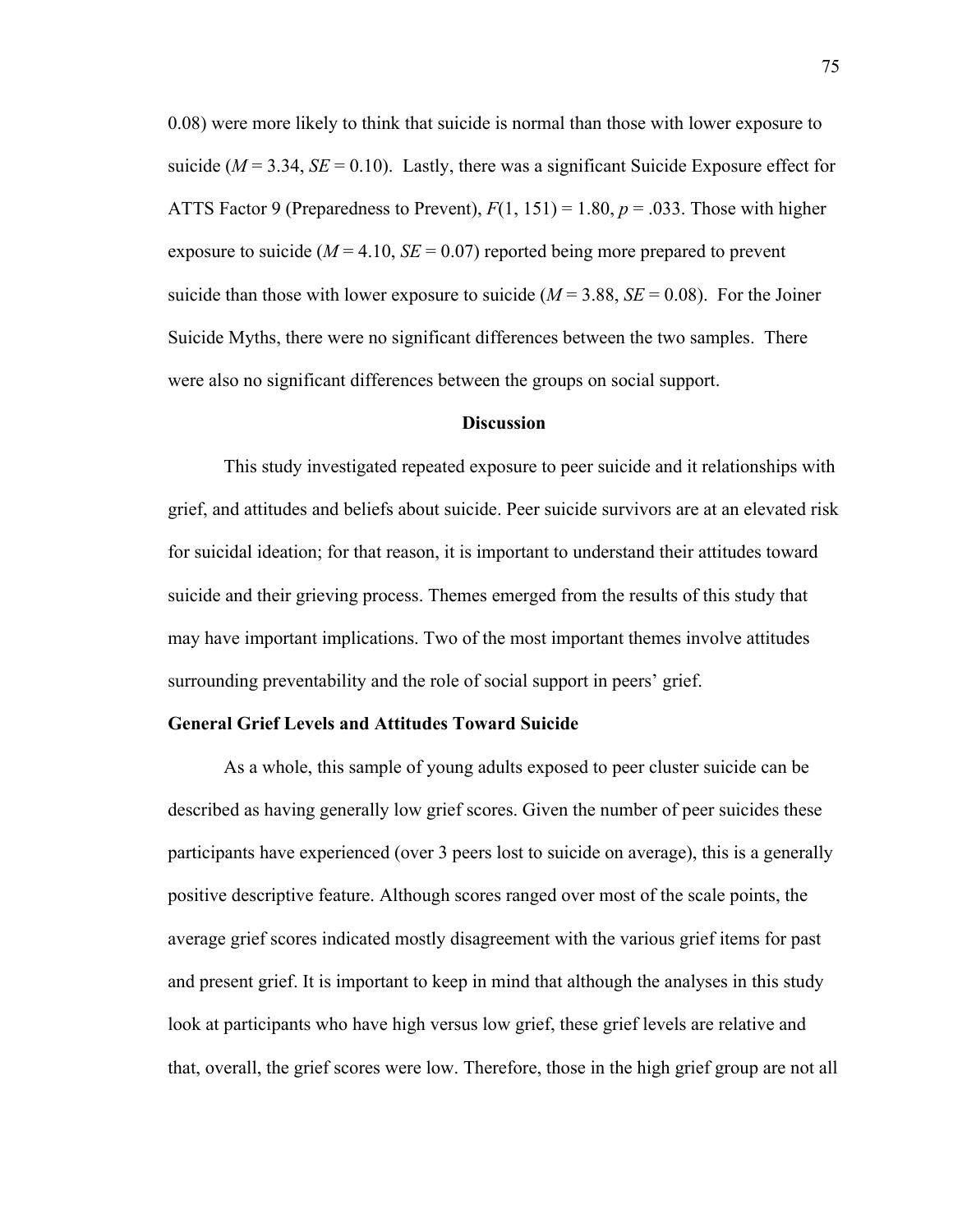necessarily dealing with complicated or prolonged grief. Similarly, social support scores for this sample were quite high on average, and very few people reported low social support. This outcome is also an encouraging descriptive feature, as social support can buffer psychological distress. It is important to keep in mind, however, that participants in the low social support group did not necessarily have very low scores of social support. Again, these groups were determined by participants' relative standing on the social support measure.

Meaningful differences in attitudes toward suicide scale scores were also notable in this sample of young adults exposed to peer cluster suicide. The factor with the highest score of agreement was "Preparedness to Prevent." This factor measured the participants' agreement with feeling a duty and a willingness to try to prevent suicide. The factor with the lowest score of agreement was "Resignation," which included statements about suicide being a relief for those involved and that sometimes it is the only option. In general, these two descriptive features show that the sample had pretty conventional attitudes toward suicide, emphasizing that it is not a healthy decision and that it should be prevented. Average myth scores revealed relatively nonstigmatizing attitudes about suicide with the least popular myth being "If people want to die by suicide we can't stop them." The most popular myth was "Suicide is Selfish," but the average score indicated neutral feelings about this myth. With all of Joiner's suicide myths rated somewhere between disagreement and neutrality on average, this sample as a whole did not have very stigmatizing attitudes toward suicide.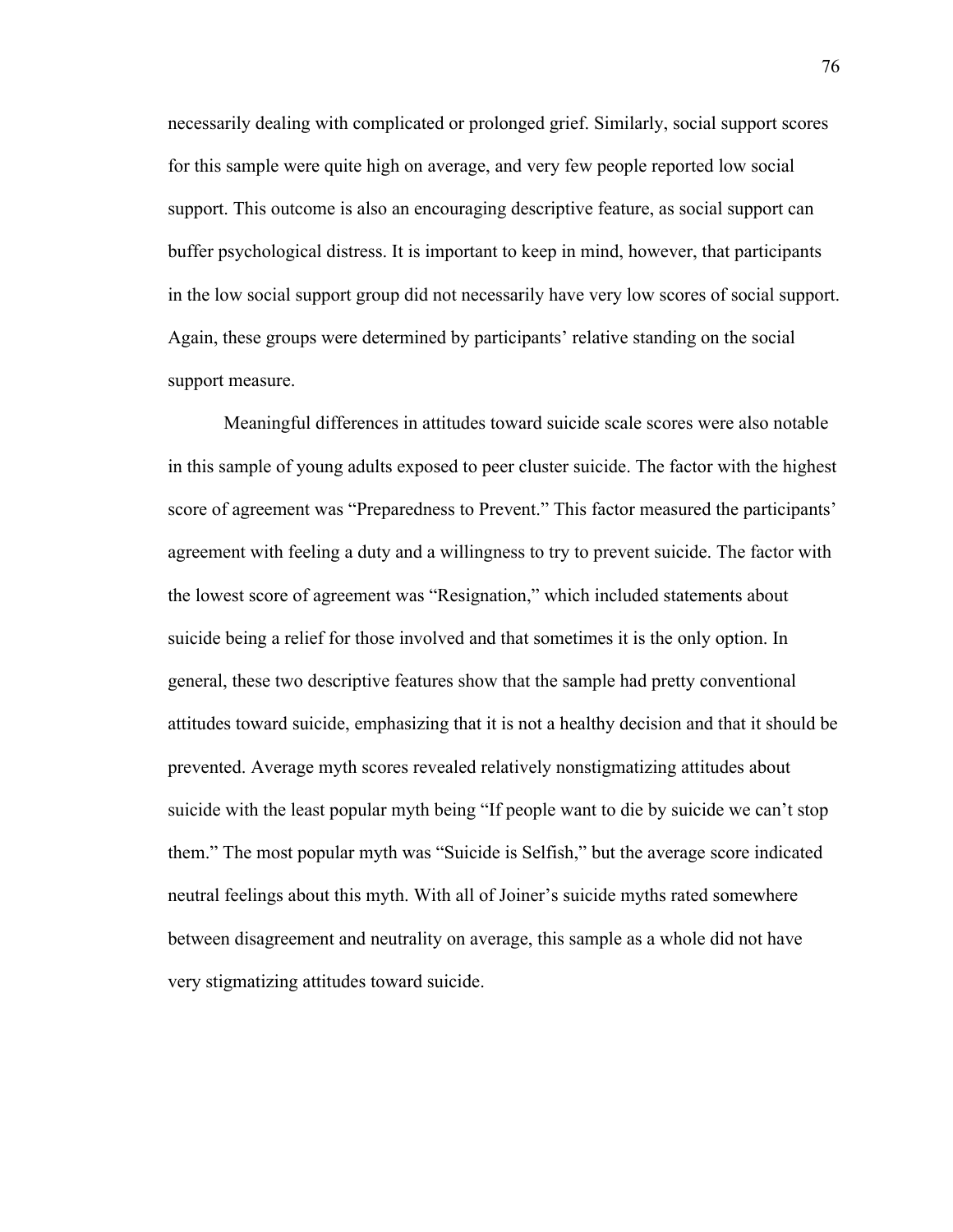## **Relational Correlates of Grief**

The first hypothesis that exposure to suicide and closeness to the peers lost to suicide would be related to grief was supported by the results from this study. Grief and closeness were highly correlated in this group, and number of peers lost to suicide was also correlated with grief, but not as strongly. Therefore, those with more exposure, especially closeness, had both more past and present grief than did those in the low exposure group. In general, these correlations match previous research and accepted conceptions about relational closeness, exposure to peer deaths, and grief (Servaty-Seib & Pistole, 2007; Weiss, 2001). They extend this work by showing the relative importance of closeness to the deceased peers, and the persisting effect of these losses on grief reactions even seven years later.

The hypothesis that social support would be a protective factor against grief was also supported, but only for social support from family. This finding may be related to Thomas Joiner's (2010) theory that suggest peer suicides are difficult to grieve because social support from the affected peer group becomes less effective. Social support from family may be the most impactful for this group also because of their age at the time of the suicides. The first suicide happened during high school, so most of the participants were still under the direct care of their guardians, and therefore, were likely to be highly influenced by their families.

## **Associations between Grief and Suicide Myths and Attitudes**

It was also hypothesized that there would be an interaction between closeness and grief on stigmatizing views with those who were close and had lower grief being less stigmatizing than those who were close and had higher grief. This hypothesis could not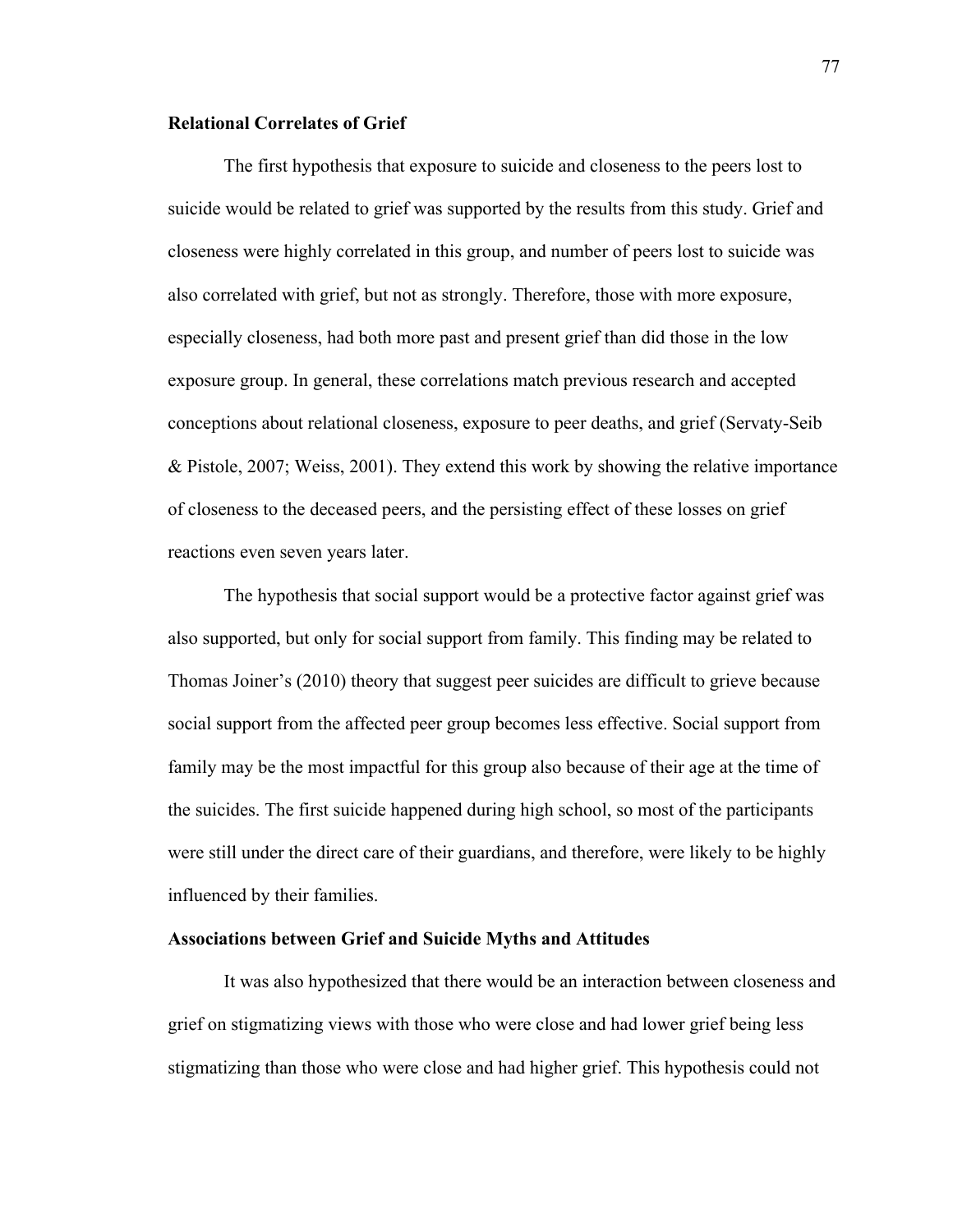be tested. Specifically, there were not enough participants who reported both a high level closeness with the peers and low grief because closeness and grief were so highly correlated in this sample. It is possible that the endorsement of certain stigmatizing myths (including the myth that suicide is an act of anger or aggression) is more harmful for the grieving process among those struggling with the loss of a close friend than among those struggle less, so this hypothesis would be a direction for future research.

Relationships with attitudes and myths about suicide were examined for grief and closeness separately. The pattern of associations was understandably similar, given the correlation between grief and closeness. One myth that was commonly positively correlated with both closeness and grief was the belief that suicide is not preventable. Those with higher grief were also less likely to endorse the myth "suicide is just a cry for help." When looking at closeness, those with higher closeness were less likely to believe in assisted suicide and to believe that suicide is preventable than those with lower closeness.

When closeness and grief were used to jointly predict attitudes and myths that were associated in correlational analyses, at times, both variables contributed and at times only one factor contributed. Consistently, grief was the strongest predictor for preventability with more grief indicating less belief in preventability. However, closeness was the strongest predictor for attitudes about suicide as an end of life right. It is possible that grief is more related to preventability than is closeness because the belief that suicide is not preventable may alleviate guilt, and therefore grief; those who have high grief may endorse this myth as a protective factor. Closeness may be the strongest predictor of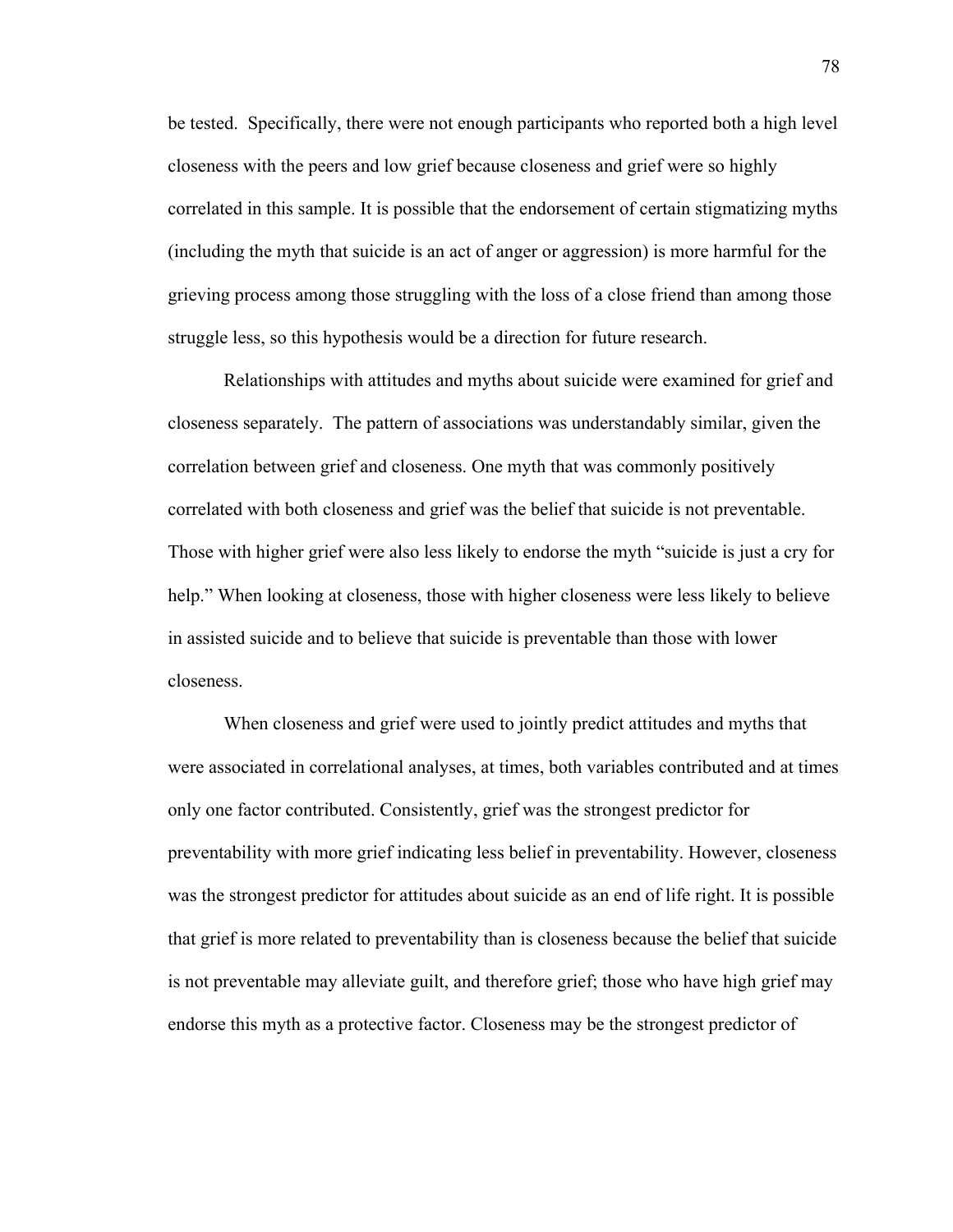attitudes toward suicide as a right because that close relationship and yearning after a death may influence how one feels about an individual choosing to die early.

Analyses of present grief subscales proposed by Futterman, Holland, Brown, Thompson, and Gallagher-Thompson (2010) revealed that different aspects of present grief were related to the endorsement of specific myths and beliefs. Those who are less able to stop thinking about the deceased (thoughts factor) and those with stronger current emotions about the suicides (emotional response) were less likely to think that suicide is preventable than those with lower thoughts and emotional response scores. However, the nonacceptance scale was not related to this attitude. Therefore, those who were more greatly affected by the peer suicides (still emotionally grieving, thinking about the deceased, and not denying the reality of the suicides many years later) were more likely than were those less affected to believe that suicide is not preventable. Those who had higher scores for current emotional response were also less likely to think that suicide is "just a cry for help" than those with lower scores on that scale. These two attitudes (preventability and cry for help) could possibly be related. The myth "suicide is just a cry for help" is one of Joiner's stigmatizing myths and can easily be interpreted to mean "those who attempt suicide don't actually want to die by suicide, they just want to get our attention." However, those with higher emotional grief scores are less likely than those with lower scores to endorse this myth so those with higher scores may be more likely to believe that suicidal behavior represents a sincere wish to die. It is interesting that although grieving peers may be less judgmental in this way, they also are less likely than those with lower grief to believe that suicide is preventable. This contradiction could be interpreted as a sign of hopelessness. Therefore, peers who were more greatly affected by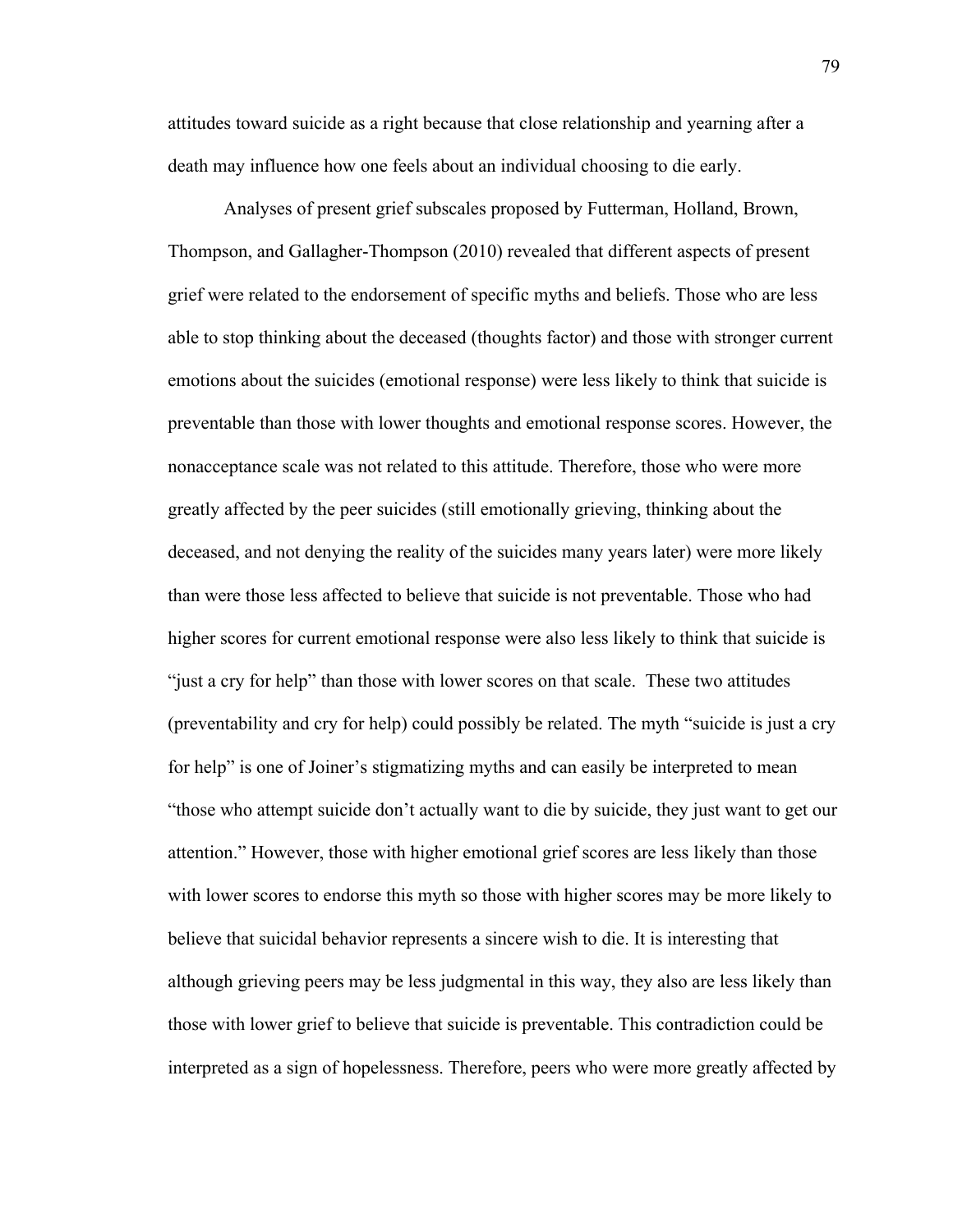the cluster of suicides may have a greater combination of realism and pessimism than is true of those who were less affected.

These findings were all correlational; for that reason we cannot assume direction of causation, and other interpretations are possible. It is possible that this attitude of nonpreventability had an effect on the closeness and friendships. The students who died by suicide were friends, so it is likely that those who reported being closest were also in the same peer group. These people were in the same social group; for that reason, they could have been more likely to endorse certain beliefs about suicide simply because they have similar theologies and experiences.

## **The Role of Social Support in the Adjustment of Grieving Peers**

Several analyses examined the influence of social support on current adjustment and attitudes in this sample of peer cluster suicide survivors, specifically whether there was a moderating influence of social support on the relationship between closeness and current functioning. For myths and attitudes about suicide, social support played a predictive role, but did not moderate the relationship between closeness and suicide attitudes. For grief, social support played a more complicated moderating role.

In the analyses of myths and attitudes, social support influenced several beliefs. Those with higher perceived social support from friends were more likely than those with lower social support to think that suicide is preventable and that it is impulsive, and less likely to think that suicide should be a taboo topic, that suicidal ideation is common, and that suicide can be a relief. Therefore, it seems that the participants with better social support from friends believed that intervention is both possible and desirable in order to prevent suicide, and viewed suicidality as a process that should be taken seriously, not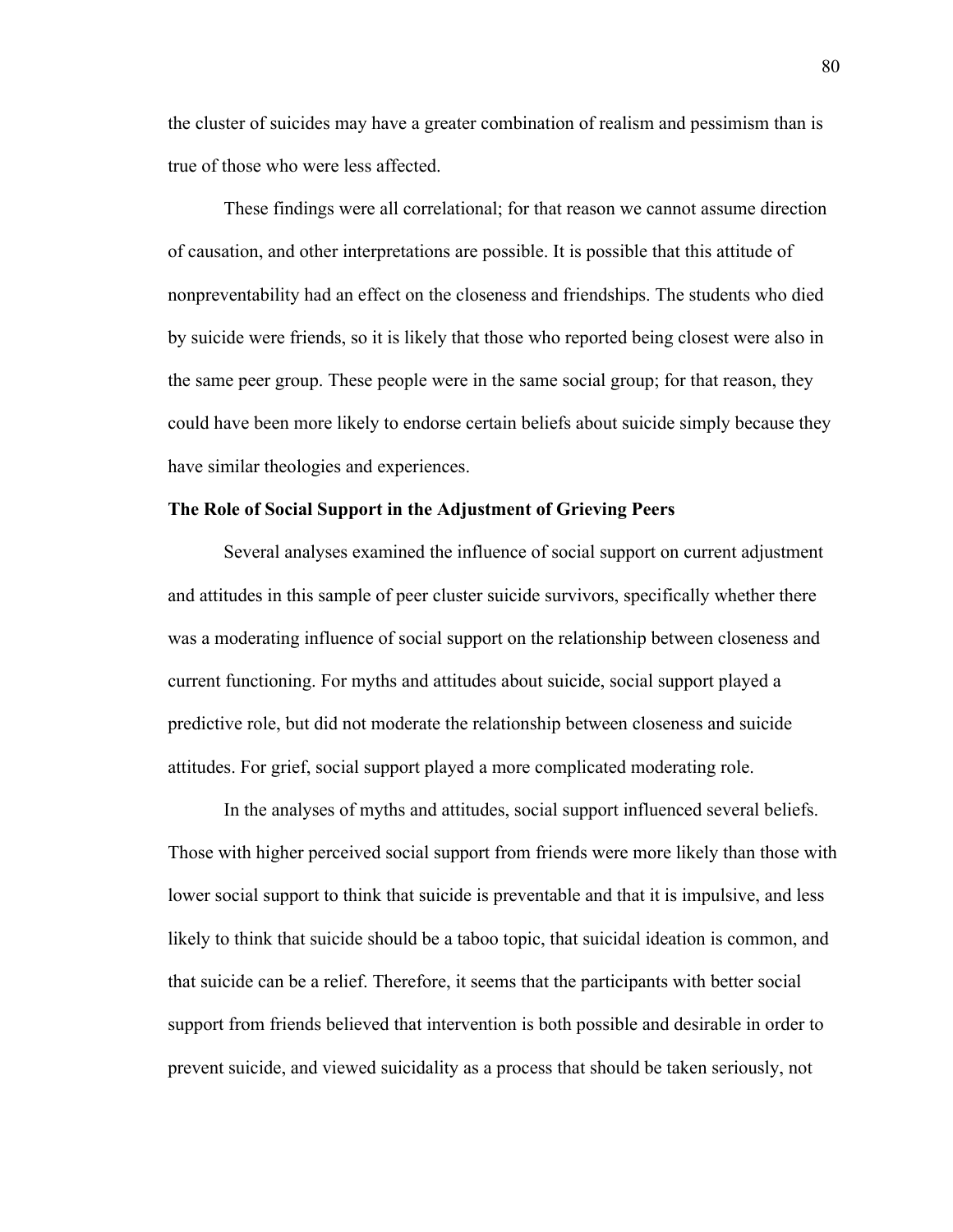dismissed as normative, and that should be addressed. None of these attitudes is harmful or stigmatizing; it seems in general that social support from friends for individuals exposed to multiple peer suicides can lead to healthy attitudes toward suicide. Of course, these correlational findings could also mean that those who were able to achieve healthier attitudes towards suicide through other means found it easier to attract or maintain positive social supports from friends than those with less healthy attitudes. Either way, this association between high social support from friends and healthy, nonstigmatizing attitudes toward suicide is promising in this vulnerable sample.

The relationship between social support and grief was more complicated. In simple correlations, the hypothesis that social support would be negatively correlated with current grief scores was not supported. However, social support from family members was negatively correlated with *past* grief scores. Therefore, at this level, the relationship between social support and the grieving process was not as strong as was predicted.

When multivariate tests were run examining the moderating role of social support on the relationship between closeness and present grief, social support was related to grief, but in an unpredicted way. There were significant interaction effects with closeness and social support on the present grief factors, and the general pattern of findings was that higher social support was related to relatively higher grief in those who were close to the deceased compared to those with lower social support, but to relatively lower grief in those who were not as close to the deceased compared to those with lower social support. This finding was most clear in analyses of social support from friends, and was observed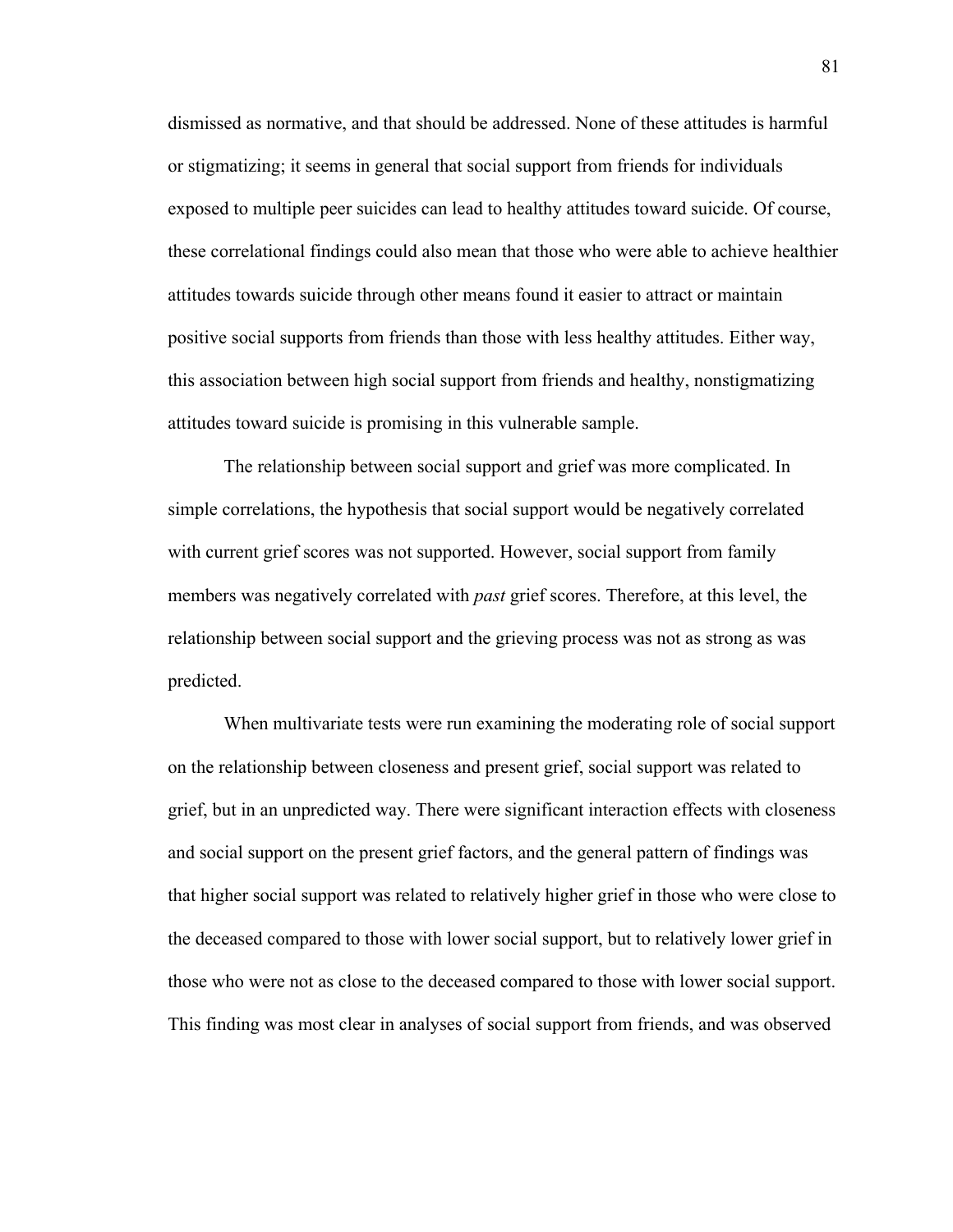in all three factors of grief. This pattern was also seen in mean grief (averaged over relationship partners).

When separated into groups by closeness and level of social support from friends, the group that had the highest grief scores was typically those with high closeness and high social support. This finding was unexpected because it is generally agreed that social support is a protective factor for grieving and psychological wellbeing. However, recent research has challenged this belief in certain social situations. The Scale of Perceived Social Support focuses on comfort with sharing information (e.g., "I can talk about my problems with my friends" and "I have friends with whom I can share my joys and sorrows"); consequently, this finding may be related to bereavement narrative disclosure in that there is a social component to how successful sharing pain with each other can be (Baddeley & Singer, 2009). In this specific social situation, the peers have all experienced the same loss so they may not necessarily be receiving sympathy when they share their bereavement narrative as they would from sharing with an uninvolved third party. This idea is also related to 'corumination,' which has been defined as a repeated focus on negative emotions within friend groups (Rose, 2002). Corumination is related with positive friendship quality and closeness, yet it can also predict an increase in depressive symptoms (Davila, et al., 2012; Rose, 2002). However, when interpreting the Scale of Perceived Social Support, it is important to remember that it measures perceived social support and is not necessarily representative of actual social support received. Therefore, a person may have supportive family and friends but still feel that he/she is not receiving adequate support.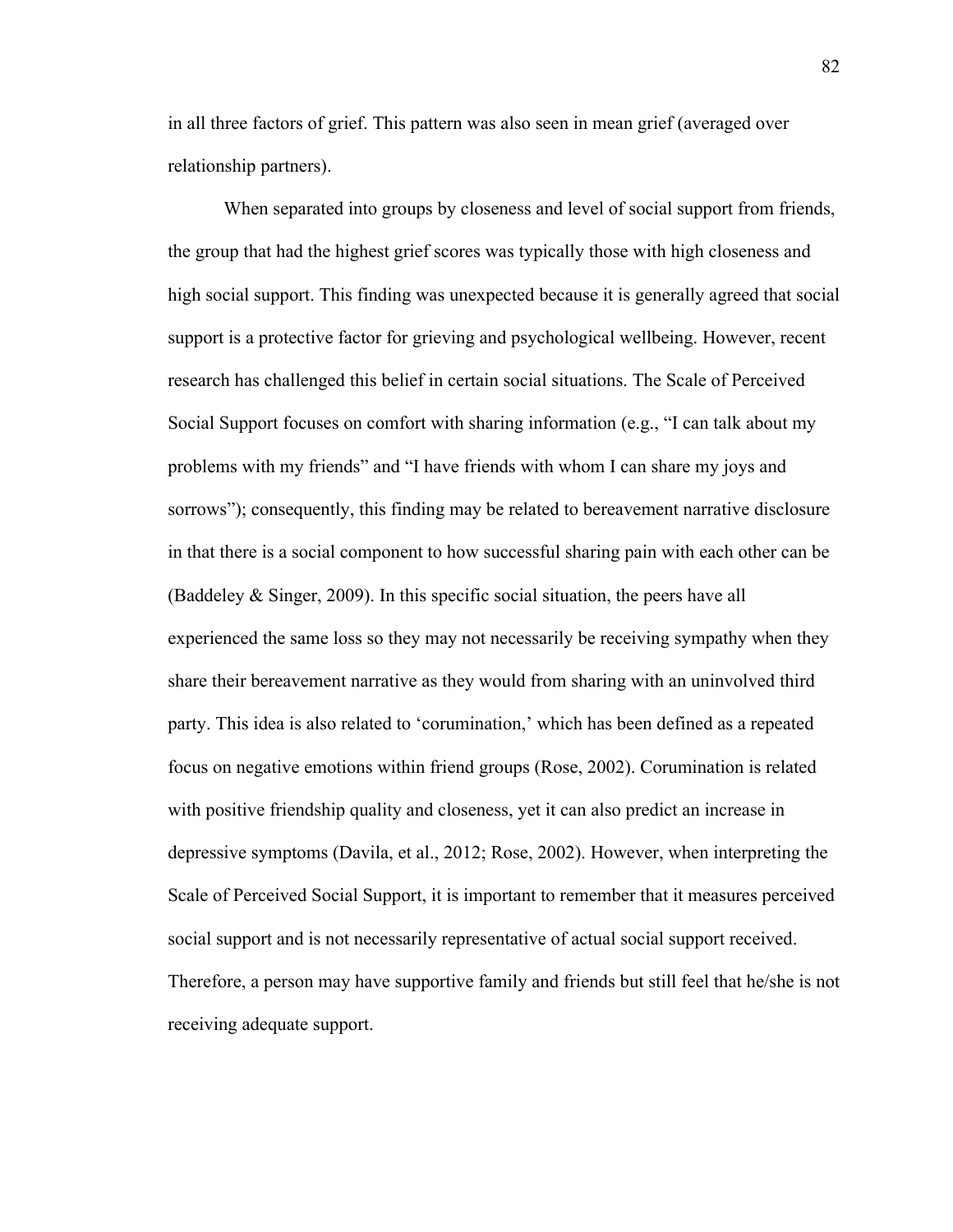## **Exploration of Gender Differences**

When looking at gender differences related to myths and attitudes, multivariate effects were nonsignificant; all gender differences were weak. The few gender differences related to myths and attitudes toward suicide indicate that the women in this sample may have somewhat less stigmatizing views toward suicide than do men. Women were less likely to think that suicide is cowardly, an act of anger or revenge, and that when people talk about suicide it does not reflect a desire to actually die. It is also important to note that all three of the peers from this graduating class who died by suicide were adolescent men and therefore, there may be differences in relationships for men and women, which could explain these differences in attitudes. It is important to note that there were no gender differences in closeness to the peers lost to suicide. Despite this lack of difference in closeness scores, women did have significantly higher grief scores than did men. This finding could represent a real difference in grief, or it could be a difference in reporting. In other words, due to gender stereotypes, women may feel more comfortable accepting, acknowledging, and sharing their grief and emotions related to the suicides than men do. Gender was controlled for in all MANOVA's that were run.

#### **Low Exposure Comparison Sample**

One other way to examine the influence of peer cluster suicide was to compare this sample with a sample of similar young adults who were not exposed to multiple peer suicides. Compared to a group who had little to no exposure to peer suicide, the high exposure group showed some significant differences in attitudes and myths about suicide. The high exposure group was more likely to think that suicide is normal, that anyone can die by suicide, and that most people have thought about suicide than was the low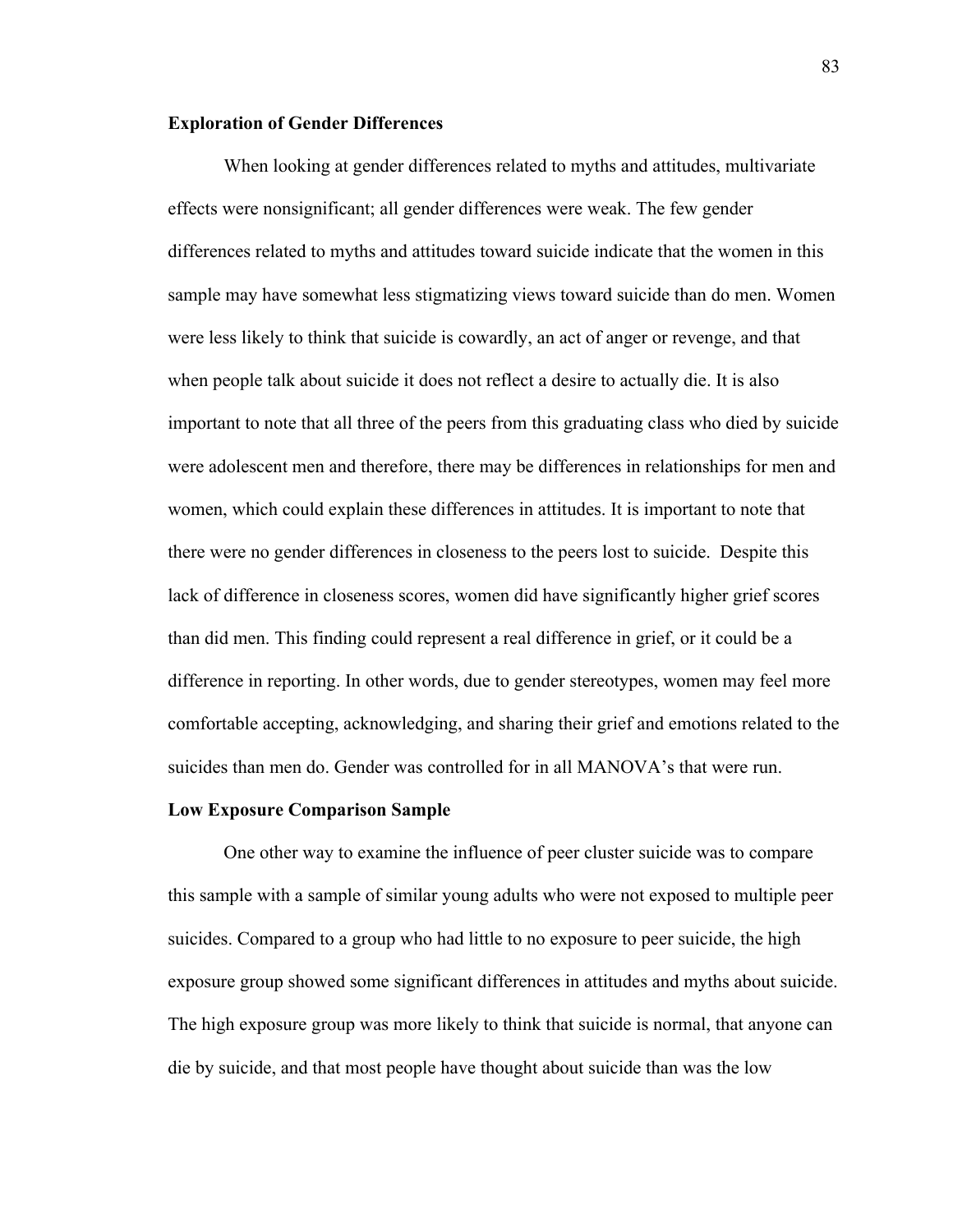exposure group. Although these findings are not particularly surprising, they have important implications. If one believes that suicide is normal, one may not take suicidal threats of others or his/her own suicidal thoughts as seriously as when suicide is viewed as atypical. This attitude could be problematic because a person may be less likely to seek help when it may be needed than when suicide is viewed as atypical. However, a belief that suicide is normal can also have positive effects because it is a less stigmatizing thought. If one believes that suicidal ideation is a normal and common thought, one may be less judgmental of those who are suicidal and may offer greater acceptance and comfort to those at risk for suicide. Another difference between the two groups was that the high exposure group was more likely to report being prepared to prevent suicide than was the low exposure group. This outcome also is not surprising as more exposure to suicide may make one feel more comfortable talking about it than would less exposure. Also, after having seen the negative effects of suicide, individuals exposed to this outcome may have a deeper drive to prevent it.

This finding that the members of the high exposure group report feeling more likely to prevent suicide than was true of the low exposure group provides a contradiction with the earlier finding that the peers in the high exposure group who had been more greatly affected by the suicides (high closeness; high grief) were more likely than were the less affected group to think that suicide is not preventable. In other words, the high exposure group as a whole believes more strongly that they are prepared to prevent suicide, whereas a subpopulation of this group believes that it is not preventable. It is possible that those who were more affected by the suicides can hold both beliefs simultaneously by thinking that they will always try to prevent suicide, although they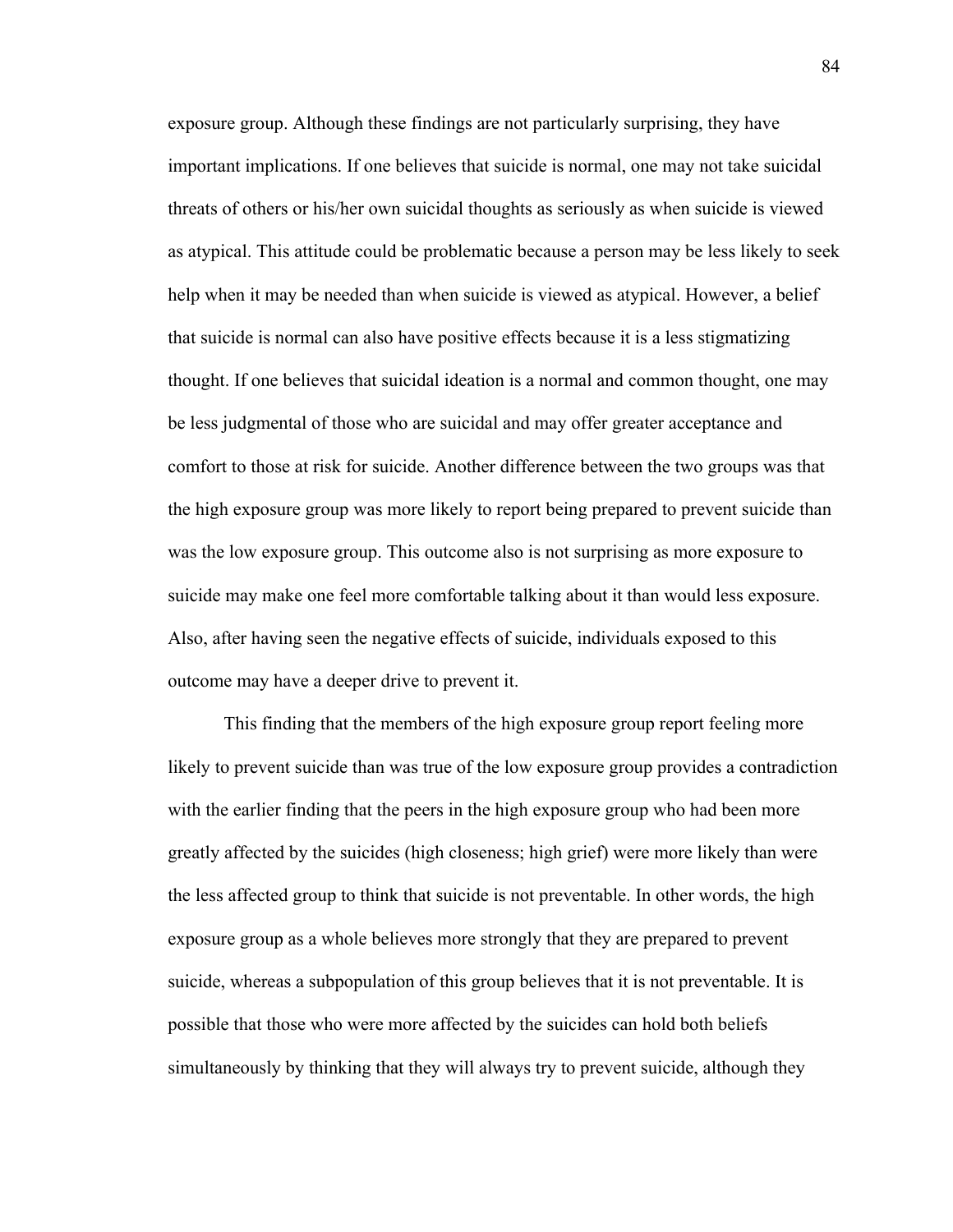may not believe they have the power to actually prevent it. Again, it seems there is a certain degree of fatalism within this group about the prospects of helping suicidal individuals.

## **Limitations**

One important limitation to this study was the method of recruitment. This study used online recruitment; for that reason, those members of the same graduating class who do not use social networking websites were not recruited. Therefore the sample is not representative of the class as a whole. Also, it is important to note that the author of this study was a member of the graduating class that was used as the population. Therefore, personal relationships with the author may have influenced participation rates. This could be part of the reason that the sample was not very diverse (60.3% women, 87.3% white). This lack of diversity is not representative of the high school as a whole, as the high school's most recent statistics report being 49.9% women and 81.6% white (National Center for Education Statistics, 2009).

Another important limitation is that the high suicide exposure group had a relatively high drop out rate, with 35% of the participants not completing the survey after having started it. However, this result was expected and understandable based on the sensitive nature of the study. It does not seem that fatigue was a factor in this high drop out rate as most of the participants who did drop out, did so fairly early in the survey. The high drop out rate was also probably influenced by the multiple invitations to stop taking the survey. Although this may have influenced the drop out rate, it was important to avoid triggers for those people who still find suicide difficult to address.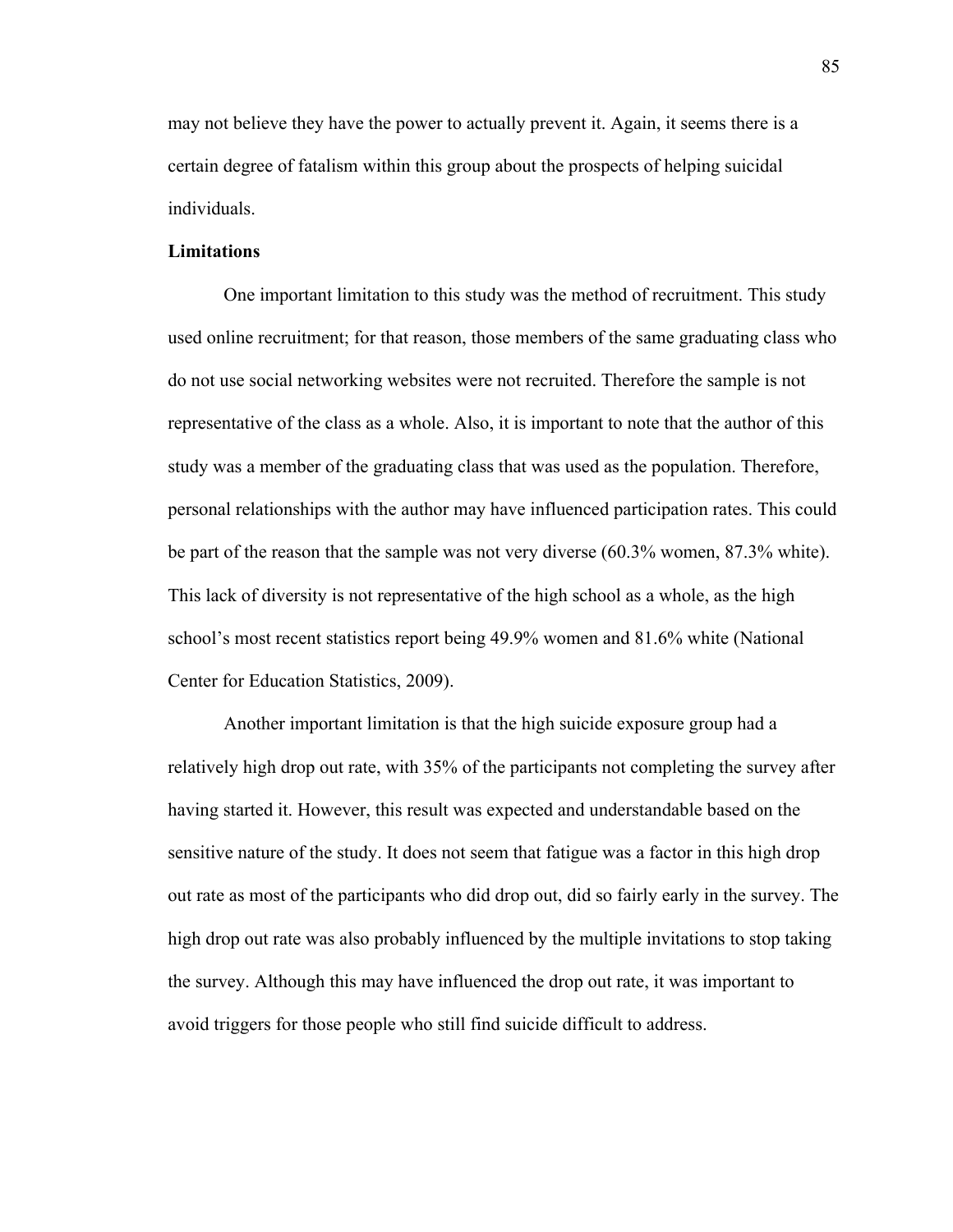Other factors may have influenced the drop out rate. Statistical analyses showed that closeness and current grief might have been factors in the drop out rate. Those who were closer to the first peer lost to suicide and those who had higher current grief scores had higher drop out rates than did those who were less close and had less grief. This finding is understandable as those participants were probably more likely to find the survey emotionally distressing, especially if they were dealing with unresolved grief than were those participants who were less close and had less grief. Another noteworthy finding was that the participants who had lost a family member to suicide were more likely to complete the survey than were those who had not lost a family member. One reason for this outcome could be that when a family member dies by suicide, the whole family is affected. As adolescents and emerging adults, these participants may have received support from their family structure including family therapy. Therefore, the participants who had lost a family member to suicide may have had better access to supports and therapy as well as more time to grieve the loss and deal with the complex factors involved in the grieving of suicide than was true of those who had lost a family member. Another possibility is that those who had lost a family member to suicide may be more likely to think that this is an important study topic than is true for those who had not experienced that loss.

The drop out rate was relatively high in this study for the high exposure sample; consequently it is important to note that these findings may not be representative. People with higher current grief were more likely to drop out; for this reason, this study may include more people who are more effectively coping in their grief. Therefore, it is likely that those who decided to stay in the study are processing the suicides differently from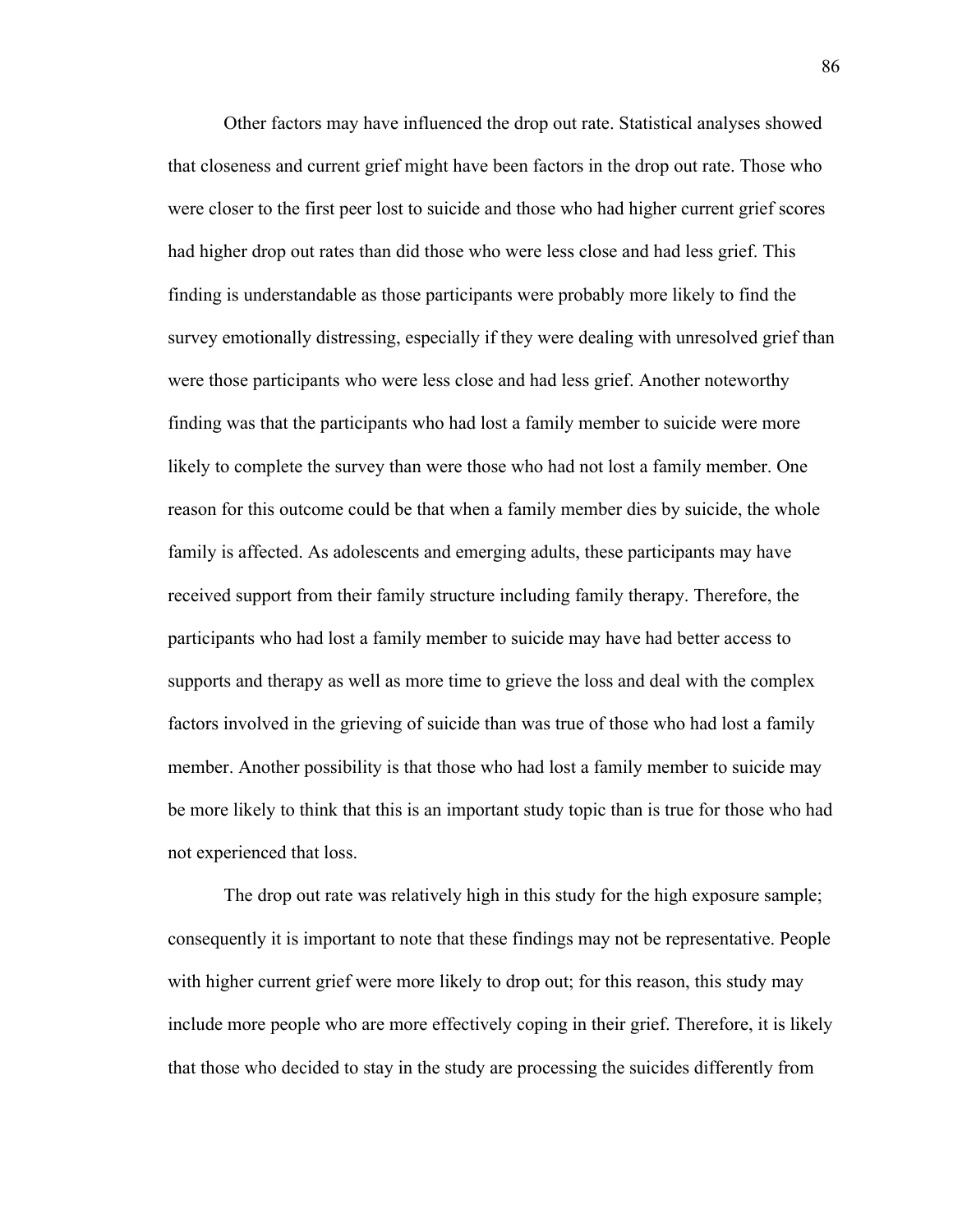those who dropped out. Given this difference in who contributed to the study, caution should be used when interpreting these results. The results are most generalizable to individuals who were able to tolerate multiple questions about the peer suicides.

For most of the analyses, scores for Peer 1 and Overall were used exclusively. Overall scores were important because they accounted for the possibility of multiple peers lost to suicide, but the individual peer scores were not as meaningful because each participant could have filled out the peer sections in different orders. Therefore "Peer 2" became an arbitrary title for whatever peer the participant decided to report on second. However, because Peer 1 emerged as an important factor in the analyses, it may be safe so assume that many participants either reported the first suicide or the most impactful suicide first. The participants were not asked to report on the lost peers in any particular order, which may be a limitation of this study.

### **Future Directions**

For future research, it would be helpful to look at overall grief rather than grief for up to three peers. Different, less individual-oriented grief scales would be helpful to measure overall grief. Also, it would be helpful to use a grief score with identical past and present items so the scores could be compared over time and a change in grief could have been measured. With this, it would be clearer whose grief has improved. In this study, we did not know what the initial level of grief was in comparison to the current grief. A different measure that would more closely capture complicated or prolonged grief would also be valuable.

It would also be helpful to have open-ended narrative assessments that would ask specific questions about the grieving process within the friend group to better understand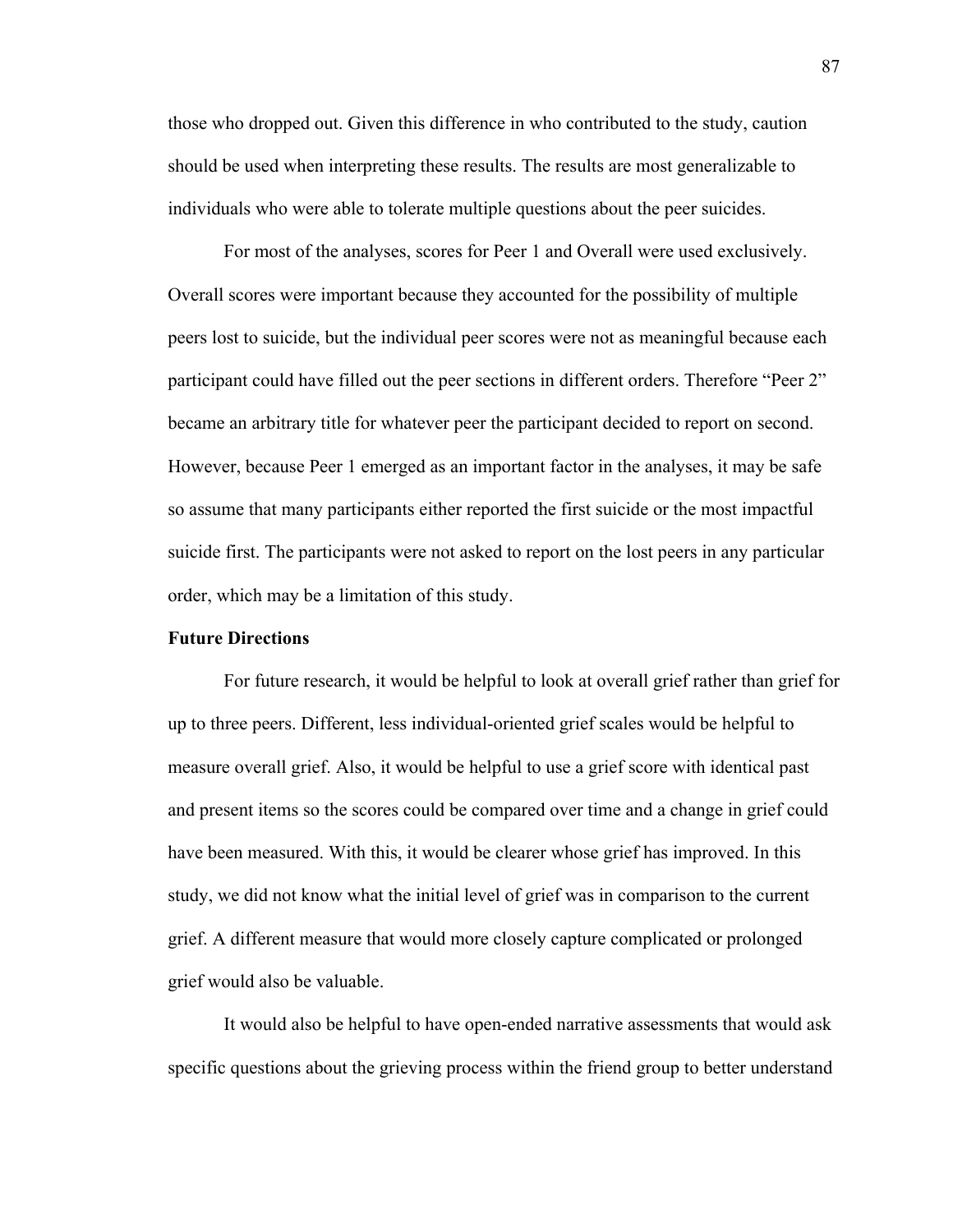how the peers are coping with each other and what type of social support peers are providing. This approach would be especially useful because these results showed that social support in the friend group does not necessarily help relieve grief, at least not for those who are close. It would be important to better understand what kind of social support peers are providing, and why it may not be particularly helpful for moving past grief.

One topic for future studies would be to look at how the stigma of suicide may affect the grieving process in peer survivors. One possibility is that fear of stigma may prevent survivors from disclosing about their loss and therefore prevent them from receiving potentially helpful social support from a third party.

#### **Summary and Conclusions**

An important theme from these results concerned attitudes about preventability. Closeness, past grief, and current grief were all negatively correlated with the belief that suicide is preventable. One possible explanation for this recurring finding is that multiple exposures to suicide can make someone more pessimistic about the prognosis of suicidality than when exposure to suicide is less frequent. In other words, such individuals may adopt the belief that "this keeps happening and nobody can stop it." Another explanation could be that the endorsement of this belief is a coping strategy for the bereaved peer. In other words, believing that suicide is not preventable could possibly alleviate some of the guilt that comes with losses by suicide. It is possible that the peers who are suffering the most (and therefore would be feeling the most responsibility for the suicides) adopted this belief to protect themselves in some ways. It is also possible that in order to prevent any guilt others have taught them to support this belief by telling the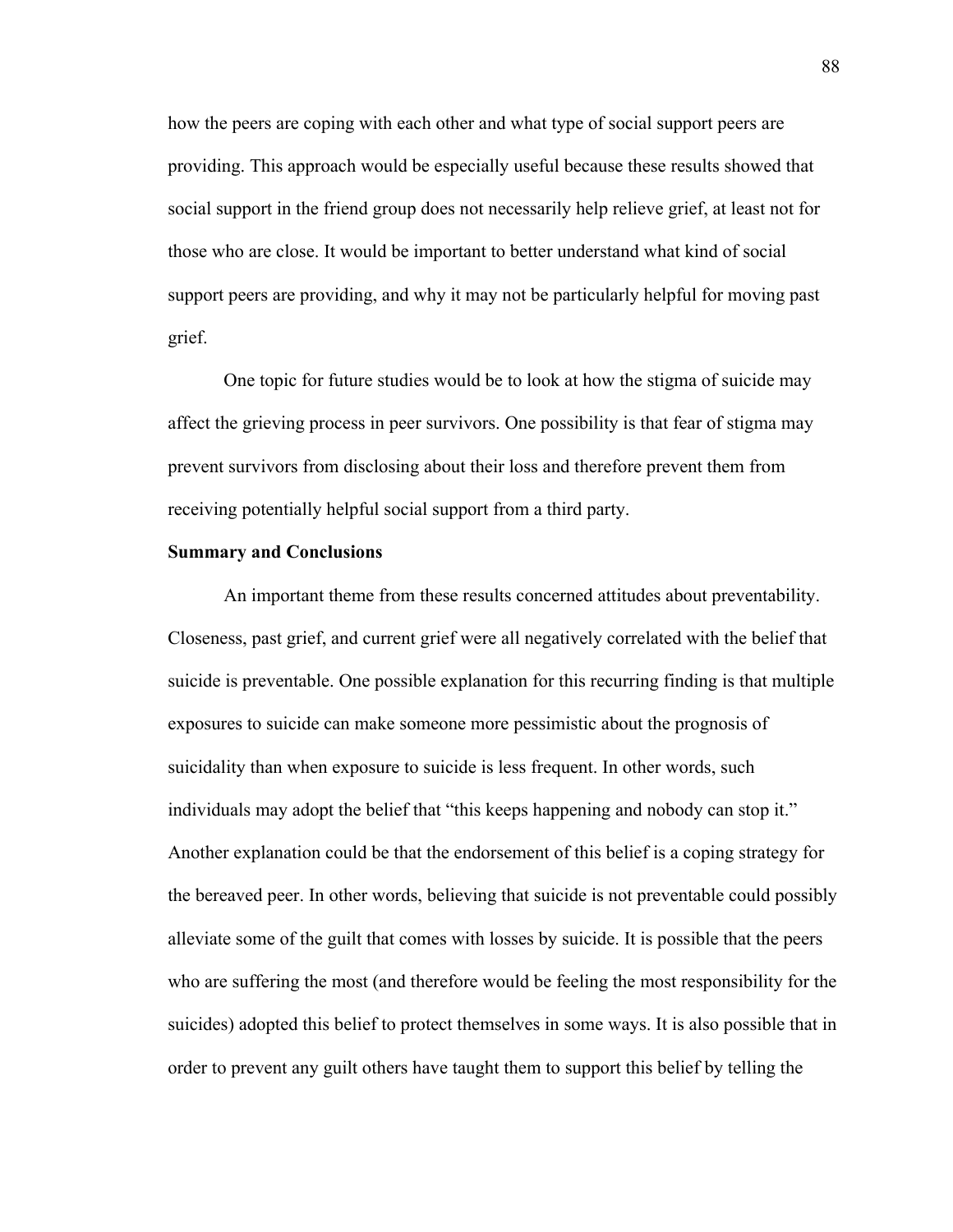bereaved friend that there was nothing he/she could have done to prevent the suicide. Another possible explanation for this finding would be that the peers did attempt to prevent the suicides but it didn't help. This could also create a sense of hoplessness.

These findings about the belief in preventability have important implications for adolescents dealing with suicidality. In some ways, it may be important to the grieving process that the bereaved relinquish responsibility for the death, so they do not feel the painful effects of guilt. However, it is also important that the bereaved do not adopt the idea that any future suicides are not preventable. Adolescent peers generally learn about a friend's suicidal ideation before an adult does; consequently, it is extremely important that adolescents believe that suicide is preventable so they have faith that intervening may make a difference and are more likely to report any suicidal ideation or behavior. If a peer is dealing with a suicidal friend but does not believe there is anything that can be done about it, that peer may not take action to prevent the suicide. Of course, it is hard to determine how much responsibility adolescents should accept when dealing with a suicidal peer. Even if a peer tells an adult, suicidal adolescents may not get the help they need or may still seek most of their support from their friends. This load can be a heavy for adolescents who may not know how to deal with suicidal ideation and may feel the need to "save" their friends. This pressure that peers may feel to be a good friend and to take on the problems of their friends may create feelings of responsibility and, if the suicide is completed, guilt. This sequence of events underscores how complicated the grieving process can be for peer suicide survivors. How do we make it clear that suicides can be prevented without making the bereaved peer feel responsible and guilty? By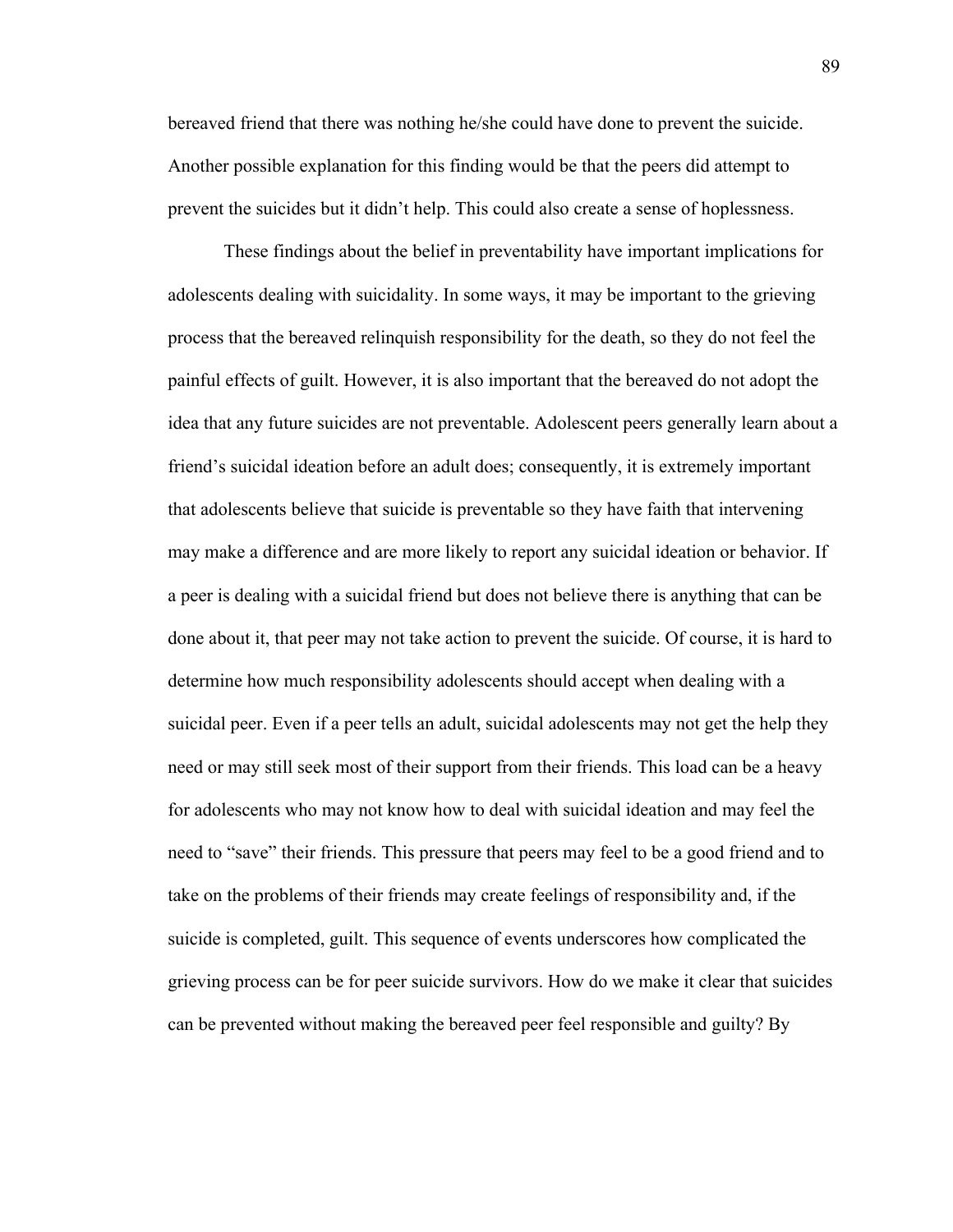denying any responsibility, the peer may feel better emotionally, however, it is problematic for people to believe that suicide is not preventable.

Suicide has been a long-standing problem in American adolescents, and the psychological ramifications for peer suicide survivors create a need for more research in this population. This problem is especially true due to increased risk of suicide in adolescents exposed to peer suicide. This study sought to better understand peer suicide survivors who have been affected by repeated exposure to peer suicide as adolescents and young adults. The interactions among relational closeness, grief, social support, and attitudes toward suicide provided insight into the grieving process.

Attitudes toward and beliefs about suicide can vary based on culture, religion, and personal differences. Yet it is also apparent that attitudes can vary based on exposure to suicide. Attitudes and beliefs about suicide are important to understand because they can affect the ways people cope with the suicidal ideation of others, and even their own suicidal inclinations. Our perceptions of suicide can affect how we treat those who are suicidal, how we feel about our own possible suicidal thoughts, how we treat those who are grieving a loss by suicide, and how we ourselves may grieve a possible loss to suicide. Suicide is such a painful topic; for that reason, it is important to understand it better so we may become more skilled at helping those who grieve loss to suicide and those who themselves may be suicidal.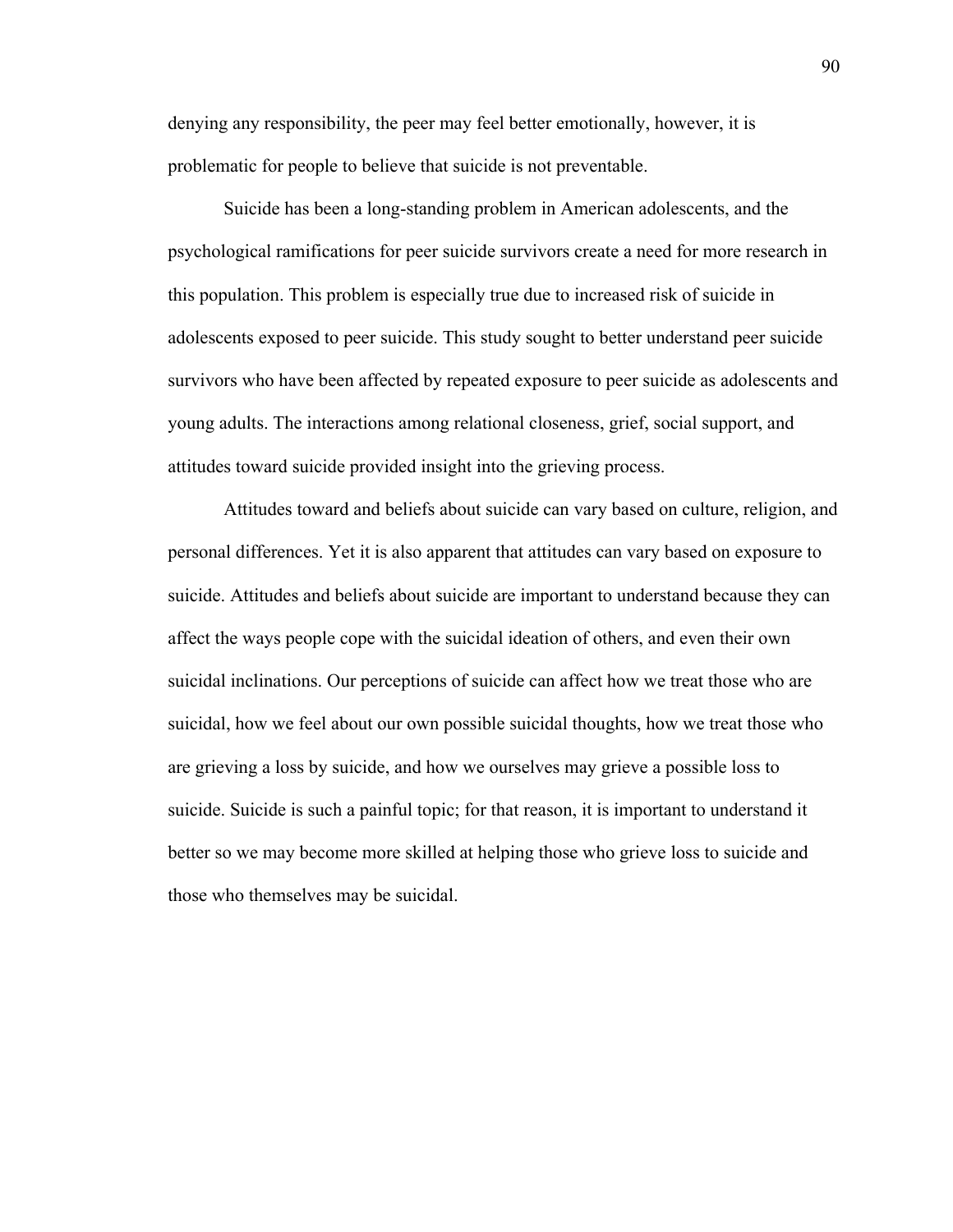#### References

Agerbo, E. (2005). Midlife suicide risk, partner's psychiatric illness, spouse and child bereavement by suicide or other modes of death: A gender specific study. *Journal of Epidemiology and Community Health, 59,* 407-412. doi:

10.1136/jech.2004.024950

- Agerbo, E., & Aarhus, U. (2003). Risk of suicide and spouse's psychiatric illness or suicide: Nested case-control study. *British Medical Journal, 327,* 1025-1026.
- Anglin, D. M., Gabriel, K. O. S., & Kaslow, N. J. (2005). Suicide acceptability and religious well-being: A comparative analysis in African American suicide attempters and non-attempters. *Journal of Psychology and Theology, 33,* 140-150.
- Arnett, J. (1991). Heavy metal music and reckless behavior among adolescents. *Journal of Youth and Adolescents, 20,* 573—592. doi: 10.1007/BF01537363
- Ayres, D. (1997, March 29). Families learning of 39 cultists who died willingly. *The New York Times.* Retrieved from http://www.nytimes.com/1997/03/29/us/familieslearning-of-39-cultists-who-died-willingly.html
- Baddeley, J. L. & Singer, J. A. (2009). A social interactional model of bereavement narrative disclosure. *Review of General Psychology, 13,* 202-218. doi: 10.1037/a0015655
- Barker, E. (1986). Religious movements: Cult and anticult since Jonestown. *Annual Review of Sociology, 12*, 329-346. doi: 10.1146/annurev.so.12.080186.001553
- Barraclough, B., & Hughes, J. (1987). *Suicide: Clinical and epidemiological studies*. London, England: Croom Helm.

Battin, M. P. (2011). On the relationship between suicide-prevention and suicide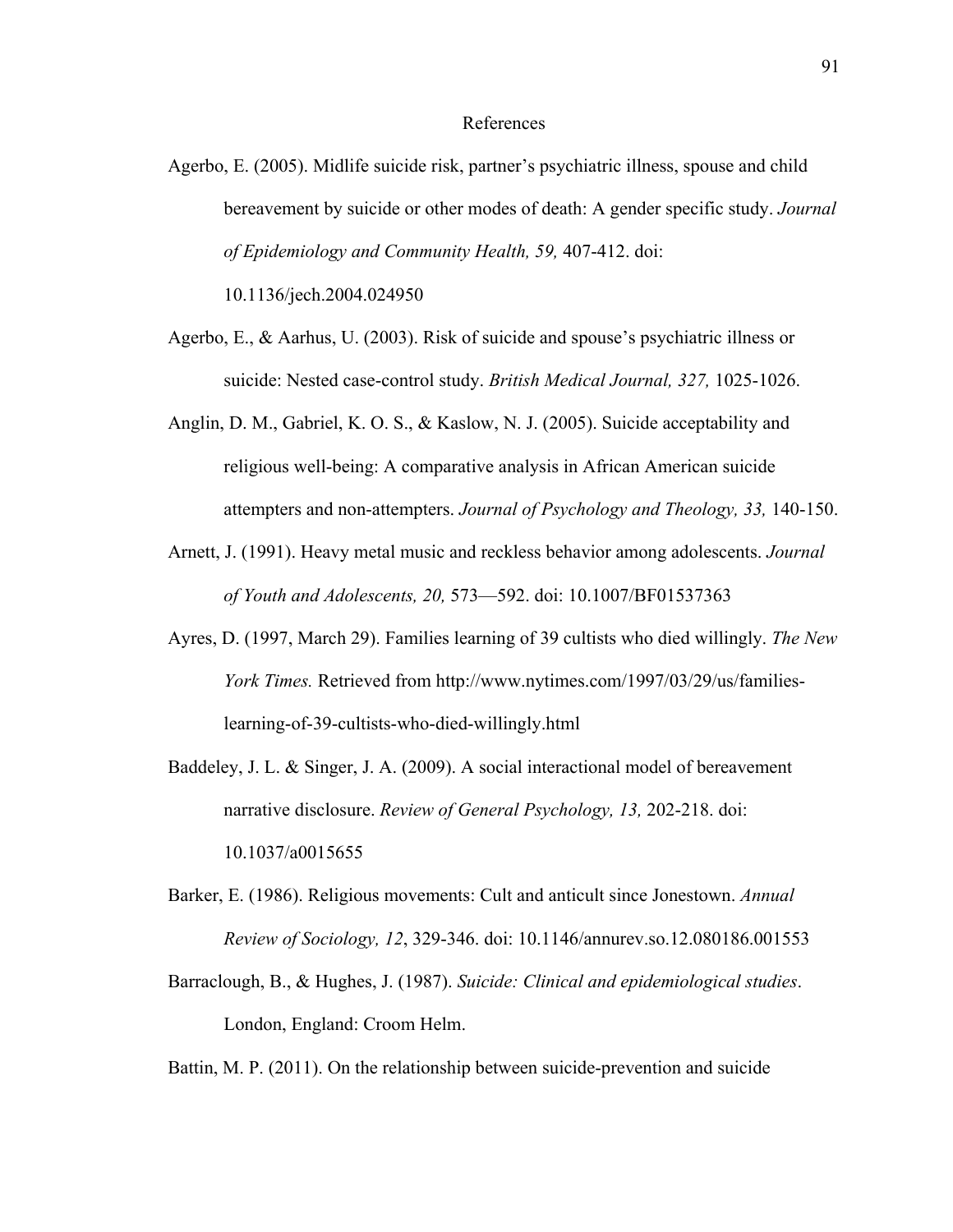advocacy groups. *Suicide and Life-Threatening Behavior, 12*, 254-260. doi: 10.1111/j.1943-278X.1982.tb00714.x

- Bjarnason, T., & Thorlindsson, T. (1994). Manifest predictors of past suicide attempts in a population of Icelandic adolescents. *Suicide and Life Threatening Behavior, 24,* 350–358.
- Bondora, J. T., & Goodwin, J. L. (2005). The impact of suicidal content in popular media on the attitudes and behaviors of adolescents. *Praxis, 5,* 5-12.
- Brent, D. A., Kerr, M. M., Goldstein, C., Bozigar, J., Wartella, M., & Allan, M. J. (1989). An outbreak of suicide and suicidal behavior in a high school. *Journal of the American Academy of Child & Adolescent Psychiatry, 28,* 918-924. doi: 10.1097/00004583-198911000-00017
- Brent, D., Melhem, N., Donohoe, M. B., & Walker, M. (2009). The incidence and course of depression in bereaved youth 21 months after the loss of a parent to suicide, accident, or sudden natural death. *American Journal of Psychiatry, 7*, 786-94. doi: 10.1176/appi.ajp.2009.08081244
- Brent, D. A., Perper, J. A., Moritz, G., Allman, C., Liotus, L., Schweers, J., Roth, C., Balach, L., & Canobbio, R. (1993). Bereavement or depression? The impact of the loss of a friend to suicide. *Journal of the American Academy of Child & Adolescent Psychiatry, 32,* 1189-1197. doi: 10.1097/00004583-199311000-00012
- Brent, D. A., Perper, J. A., Moritz, G., Allman, C., Schweers, J., Roth, C., Balach, L., Canobbio, R., & Liotus, L. (1992). Psychiatric sequelae to the loss of an adolescent peer to suicide. *Journal of the American Academy of Child & Adolescent Psychiatry, 32,* 509-517. doi:10.1097/00004583-199305000-00004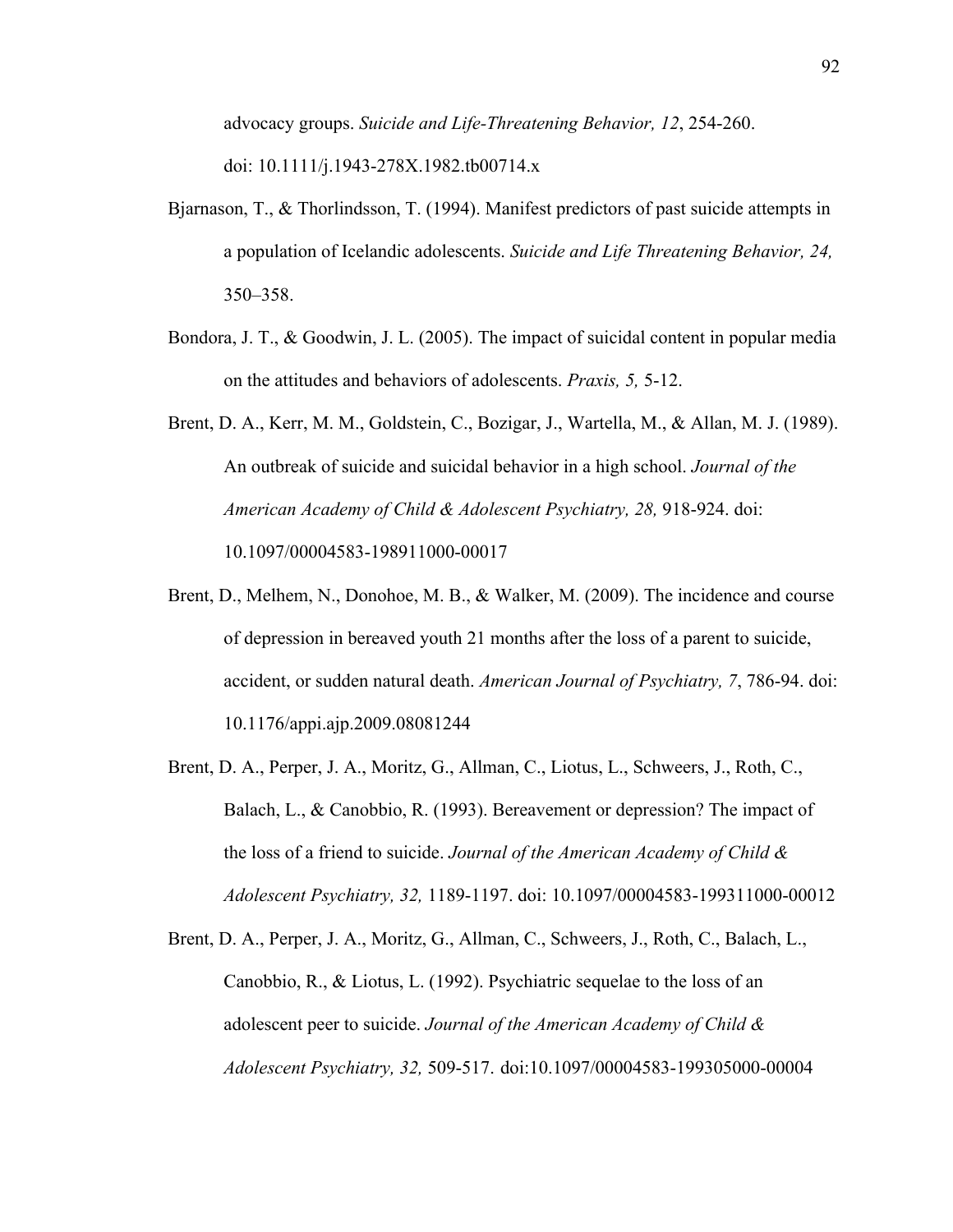- Brent, D. A., Perper, J. A., Moritz, G., Liotus, L., Schweers, J., Roth, C., Balach, L., & Allman, C. (1993). Psychiatric impact of the loss of an adolescent sibling to suicide. *Journal of Affective Disorders, 28,* 249—256. doi: 10.1016/0165- 0327(93)90060-W
- Compassion & Choices. (2011). *About Compassion & Choices*. Retrieved from http://compassionandchoices.org/page.aspx?pid=235
- Crowne, D. P., & Marlowe, D. A. (1960). A new scale of social desirability independent of pathology. *Journal of Consulting Psychology, 24,* 351. doi: 10.1037/h0047358
- Curran, D. (1987). *Adolescent suicidal behavior.* Washington, DC: Hemisphere.
- Cutler, D. M., Glaesen, E. L., & Norberg, K. E. (2001). Explaining the rise in youth suicide. In J. Gruber (Eds.), *Risky behavior among youths: an economic analysis.* (pp. 219-269). Chicago: University Of Chicago Press
- Cvinar, J. C. (2005). Do suicide survivors suffer social stigma: A review of the literature. *Perspectives in Psychiatric Care, 41,* 14-21. doi: 10.1111/j.0031- 5990.2005.00004.x
- Davila, J., Hershenberg, R., Feinstein, B. A., Gorman, K., Bhatia, V., & Starr, L. R. (2012). Frequency and quality of social networking among young adults: Associations with depressive symptoms, rumination, and corumination. *Psychology of Popular Media,* doi: 10.1037/a0027512
- Davey, M. (2010, May 13). Online talk, suicides and a thorny court case. *The New York Times.* Retrieved from http://www.nytimes.com/2010/05/14/us/14suicide.html
- Douthat, R. (2009, September 7). A more perfect death. *The New York Times*, http://www.nytimes.com/2009/09/07/opinion/07douthat.html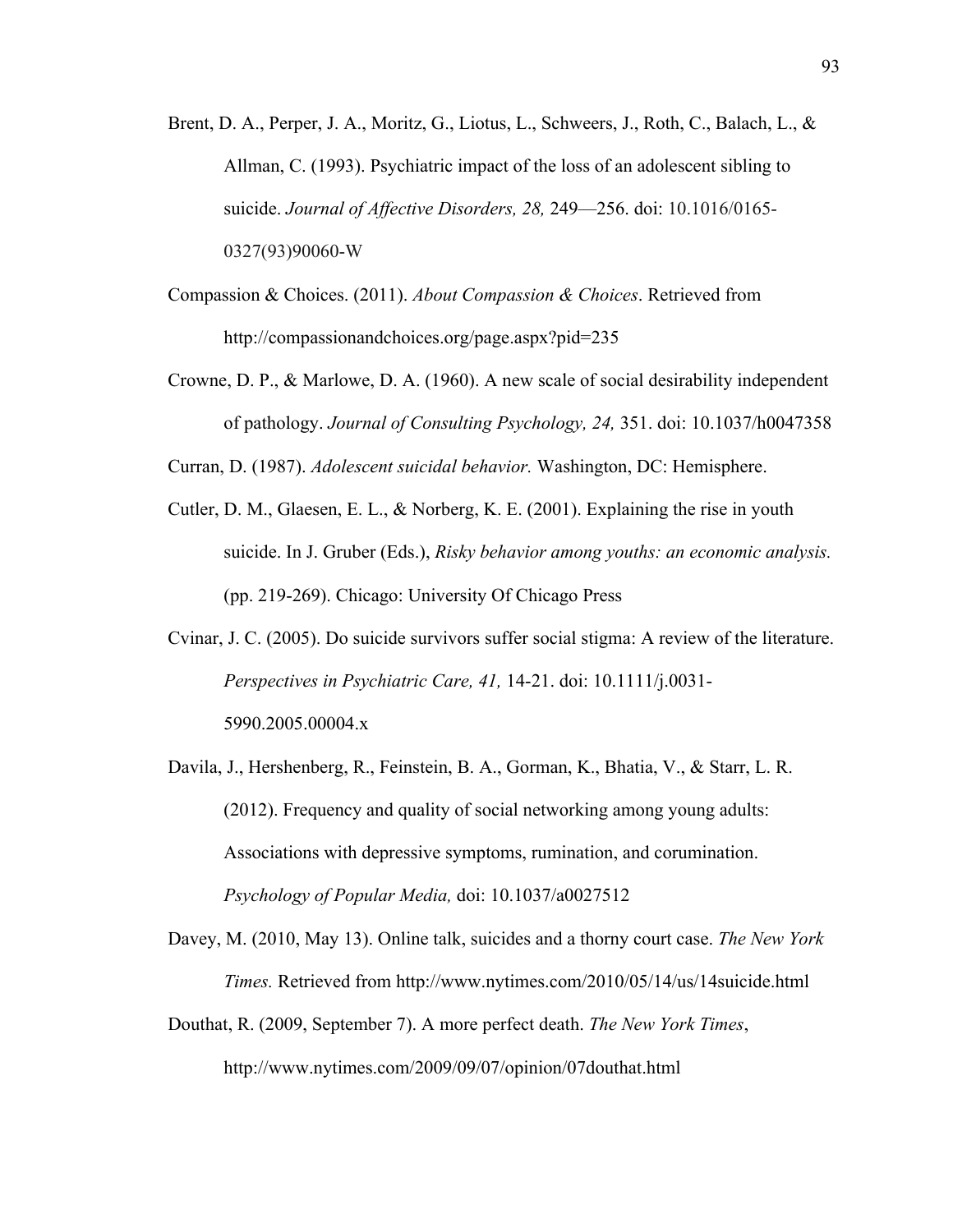- Farberow, N. L. (1989) Attitudes toward suicide. In R. F. W. Diekstra, S. R. Maris, S. Platt, A. Schmidtke, G. Sonnek, (Eds.), *Suicide and its prevention: The role of attitude and imitation.* (pp. 281-298). Brill Academic Pub
- Fuse, T. (1980). Suicide and culture in Japan: A study of seppuku as an institutionalized form of suicide. *Social Psychiatry, 15*, 57-63. doi: 10.1007/BF00578069
- Futterman, A., Holland, J. M., Brown, P. J., Thompson, L. W., & Gallagher-Thompson, D. (2010). Factorial validity of the Texas Revised Inventory of Grief—Present scale among bereaved older adults*. Psychological Assessment, 22,* 675-687. doi: 10.1037/a0019914
- Gajalakshmi V., & Peto R. (2007). Suicide rates in rural Tamil Nadu, South India: Verbal autopsy of 39,000 deaths in 1997–98. *International Journal of Epidemiology,* 36, 203–207. doi:10.1093/ije/dyl308
- Goldney, R. (2001). The media and suicide: A cautionary view. *Crisis, 22*, 173–175. doi: 10.1027//0227-5910.22.4.173
- Gould, M., Jamieson, P., & Romer, D. (2003). Media contagion and suicide among the young. *American Behavioral Scientist, 46,* 1269-1284. doi: 10.1177/0002764202250670
- Gould, M. S., King, R., Greenwald, S., Fisher, P., Schwab-Stone, M., Kramer, R., Flisher, A. J., Goodman, S., Canino, G., & Shaffer, D. (1998). Psychopathology associated with suicidal ideation and attempts among children and adolescents. *Journal of the American Academy of Child and Adolescent Psychiatry, 37*, 915– 23. doi: 10.1097/00004583-199809000-00011

Gould, M. S., & Kramer, R. A. (2001). Youth suicide prevention. *Suicide and Life*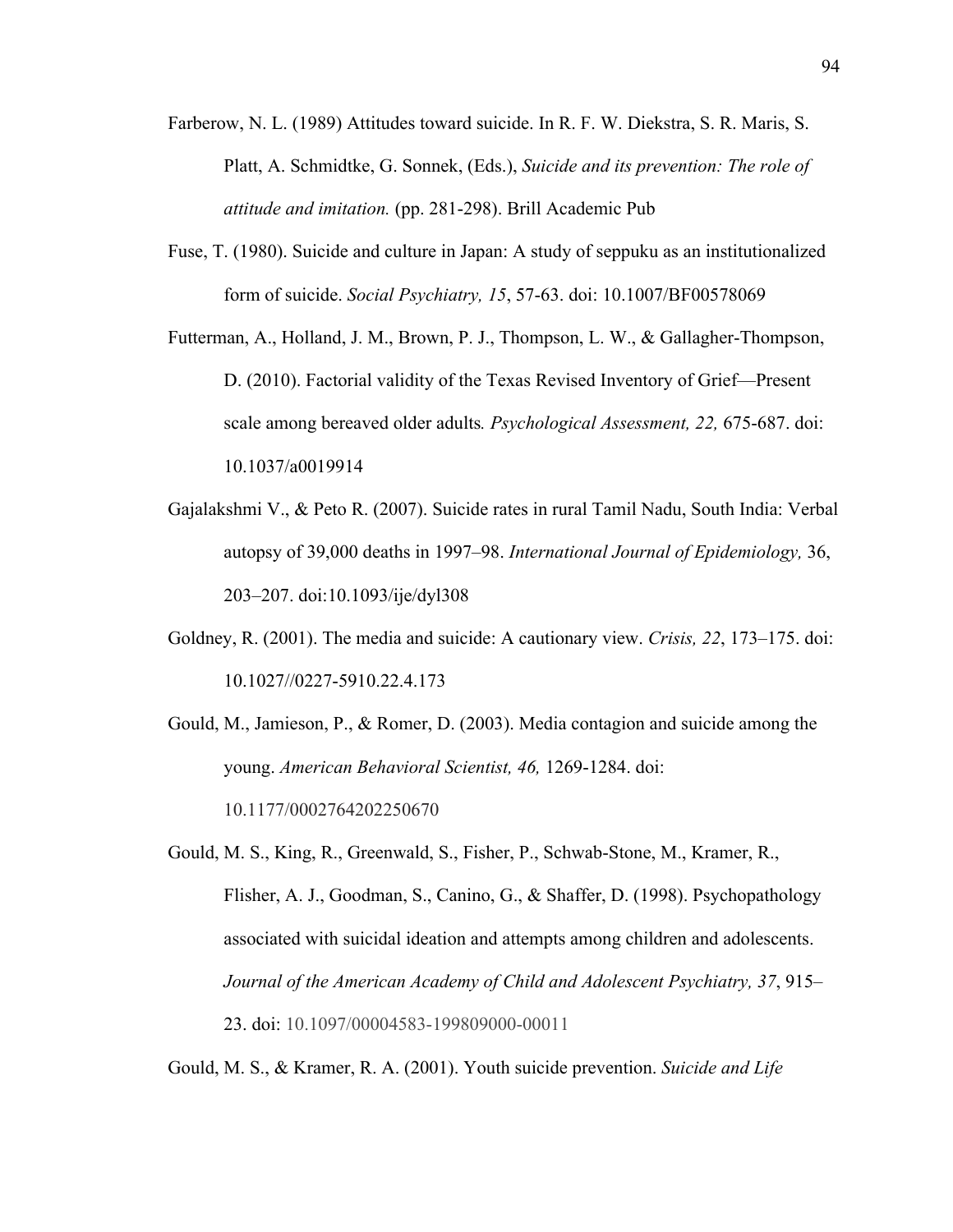*Threatening Behavior, 31,* 6-31. doi: 10.1521/suli.31.1.5.6.24219

- Gould, M. S., Wallenstein, S., & Keinman, M. (1990). Time-space clustering of teenage suicide. *American Journal of Epidemiology, 131,* 71–78.
- Gould, M. S., Wallenstein, S., Kleinman, M. H., O'Carroll, P., & Mercy, J. (1990). Suicide clusters: An examination of age-specific effects. *American Journal of Public Health*, *80*, 211-212.
- Gould, M. S., Velting, D., Klienman, M., Lucas, C., Graham Thomas, J., & Chung, M. (2004). Teenagers' attitudes about coping strategies and help-seeking behavior for suicidality. *Journal of the American Academy of Child and Adolescent Psychiatry, 43,* 1124—1133. doi:10.1097/01.chi.0000132811.06547.31
- Gutierrez, M., King, C., & Ghaziuddin, N. (1996). Adolescent attitudes about death in relation to suicidality. *Suicide & Life-Threatening Behavior, 26*, 8–18. doi: 10.1111/j.194278X.1996.tb00252.x
- Harvey, J. H. (1998). *Perspectives on loss: A sourcebook.* Philadelphia: Brunner/Mazel.
- Insel, B. J., & Gould, M. S. (2008). Impact of modeling on adolescent suicidal behavior. *Psychiatric Clinics of North America, 31,* 293-316. doi:10.1016/j.psc.2008.01.007
- Introvigne, M. (1995). Ordeal by fire: The tragedy of the Solar Temple Religion. *Religion, 25,* 267-283. doi: 10.1006/reli.1995.0023
- Jacomb, P. A., Jorm, A. F., Rodgers, B., Korten, A. E., Henderson, A. S., & Christensen, H. (1999). Emotional response of participants to a mental health survey. *Social Psychiatry and Psychiatric Epidemiology, 34,* 80-84.
- Joe, S., Romer, D., & Jamieson, P. (2007). Suicide acceptability is related to suicide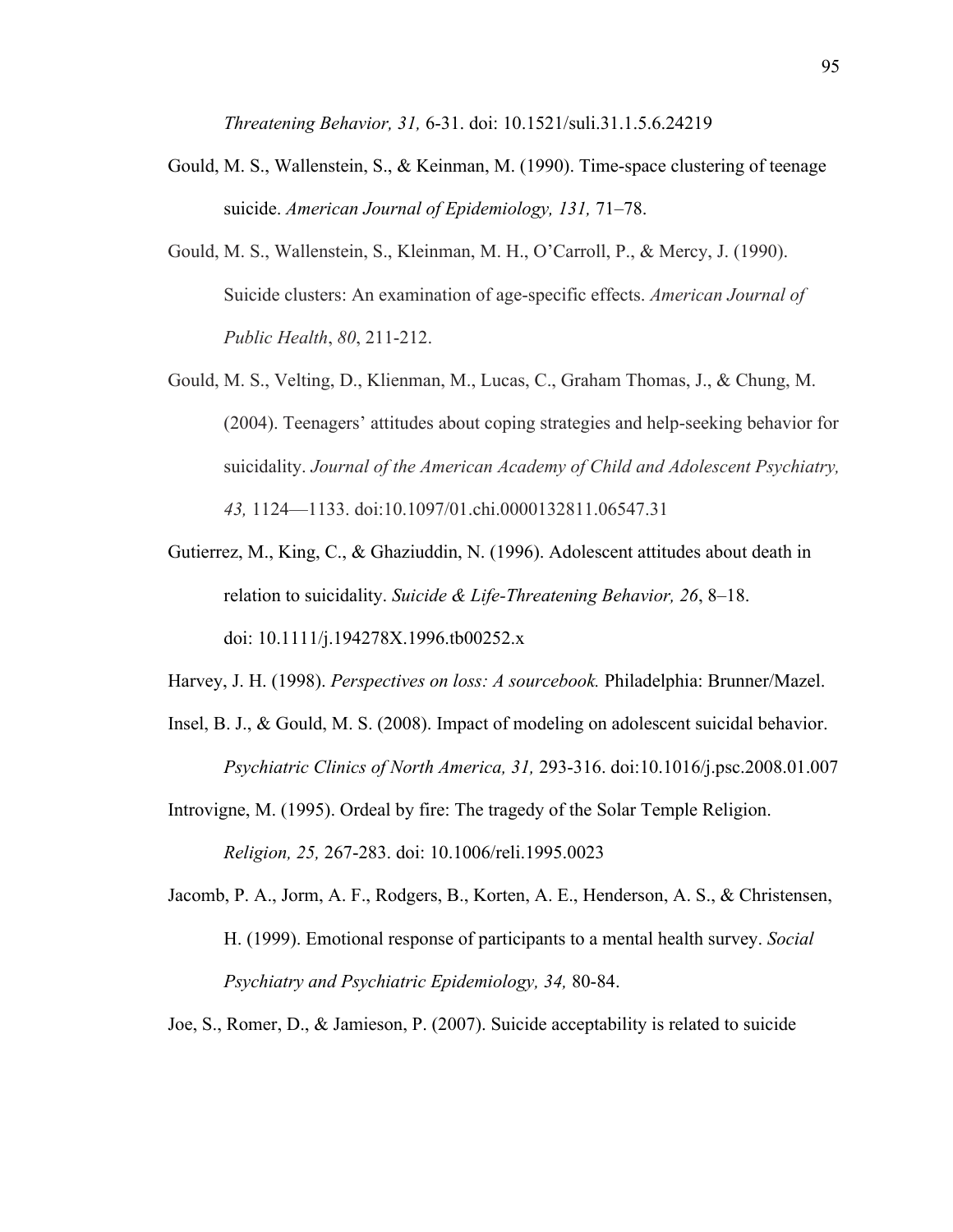planning in U.S. adolescents and young adults. *Suicide & Life-Threatening Behavior, 37,* 165-178. doi: 10.1521/suli.2007.37.2.165

- Johansson, L., Lindqvist, P., & Eriksson, A. (2006). Teenage suicide cluster formation and contagion: Implications for primary care. *BMC Family Practice, 7.* Retrieved from www.biomedcentral .com/1471-2296/7/32. doi: 10.1186/1471-2296-7-32
- Johnson, G., Krug, E., & Potter, L., (2000). Suicide among adolescents and young adults: A cross-national comparison of 34 countries. *Suicide & Life-Threatening Behavior, 30*, 74–82. doi: 10.1111/j.1943-278X.2000.tb01066.x
- Joiner, T. (1999). The clustering and contagion of suicide. *Current Directions in Psychological Science, 8,* 89- 92 . doi: 10.1111/1467-8721.00021
- Joiner, T. E. (2010). *Myths about suicide.* Cambridge, MA: Harvard University Press.
- Joiner, T. E., & Rudd, M. D. (2000). *Suicide science: Expanding the boundaries.* Boston: Kluwer Academic Publishers.
- Jordan, J. R. (2001). Is suicide bereavement different? A reassessment of the literature. *Suicide and Life-Threatening Behavior, 31*, 91-102. doi:

10.1521/suli.31.1.91.21310

Kalafat, J., & Elias, M. (1992), Adolescents' experience with and response to suicidal peers. *Suicide and Life Threatening Behavior, 23,* 315-321. doi:

10.1111/j.1943278X.1992.tb00736.x

Kessler, R. C., Downey, G., Milavsky, J. R., & Stipp, H. (1988). Clustering of teenage suicides after television news stories about suicides: A reconsideration. *American Journal of Psychiatry, 145,* 1379–1383.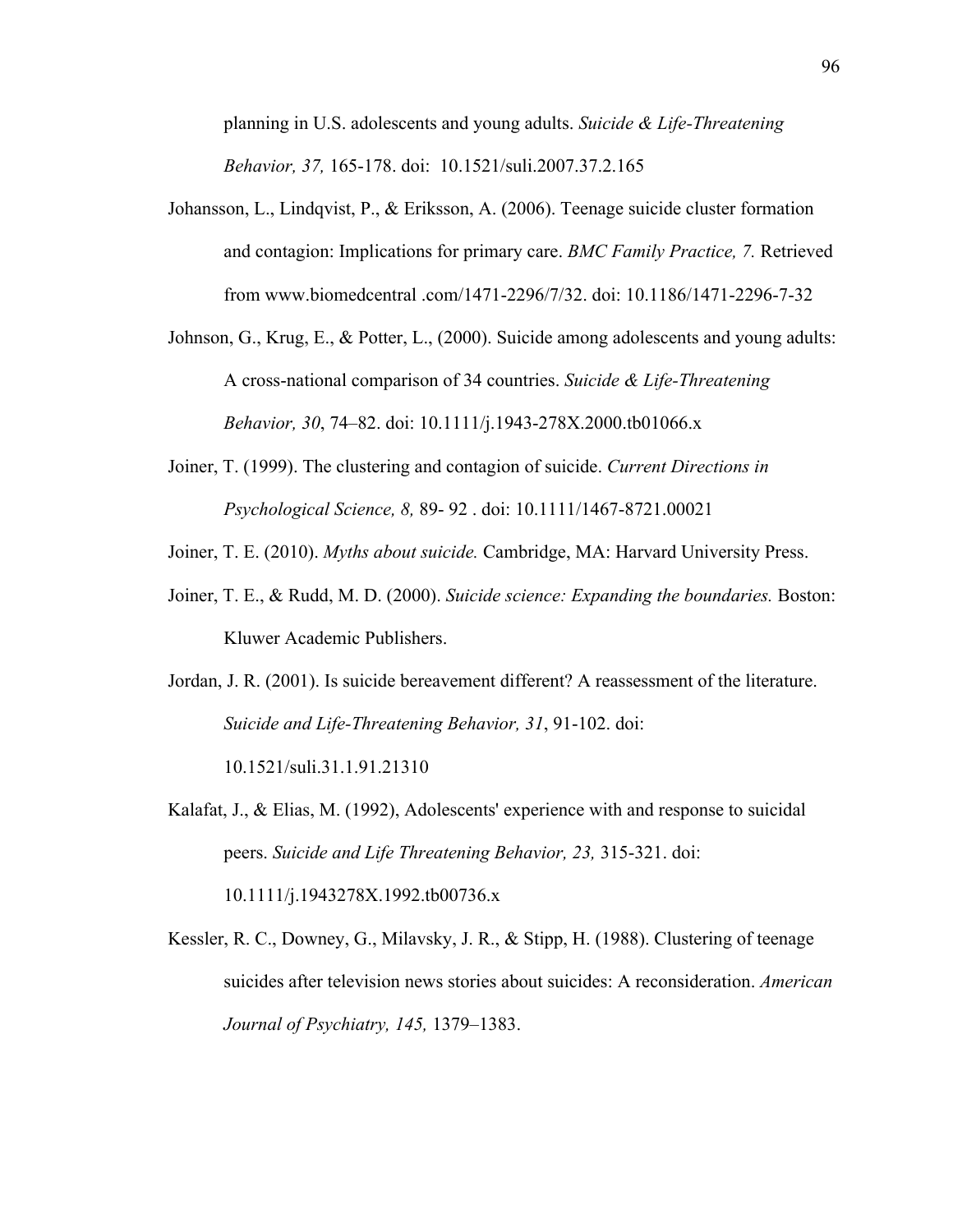- Kreitman, N., Smith, P., & Tan, E. (1969). Attempted suicide in social networks. *British Journals of Preventive and Social Medicine, 23,* 116-123.
- Li, X., & Phillips, M. R. (2010). The acceptability of suicide among rural residents, urban residents, and college students from three locations in China: A cross-sectional survey. *Crisis, 31,* 183-93. doi: 10.1027/0227-5910/a000024
- Link, B. G., Cullen, F. T., Frank, J., & Wozniak, J. F. (1987). The social rejection of former mental patients: Understanding why labels matter. *The American Journal of Sociology, 92,* 1461-1500. doi: 10.1086/228672
- Lo, P. J. (1999). Confucian views on suicide. In R. Fan (Eds.), *Confucian Bioethics* (pp. 626—631). Boston, MA: Kluwer Academic Publishers.
- Lukas, C., & Seiden, H. M. (2007). *Silent grief: Living in the wake of suicide*. Philadelphia, PA: Jessica Kingsley Publishers.
- MacMahon, B., & Pugh, T. (1965). Suicide in the widowed. *American Journal of Epidemiology, 81,* 23-31.
- Maris, R. W. (1981). *Pathways to suicide.* Baltimore, MD: Johns Hopkins.
- Maris, R. W., Bermanm, A. L., Maltsberger, J. T., & Yufit, R. I. (1992). *Assessment and prediction of suicide.* New York, NY: The Guilford Press.
- Mayer, J. F. (2001). The movement for the restoration of the Ten Commandments of God. *Nova Religio: The Journal of Alternative and Emergent Religions, 5,* 203- 210. doi: 10.1525/nr.2001.5.1.203
- Melhem, N. M., Day, N., Shear, M. K., Day, R., Reynolds, C. F., & Brent, D. (2003). Predictors of complicated grief among adolescents exposed to a peer's suicide. *Journal of Loss and Trauma, 9,* 21—34. doi: 10.1080=1532502490255287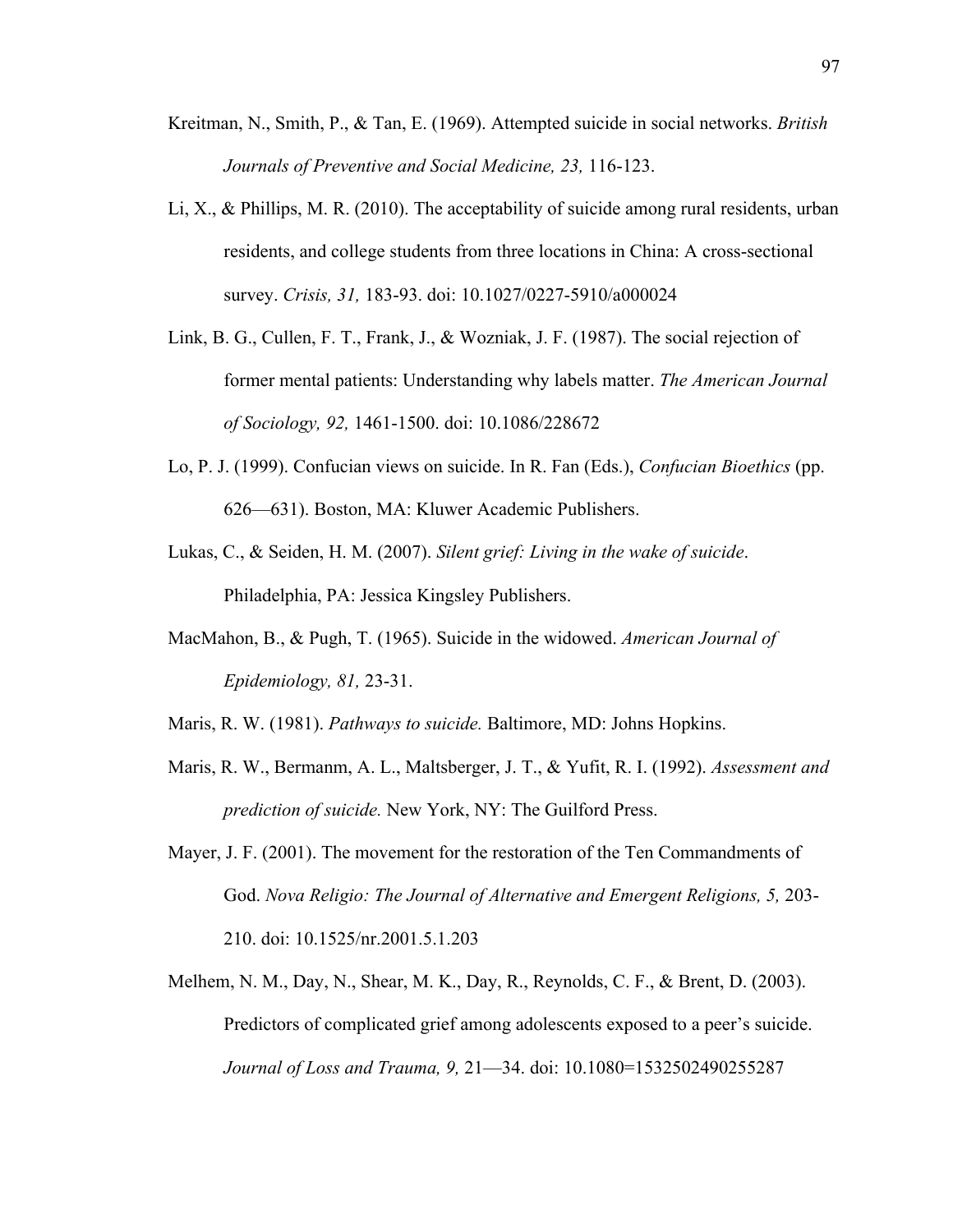- Melhem, N. M., Day, N., Shear, M. K., Day, R., Reynolds, C. F., & Brent, D. (2004). Traumatic grief among adolescents exposed to a peer's suicide. *American Journal of Psychiatry, 161,* 1411-1416. doi: 10.1176/appi.ajp.161.8.1411
- National Center for Education Statistics. (2009). *School Directory Information.* Retrieved from http://nces.ed.gov/ccd/schoolsearch/.
- National Center for Injury Prevention and Control, Centers for Disease Control and Prevention. (2008). *WISQARS fatal injuries: mortality reports.* Atlanta, GA: Centers for Disease Control and Prevention. Retrieved from http://webapp.cdc.gov/sasweb/ncipc/mortrate.html.
- Nelson, B. J., & Franz, T. T. (1996). Family interactions of suicide survivors and survivors of non-suicidal death. *Omega, 33,* 131-146.
- Ness, D. E., & Pfeffer, C. R. (1990). Sequalae of bereavement resulting from suicide. *American Journal of Psychiatry, 147,* 279-285.
- Nock, M. K., Borges, G., Bromet, E. J., Cha, C. B., Kessler, R. C., & Lee, S. (2008). Suicide and suicidal behavior. *Epidemiology Review, 30, 133-154.* doi: 10.1093/epirev/mxn002
- O'Carroll, P. W., Mercy, J. A., & Steward, J. A. (1988). CDC recommendations for a community plan for the prevention and containment of suicide clusters. *Morbidity and Mortality Weekly Report, 6,* 1-12.
- Patros, P. (1988). *Depression and suicide in children and adolescents.* Boston: Allyn and Bacon Inc.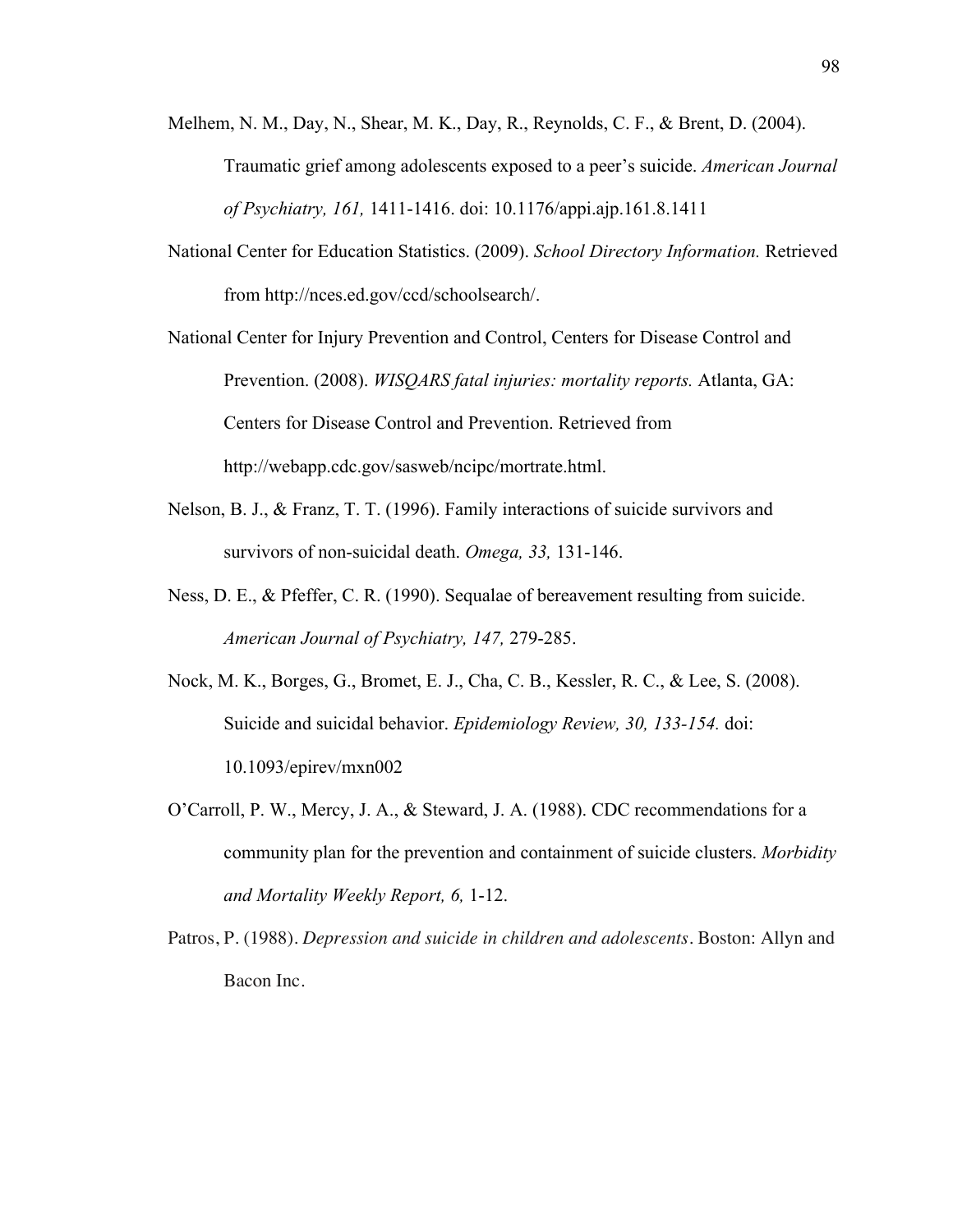- Pearson, J. L., Stanley, B., King, C. A., & Fisher, C. B. (2001). Intervention research with persons at high risk for suicidality: Safety and ethical considerations. *Journal of Clinical Psychiatry, 62*, 17-26.
- Phillips, D. (1974). The influence of suggestion on suicide: Substantive and theoretical implication of the Werther effect. *American Sociological Review, 39*, 340–354.

Philps, A. (2001, September 13). New assassins queue eagerly for martyrdom. *The Telegraph*. Retrieved from http://www.telegraph.co.uk/news/worldnews/middleeast/1340449/New-assassinsqueue-eagerly-for-martyrdom.html

- Pompili, M., Mancinelli, I., Girardi, P., Ruberto, A., & Tatarelli, R. (2005). Childhood suicide: a major issue in pediatric health care. *Issues in Comprehensive Pediatric Nursing, 28,* 63–68. doi:10.1080/01460860590916780
- Qin, P., Agerbo, E., & Mortensen, P. B. (2002). Suicide risk in relation to family history of completed suicide and psychiatric disorders: A nested case-control study based on longitudinal registers. *Lancet, 360,* 126-130. doi:10.1016/S0140- 6736(02)11197-4
- Rafa, G. P. (2011). *Dante's Inferno.* Retrieved from

http://danteworlds.laits.utexas.edu/index2.html

Rajagopal, S. (2004). Suicide pacts and the internet. *British Medical Journal, 329,* 1298. doi: 10.1136/bmj.329.7478.1298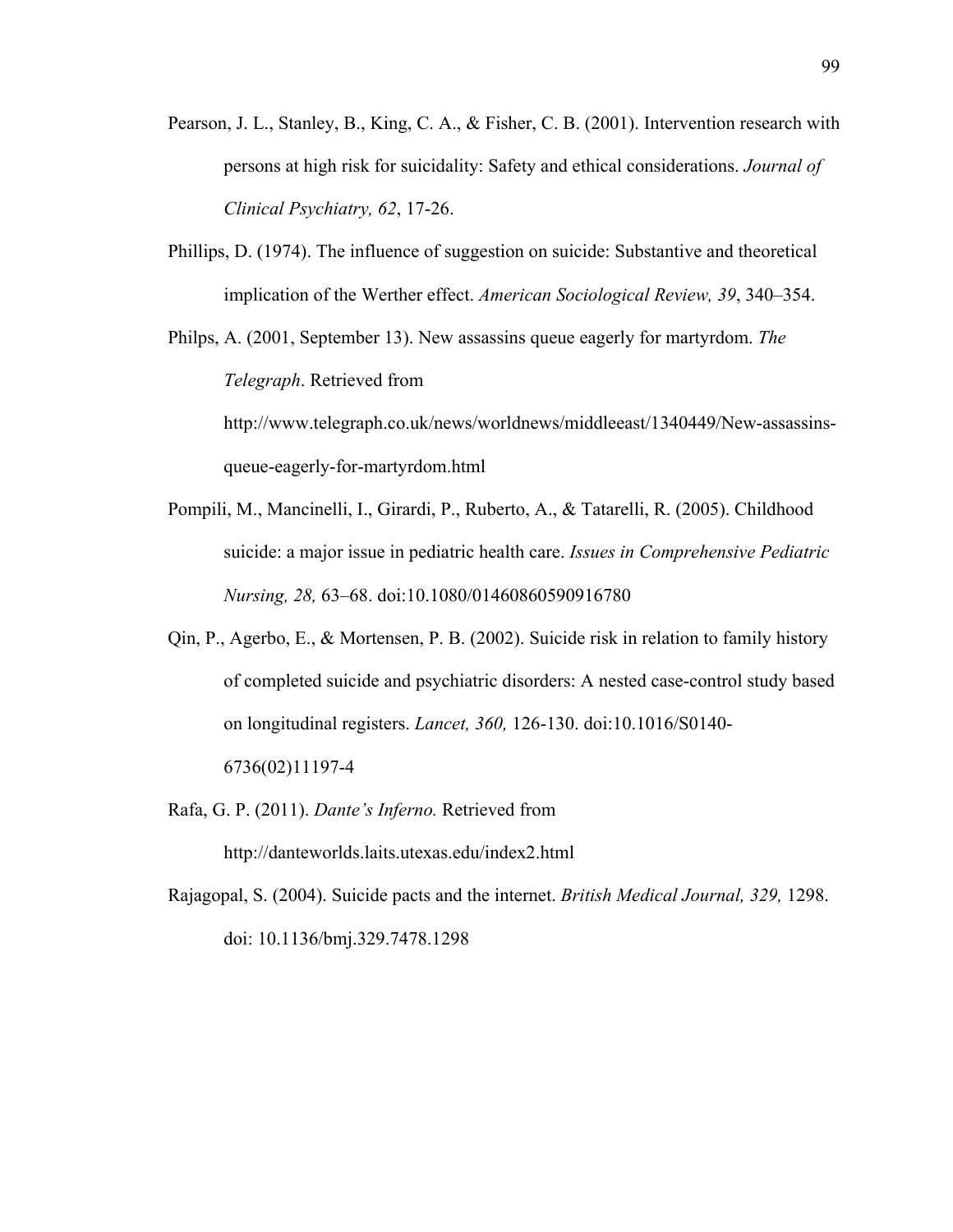Reynolds, S. K., Lindenboim, N., Comtois, K. A., Murray, A., & Linehan, M. M. (2006). Risky assessments: Participant suicidality and distress associated with research assessments in a treatment study of suicidal behavior. *Suicide and Life-Threatening Behavior, 36*, 19-34. doi: 10.1521/suli.2006.36.1.19

Robbins, P. (1998). *Adolescent suicide.* Jefferson, NY: McFarland & Company, Inc.

- Robbins, T. (1986). Religious mass suicide before Jonestown: The Russian Old Believers, *Sociology of Religion, 47*, 1-20. doi: 10.2307/3711273
- Rose, A. J. (2002). Co-rumination in the friendships of girls and boys. *Child Development, 73,* 1830– 1843. doi:10.1111/1467-8624.00509
- Runeson, B., & Asberg, A. (2003). Family history of suicide among suicide victims. *American Journal of Psychiatry, 160,* 1525-1526.
- Scheeres, J. (2003, Feb 3). Suicide 101: Lessons before dying. *Wired.* Retrieved from http://www.wired.com/culture/lifestyle/news/2003/02/57444
- Servaty-Seib, H. L., & Pistole, M. C. (2006-2007). Adolescent grief: Kinship category and emotional closeness. *Omega: Journal of Death and Dying, 54,* 147-167.
- Singh, B. K., Williams, J. S., & Ryther, B. J. (1986). Public approval of suicide: A situational analysis. *Suicide and Life-Threatening Behavior, 16,* 409- 418. doi: 10.1111/j.1943278X.1986.tb00727.x

Somashekhar, S. (2007, March 24). Soldier sacrificed his life for others. *The Washington Post.* Retreived from http://www.washingtonpost.com/wpdyn/content/article/2007/03/23/AR2007032301665.html

Stack, S. (1998). Heavy metal, religiosity, and suicide acceptability. *Suicide and Life Threatening Behavior, 28*, 388—394. doi: 10.1111/j.1943-278X.1998.tb00974.x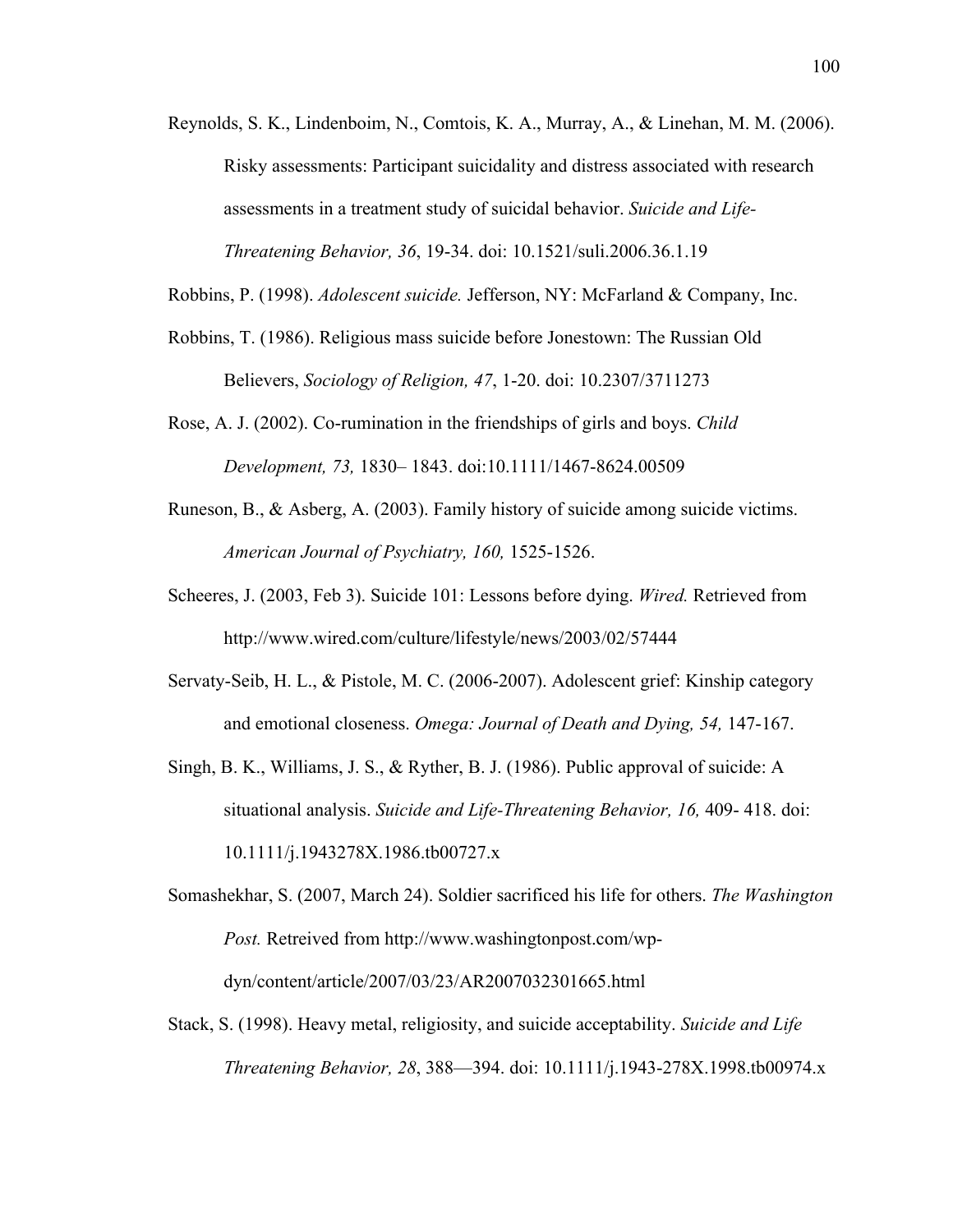- Stack, S., Gunlach, J., & Reeves, J. L. (1994). The heavy metal subculture and suicide. *Suicide and Life-Threatening Behavior, 24,* 15—23. doi: 10.1111/j.1943- 278X.1994.tb00659.x
- Stein, D., Brom, D., Elizur, A., & Witztum, E. (1998). The association between attitudes toward suicide and suicidal ideation in adolescents. *Acta Psychiatrica Scandinavica, 97,* 195-201. doi: 10.1111/j.1600-0447.1998.tb09987.x
- Stein, D., Witzum, E., Brom, D., DeNour, A., & Elizur, A. (1992). The association between adolescents' attitudes toward suicide and their psychosocial background and suicidal tendencies. *Adolescence, 27,* 949-959.
- Stevens, E. A., & Prinstein, M. J. (2005). Peer contagion of depressogenic attributional styles among adolescents: A longitudinal study. *Journal of Abnormal Child Psychology, 33,* 25–37. doi: 10.1007/s10802-005-0931-2
- Strasburger,V., & Donnerstein, E. (1999). Children, adolescents, and the media: Issues and solutions. *Pediatrics, 103*, 129–140.
- Suicide. (n.d.) In *Merriam-Webster Dictionary*. Retrieved from www.merriamwebster.com/dictionary/suicide.
- Suicide Act 1961. (2011). Retrieved from

http://www.legislation.gov.uk/ukpga/Eliz2/910/60

- Swales, M. (1987). Goethe: The sorrows of young Werther. Cambridge: Great Britain, Cambridge University Press.
- Taylor, W. (2004). Background brief on physician assisted suicide. *Oregon Legislating Committee Services, 2,* 1-2.

Thompson, R., Briggs, E., English, D. J., Dubowitz, H., Lee, L. C., Brody, K., Everson,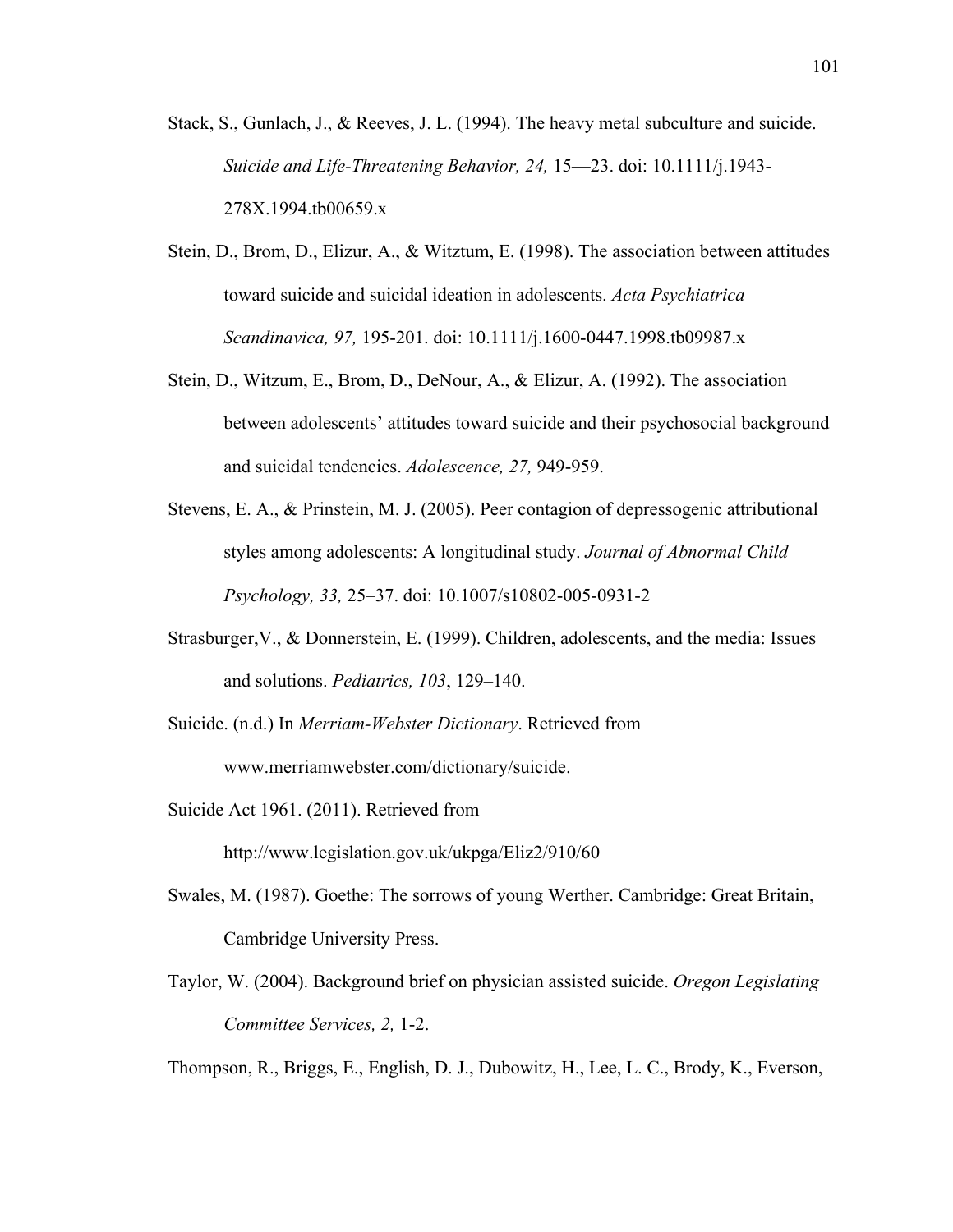M. D., & Hunter, W. M. (2005). Suicidal ideation among 8-year-olds who are maltreated and at risk: Findings from the LONGSCAN studies. *Child Maltreatment, 10,* 26–36. doi: 10.1177/1077559504271271

- Tisher, C. L., Staats-Reiss, N., & Rhodes, A. R. (2007). Suicidal Behavior in children younger than twelve: A diagnostic challenge for emergency department personnel. *Academic Emergency Medicine, 14,* 810-818. doi: 10.1197/j.aem.2007.05.014
- Weiss, R. S. (2001). Grief, bonds, and relationships. In M. S. Stroebe, R. O. Hansson, W. Stroebe, & H. Schut (Eds.), *Handbook of bereavement research: Consequences, coping and care* (pp. 47-62). Washington, DC: American Psychological Association.
- World Health Organization (1996). *Prevention of suicide: guidelines for the formulation and implementation of national strategies.* Geneva, Switzerland: World Health Organization.
- World Health Organization (2000). *Preventing suicide. A resource for general physicians.* Geneva, Switzerland: World health Organization. Retrieved from http://www.who.int/mental\_health/media/en/56.pdf
- World Health Organization (2012). *Suicide Prevention.* Geneva, Switzerland: World Health Organization. Retrieved from

http://www.who.int/mental\_health/prevention/suicide/suicideprevent/en/

Yonghe, Y., trans. Keliher, M. (2004). *Small sea travel diaries*. Taipei, Japan: SMC Publishing Inc.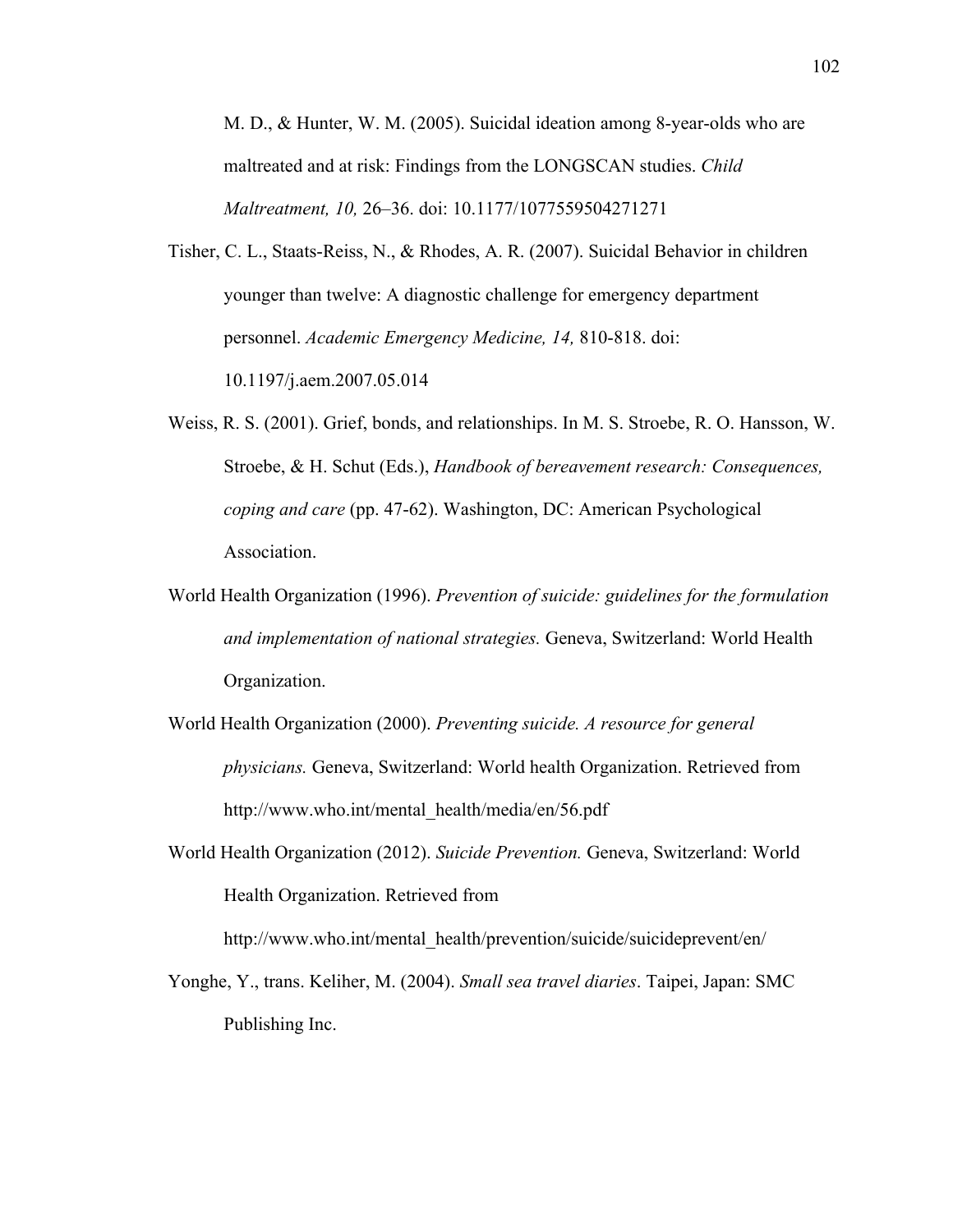- Young, J. (2002). Morals, suicide, and psychiatry: A view from Japan. *Bioethics, 16,* 412-424. doi: 10.1111/1467-8519.00299
- Zemaitiene, N., & Zaborskis, A. (2005). Suicidal tendencies and attitude towards freedom to choose suicide among Lithuanian schoolchildren: Results from three cross-sectional studies in 1994, 1998, and 2002. *BMC Public Health, 5.* Retrieved from http://www.biomedcentral.com/1471-2458/5/83*.* doi*:* 10.1186/1471-2458-5- 83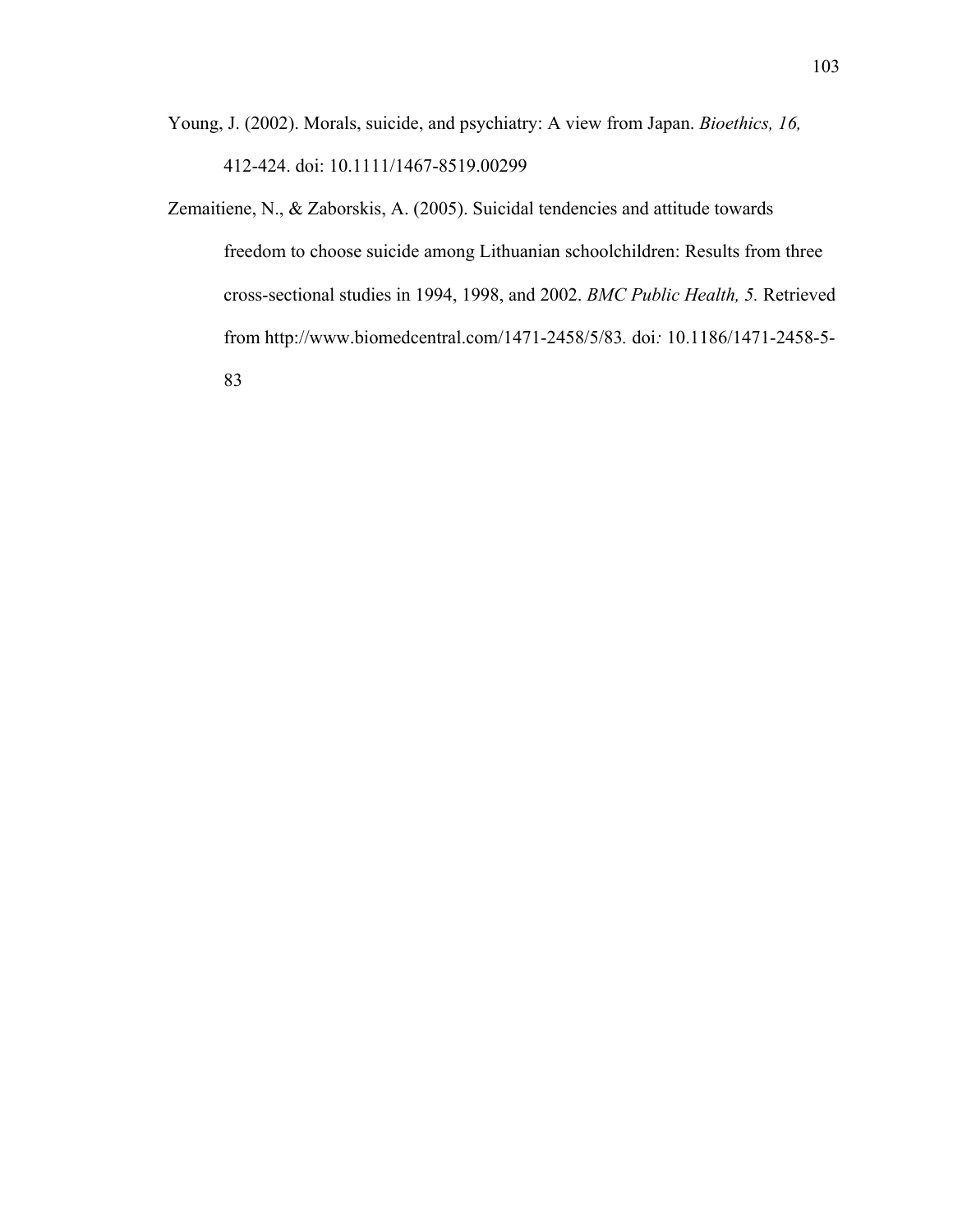Dear BHS graduate of the class of 2008,

I am an '08 BHS graduate and a senior at Connecticut College majoring in Psychology. For my honors thesis, I am doing a study about attitudes towards suicide. As a member of your graduating high school class who has also dealt with losing friends and classmates to suicide, I am personally invested in this topic and feel it is an issue that deserves more attention.

Because of our unique situation of being exposed to classmate death by suicide, I think it is important to understand how we all feel about and have dealt with it.

I would greatly appreciate your participation in my study. It is an online survey that should only take about 20 minutes. I would also appreciate it if you could send this message and survey link along to other members of BHS's class of '08 so I can reach as many people as possible.

Take the survey here: http://www.surveymonkey.com/s/H87H8PG

Feel free to contact me if you have any questions.

Thank you so much,

Caroline Abbott (774) 368-0535 cabbott@conncoll.edu Connecticut College '12 Barnstable High School '08

Thank you to everyone who has completed my survey!

This is just a reminder that the survey is still up online and if you haven't taken it yet but are interested in doing so, I would greatly appreciate it. Thanks again.

You may take the survey here: http://www.surveymonkey.com/s/H87H8PG

If anyone has any questions or is interested in seeing the results, you can email me at cabbott@conncoll.edu.

Caroline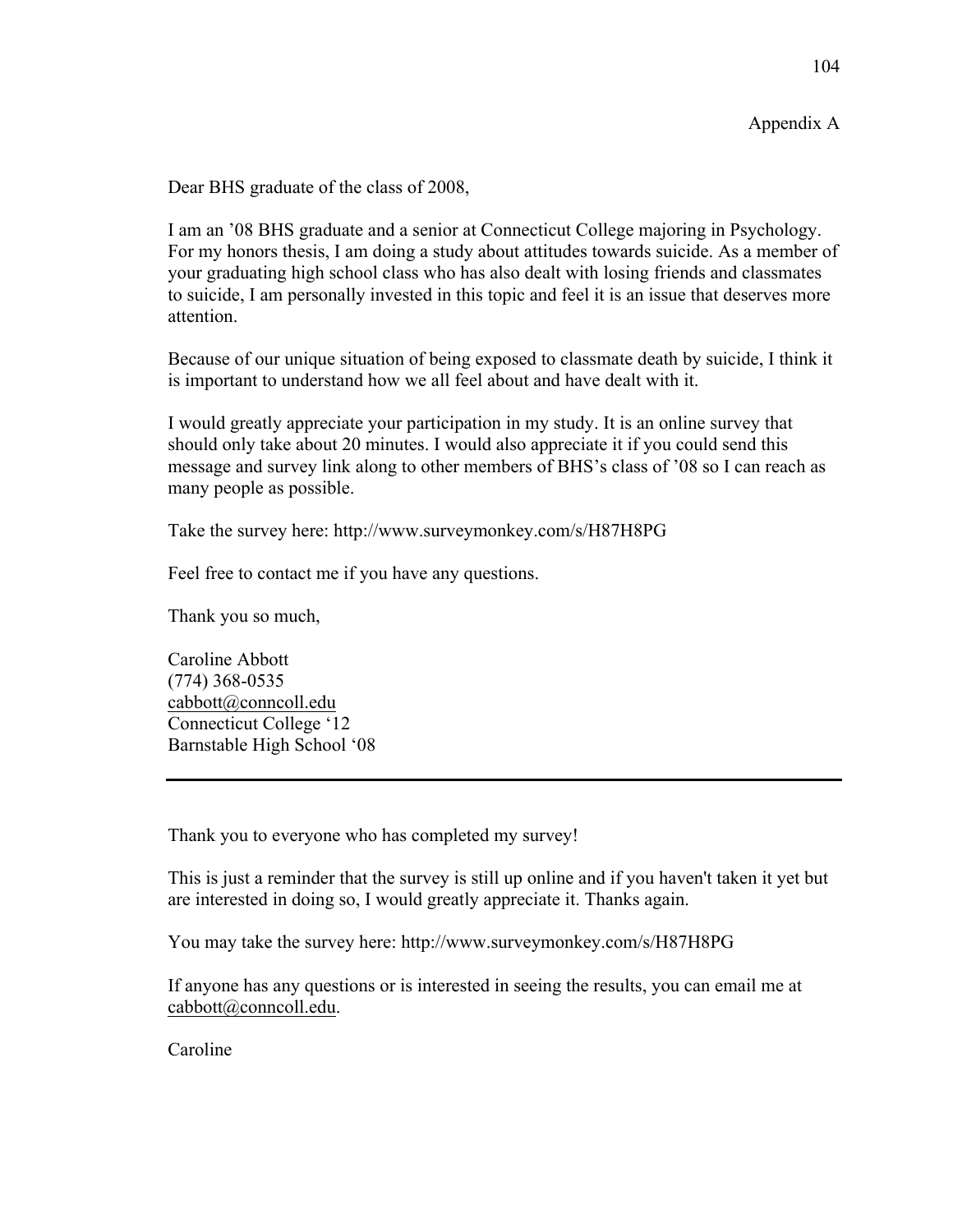Appendix B

Thank you for agreeing to take this survey.

# **Before you begin, please note the following:**

This will be an online survey that has been estimated to take 20 minutes.

This survey will ask questions about your feelings towards suicide and how you may have dealt with any loss by suicide in the past. Please note that if this topic is too distressing to you, you do not have to participate.

This study is **completely optional** and you may decline to answer any question as you see fit. You may also withdraw from the study without penalty at any time.

*If you or anyone you know is contemplating suicide, please contact a crisis center near you through the National Suicide Prevention Lifeline at 1-800-273-8255 (TALK).* 

Please feel free to contact me with any questions.

Thank you,

Caroline Abbott (774) 368-0535 cabbott@conncoll.edu cehabbott@yahoo.com Connecticut College '12 Barnstable High School '08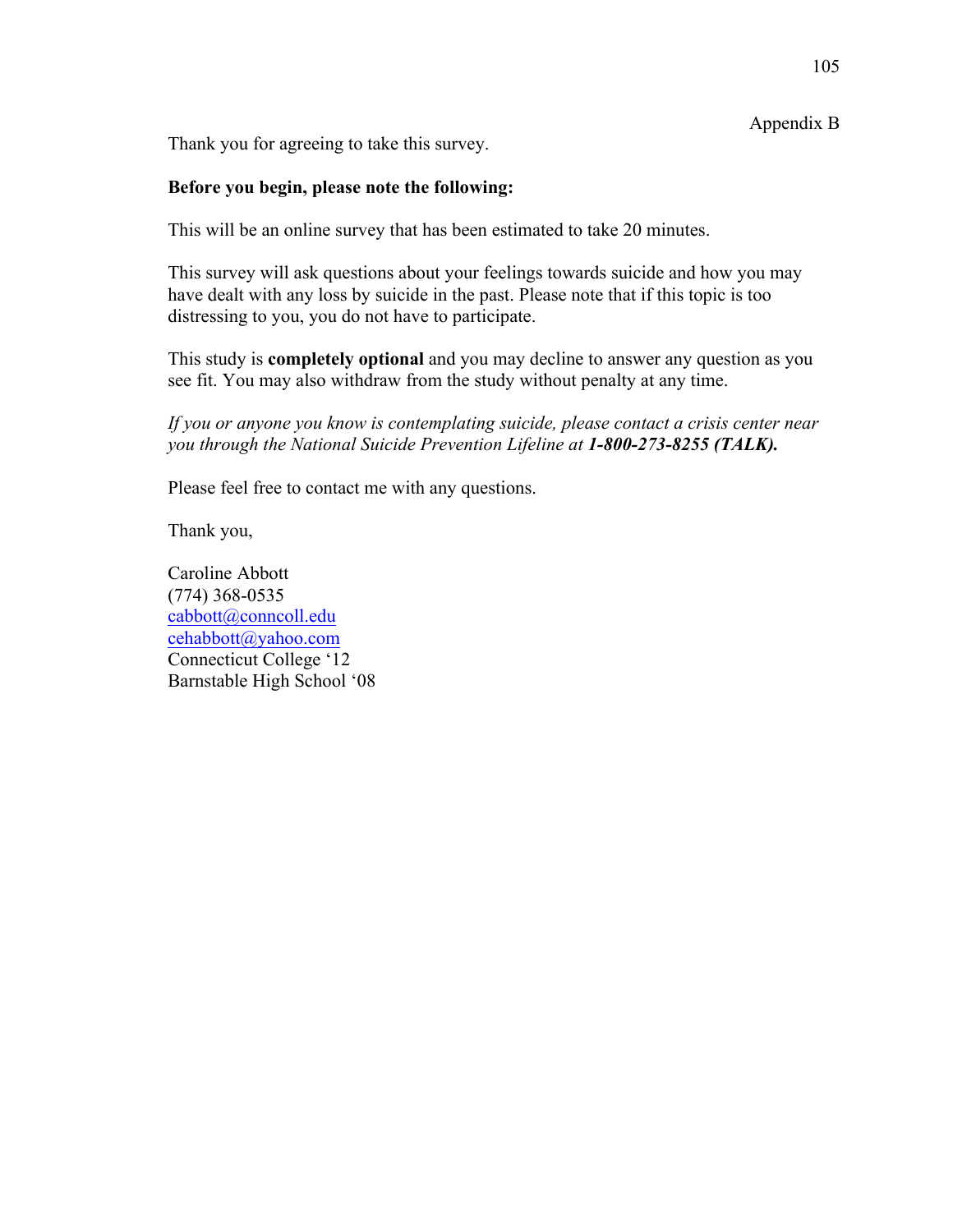Appendix C

## **Informed Consent Document**

I hereby consent to participate in Caroline Abbott's research about attitudes toward suicide.

I understand that this research will involve filling out an online questionnaire. While I understand that the direct benefits of this research to society are not known, I

have been told that I may learn more about attitudes towards suicide.

I understand that this research will take about 20 minutes.

I have been told that this questionnaire will ask me about my attitudes towards suicide and my own experiences with a peer suicide, which may cause emotional distress. I have been told that I will receive contact names and numbers in case I feel distressed or want to talk more.

I have been told that Caroline Abbott can be contacted at cabbott@conncoll.edu. I have been advised that I may contact the researcher who will answer any questions that I may have about the purposes and procedures of this study.

I understand that I may decline to answer any questions as I see fit, and that I may withdraw from the study without penalty at any time.

I understand that all information will be identified with a code number and NOT my name.

I understand that this study is not meant to gather information about specific individuals and that my responses will be combined with other participants' data for the purpose of statistical analyses.

I consent to publication of the study results as long as the identity of all participants is protected.

I understand that this research has been approved by the Connecticut College Human Subjects Institutional Review Board (IRB).

Concerns about any aspect of this study may be addressed to Professor Ann Devlin, Chairperson of the Connecticut College IRB (860-439-2333).

------------------------------------------------------------------------------------------------------------

I am at least 18 years of age, and I have read these explanations and assurances and voluntarily consent to participate in this research about attitudes towards suicide.

| Name (printed) |  |
|----------------|--|
| Signature      |  |
| Date           |  |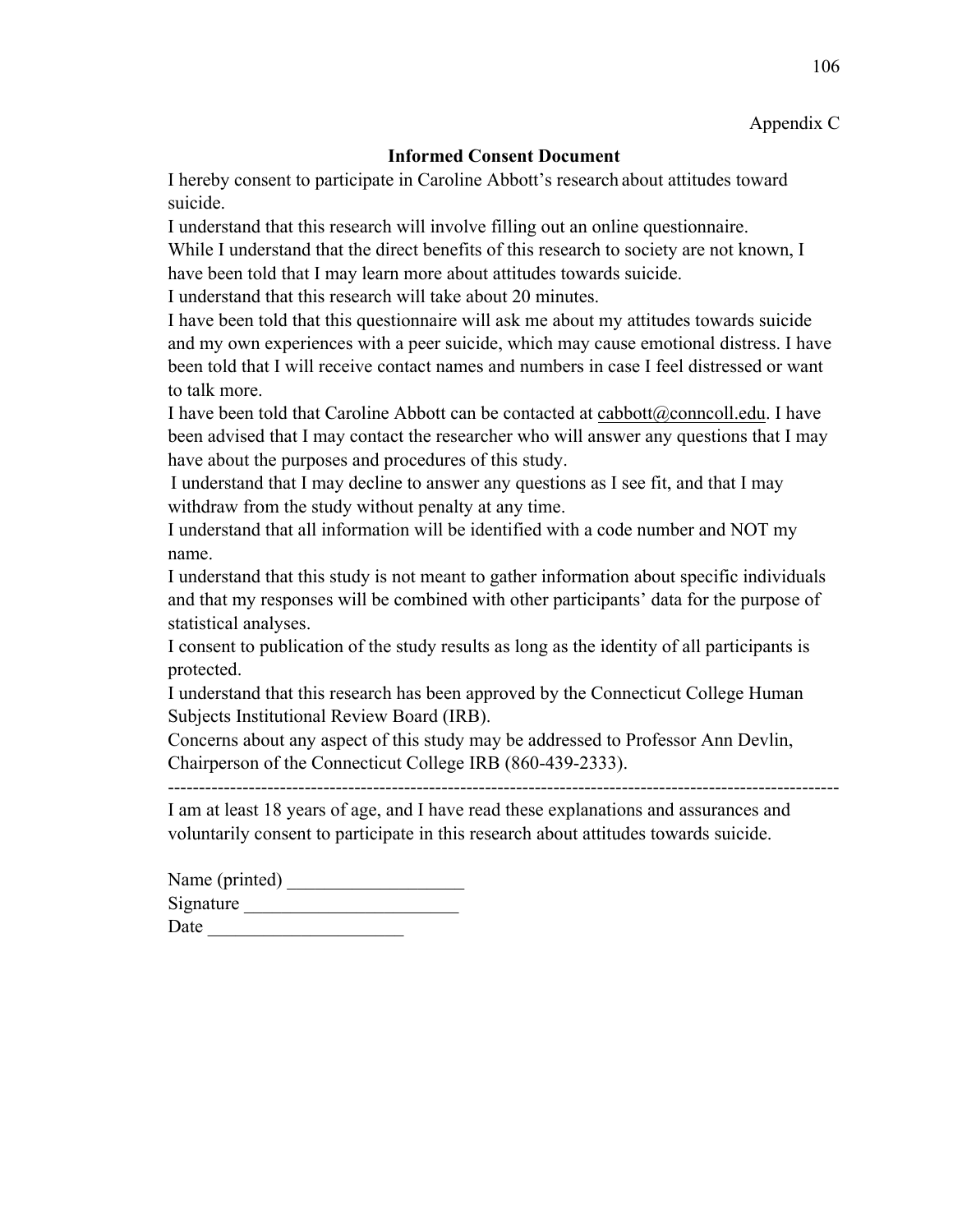| Appendix D<br>Please answer the following questions to the best of your ability.                                             |            |     |  |  |  |  |  |
|------------------------------------------------------------------------------------------------------------------------------|------------|-----|--|--|--|--|--|
| 1. Have you ever lost a family member to suicide? YES                                                                        |            | NO. |  |  |  |  |  |
| 2. Have you ever lost a peer to suicide?<br>(Peers are friends your age, classmates, teammates, someone in your grade, etc.) | <b>YES</b> | NO. |  |  |  |  |  |
| 3. If yes, how many peers have you lost to suicide?                                                                          |            |     |  |  |  |  |  |

**In the next series of questionnaires, you will be asked about three peers who have died by suicide (one set of questions per peer who died).** You will be asked to answer the questions for one peer at a time. If you have known more than 3 peers who have died by suicide, please answer the following questions for the 3 that have had the most significant impact on your life. If you have known fewer than 3 peers who have died by suicide, you will be asked to fill out one for each.

## **PEER 1**

**What was your relationship with this person?** Check the answer that fits best.

\_\_\_\_\_\_\_ Friend \_\_\_\_\_\_\_ Classmate/ acquaintance \_\_\_\_\_\_\_\_ Other (please specify):

**On a scale of 1-5 (5 being the closest), how close were you with this person?** Circle the answer that fits best.

| Not close at all |  | Very Close |
|------------------|--|------------|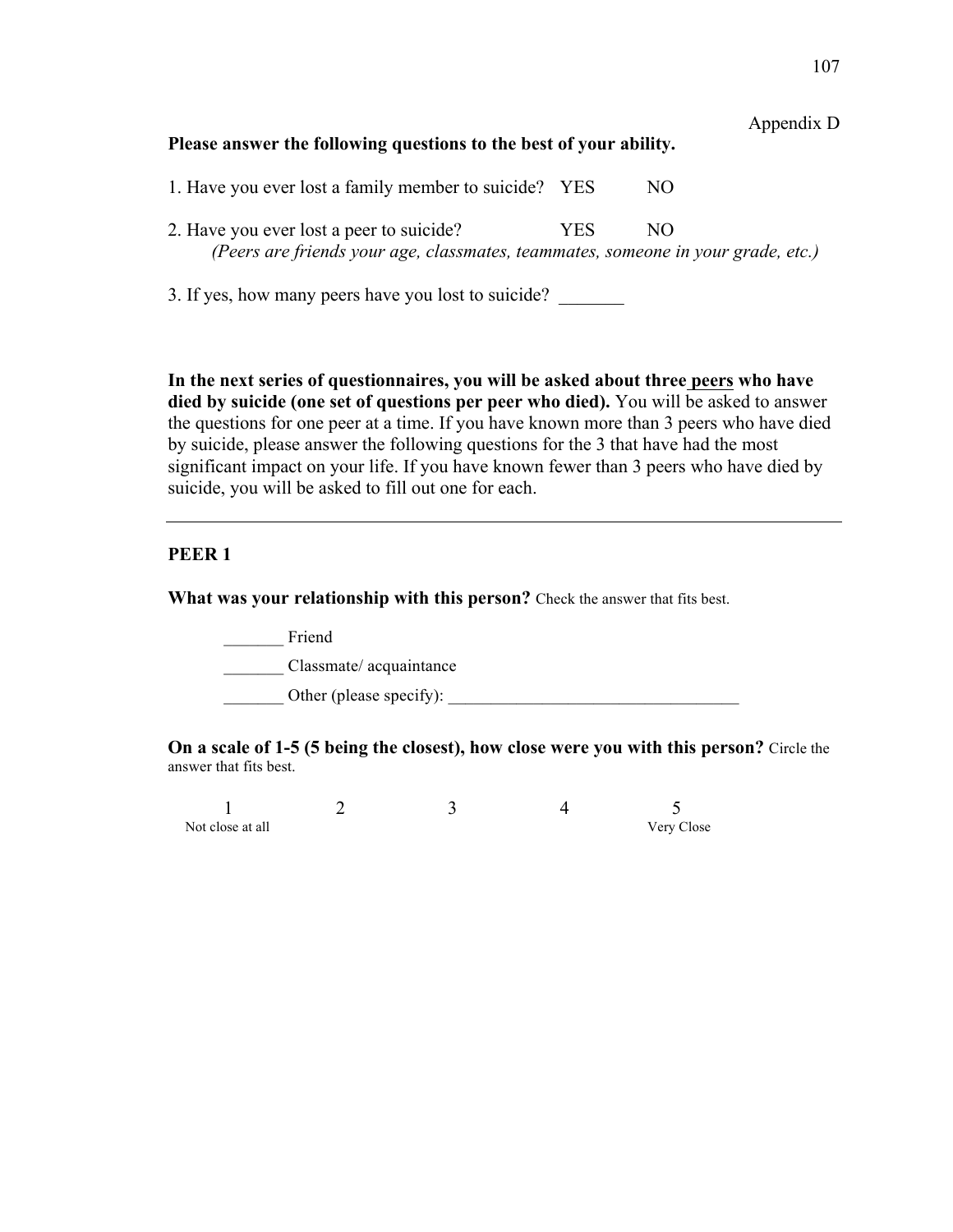Appendix E

#### **Remember that you may skip any question you do not want to answer.**

Think back to the time this person died and answer all of these items about your feelings and actions **at that time** by indicating whether each item is Completely True, Mostly True, Both True and False, Mostly False, or Completely False as it applied to you after this person died. Check the best answer.

1. After this person died I found it hard to get along with certain people.

|                                                                                                | Completely False                                        | <b>Mostly False</b> | Both True and False                                                                         | Mostly True | Completely True |
|------------------------------------------------------------------------------------------------|---------------------------------------------------------|---------------------|---------------------------------------------------------------------------------------------|-------------|-----------------|
|                                                                                                | 2. I found it hard to work well after this person died. |                     |                                                                                             |             |                 |
|                                                                                                | Completely False                                        | Mostly False        | Both True and False                                                                         | Mostly True | Completely True |
|                                                                                                |                                                         |                     | 3. After this person's death I lost interest in my family, friends, and outside activities. |             |                 |
|                                                                                                | Completely False                                        | Mostly False        | Both True and False                                                                         | Mostly True | Completely True |
|                                                                                                |                                                         |                     | 4. I felt a need to do things that the deceased had wanted to do.                           |             |                 |
|                                                                                                | Completely False                                        | <b>Mostly False</b> | Both True and False                                                                         | Mostly True | Completely True |
|                                                                                                | 5. I was unusually irritable after this person died.    |                     |                                                                                             |             |                 |
|                                                                                                | Completely False                                        | Mostly False        | Both True and False                                                                         | Mostly True | Completely True |
| 6. I couldn't keep up with my normal activities for the first 3 months after this person died. |                                                         |                     |                                                                                             |             |                 |
|                                                                                                | Completely False                                        | Mostly False        | Both True and False                                                                         | Mostly True | Completely True |
| 7. I was angry that the person who died left me.                                               |                                                         |                     |                                                                                             |             |                 |
|                                                                                                | Completely False                                        | <b>Mostly False</b> | Both True and False                                                                         | Mostly True | Completely True |
| 8. I found it hard to sleep after this person died.                                            |                                                         |                     |                                                                                             |             |                 |
|                                                                                                | Completely False                                        | Mostly False        | Both True and False                                                                         | Mostly True | Completely True |

Now answer all of the following items by checking **how you presently feel** about this person's death. Do not look back at Part I.

|                                                              | 1. I still cry when I think of the person who died. |              |                     |             |                 |
|--------------------------------------------------------------|-----------------------------------------------------|--------------|---------------------|-------------|-----------------|
|                                                              | Completely False                                    | Mostly False | Both True and False | Mostly True | Completely True |
| 2. I still get upset when I think about the person who died. |                                                     |              |                     |             |                 |
|                                                              | Completely False                                    | Mostly False | Both True and False | Mostly True | Completely True |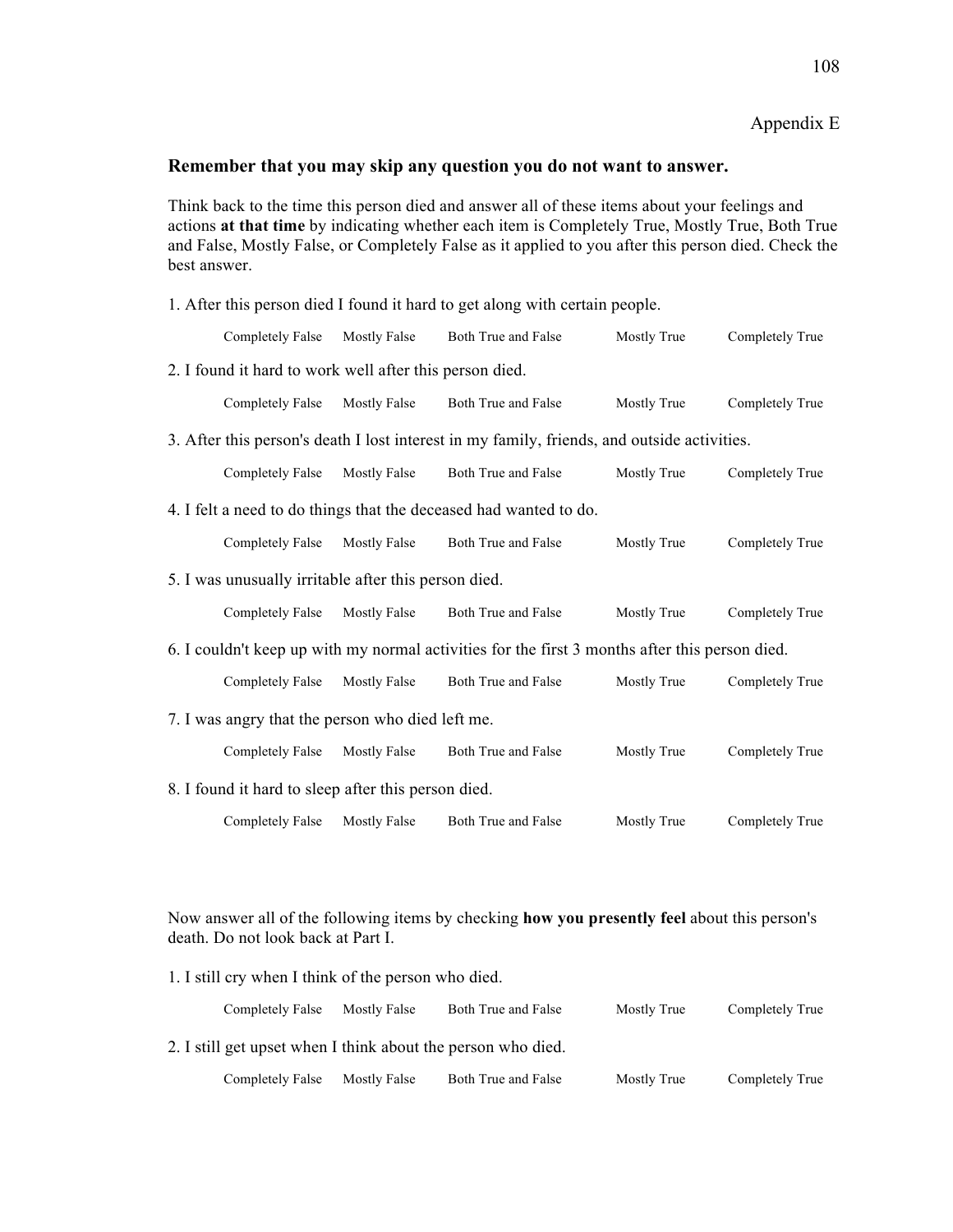3. I cannot accept this person's death.

|                                                                         | Completely False                                    | <b>Mostly False</b> | Both True and False                                                        | Mostly True | Completely True |
|-------------------------------------------------------------------------|-----------------------------------------------------|---------------------|----------------------------------------------------------------------------|-------------|-----------------|
|                                                                         | 4. Sometimes I very much miss the person who died.  |                     |                                                                            |             |                 |
|                                                                         | <b>Completely False</b>                             | Mostly False        | Both True and False                                                        | Mostly True | Completely True |
|                                                                         |                                                     |                     | 5. Even now it's painful to recall memories of the person who died.        |             |                 |
|                                                                         | Completely False                                    | <b>Mostly False</b> | Both True and False                                                        | Mostly True | Completely True |
|                                                                         |                                                     |                     | 6. I am preoccupied with thoughts (often think) about the person who died. |             |                 |
|                                                                         | <b>Completely False</b>                             | <b>Mostly False</b> | Both True and False                                                        | Mostly True | Completely True |
|                                                                         |                                                     |                     | 7. I hide my tears when I think about the person who died.                 |             |                 |
|                                                                         | <b>Completely False</b>                             | <b>Mostly False</b> | Both True and False                                                        | Mostly True | Completely True |
|                                                                         |                                                     |                     | 8. No one will ever take the place in my life of the person who died       |             |                 |
|                                                                         | <b>Completely False</b>                             | <b>Mostly False</b> | Both True and False                                                        | Mostly True | Completely True |
|                                                                         | 9. I can't avoid thinking about the person who died |                     |                                                                            |             |                 |
|                                                                         | <b>Completely False</b>                             | <b>Mostly False</b> | Both True and False                                                        | Mostly True | Completely True |
|                                                                         | 10. I feel it's unfair that this person died.       |                     |                                                                            |             |                 |
|                                                                         | <b>Completely False</b>                             | <b>Mostly False</b> | Both True and False                                                        | Mostly True | Completely True |
| 11. Things and people around me still remind me of the person who died. |                                                     |                     |                                                                            |             |                 |
|                                                                         | Completely False                                    | <b>Mostly False</b> | Both True and False                                                        | Mostly True | Completely True |
| 12. I am unable to accept the death of the person who died.             |                                                     |                     |                                                                            |             |                 |
|                                                                         | <b>Completely False</b>                             | <b>Mostly False</b> | Both True and False                                                        | Mostly True | Completely True |
|                                                                         |                                                     |                     | 13. At times I still feel the need to cry for the person who died.         |             |                 |
|                                                                         | <b>Completely False</b>                             | <b>Mostly False</b> | <b>Both True and False</b>                                                 | Mostly True | Completely True |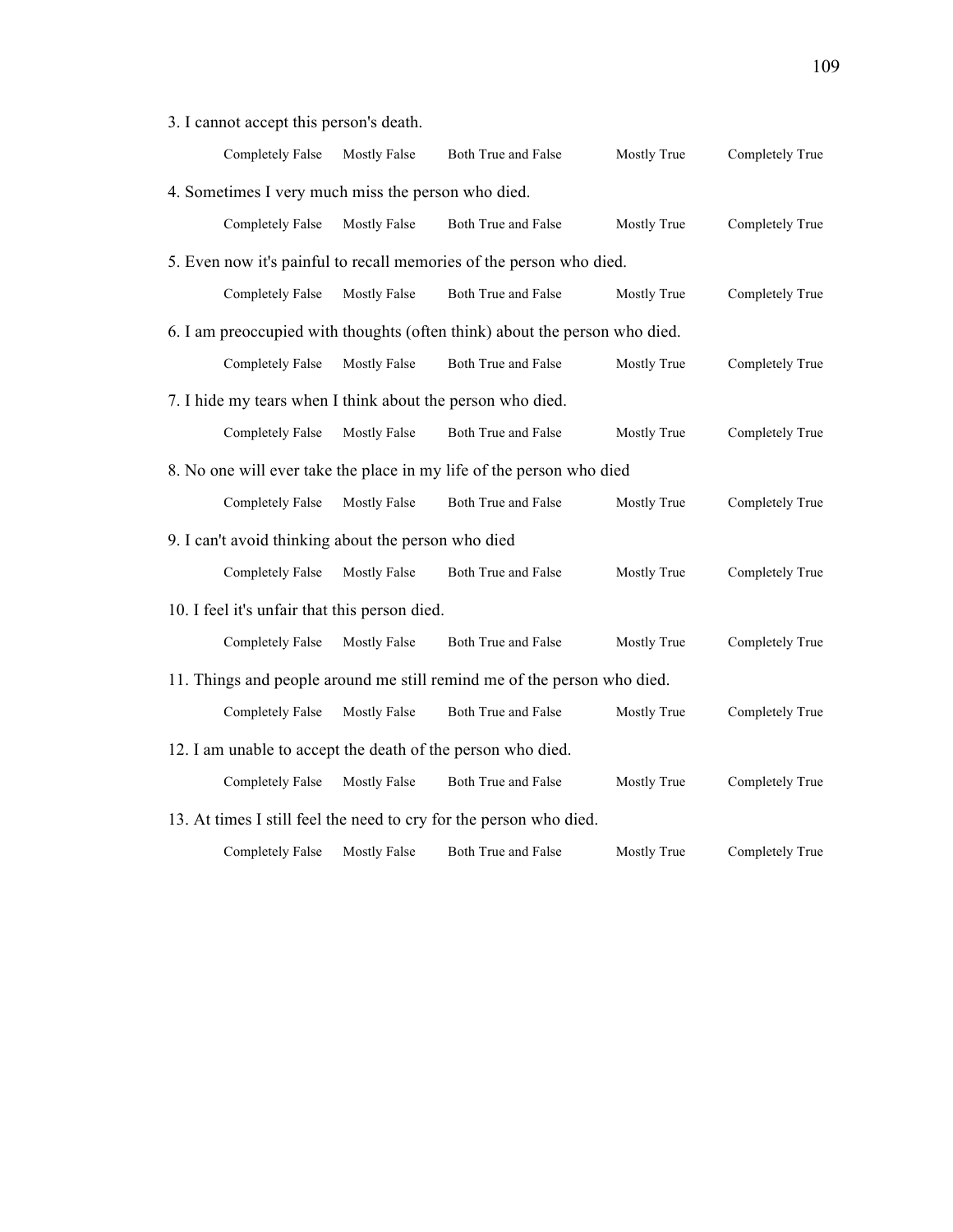Appendix F

**Please fill out the following questionnaire based on your current feelings. Remember that you may skip any question you do not want to answer.**

1. It is always possible to help a person with suicidal thoughts.

| Strongly | Agree | Neither | Disagree | Strongly |
|----------|-------|---------|----------|----------|
| Agree    |       |         |          | Disagree |

2. Taking one's own life is among the worst things to do to one's relatives.

| Strongly | Agree | Neither | Disagree | Strongly |
|----------|-------|---------|----------|----------|
| Agree    |       |         |          | Disagree |

3. Most suicide attempts are impulsive actions by nature.

| Strongly<br>Agree | Agree | Neither | Disagree | Strongly<br>Disagree |
|-------------------|-------|---------|----------|----------------------|

4. Many suicide attempts are made because of revenge or to punish someone else.

| Strongly | Agree | Neither | Disagree | Strongly |
|----------|-------|---------|----------|----------|
| Agree    |       |         |          | Disagree |

5. It is a human duty to try to stop someone from dying by suicide.

| Strongly<br>Agree | Agree | Neither | Disagree | Strongly<br>Disagree |
|-------------------|-------|---------|----------|----------------------|

6. When a person dies by suicide it is something that he/she has considered for a long time.

| Strongly<br>Agree | Agree | Neither | Disagree | Strongly<br>Disagree |
|-------------------|-------|---------|----------|----------------------|

7. There is a risk of evoking suicidal thoughts in a person's mind if you ask about it.

| Strongly | Agree | Neither | Disagree | Strongly |
|----------|-------|---------|----------|----------|
| Agree    |       |         |          | Disagree |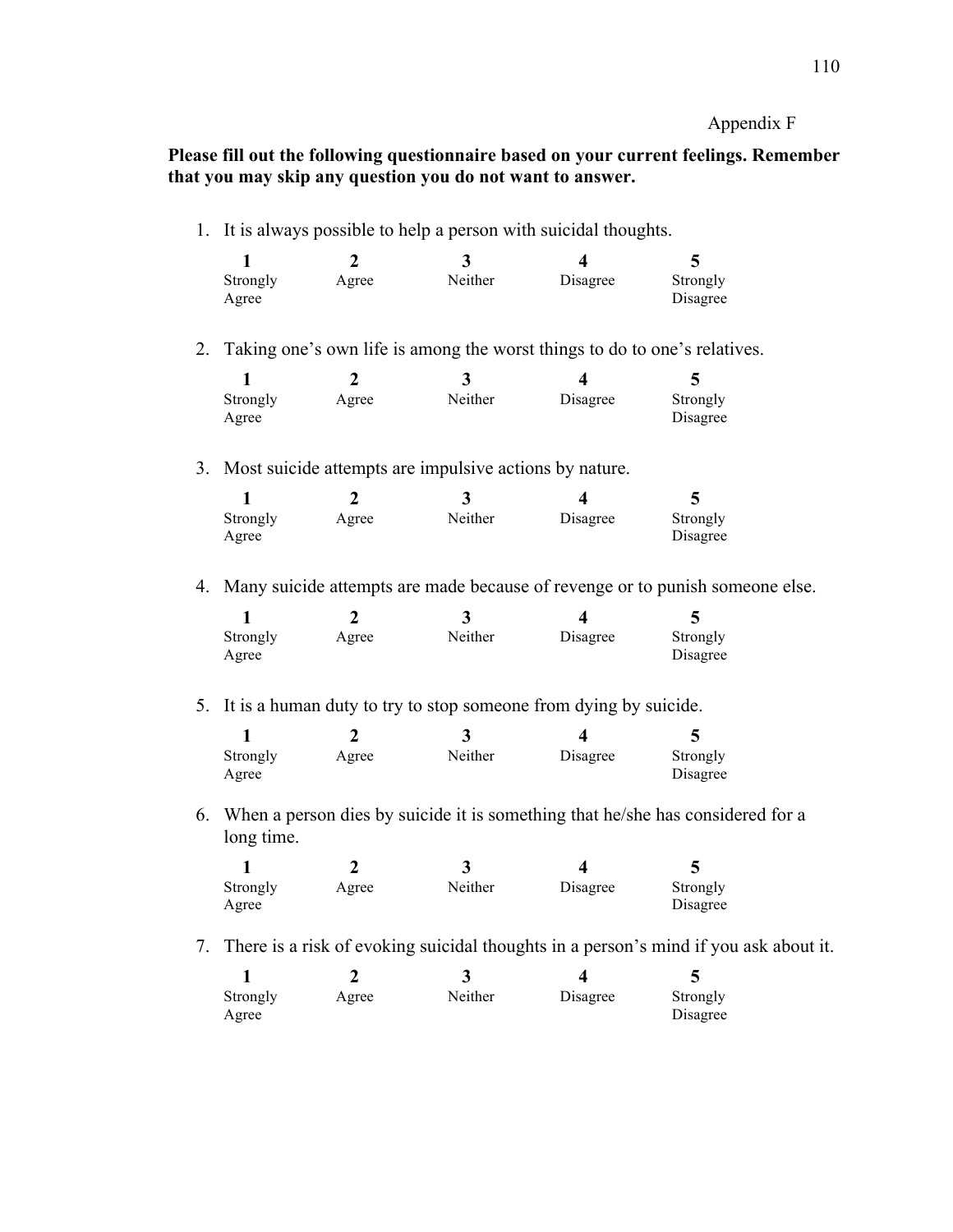8. People who make suicidal threats seldom complete suicide.

|                   |       | د.      |          |                      |
|-------------------|-------|---------|----------|----------------------|
| Strongly<br>Agree | Agree | Neither | Disagree | Strongly<br>Disagree |

9. Suicide is a subject that one should not talk about.

| Strongly<br>Agree | Agree | Neither | Disagree | Strongly<br>Disagree |
|-------------------|-------|---------|----------|----------------------|

10. Almost everyone has at one time or another thought about suicide.

| Strongly | Agree | Neither | Disagree | Strongly |
|----------|-------|---------|----------|----------|
| Agree    |       |         |          | Disagree |

11. There may be situations where the only reasonable solution is suicide.

| Strongly | Agree | Neither | Disagree | Strongly |
|----------|-------|---------|----------|----------|
| Agree    |       |         |          | Disagree |

12. Suicide can sometimes be a relief for those involved.

| Strongly | Agree | Neither | Disagree | Strongly |
|----------|-------|---------|----------|----------|
| Agree    |       |         |          | Disagree |

13. Suicides among young people are particularly puzzling since they have everything to live for.

| Strongly | Agree | Neither | Disagree | Strongly |
|----------|-------|---------|----------|----------|
| Agree    |       |         |          | Disagree |

14. A person suffering from a severe, incurable, disease expressing wishes to die should get that help to do so.

| Strongly | Agree | Neither | Disagree | Strongly |
|----------|-------|---------|----------|----------|
| Agree    |       |         |          | Disagree |

15. I am prepared to help a person in a suicidal crisis by making contact.

| Strongly<br>Agree | Agree | Neither | Disagree | Strongly<br>Disagree |
|-------------------|-------|---------|----------|----------------------|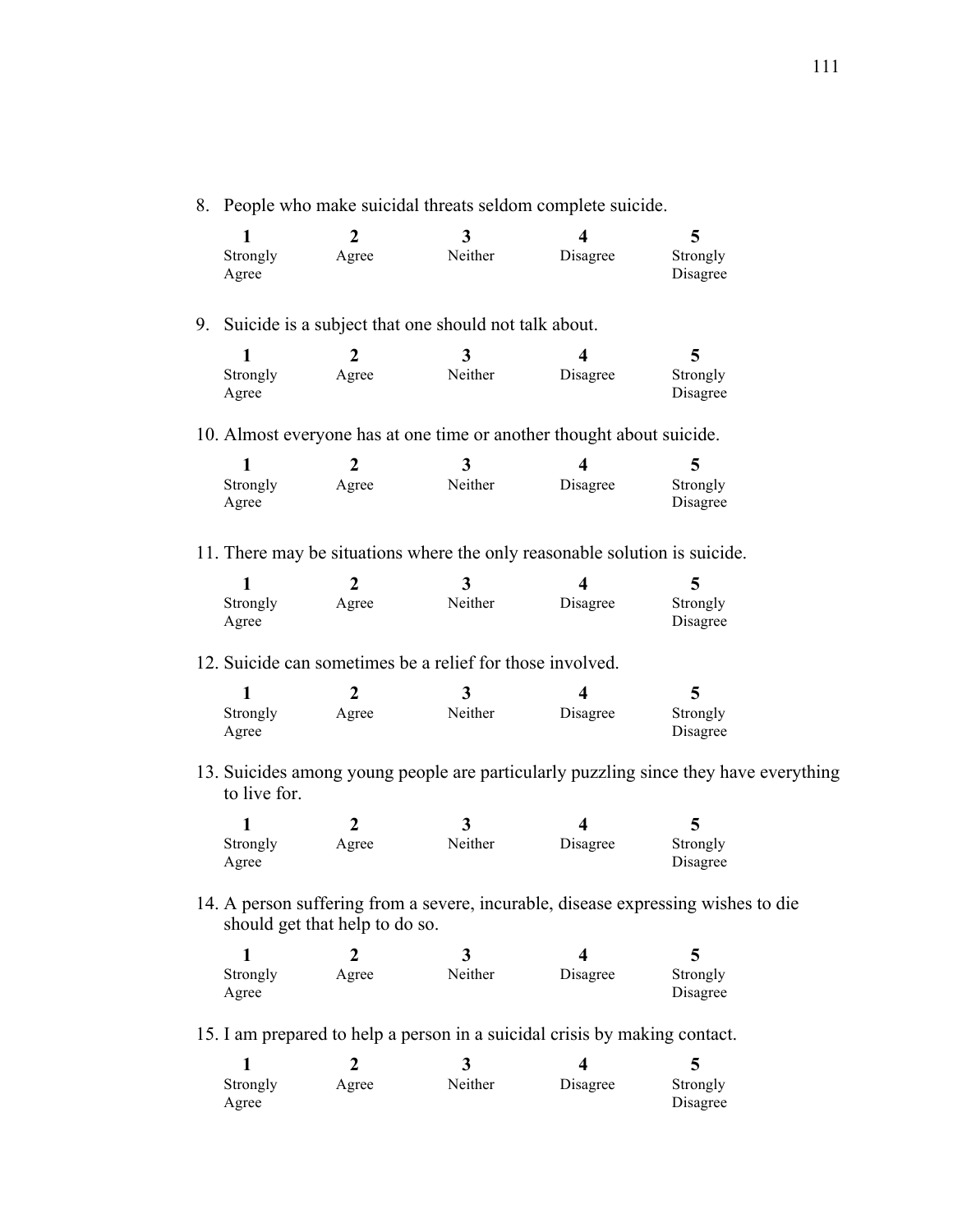16. Anybody can die by suicide.

| Strongly | Agree | Neither | Disagree | Strongly |
|----------|-------|---------|----------|----------|
| Agree    |       |         |          | Disagree |

17. I can understand that people suffering from a severe, incurable disease die by suicide.

| Strongly<br>Agree | Agree | Neither | Disagree | Strongly<br>Disagree |
|-------------------|-------|---------|----------|----------------------|

18. People who talk about suicide do not die by suicide.

|                   |       | J       |          |                      |
|-------------------|-------|---------|----------|----------------------|
| Strongly<br>Agree | Agree | Neither | Disagree | Strongly<br>Disagree |

19. Most suicide attempts are caused by conflicts with a close person.

| Strongly | Agree | Neither | Disagree | Strongly |
|----------|-------|---------|----------|----------|
| Agree    |       |         |          | Disagree |

20. Suicide can be prevented.

| Strongly | Agree | Neither | Disagree | Strongly |
|----------|-------|---------|----------|----------|
| Agree    |       |         |          | Disagree |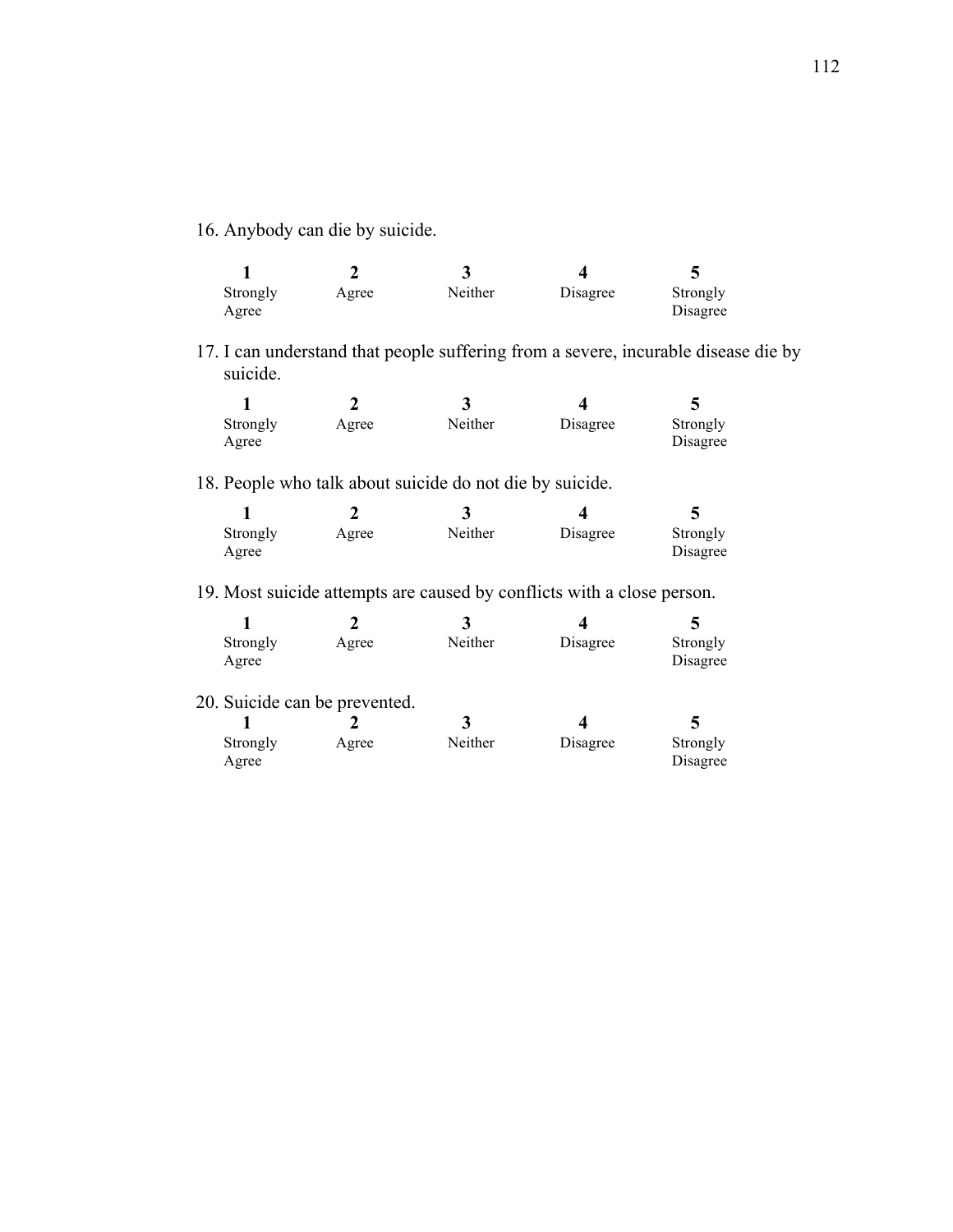# Appendix G

**Remember that you may skip any question you do not want to answer.**

### **Please circle the number that represents how you currently feel about the following statements.**

1. Suicide is an easy escape, one that cowards use.

| Strongly | Agree | Neither | Disagree | Strongly |
|----------|-------|---------|----------|----------|
| Agree    |       |         |          | Disagree |

2. Suicide is an act of anger, aggression, or revenge.

| Strongly | Agree | Neither | Disagree | Strongly |  |
|----------|-------|---------|----------|----------|--|
| Agree    |       |         |          | Disagree |  |

3. Suicide is selfish.

|          |       | ◡       |          |          |  |
|----------|-------|---------|----------|----------|--|
| Strongly | Agree | Neither | Disagree | Strongly |  |
| Agree    |       |         |          | Disagree |  |

4. People often die by suicide 'on a whim.

| Strongly<br>Agree | Agree | Neither | Disagree | Strongly<br>Disagree |
|-------------------|-------|---------|----------|----------------------|

5. If people want to die by suicide, we can't stop them.

| Strongly<br>Agree | Agree | Neither | Disagree | Strongly<br>Disagree |
|-------------------|-------|---------|----------|----------------------|

6. Suicide is just a cry for help.

|          |       | ◡       |          |          |
|----------|-------|---------|----------|----------|
| Strongly | Agree | Neither | Disagree | Strongly |
| Agree    |       |         |          | Disagree |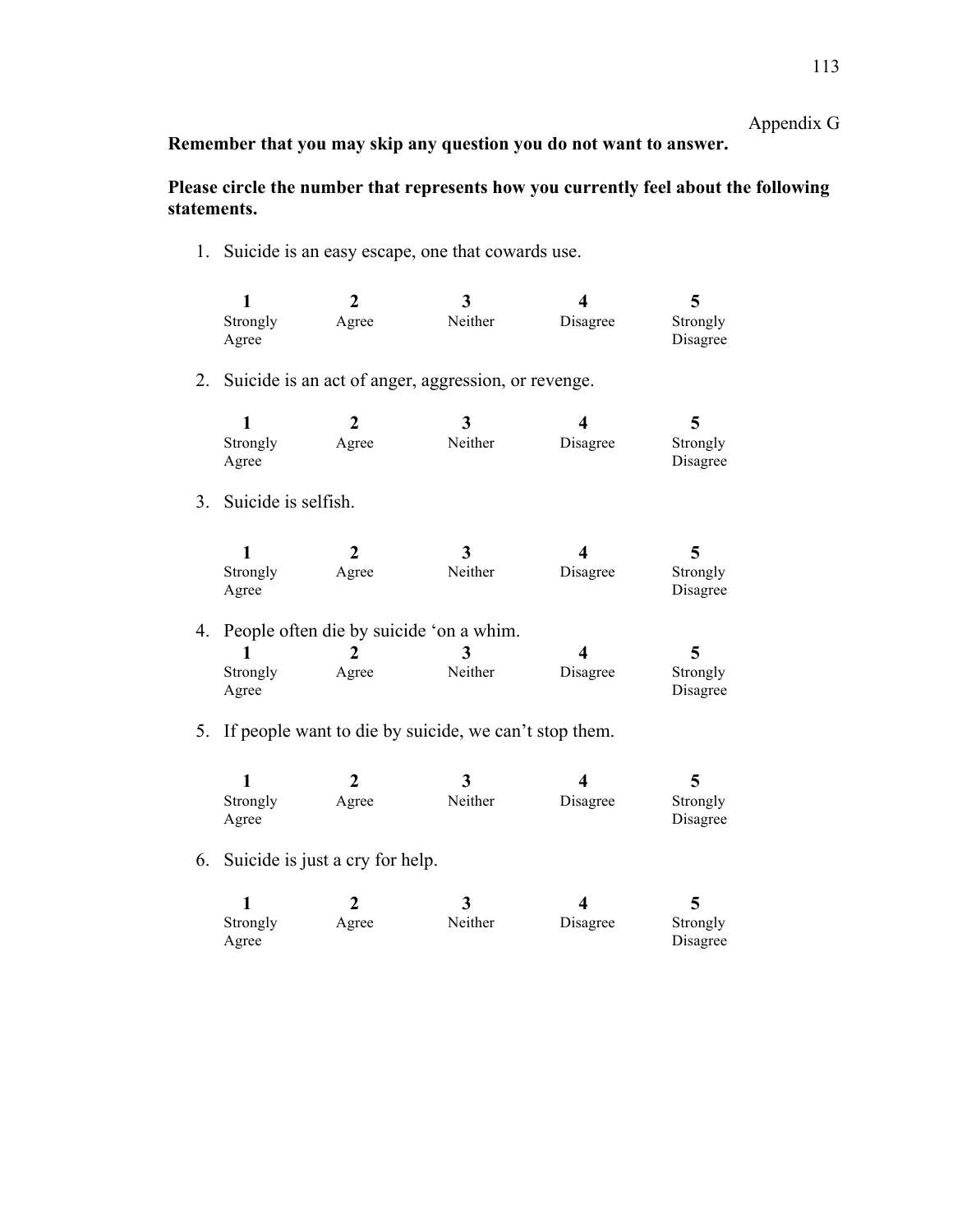### **Remember that you may skip any question you do not want to answer.**

Instructions: Read each statement carefully. Indicate how you feel about each statement.

Circle the "1" if you **Very Strongly Disagree** Circle the "2" if you **Strongly Disagree** Circle the "3" if you **Mildly Disagree** Circle the "4" if you are **Neutral** Circle the "5" if you **Mildly Agree** Circle the "6" if you **Strongly Agree**

| 1.  | There is a special person who is<br>around when I am in need               | $\mathbf{1}$ | $\overline{2}$ | $\overline{3}$ | $\overline{4}$ | 5 | 6 | 7              |
|-----|----------------------------------------------------------------------------|--------------|----------------|----------------|----------------|---|---|----------------|
| 2.  | There is a special person with<br>whom I can share my joys and<br>sorrows. | $\mathbf{1}$ | $\overline{2}$ | $\overline{3}$ | $\overline{4}$ | 5 | 6 | 7              |
| 3.  | My family really tries to help me.                                         |              |                |                |                |   |   |                |
| 4.  | I get the emotional help and<br>support I need from my family.             | 1            | $\overline{2}$ | 3              | $\overline{4}$ | 5 | 6 | 7              |
| 5.  | I have a special person who is a                                           | 1            | $\overline{2}$ | 3              | $\overline{4}$ | 5 | 6 | 7              |
|     | real source of comfort to me.                                              | 1            | $\overline{2}$ | 3              | $\overline{4}$ | 5 | 6 | $\overline{7}$ |
| 6.  | My friends really try to help me.                                          | 1            | $\overline{2}$ | 3              | $\overline{4}$ | 5 | 6 | 7              |
| 7.  | I can count on my friends when<br>things go wrong.                         | 1            | $\overline{2}$ | 3              | $\overline{4}$ | 5 | 6 | 7              |
| 8.  | I can talk about my problems with<br>my family.                            | 1            | $\overline{2}$ | 3              | $\overline{4}$ | 5 | 6 | $\overline{7}$ |
| 9.  | I have friends with whom I can                                             |              |                |                |                |   |   |                |
|     | share my joys and sorrows.                                                 | 1            | $\overline{2}$ | 3              | $\overline{4}$ | 5 | 6 | 7              |
| 10. | There is a special person in my life<br>who cares about my feelings.       | 1            | $\overline{2}$ | 3              | $\overline{4}$ | 5 | 6 | 7              |
| 11. | My family is willing to help me<br>make decisions.                         |              |                |                |                |   |   |                |
| 12. | I can talk about my problems with                                          | 1            | $\overline{2}$ | 3              | $\overline{4}$ | 5 | 6 | 7              |
|     | my friends.                                                                | 1            | $\overline{2}$ | 3              | $\overline{4}$ | 5 | 6 | 7              |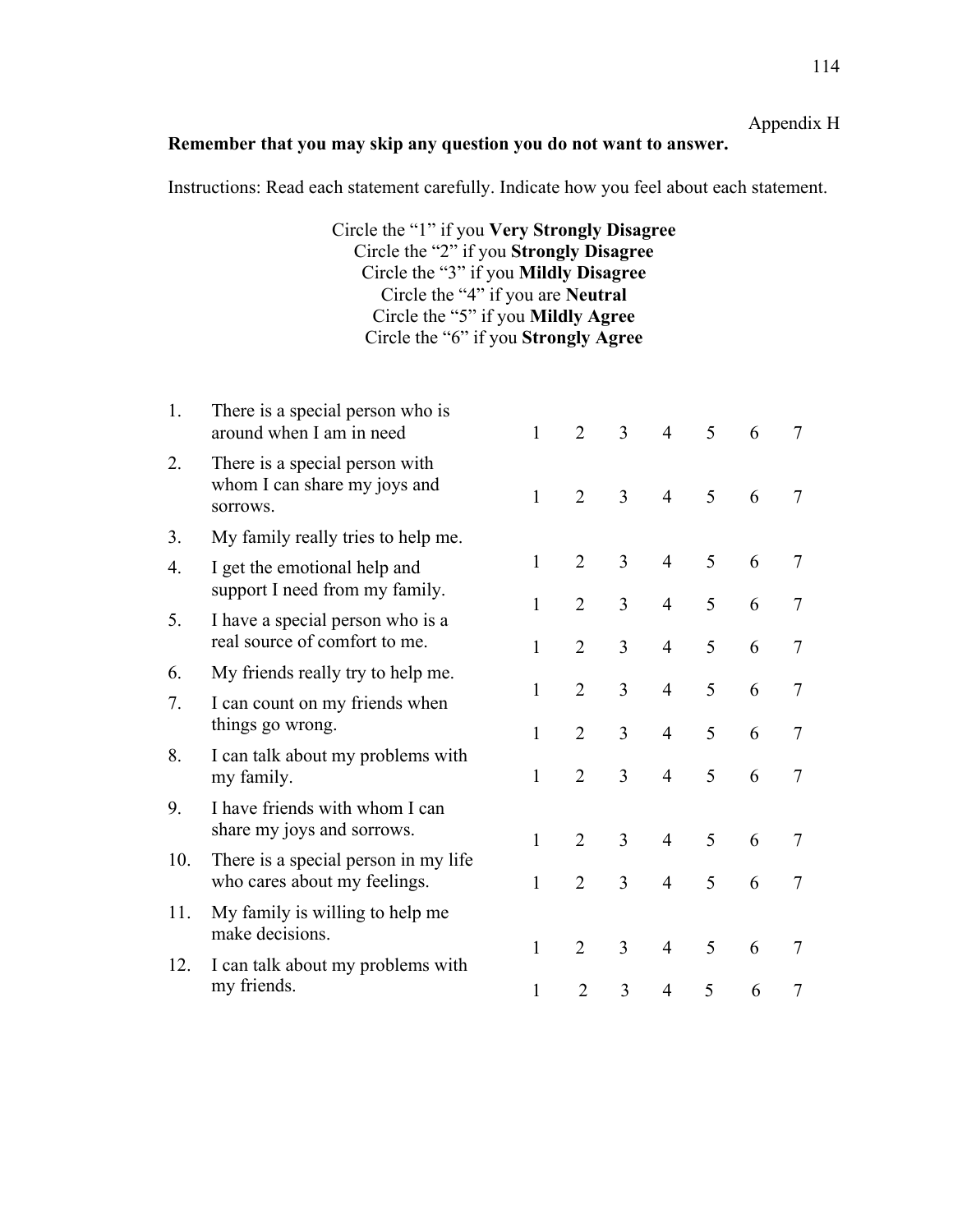# Appendix I

Please answer the following questions.

#### **What is your age?**

\_\_\_19 \_\_\_20 \_\_\_21 \_\_\_22 \_\_\_23 — Other (please specify)

# **What is your gender?**

\_\_\_Female \_\_\_Male \_\_\_Transgender \_\_\_ I prefer not to answer.

# **What is your race/ ethnicity?**

- \_\_\_\_ White (Caucasian)
- \_\_\_\_ Black (African- American)
- \_\_\_\_ Hispanic, Latino or Spanish origin
- \_\_\_\_ Asian/ Pacific Islander
- \_\_\_\_ American Indian or Alaska Native
- \_\_\_\_ Multiracial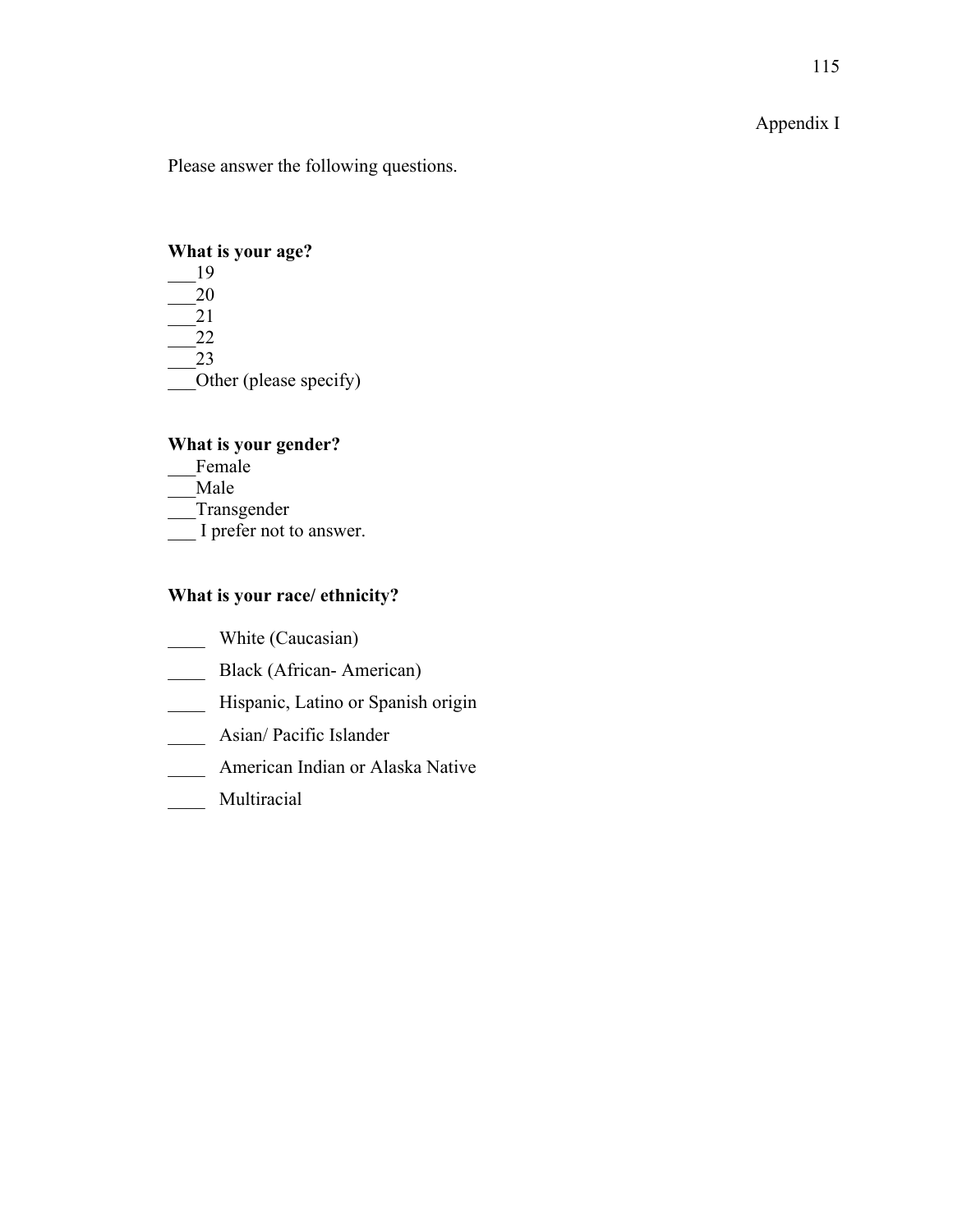Appendix J

# *If you or anyone you know if contemplating suicide, please contact a crisis center near you through the National Suicide Prevention Lifeline at:* **1-800-273-8255 (TALK).**

If you are currently in college, you may have access to free counseling services. The website www.ULifeline.org can help you find resources on your campus. "ULifeline is an ANONYMOUS online resource where you can learn more about emotional health and ways to help yourself or a friend if you are struggling with your thoughts or feelings." Visit http://www.ulifeline.org/page/main/StudentLogin.html to find resources at your school.

> **Local Resources:** The Youth Suicide Prevention Project Community Health Center of Cape Cod Maura Weir, (774) 392-5420 mweir@chcofcapecod.org

#### **More Resources:**

Suicide Prevention Program www.mass.gov/dph/suicideprevention

> The Samaritans www.samaritanshope.org **1-877-870-6473 (HOPE)**

LGBTQ Youth: 1-800-850-8078 Spanish: 1-888-628-9454